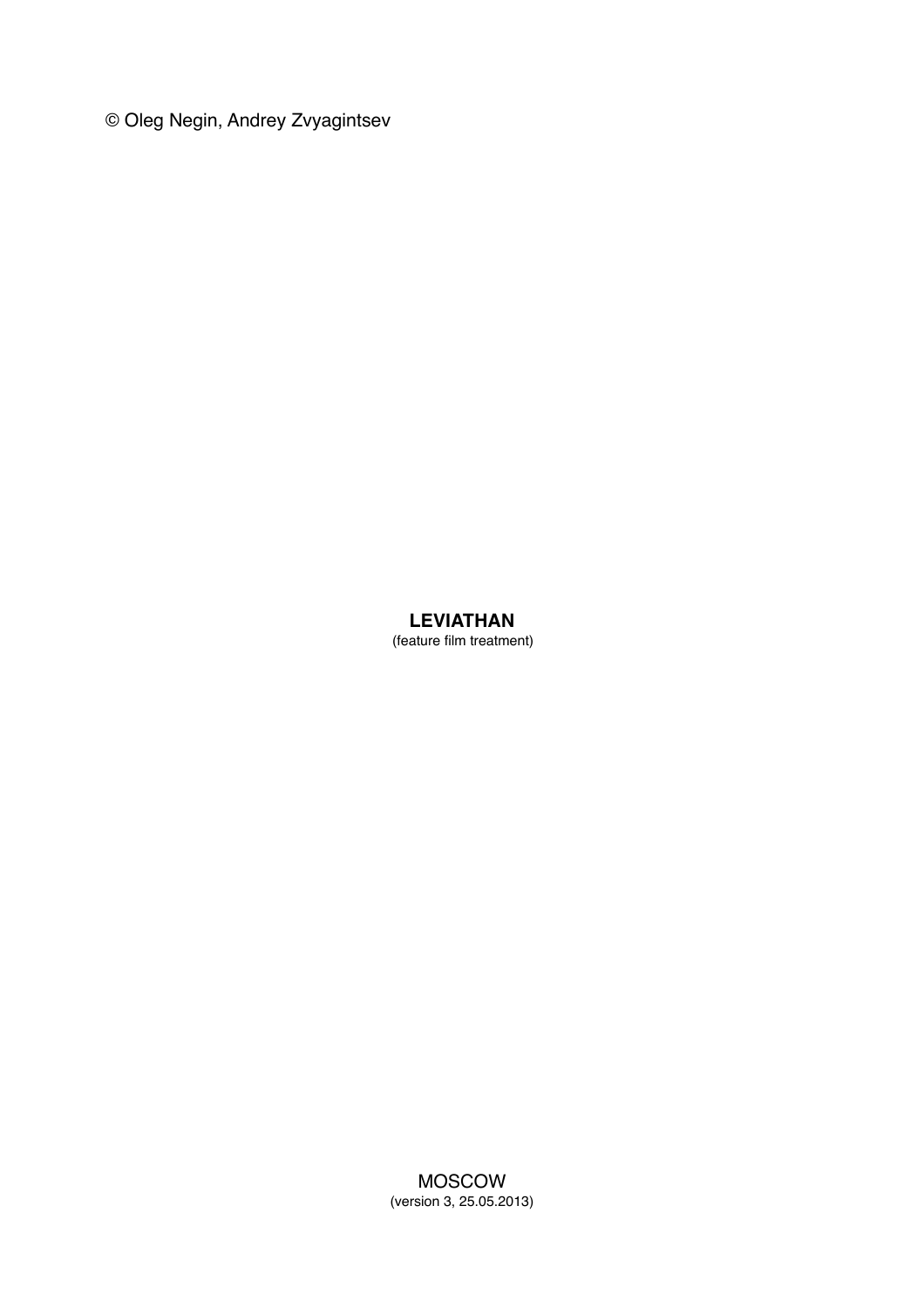# **LEVIATHAN**

# **1. EXT. NIKOLAI'S HOUSE. MAGIC HOUR.**

Pre-dawn twilight. Overcast weather. A bay, rocky knolls, a bridge, a coastal village across the water.

On this side of the bay, a house stands apart at the foot of a hill, by the bridge. On one side of the house is a garage, on the other a boat trailer with a motorboat on it. Behind the house are an outbuilding and a greenhouse. The area of around 3,000 square meters is surrounded by a neat, low fence. A beat-up sports utility vehicle is parked beside the house.

The light comes on in one of the windows.

A little while later, NIKOLAI (40–42 years old) walks out of the house, approaches the car, gets behind the wheel, and starts the engine. The beams from the car's headlights cut through the shifting fog.

The SUV idles for a while, billowing exhaust fumes, then pulls away.

# **2. EXT. BRIDGE, VILLAGE STREETS, ROCKY HILLS, CITY STREETS**. **MAGIC HOUR.**

The car crosses the bridge, enters the village, passes through it quickly, and heads through the cliffs. A small seaside town soon appears beyond the cliffs.

# **3. EXT. RAILROAD STATION. MAGIC HOUR.**

The railroad station is deserted. Nikolai's car is parked not far from the rails. NIKOLAI is smoking inside the car with a window rolled down.

The train arrives. NIKOLAI steps out of the car, flicking the cigarette butt away with a snap of his fingers.

DMITRI (40–42 years old) climbs down from the railroad carriage and steps onto the platform. A briefcase hangs by a strap from his shoulder.

He pulls a travel case on wheels in one hand. Three other passengers exit another carriage further down the platform.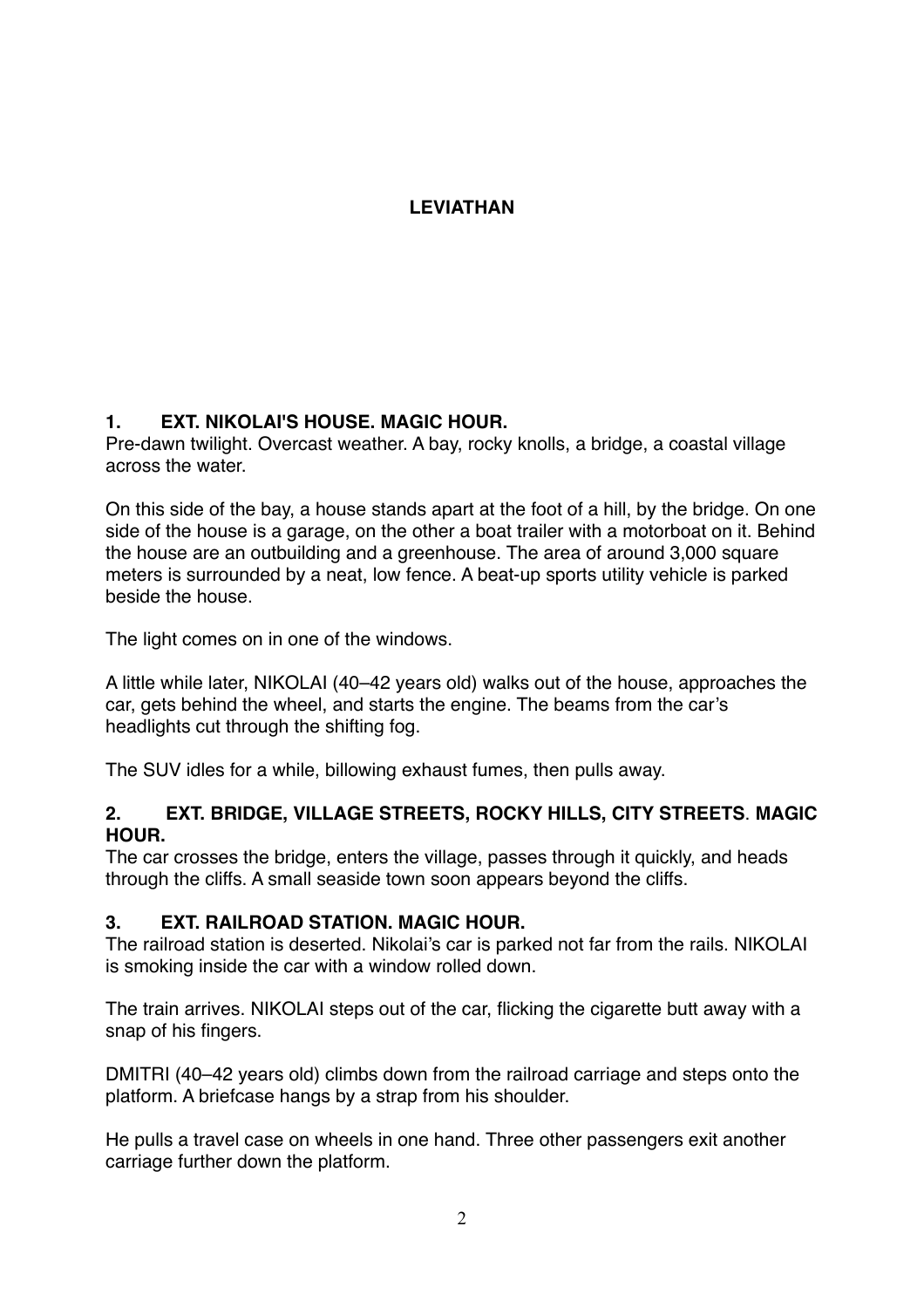NIKOLAI and DMITRI shake hands silently.

# **4. EXT. CITY STREETS. DAY.**

Dawn. Nikolai's SUV drives through the town's deserted streets.

They pass through the town center: a square, a Lenin statue, a gray, Soviet-era municipal building (with a dismal Russian tricolor hanging from the main entrance awning)...

# **5. EXT. HOTEL. DAY.**

The car pulls up outside a hotel. DMITRI and NIKOLAI step out of the car, retrieve DMITRI'S luggage from the trunk, head toward the entrance, and disappear through the doors.

# 6. **INT. HOTEL. DMITRI'S ROOM. DAY.**

While DMITRI showers, NIKOLAI sits yawning on a chair and flips through the TV channels, barely pausing at each one. DMITRI'S half-open suitcase lies on the bed, its contents spread out next to it.

DMITRI returns from the bathroom, naked from the waist up, with a towel wrapped around his hips. A faded blue tattoo of three parachutes on his shoulder bears the inscription 'Russian Airborne Troops.' Perfectly unembarrassed by NIKOLAI'S presence, DMITRI tosses aside the towel, pulls on his underpants and trousers, puts on a shirt...

With a heavy sigh, NIKOLAI turns off the television and tosses the remote control onto the table.

> NIKOLAI I'm stepping out for a smoke. I'm passing out. Don't be too long.

# DMITRI

Okay, okay.

NIKOLAI leaves.

# **7. EXT. THE EDGE OF TOWN. DAY.**

Nikolai's car pulls out of the town.

# **8. INT. NIKOLAI'S SUV. DAY.**

NIKOLAI smokes a cigarette, exhaling the smoke and tapping the ash through the open window.

DMITRI places the briefcase on his lap, pulls out a thin, red plastic loose-leaf binder, opens it to reveal 50 or so letter-sized sheets of paper, and begins to read them. (WHAT DO THE DOCUMENTS LOOK LIKE?)

### NIKOLAI Huh, they're up early today!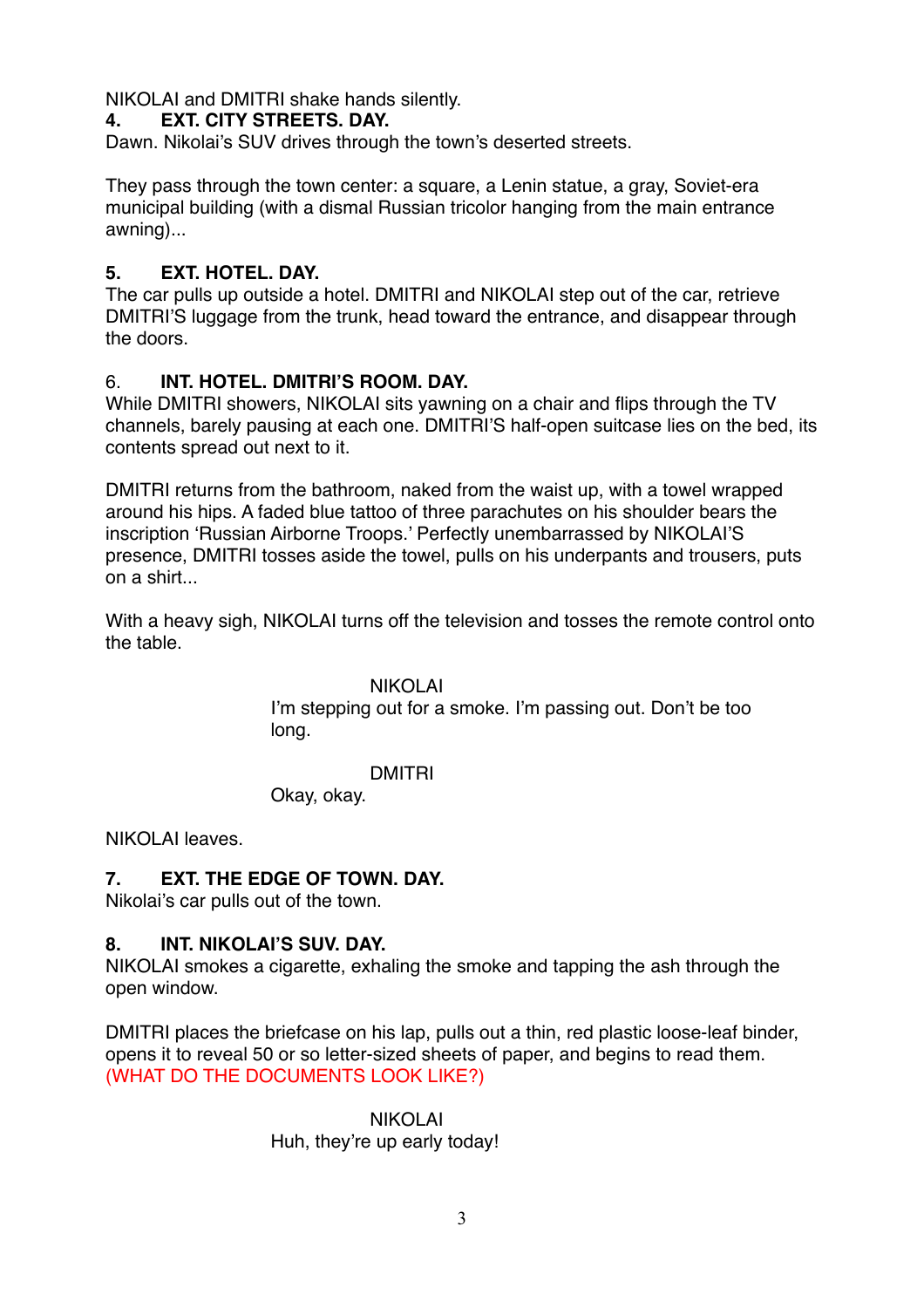DMITRI looks up from the papers: further down the road, a traffic cop is motioning with his baton for NIKOLAI to pull over.

# **9. EXT. TRAFFIC POLICE CHECKPOINT. DAY.**

PASHA, a police sergeant, approaches the car.

NIKOLAI What's the matter? Can't sleep?

PASHA Your documents. Please.

### NIKOLAI

So Mr. Cop, what the hell are you doing up so early?

PASHA offers NIKOLAI his hand. NIKOLAI shakes it. PASHA nods a hello to DMITRI. DMITRI nods back and returns to his papers.

### PASHA

Look, Nick, Stepanych is coming to see you today. There's something going on with his valves.

### NIKOLAI

Pasha, how much longer is this going to last? What am I, the local charity?

# PASHA

Come on, he'll buy you a drink.

# NIKOLAI

What the fuck do I need that for? I can get plenty of vodka without him!

PASHA beckons NIKOLAI with his finger, then sticks his head nearly all the way through the window of the SUV.

### PASHA

When we go the day after tomorrow, he's promised to take care of everything: the petrol, the glade, and the ammo.

#### NIKOLAI

Am I supposed to die of happiness or something?

# PASHA

Nick<sub>.</sub>

# NIKOLAI

Pasha!

They stare at each other for a few moments.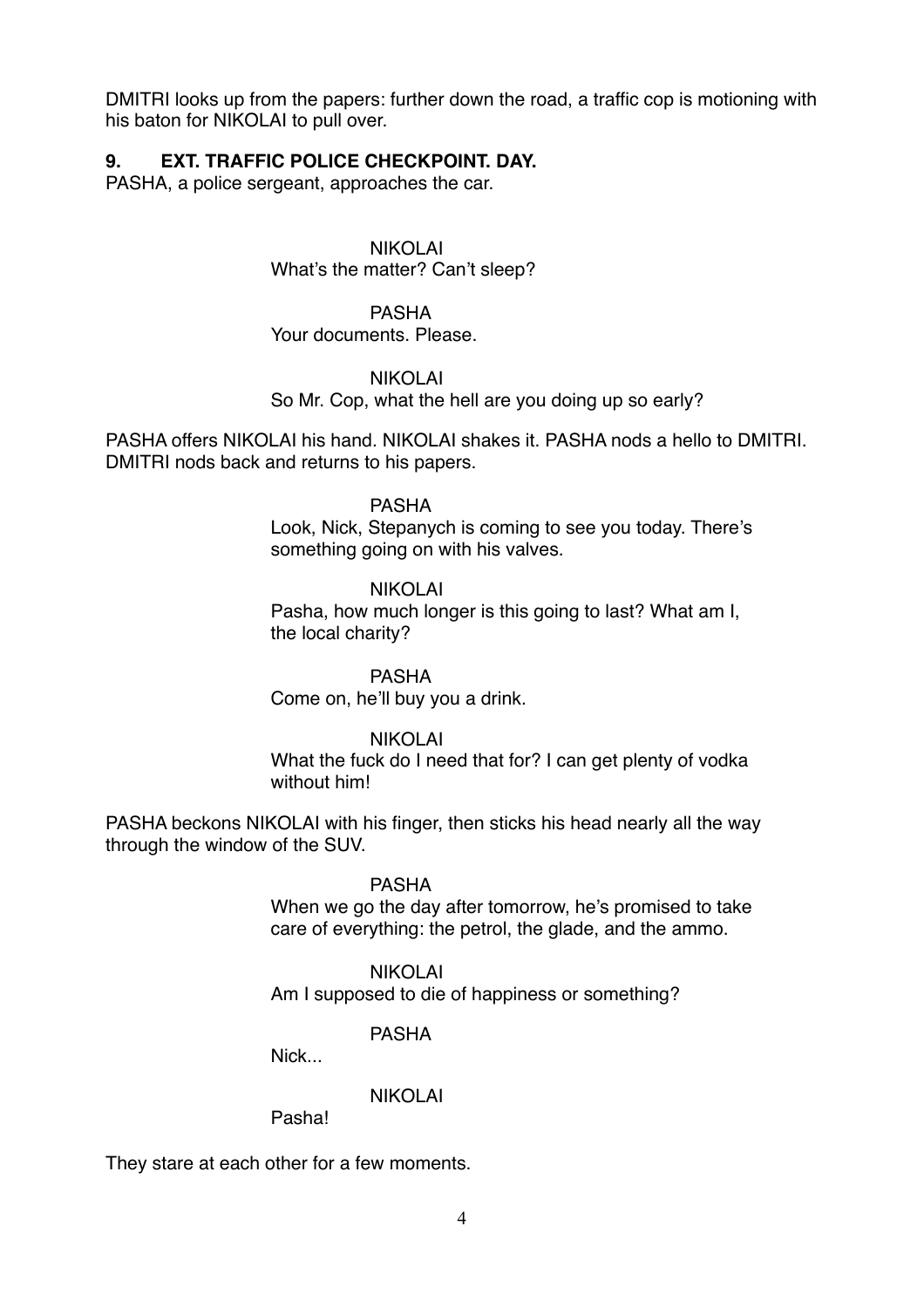### PASHA

#### It will only take a second, Nick.

PASHA glances at DMITRI, buried in his papers.

#### NIKOLAI

No, Pasha. Tomorrow. Can't do it today. Tell him to come tomorrow. You tell him that.

# PASHA

Sure, I'll tell him, but...

### NIKOLAI Okay then. Say hi to the wife.

PASHA looks away, displeased.

NIKOLAI and DMITRI drive on.

# **10. INT. NIKOLAI'S SUV. DAY.**

#### NIKOLAI

I've had it up to here with his Chevy, that old crate! He should've junked it long ago, but no: he wants to keep fixing it! So let him get under it himself and tinker all he wants!

DMITRI looks up from his papers and looks inquiringly at NIKOLAI.

#### NIKOLAI

Goddamned Stepanych! Fucking cop, lieutenant colonel, probably five years already he's been raking it in from his racket! Could be driving a G-Wagon or something by now!

DMITRI Maybe he's an honest cop.

NIKOLAI

Yeah, honest and generous!

# **11. INT. NIKOLAI'S HOUSE. KITCHEN. DAY.**

LILIA (33–36 years old) stands over a kitchen stove, making blini. There is already a stack of them on a plate next to the stove.

ROMAN (13–15 years old) enters. It is obvious that he has just woken up. Standing next to LILIA, he stretches his hand out toward the plate of blini.

#### ROMAN

Aren't they back yet?

# LILIA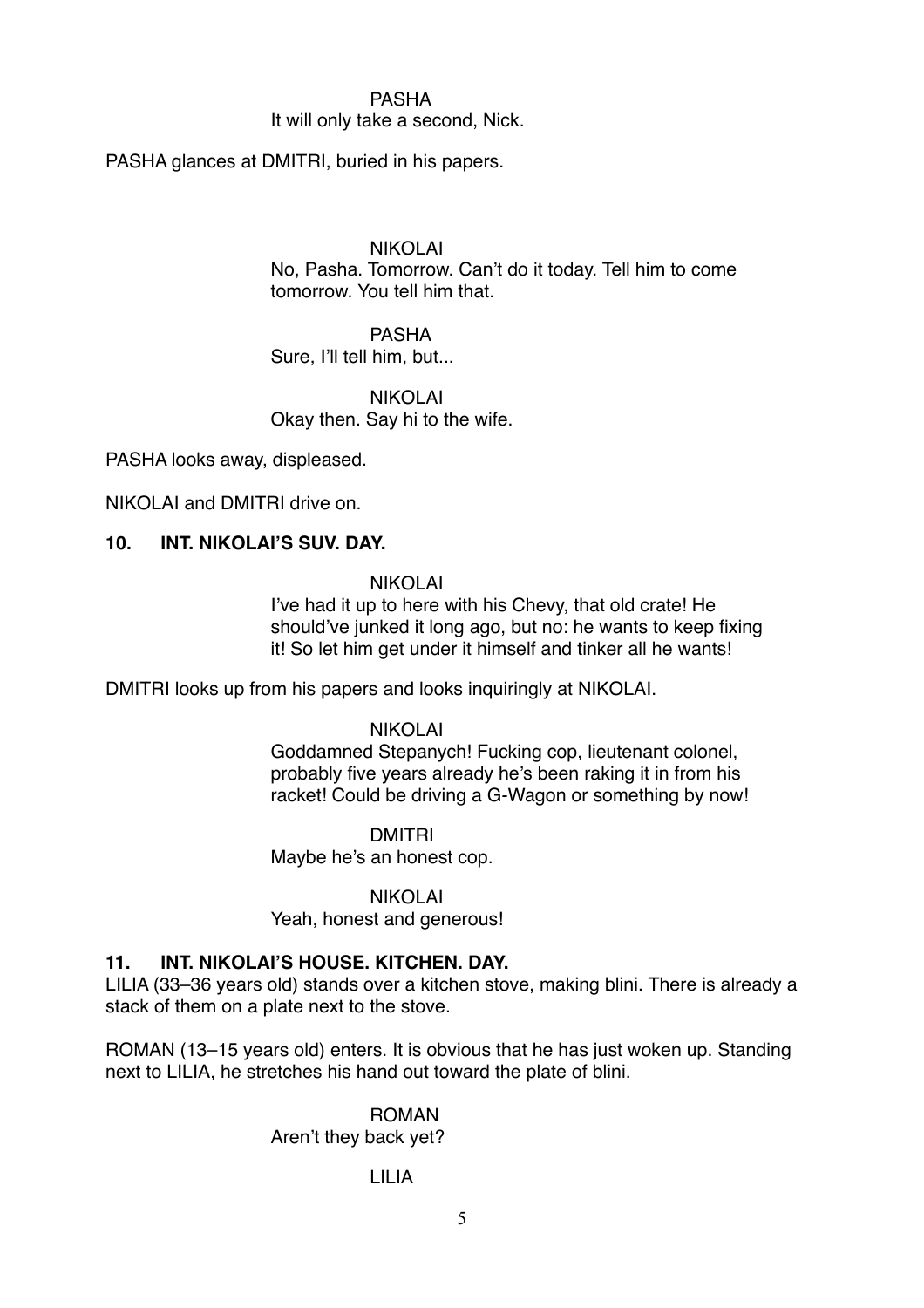(slapping his hand) No. And where's your 'good morning'?

#### ROMAN

I don't know.

LILIA Why don't you look for it?

#### ROMAN

(going to the table, picking his nose)

#### Where?

Lilia turns to face him.

LILIA It's not in there, that's for sure. You'll break your finger. Did you wash up? Don't be a monkey!

She turns back to the stove, hooks the pancake onto the spatula, removes it from the frying pan, and adds it to the stack on the plate.

> ROMAN (quietly) You're the monkey.

> > LILIA (turning back to ROMAN)

What?

#### ROMAN

Nothing.

LILIA Wait a minute!

ROMAN

Fuck off.

LILIA What did you say?!

#### ROMAN

You heard me!

The sound of an approaching car can be heard outside the house. ROMAN leaps toward the window.

> ROMAN They're here!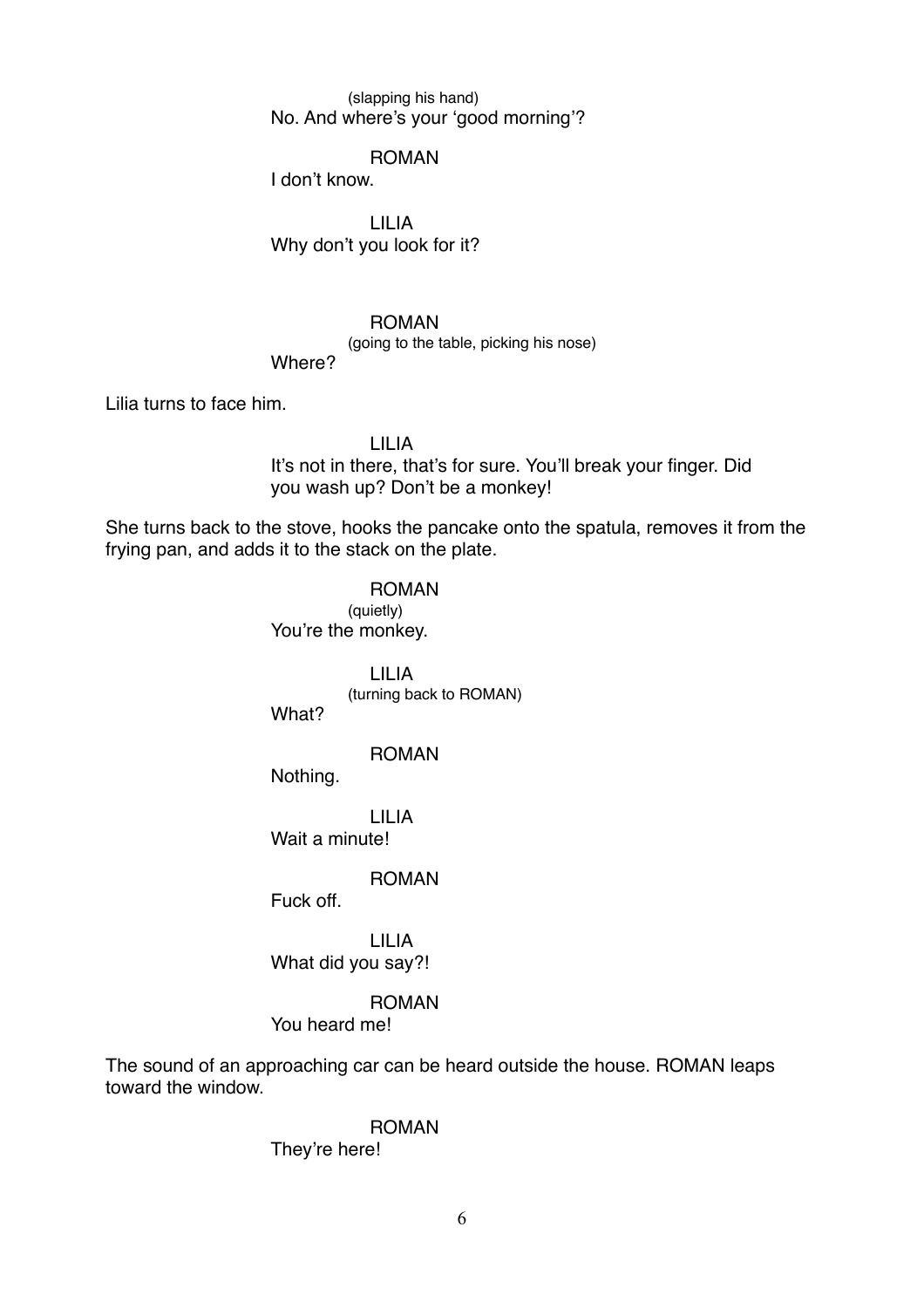He runs from the kitchen, down the hallway, and toward the front door; he opens it, and bursts out of the house to meet NIKOLAI and DMITRI.

# **12. INT/EXT. NIKOLAI'S HOUSE. KITCHEN. DAY.**

LILIA watches from the window as ROMAN pumps DMITRI'S hand cheerfully. The latter is smiling and saying something to ROMAN. NIKOLAI reaches out to ruffle his son's hair, but ROMAN ducks out of the way. The three of them head to the house.

# **13. INT. NIKOLAI'S HOUSE. KITCHEN. DAY.**

NIKOLAI, DMITRI, ROMAN, and LILIA sit around the table, eating blini with sour cream and jam and drinking tea.

> ROMAN Uncle Mit, tell them to take me with them.

LILIA You're going to school. You've got a test today. And it's time to get ready.

ROMAN That's a lie! I don't have any test!

NIKOLAI Hey, you can't talk to your mother like that!

ROMAN She's no mother of mine!

NIKOLAI smacks his son upside the head. ROMAN turns red. His eyes immediately fill with resentful tears. He jumps up and runs out of the kitchen. A door slams at the other end of the house. LILIA shakes her head.

> NIKOLAI (to DMITRI) He's at that difficult age.

DMITRI Still, you shouldn't hit him.

NIKOLAI

I did it out of love.

# LILIA

I'm not driving him to school today. He's been rude all morning, telling me to fuck off.

NIKOLAI I can't take him either. I've got a friend visiting on business from Moscow.

# LILIA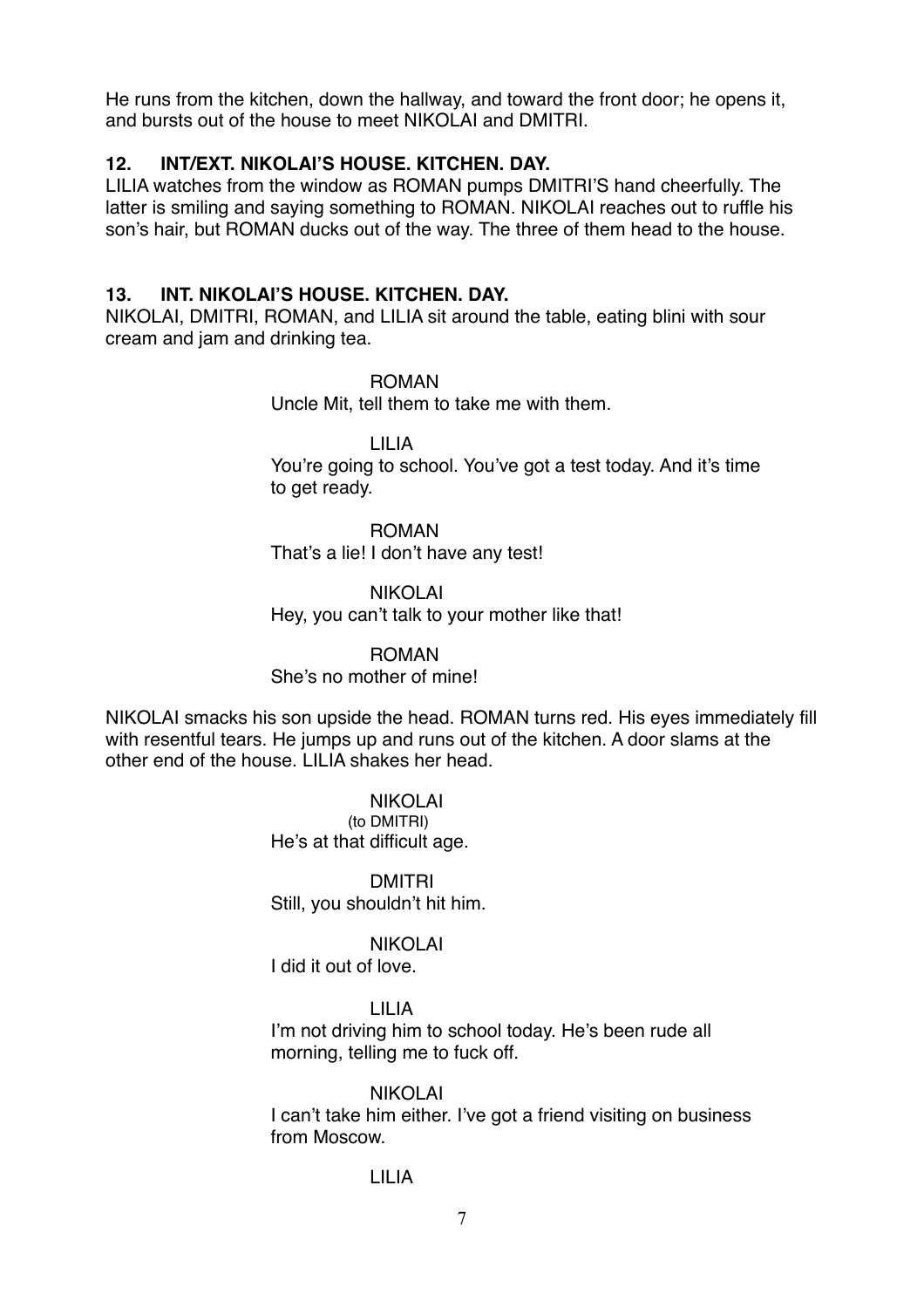(rising from the table and clearing the plates) I can see that. He's your son, you decide who he's going to grow up to be: a man or an ape.

NIKOLAI sighs.

NIKOLAI Does he really have a test?

### LILIA

Yes.

### DMITRI

Nick, take him to school. I'll come with you if you like.

LILIA (carrying the dishes to the sink) He'll like that.

NIKOLAI hesitates, then rises and leaves the kitchen.

#### NIKOLAI'S VOICE

#### (from deep inside the house) Hey, soldier of fortune! Are you ready?

Left alone, LILIA and DMITRI remain silent for a long time. She washes the dishes, while he finishes his tea.

Eventually, she returns to the table to clear the remaining dishes. DMITRI looks up at her.

#### DMITRI

#### How are you?

LILIA Fine. Looking for a place to live. I keep telling him, let's find something in the district, away from here, from all these... But he won't talk about it. Maybe you could talk to him?

#### DMITRI

I'll try.

ROMAN and NIKOLAI'S approaching voices can be heard from the within the house.

ROMAN Come on, dad! Give it back! It's my lucky hat!

### NIKOLAI'S VOICE You'd say no to your own father? I'll give it back, I'll give it back, just quit whining.

LILIA takes the dishes to the sink.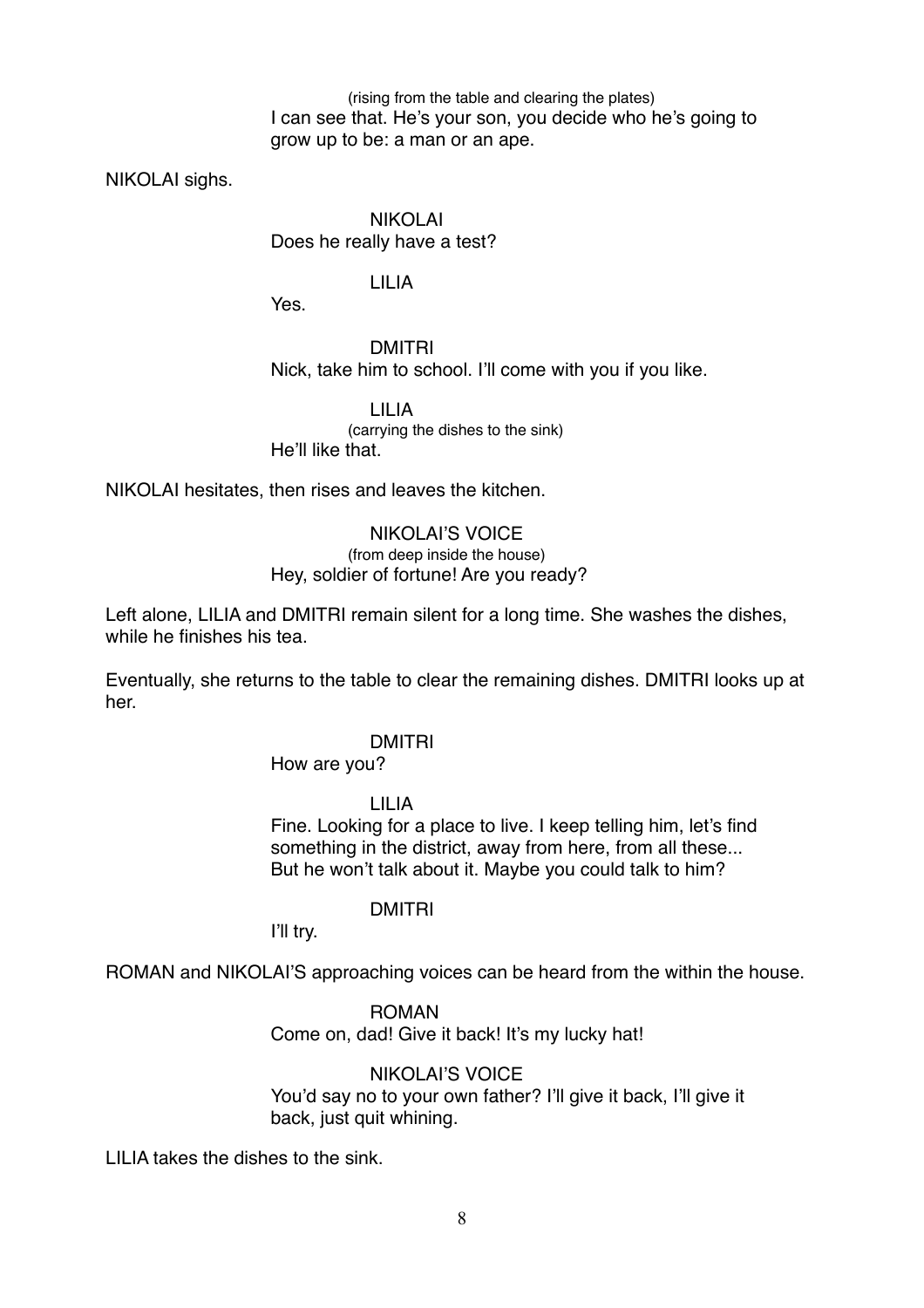NIKOLAI and ROMAN enter: NIKOLAI is wearing a baseball cap with a Nike logo on the front; ROMAN is wearing his school backpack.

NIKOLAI

Here, (handing ROMAN the car keys) go start the car. You can drive.

# ROMAN

All by myself?

He takes the key from NIKOLAI.

NIKOLAI Yeah, right. Uncle Mit and I are coming too.

ROMAN

But I can drive?

# NIKOLAI

Yeah, yeah.

NIKOLAI takes off the baseball cap and jams it onto ROMAN'S head.

DMITRI rises from the table.

# ROMAN

Great!

NIKOLAI responds to the latter gesture with a light kick. ROMAN wheels around and suddenly rains a series of surprisingly technical blows on his father's torso with his arms and legs. NIKOLAI'S face twists in shock, but he manages to block every hit, then flicks ROMAN in the forehead. ROMAN tries to block his father's hit, but misses. He wheels around and runs out of the kitchen into the street.

> NIKOLAI Taught him myself.

LILIA A few more years, and you won't be able to fight him off.

NIKOLAI

Yeah right.

Outside the house, ROMAN can be heard starting the car.

LILIA Make sure he doesn't speed too much.

NIKOLAI approaches her and kisses her on the lips.

DMITRI glances at his wristwatch.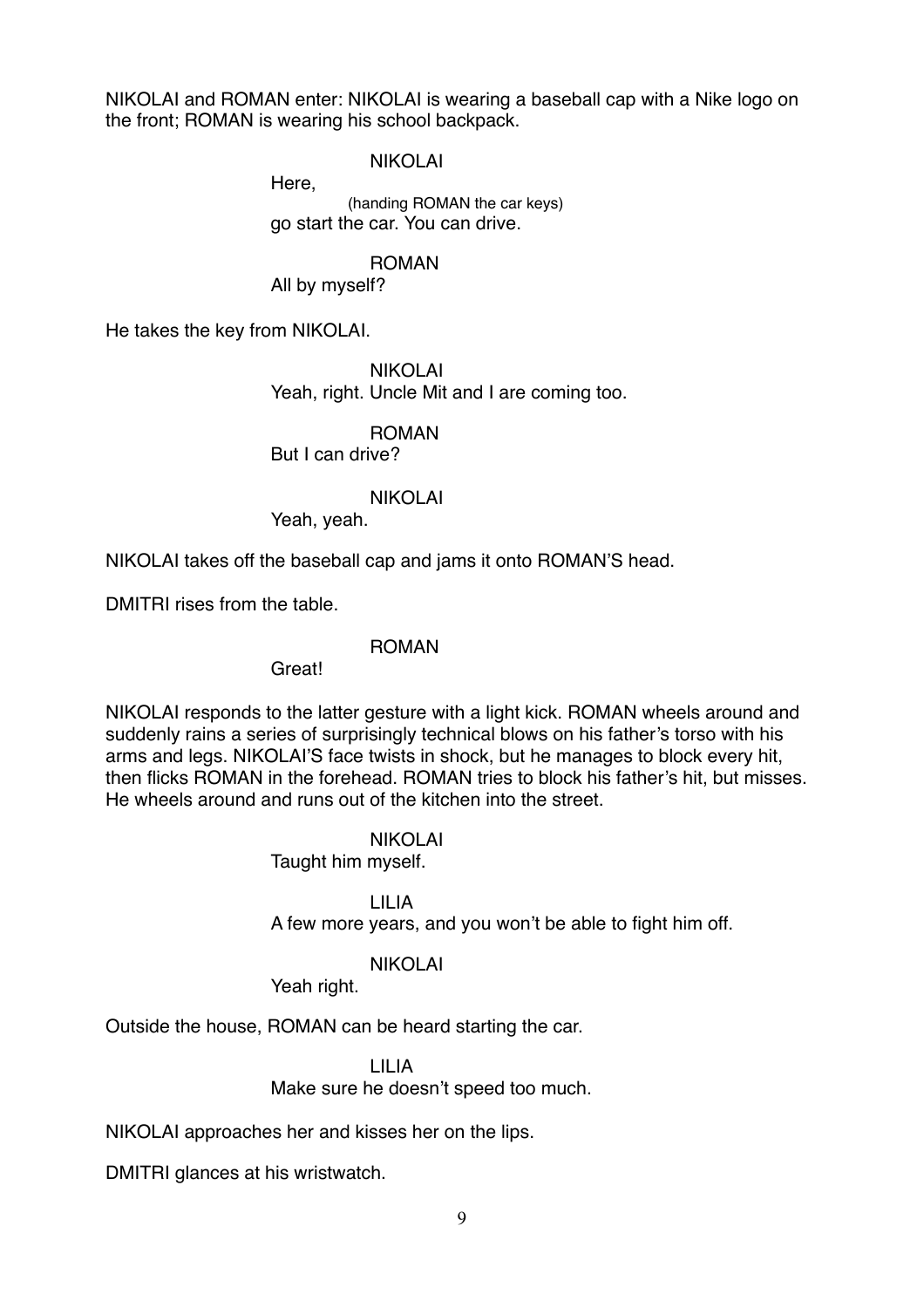# DMITRI

Shall we go?

NIKOLAI looks LILIA right in the eyes.

NIKOLAI

I love you.

# LILIA

I know.

# **14. INT. NIKOLAI'S HOUSE. KITCHEN. DAY.**

Left alone, LILIA finishes washing the dishes and straightens up around the kitchen.

# **15. INT. NIKOLAI'S HOUSE. BEDROOM. DAY.**

Next, she goes to the bedroom (a double bed, bedside tables, a vanity, a television set, a linen closet). There, she takes off her house clothes (undressing to her underwear) and puts on a striking ensemble that is just shy of evening wear.

Sitting at the vanity, she gathers her hair at the top of her head, puts on a touch of eyeliner and a subtle shade of lipstick.

A car is heard pulling up outside. LILIA listens. The doorbell rings.

# **16. EXT. NIKOLAI'S HOUSE. DAY.**

LILIA goes to the front door and opens it. A stocky man  $-$  STEPANYCH  $-$  (55–60) years old) in a tracksuit stands outside the door.

# STEPANYCH.

Hi.

LILIA Good morning.

# STEPANYC

Is Nick around?

# LILIA

He's not here. He took Roman to school, should be back soon. Come on in, Stepanych.

LILIA underlines her invitation with a gesture of her hand and steps aside to let him in.

# **STEPANYCH**

No, I'm fine. I'll wait out here.

He nods at a bench by the fence.

# **STEPANYCH**

We must have just missed each other. I'll have a smoke.

He produces a crumpled pack of cigarettes from a trouser pocket, walks over to the bench, and sits down.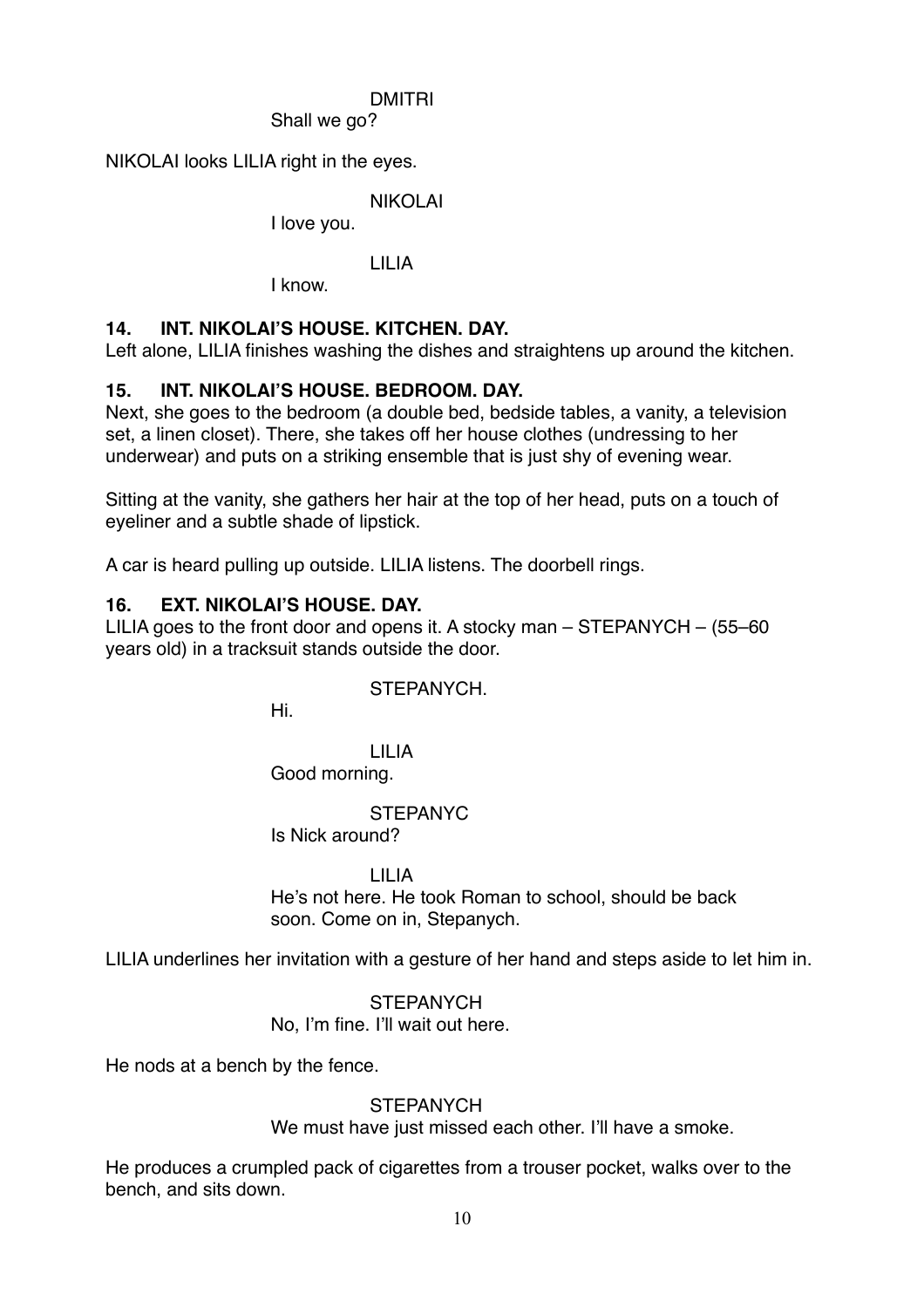LILIA shrugs and closes the door from inside.

After a bit, STEPANYCH puts the cigarettes back in his pocket, clasps his hands on his stomach, and sits, looking around at Nikolai's house, at the shed, at his white Chevy... After a while, he begins to sing quietly:

# **STEPANYCH**

Moments, moments, moments...

# **17. INT./EXT. NIKOLAI'S HOUSE. DAY.**

LILIA watches him from the house, concealed behind the tulle curtain at the kitchen window (she is watering the flowers).

STEPANYCH stops looking around and stares at the ground by his feet. Hanging his head, he scratches at the ground with his toe, either covering something up or clearing something off.

From her spot, LILIA cannot see what he is looking at.

Suddenly, STEPANYCH looks up and turns toward the door. He rises slightly, then gets to his feet.

LILIA can see Nikolai's car moving toward the house.

# **18. EXT. NIKOLAI'S HOUSE. DAY.**

STEPANYCH gets up from the bench and walks toward NIKOLAI and DMITRI as they climb out of the SUV.

**STEPANYCH** 

Hey Nick!

NIKOLAI Hey yourself. What, again?

NIKOLAI nods at the Chevy.

STEPANYCH shrugs, as if admitting his guilt.

NIKOLAI Didn't Pasha tell you I was busy today?

# **STEPANYCH**

No. What's up?

# NIKOLAI

A friend of mine visiting from Moscow. We have a meeting at twelve noon. Have to go soon. And we still have to talk things over. I'm sure you understand.

STEPANYCH offers his hand to DMITRI.

# **STEPANYCH**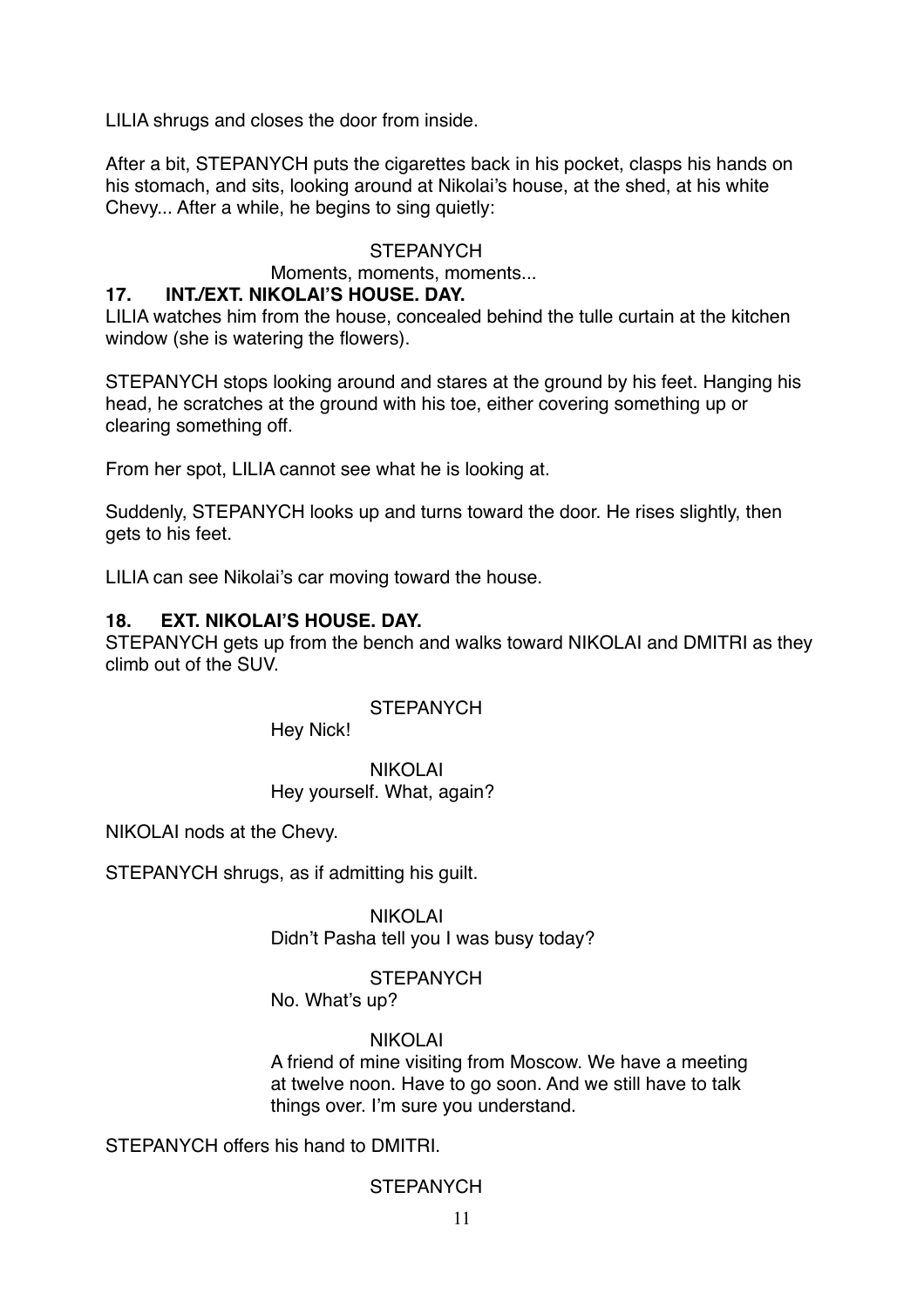Ivan Stepanych.

DMITRI

Dmitry.

NIKOLAI Come back tomorrow, Stepanych. Early, around this time.

**STEPANYCH** 

Tomorrow?

NIKOLAI I promise. We'll pull together, all of us, and fix this up like pros!

# **STEPANYCH**

Okay, Nick.

STEPANYCH turns around and heads toward his Chevy, climbs behind the wheel, starts the car, and steps on the gas.

# NIKOLAI

He's mad.

# DMITRI

Interesting guy.

# NIKOLAI

Yeah, buried three wives. He's a fucking tyrant. A difficult man to live with.

# **19. INT. NIKOLAI'S HOUSE. KITCHEN. DAY.**

NIKOLAI, DMITRI and LILIA sit at the table in the kitchen. On the table in front of DMITRI is the same red binder of documents which he was reading in the car with NIKOLAI as they left the hotel to come home and have blini for breakfast.

# DMITRI

(placing his hands on the binder) Now then, my good friends, I have found corroborating information. In the last two months, I dug up a thing or two on your monster.

NIKOLAI Did you squeeze his Fabergé?

DMITRI nods.

DMITRI And they're pretty hefty.

NIKOLAI They don't look it.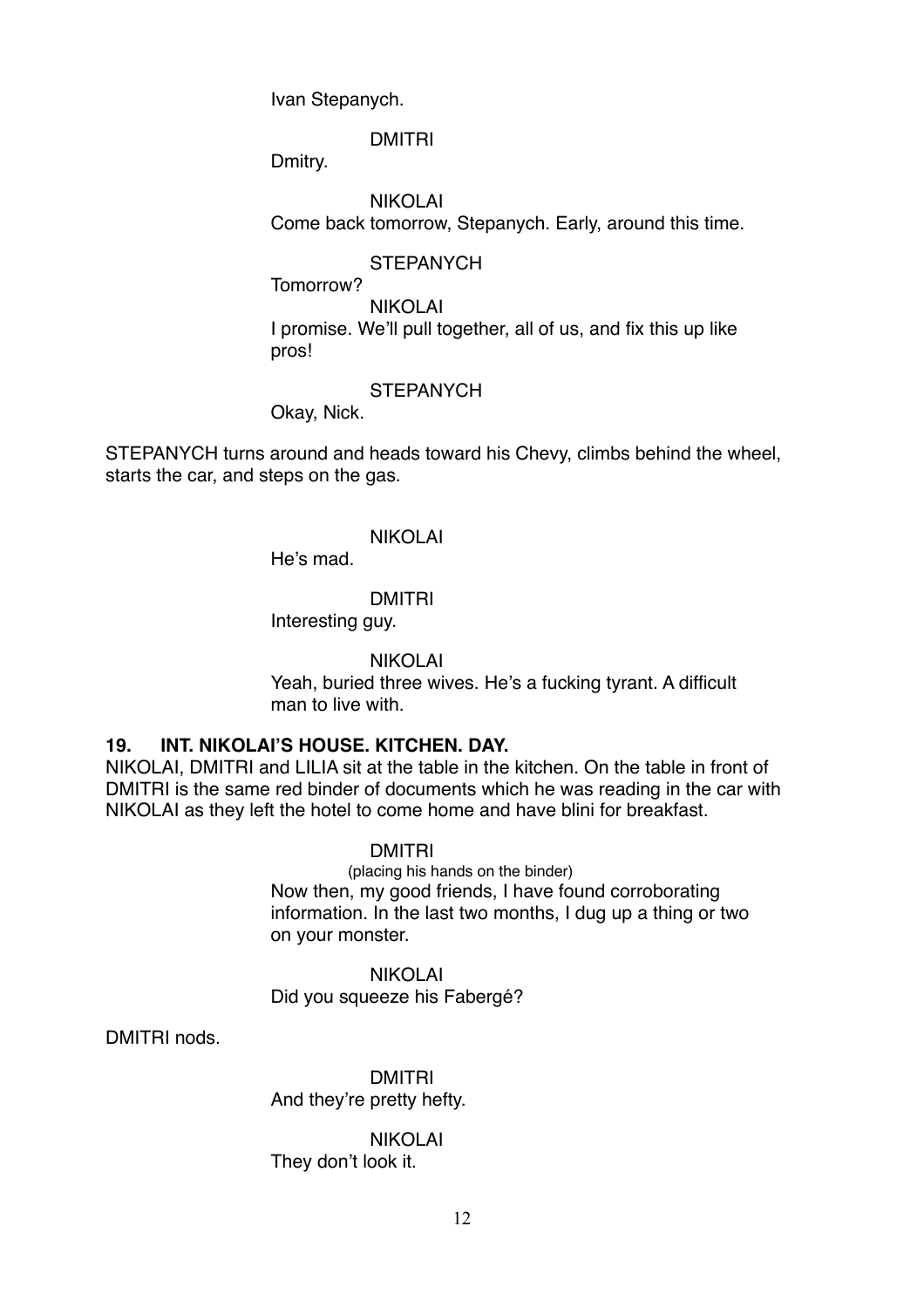#### LILIA

So what now? What do we get out of this?

#### DMITRI

I don't think things will be going in our favor today.

### NIKOLAI

(cutting in) We're not dead yet!

#### DMITRI

And we need to make him think for a bit about what will cost him more: to come to an understanding with us, or to deal with the publicity...

#### NIKOLAI

What do you mean?

LILIA Nick, let him finish.

# NIKOLAI

Come on, I want to know what he dug up! You can't pin the bastard down!

#### DMITRI

We don't need to pin him down. We'll just gently, carefully squeeze him by his Fabergé.

# NIKOLAI

I'm not a big believer in the gentle approach. You've got to use a fist, a fucking sledgehammer!

He smashes his fist down on the table. LILIA flinches.

#### DMITRI

No, Nick, you've got to draw them out with sugar. Facts. That's what we'll use.

# NIKOLAI

Come on, let me read it.

# DMITRI

Not yet. Later.

### NIKOLAI

What?

### DMITRI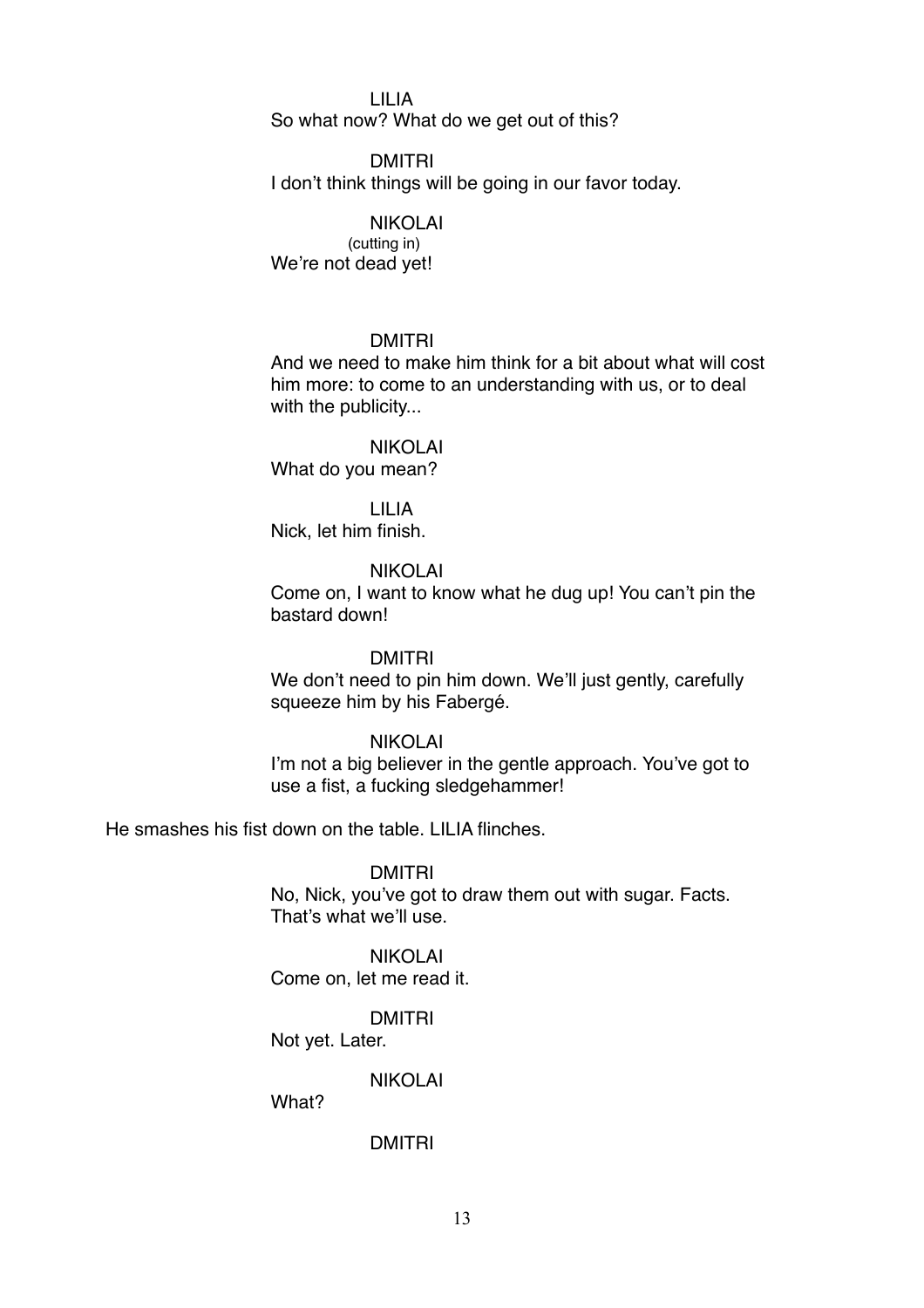Nick, you're a hotheaded, emotional guy. I'm sorry, but you know yourself that you blow up over every little thing. You're unpredictable.

#### NIKOLAI

Come on. I'm a reasonable man. I have to know. Or what, you think I'm just going to get up and tell them everything, like an idiot?

DMITRI Nick, do you trust me?

#### NIKOLAI

Of course.

# DMITRI Then you'll read it later.

NIKOLAI snorts, shakes his head, and looks at LILIA. She shrugs.

#### NIKOLAI

Okay. Later then, although you're toying with me, rookie. I don't like that.

#### DMITRI

Nick, it's been twenty years since I was a rookie in the battalion.

#### NIKOLAI

And? Then why did you even tell me about these papers? Take them out, wave them in our faces?

#### DMITRI

Okay, boss. Go ahead and read them, then.

# **20. EXT. CITY STREETS. DAY.**

Nikolai's SUV enters the town.

#### **21. INT. NIKOLAI'S SUV. DAY.**

DMITRI sits in the passenger seat, staring through the window at the shabby houses lining the dilapidated road.

NIKOLAI is concentrating on driving.

LILIA sits in the backseat, staring at the display of her cell phone. She presses buttons, lifts the cell phone to her ear, listens, then, obviously unable to get through, hangs up.

#### NIKOLAI

Sure, I knew that he was ex-KGB and a criminal! Everyone knows him around here. In the nineties he was the local heavy's minion – up to his elbows in blood. That's obvious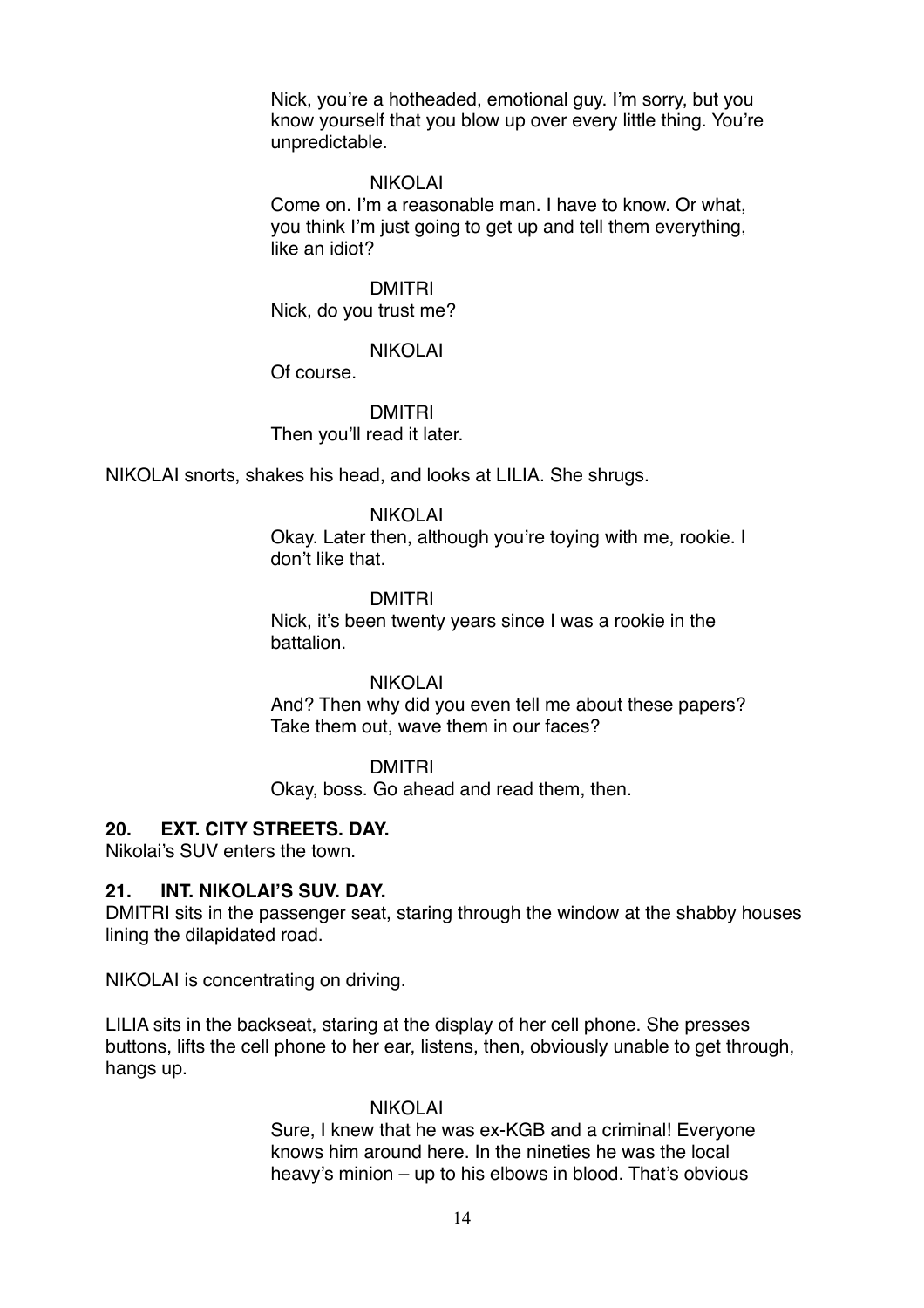enough. All our leaders are like that. But when you see it all in detail! So why isn't he in jail, if all of this is true, if he really did all those things?

#### DMITRI

Who's going to put him in jail? He's untouchable. Somebody up there must have his back. (he points a finger toward the sky) But that won't last. You've got one state of affairs today, a

different one tomorrow... I told you: Fabergé – it's easy to steer: stimulus – reaction. It's simple. Why complicate things? So your Ivan Ilyich will keep sitting by the trough until he either dies or gets eaten by someone just like him.

#### NIKOLAI

Or until the people go for their pitchforks.

#### DMITRI

No one left to brandish the pitchforks.

LILIA

(into the phone) Hello, Angela, are you coming or what? So what if he's sleeping, come without him... I see. I know, you've got no one... I remember. Listen, you think maybe I've got my mind on things other than meat? Okay, bye.

NIKOLAI looks at LILIA in the rearview mirror.

NIKOLAI So, what's up? Not coming?

#### LILIA

No.

NIKOLAI Nice friends you've got.

LILIA What about your friends?

NIKOLAI (nods in DMITRI'S direction) Mine's right there.

LILIA

Pasha just got back from his shift. He's sleeping. And she's got no one to watch the kid.

NIKOLAI Last time they had an excuse too.

### LILIA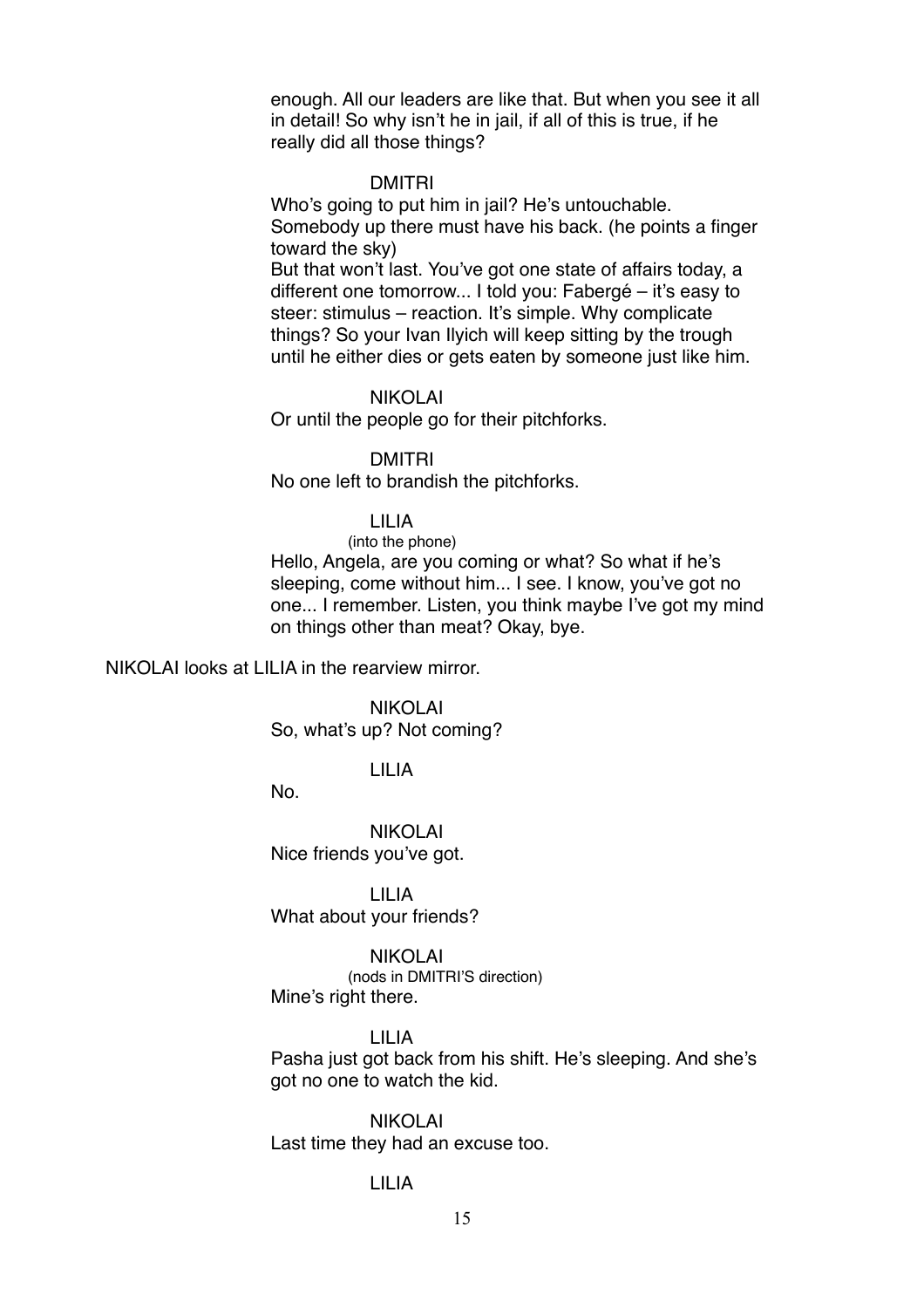Fine, Nick, you're right: my friends are shit and yours are gold.

DMITRI

Friends, please, let's calm down. Nick, get a hold of yourself.

NIKOLAI I'd have to take my hands off the wheel for that.

# DMITRI

(to LILIA)

Lil.

LILIA I'm not saying a word.

# **22. EXT. SQUARE IN THE CENTER OF TOWN. DAY.**

NIKOLAI parks the car in the square near the Lenin monument (on one side of the square is the Mayor's office, on the other side, the city courthouse). Stepping out of the car, all three go in the direction of the courthouse.

# **23. INT. COURTHOUSE. DAY.**

NIKOLAI and DMITRI stand behind a table two steps away from an empty defendants' cage.

A man in a business suit (50–55 years old), the Municipal Administration representative ALYOKHIN, stands behind the table across from them.

A drowsy young woman, the court stenographer, sits behind a separate table with a desktop computer to the left of the judge.

LILIA stands between the first and second of the four rows of chairs in the gallery.

A grave, middle-aged woman in a black robe stands facing the courtroom, reading the court's ruling:

# TARASOVA

**"Resolution of the Pribrezhny Municipal Administration No. 1295, regarding the confiscation from Nikolai Nikolaevich Sergeyev of a plot of land**, located at the following address: 6 Ribachye Street, Zagorye District, Pribrezhny; 0.27 hectares, survey number 28:136:254:2001, **situated on the plot are the following buildings and constructions: a residential property, a garage for vehicle maintenance and repair, an outbuilding, a greenhouse. Mr. Sergeyev petitioned the Zagorye District Court to repeal the aforementioned Decree.**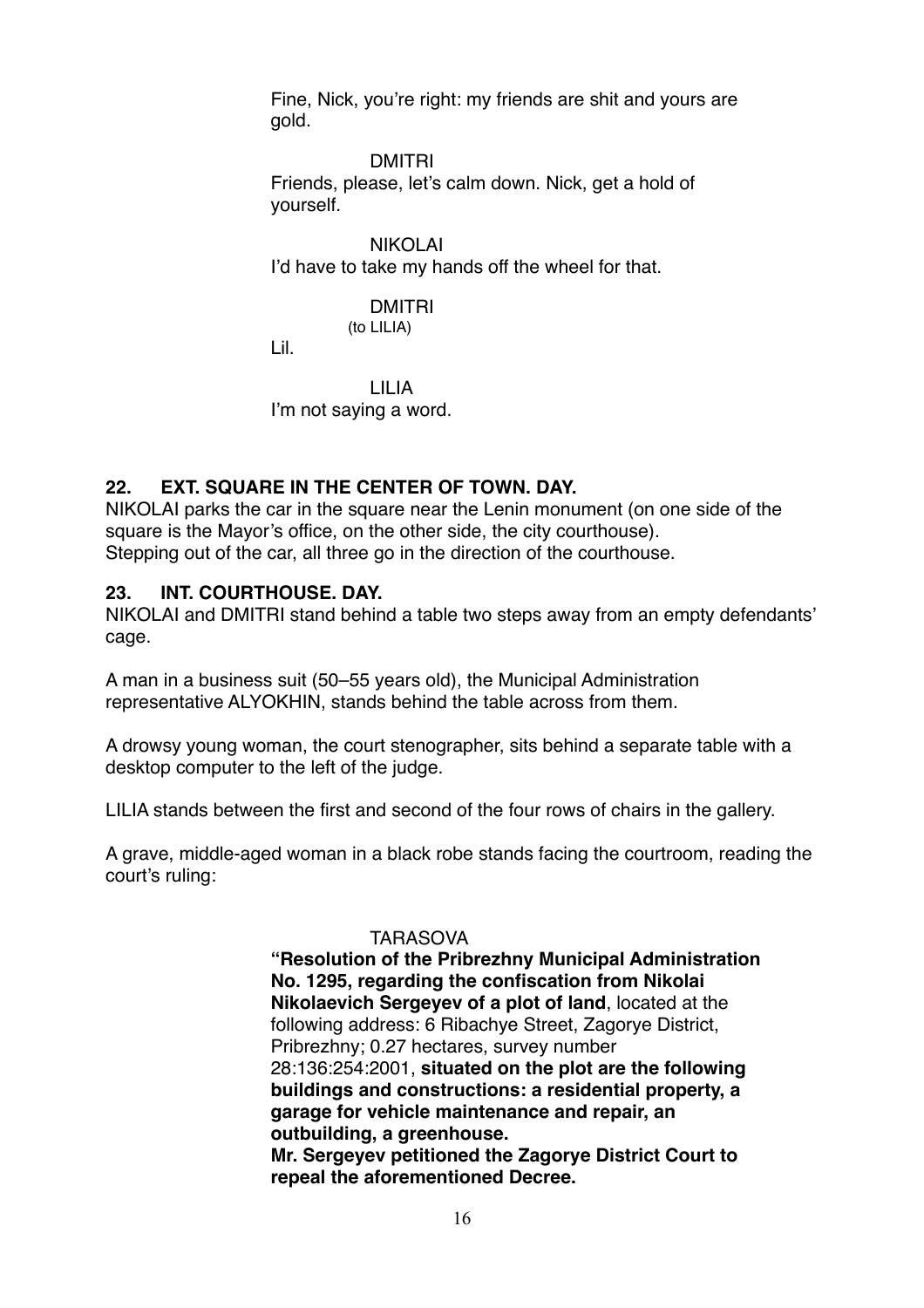**The Zagorye District Court ruled to deny Mr. Sergeyev's petition.**

**Mr. Sergeyev disagreed with the Court's Ruling and petitioned the Pribrezhny Municipal Court to appeal the Ruling of the Zagorye District Court.**

**During the court proceedings, Mr. Sergeyev insisted that the Court Ruling be repealed.**

**The officer of the Municipal Administration countered statements in the appeal and requested that the Ruling of the Zagorye District Court be upheld.**

The appellant states that the initial Court Ruling violated material and procedural rules, and disagrees with the conclusion that seizure of the land parcel, along with the buildings and constructions located within it, for federal needs, is effected on a lawful basis. The appellant considers the law to have been grossly violated: the Administration did not comply with the deadline for notifying Mr. Sergeyev of the purchase of his property, and violated the procedure for determining the purchase price of the land parcel and property located within it. In addition, the appellant contends that in the process of determining the purchase price, the Court did not take into account the independent property valuation report which was submitted, on the basis of which the value of the seized property significantly exceeds the purchase price determined by the Administration.

The appellant also states in his complaint that in issuing the Decree, the Administration grossly violated civil law on obtaining the owner's agreement to the purchase of the property. Mr. Sergeyev was not notified of the upcoming seizure a year in advance (article 279, item 3, of the Civil Code of the Russian Federation), as a result of which the appellant incurred a number of expenses related to improvements to his property.

In addition, in determining the purchase price, the Administration did not take into account the appellant's loss of revenue from the business conducted on the land parcel belonging to him, as well as his liabilities to third parties (article 281 of the Civil Code of the Russian Federation). The Court has determined that pursuant to Decree No. 1295 of the Pribrezhny Municipal Administration, the land parcel, along with the buildings and constructions located within it, was seized from Mr. Sergeyev with the intent of building a municipal communications center. The Decree also defines the purchase price of the land parcel and buildings and constructions located within it as 639,540.27 rubles (six hundred thirty-nine thousand, five hundred forty rubles and twenty-seven kopeks).

The purchase price was determined on the basis of the valuation.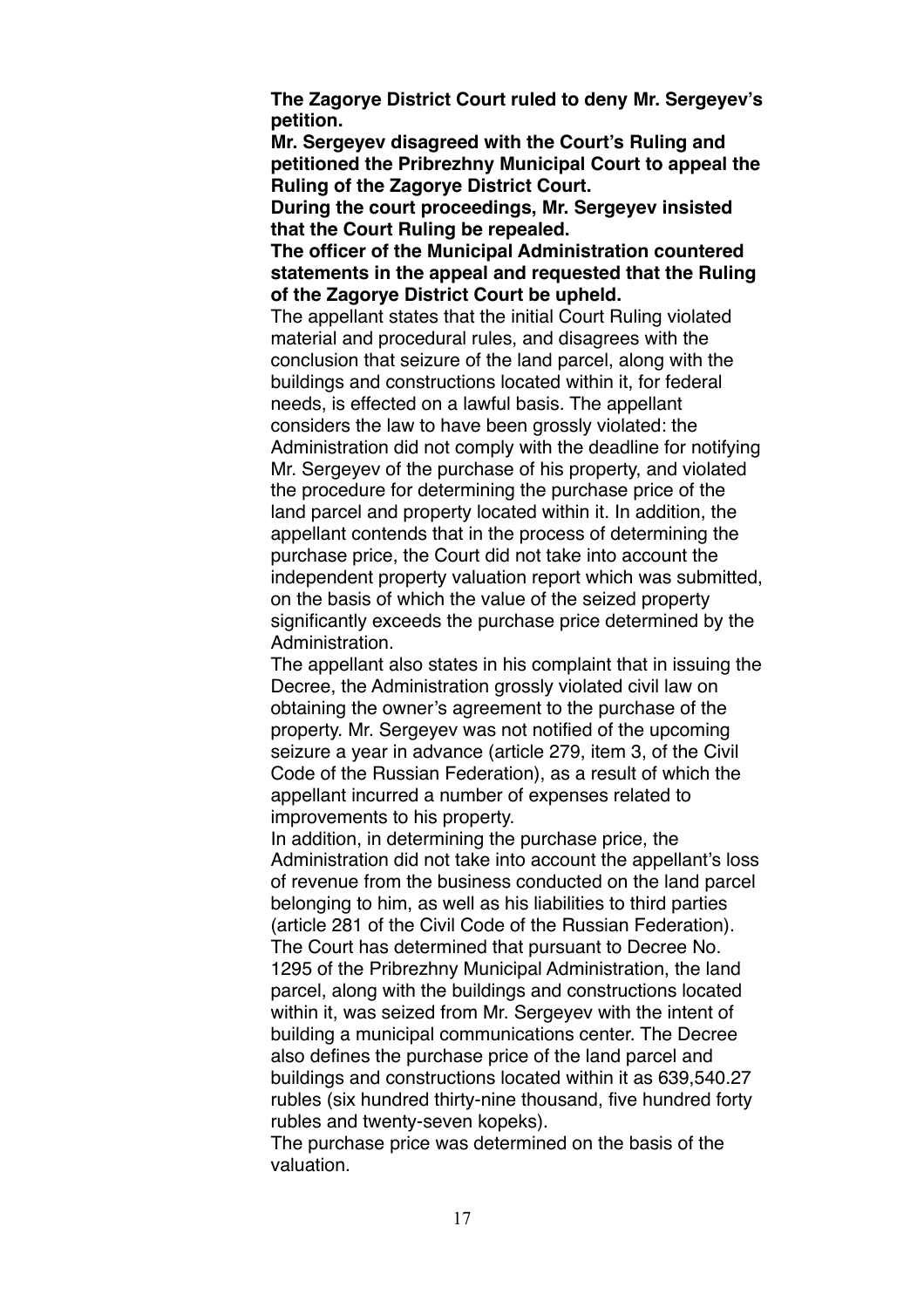At the request of Mr. Sergeyev, Alliance LLC also conducted an assessment of the market value of liabilities for damages and loss of agricultural production related to seizure of the land parcel with an area of 0.27 hectares for federal needs. The report states that the market value of the aforementioned liabilities constitutes 3,500,000 rubles (three million, five hundred thousand rubles). The Court finds the property valuation submitted by Mr. Sergeyev to be suspect, as it includes the value of constructions which have not been registered as required by law. Specifically, the automotive workshop, the maintenance building, and the hothouse were built on the land parcel without proper authorization. Pursuant to article 222 of the Civil Code of the Russian Federation, unauthorized constructions are not defined as legal property and are subject to demolition. Therefore, unauthorized structures (the shed, the maintenance building, the hothouse) which have been constructed by Mr. Sergeyev on his land parcel are not subject to consideration in the determination of the purchase price. In addition, the appraisal submitted by Mr. Sergeyev contains an estimate of liabilities related to business activities conducted by the latter to provide automotive services. However, the Civil Code currently in effect does not provide for damages for "loss of business". The purchase price may include losses incurred by Mr. Sergeyev in connection with premature termination of his liabilities to third parties. However, the appraisal submitted by Mr. Sergeyev contains no such evaluation. Due to said circumstances, the Court rejects the appraisal submitted by Mr. Sergeyev. The Court upholds the purchase price of 639,540.27 rubles (six hundred and thirtynine thousand five hundred and forty rubles, twenty-seven kopecks) as determined on the basis of the appraisal conducted by the Administration.

The Court also rejects the appellant's statement that the Administration violated the purchase procedure (with regard to timely notification, etc.). The court documents contain letters from the Administration to Mr. Sergeyev containing information about the purchase. In addition, the Zagorye District Court heard testimony from Administration officials stating that Mr. Sergeyev was notified of the seizure of the land parcel and buildings and constructions located within it in accordance with the procedure established by law. The Court also finds Mr. Sergeyev's statements to the effect that he had not received these notifications to be suspect, as his claims are refuted by case evidence.

Having examined Mr. Sergeyev's statements contained in the appeal, the original Court Ruling, and case documentation, the Panel of Judges of the Pribrezhny Municipal Court of the Russian Federation has concluded that the appellant failed to prove grounds for repeal or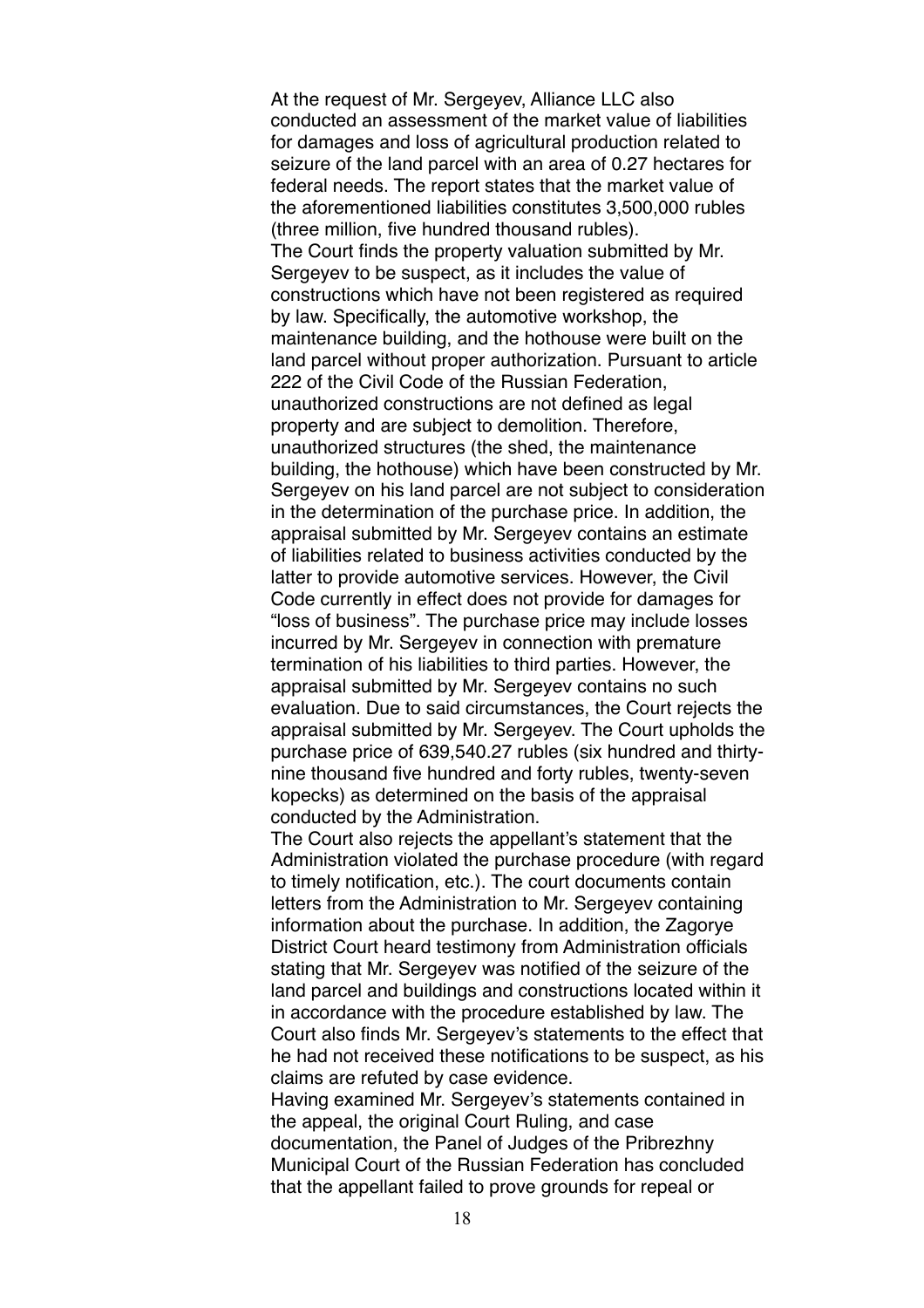change of the original Court Ruling, as defined in article 330 of the Civil Procedural Code of the Russian Federation. **Based on the above, and in accordance with articles 320–335 of the Civil Procedural Code of the Russian Federation, the Court has ruled: That Nikolai Nikolaevich Sergeyev's petition to repeal** 

**the Ruling of the Zagorye District Court is denied. That the Ruling of the Zagorye District Court is upheld without changes, and Mr. Sergeyev's appeal is denied. The present Ruling comes into full force and effect as of the day of its publication.**

# **24. EXT. SQUARE IN THE CENTER OF TOWN. DAY.**

Standing by the edge of the Courthouse, NIKOLAI and LILIA smoke cigarettes. DMITRI emerges from the courthouse and approaches them. The three of them walk towards NIKOLAI'S car.

# **24. INT. THE MONASTERY RESTAURANT. DAY.**

The Refectory: the monastery's restaurant. A spacious hall with an icon in the corner. The interior is stained wood: the tables, benches, chairs, walls, floor, ceiling, window panes, tiles – everything looks grounded, simple, solid. The tables are covered in white tablecloths; airy, off-white curtains hang on the windows.

Two people, the only diners in the restaurant, sit at the table: a priest in a simple black robe and VADIM SERGEYICH, who is wearing an expensive suit, white shirt and tie, and a United Russia pin on the lapel of his jacket; they are eating 'Monastery style': a half carafe of vodka, a stuffed suckling pig surrounded with sliced vegetables...

# PRIEST

Come on Vadim, every time you come here, you start on about your election. There's still a year to go.

# VADIM SERGEYICH

Lock the stable door before the horse has bolted.

#### PRIEST

You think about worldly things, sure, but don't forget about the Kingdom of Heaven either.

#### VADIM SERGEYICH

But I...

#### PRIEST

I know, I know, you are very generous. Even today, you didn't come all this way to the district center for nothing. I'm telling you again, you don't need to worry. All power comes from God. As long as God wishes it so, you don't need to worry.

VADIM SERGEYICH Does he wish it so?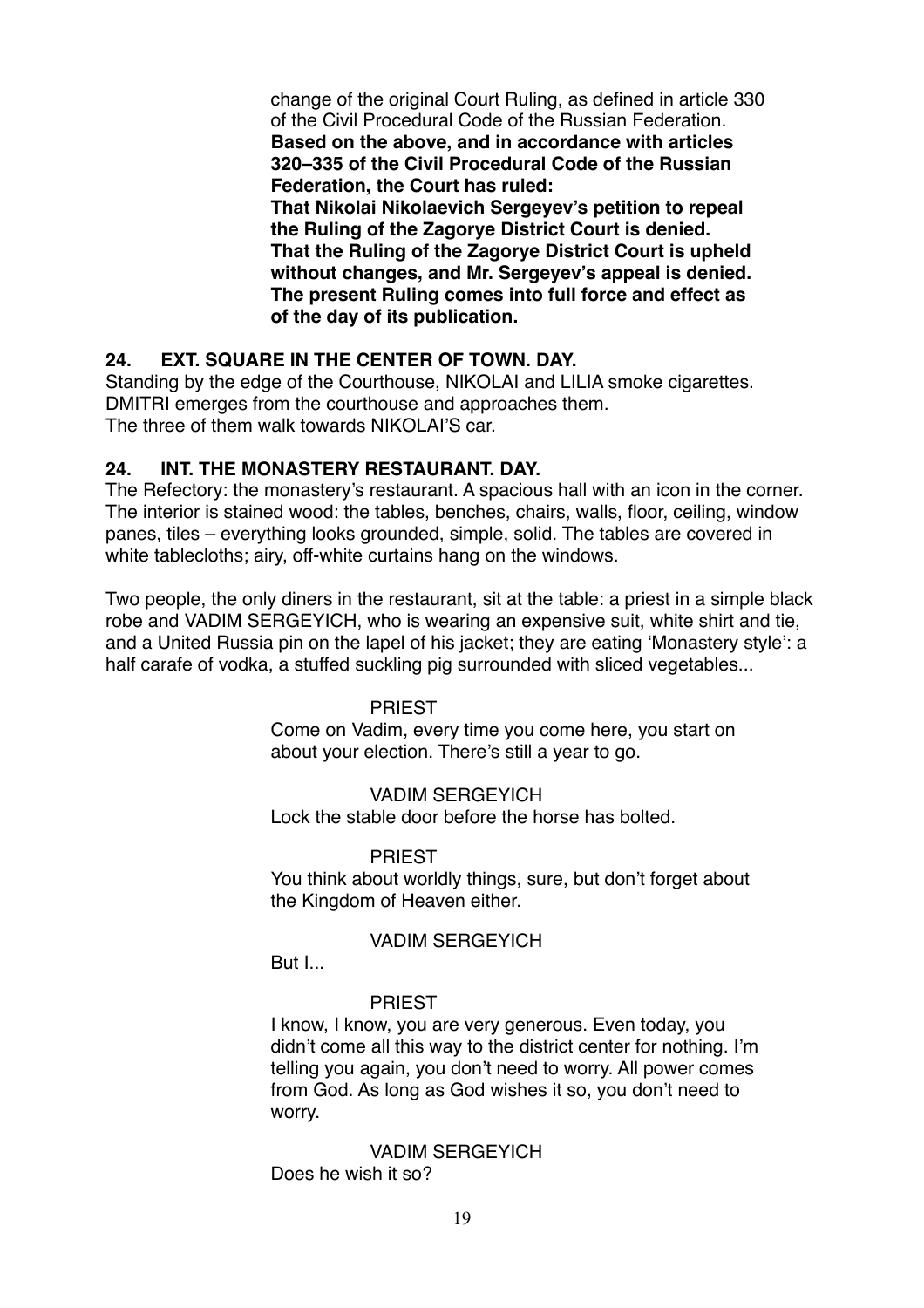The priest frowns.

# VADIM SERGEYICH Who knows better than you, Father?

VADIM SERGEYICH takes the carafe and refills the priest's glass, then his own.

# **PRIEST**

# He does, he does. Have a pickle.

They clink glasses and knock back the vodka (the priest just takes a small sip).

Just then, a stooped OLD WOMAN in a headscarf appears in the doorway, leaning on a cane. Having found the priest with her weakened eyes, she lunges toward him and prostrates herself at his feet, clutching his robe.

# OLD WOMAN Reverend Father, Your Eminence, I beg your blessing!

# **PRIEST** (looking around helplessly) For God's sake, who let her in here?

# **26. COUNTRYSIDE. HIGHWAY. MAGIC HOUR.**

Evening. A black Lexus SUV with its headlights on roars down the highway.

# **27. INT. INSIDE THE LEXUS. MAGIC HOUR.**

Beetroot-red, bleary-eyed VADIM SERGEYICH sits in the back seat of the limo, his jacket unbuttoned. The front passenger seat is occupied by LESHA, a bodyguard with a shaved head (35–40 years old). The driver, VASYA, is another hulking guy (25–30 years old).

VADIM SERGEYICH, who had been nodding off in the back, is woken by his cell phone ringing. He fishes it out of his jacket pocket, looks at the display, accepts the call, and lifts the phone to his ear.

# VADIM SERGEYICH

Hello... Yes. Thank God, finally. Now, let's get Tyagunov and his cops involved... Well, what else are we waiting for? Let's level that idiot's fucking place already. Lost all this time because of him... How is that your fault? You don't need to justify yourself... Okay, that's it, bye.

He puts away the cell phone, thinks for a bit in gloomy silence, then turns to his bodyguard.

# VADIM SERGEYICH

Lesha, get me the thing from the glove compartment...

LESHA reaches into the glove compartment, produces a stainless steel flask with the Russian coat of arms on its side and hands it to VADIM SERGEYICH, causing its contents to gurgle. VADIM SERGEYICH unscrews the cap.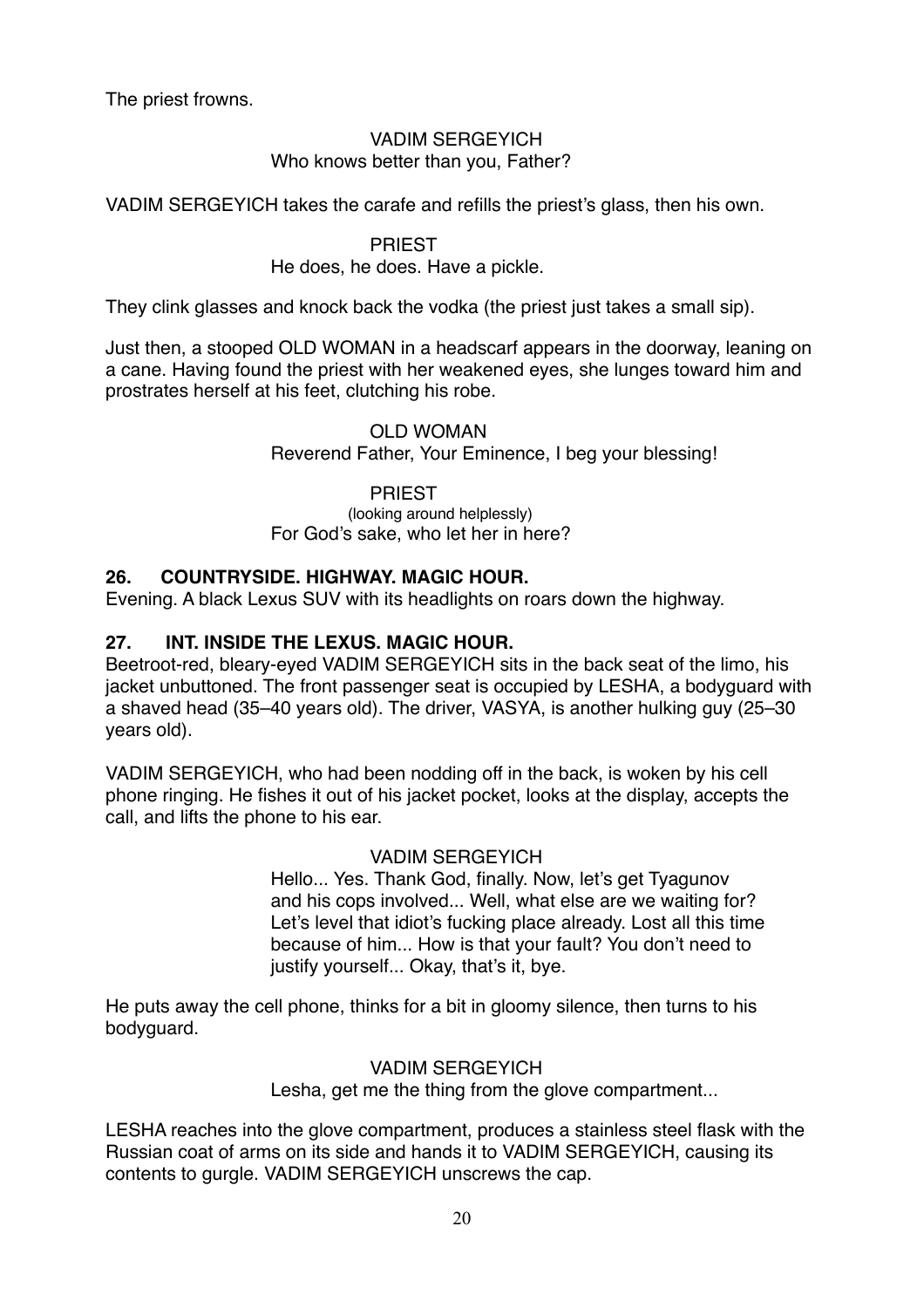VADIM SERGEYICH (taking a gulp) Listen, Vasya, let's go pay this fucking idiot a visit. The one at the bottom of the mountain.

VASYA

Over the bridge?

VADIM SERGEYICH

Uh-huh.

VADIM SERGEYICH takes another drink from the flask.

VASYA Because we've got all sorts of people under mountains.

VADIM SERGEYICH D'you learn to be funny from my wife or something?

VASYA I'm sorry, Vadim Sergeyich, just wanted to have a laugh.

VADIM SERGEYICH You watch it, or I'll put you on the ride back.

# **28. INT. NIKOLAI'S HOUSE. MAGIC HOUR/NIGHT.**

NIKOLAI, DMITRI and LILIA sit around the kitchen table, which is set with a nearly empty vodka bottle, shot glasses, and snacks. NIKOLAI, visibly drunk, sits leaning against the table, dressed in a light blue, sleeveless sailor's shirt. His bare shoulder is marked with a tattoo identical to DMITRI'S: three faded blue parachutes with the words "Russian Airborne Troops."

NIKOLAI

Municipal communications center, my ass! Who's supposed to communicate with who over here? The bastard is obviously trying to clear the spot for himself, build himself a palace.

LILIA Nick, calm down already! Same thing over and over.

NIKOLAI

With these hands right here...!

All of a sudden, he gets up from the table and begins pacing the room.

### LILIA

Here we go.

NIKOLAI, as he walks, turns on the light, then goes to a large, old black and white photograph, hanging in a frame on the wall. He removes it, and brings it back to the kitchen. Bringing it to the table, he moves the glasses and food to the side and sets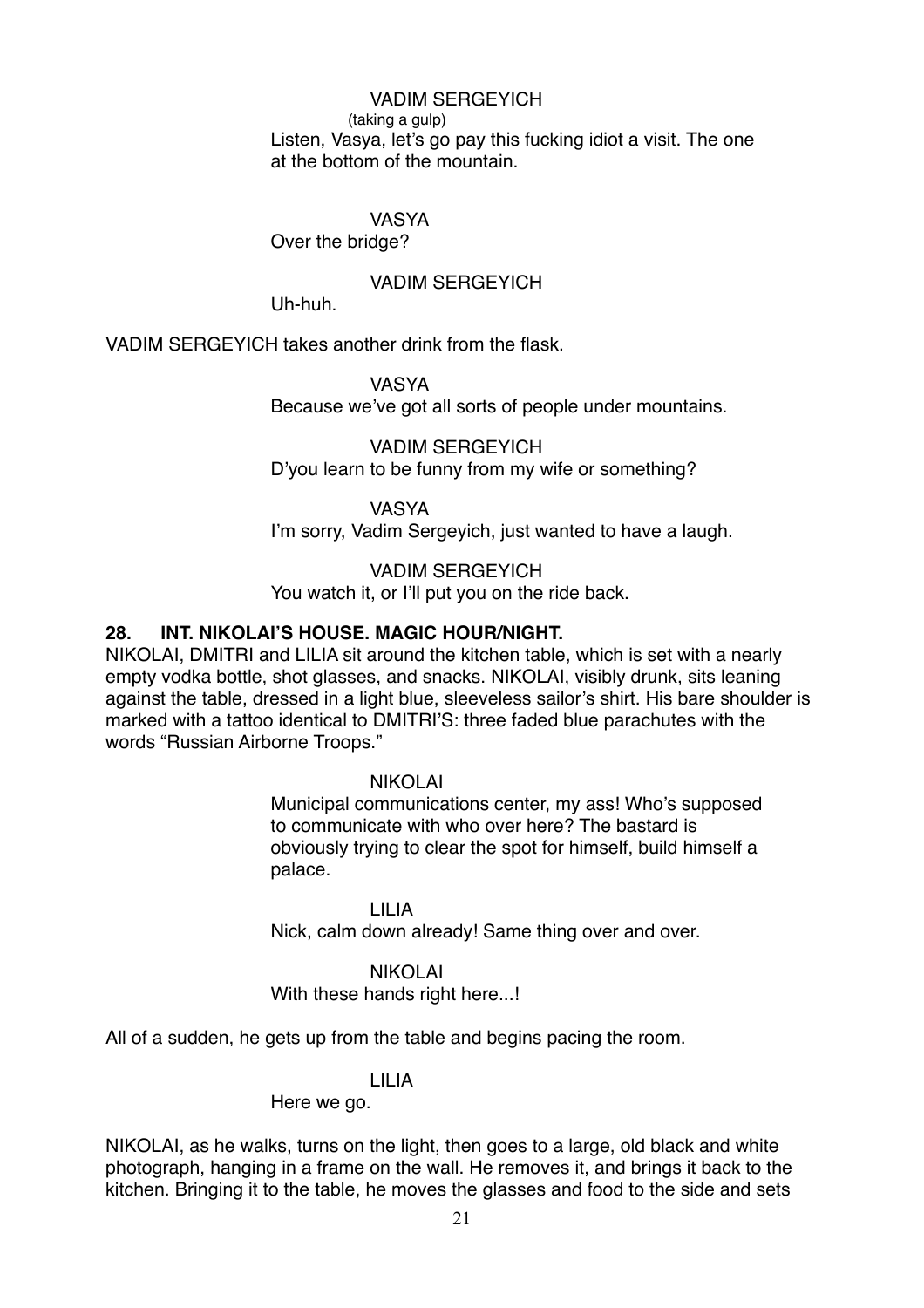the photograph on the table before DMITRI. The photograph shows a panoramic shot of NIKOLAI'S house. The house looks different: there is no garage or greenhouse...the bridge has not been built across the street, there is a fishing boat on the river, and in the distance the tower of a church.

#### NIKOLAI

Look at that! My grandfather lived in this house! And my Dad, too!

LILIA He's seen that already.

NIKOLAI'S face darkens.

NIKOLAI Stay out of it! LILIA Don't yell at me!

DMITRI

Nick, calm down.

#### NIKOLAI

She started it...

NIKOLAI waves a hand dismissively, picks up the bottle, and splits the last of the vodka between himself and DMITRI.

#### NIKOLAI

Here, Mit. To your health, bro. Thank you, you did everything you could. And your Fabergé...

### DMITRI

They're his Fabergé, not mine.

#### NIKOLAI

I'm just saying, I don't see how you plan to put your theory into practice. Either way, they'll level this shit, we'll take their 639,000 rubles and 27 kopeks and buy some hovel by Angela's, and I'll go work on the force, like Pasha...

### LILIA

Jesus.

NIKOLAI takes a drink.

So does DMITRI.

#### DMITRI

I barely recognize you anymore. The Nick I remember wasn't afraid of obstacles. Quite the opposite.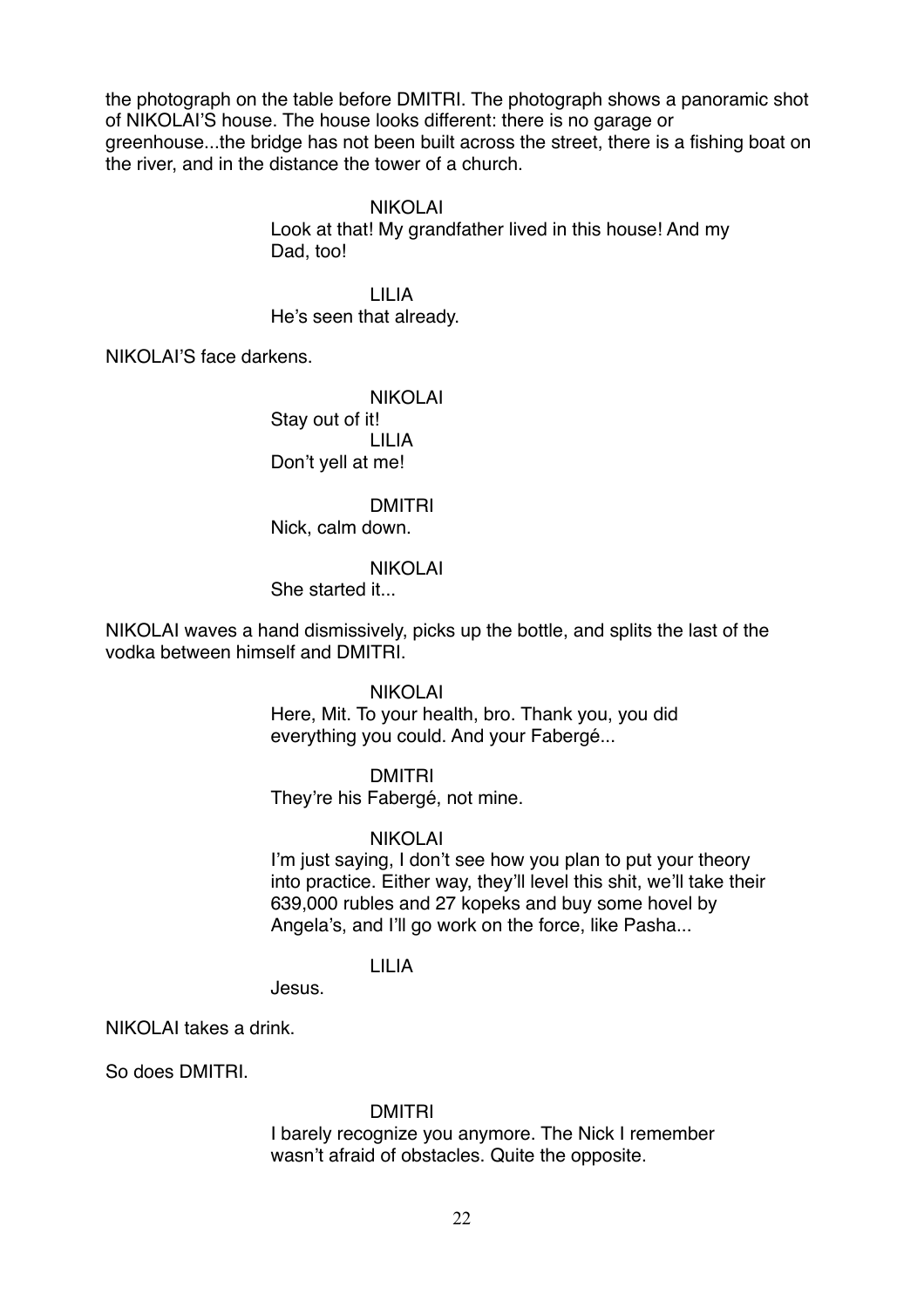#### NIKOLAI

Things were different in the army, Mit. You know that. Plus it was years ago. Lost some of my fighting spirit along the way. What do you want? What are you, a psychologist?

#### DMITRI

I'm not a psychologist, I just think you could try to look at the situation differently.

#### NIKOLAI

How?

DMITRI

Think of it as a challenge. Start over.

#### NIKOLAI

Easy for you to say. Tomorrow you'll go back to your cushy Moscow life, what do you care? And we're...

#### DMITRI

So come with me. I mean, pack your things and come. Rent a studio for around thirty thousand a month.

#### LILIA

Oh yeah. sure.

#### DMITRI

I'll help you find a job. With hands like yours, you'll be fine. We'll find a job for Lilia, too.

(looks at her)

A salesclerk, or working the cash register, for a start. Much better then cleaning fish at the factory here .

NIKOLAI

What about Roman?

#### DMITRI

What about Roman? Roman will go to school.

#### NIKOLAI

Who's going to enroll him? He's barely pulling C's.

#### DMITRI

They're required to enroll him. Nothing they can do.

NIKOLAI gets up and goes to the fridge, opens the freezer compartment and produces another bottle of vodka.

#### LILIA

(to NIKOLAI) Slow down.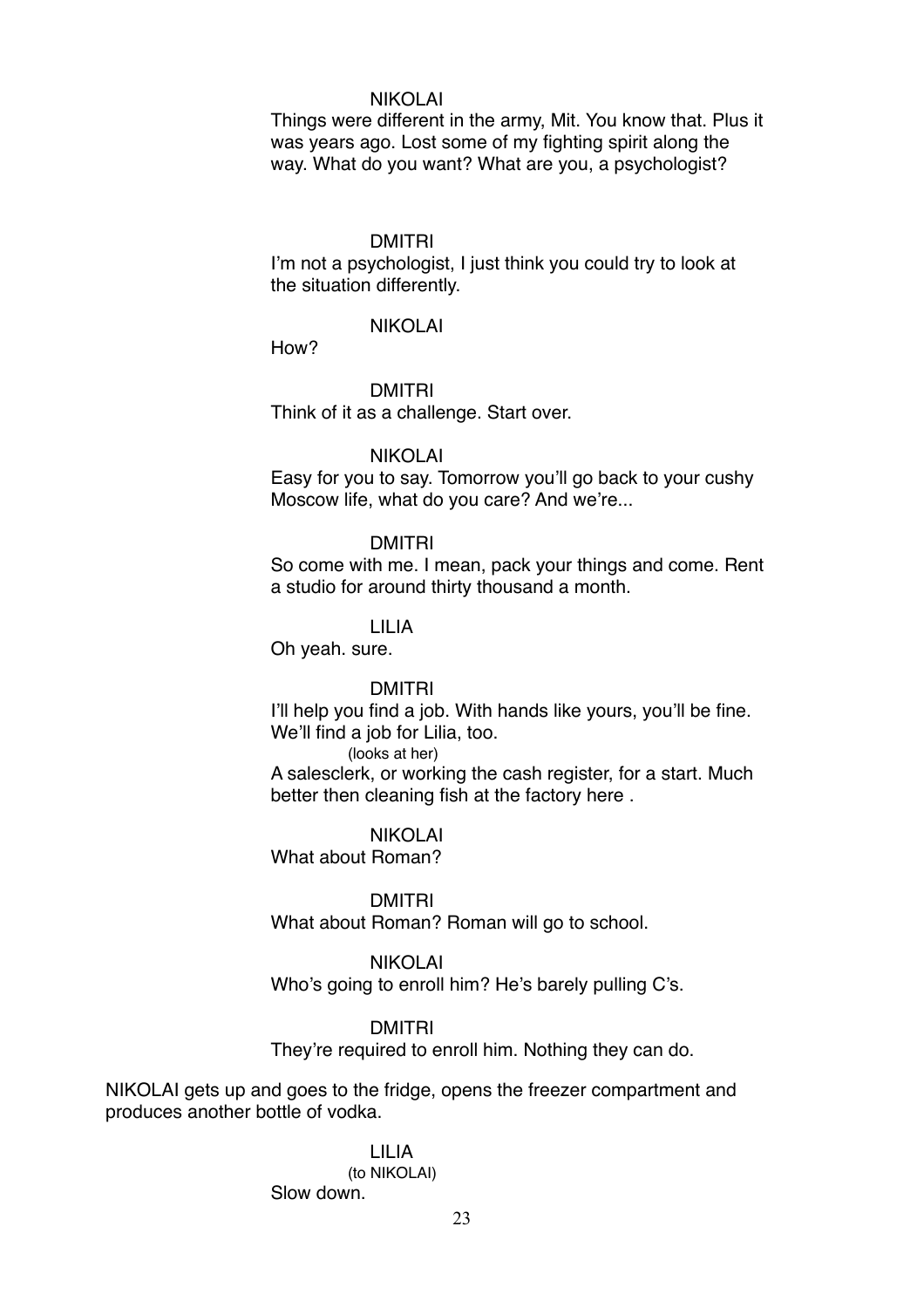### ROMAN'S VOICE (OFF CAMERA) I'm not barely pulling C's. I'm almost getting B's.

# NIKOLAI Are you eavesdropping? ROMAN'S VOICE (OFF CAMERA) I'm not eavesdropping. I went to the bathroom.

NIKOLAI returns to the table.

NIKOLAI Come over here, come join us. (to LILIA) Mom, pour the boy some tea or something, I don't know.

ROMAN enters the kitchen with a sullen look, and approaches the table.

NIKOLAI Pull up a chair, sit down.

ROMAN pulls up a chair and sits down.

LILIA has risen from the table: she fills the tea kettle with water, puts it on the stove, and remains at the counter with her back to the men. Then she turns around, folding her arms across her chest, and watches them.

> NIKOLAI (opening the bottle) What do you say, kiddo, should we move to Moscow?

# ROMAN

Let's do it.

NIKOLAI Wouldn't you miss this beautiful place? The sea?

ROMAN Nah. Why would I miss it? When I grow up, I'm going to leave anyway.

NIKOLAI places the bottle on the table.

NIKOLAI When did you decide this?

ROMAN Long time ago. When Mother died.

NIKOLAI You were only four.

#### ROMAN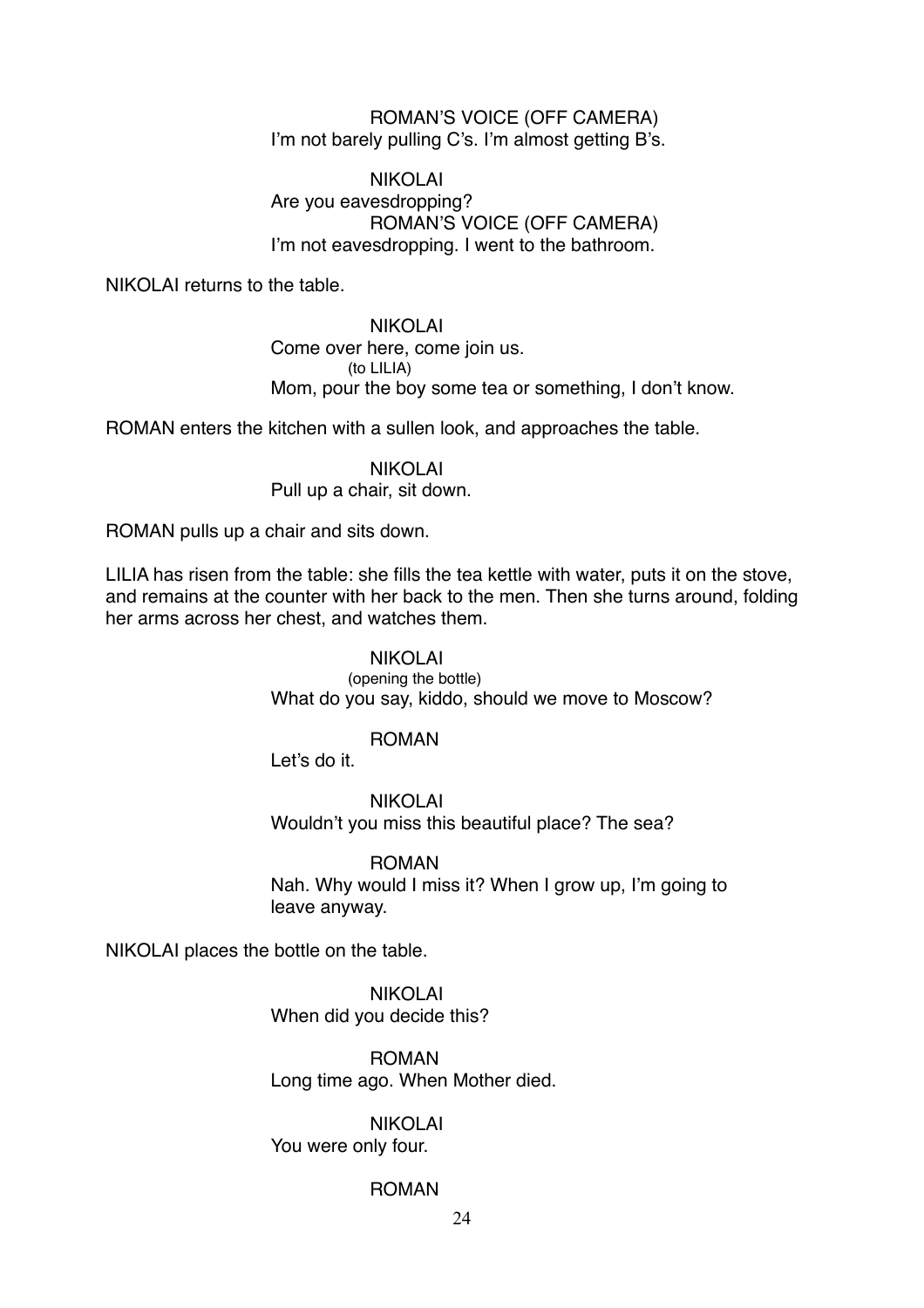# So? I remember everything.

NIKOLAI retrieves the bottle and fills the shot glasses: DMITRI'S, LILIA'S, and his own.

> LILIA No more for me, Nick, I'm done. ROMAN Give me some!

NIKOLAI I'll give you something else.

DMITRI (picking up his glass) Good job, Roman. Keep the old people on their toes. They've gotten so boring.

NIKOLAI We're not boring. Tell him, Lilia.

NIKOLAI picks up the shot glass and hands it to LILIA.

LILIA I told you, I'm done.

She goes to the table, picks up the photograph, and takes it with her into the room.

NIKOLAI

(clinking glasses with DMITRI)

Okay.

They drink.

# **28A. INT. ROOM IN NIKOLAI'S HOUSE. MAGIC HOUR/NIGHT.**

LILIA hangs the photograph back in its place. Through the window, a car with lit headlights can be seen approaching. LILIA looks out of the window.

> NIKOLAI'S VOICE (OFF CAMERA) Who the heck is out there?

# **29. NIKOLAI'S HOUSE. NIGHT.**

VADIM SERGEYICH, accompanied by the bodyguard and the driver (both powerful men, a head taller than their boss), climb out of the Lexus parked right by the gate.

NIKOLAI, DMITRI, LILIA and ROMAN walk out of the house.

NIKOLAI Hello. Who are you?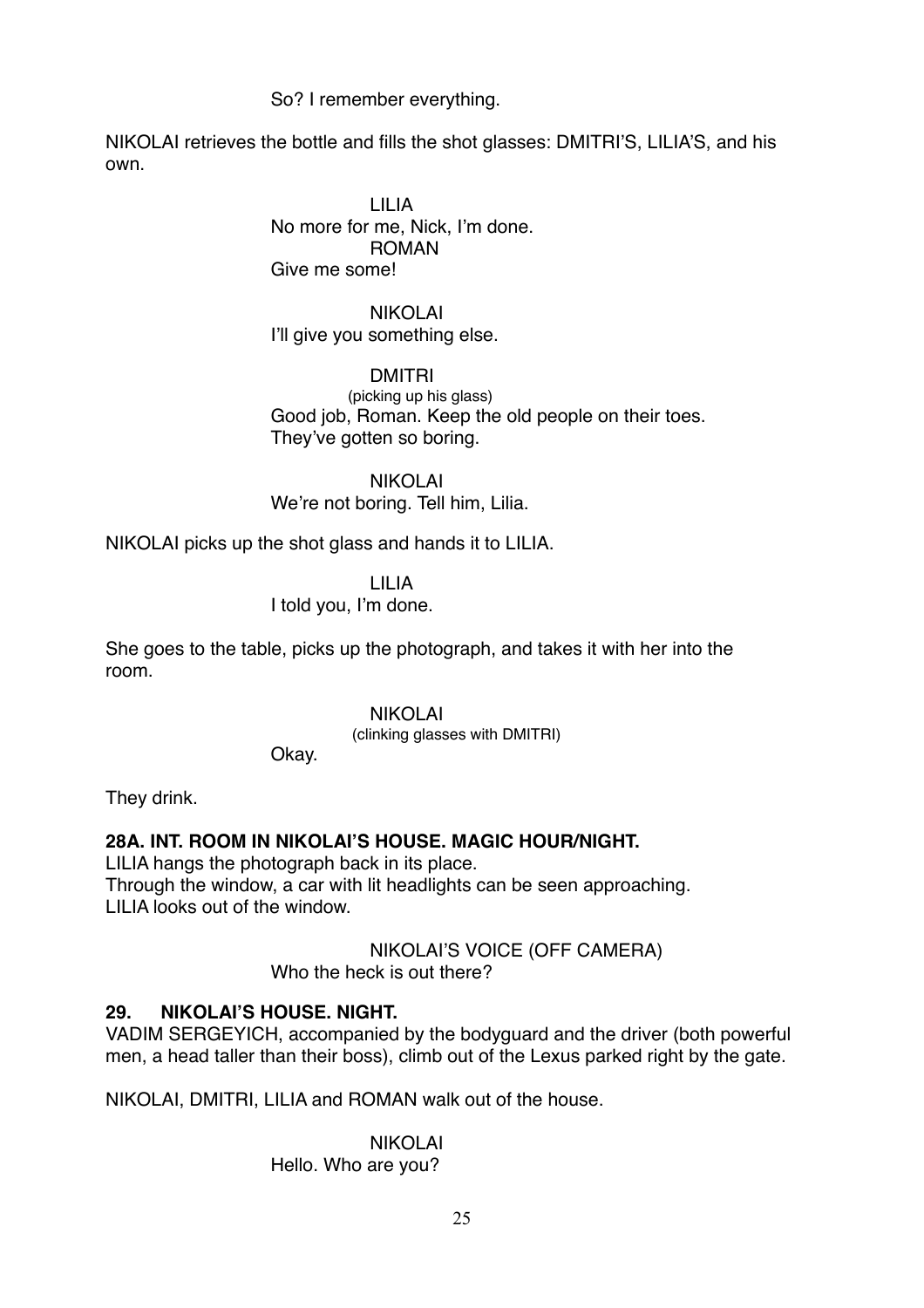#### VADIM SERGEYICH You should know what your leaders look like, Nikolai.

VADIM SERGEYICH stops half a dozen feet from NIKOLAI. Behind VADIM SERGEYICH, the driver and bodyguard appear.

### NIKOLAI

So what do you want, leader?

### VADIM SERGEYICH

(spreading his arms wide)

All of this!

#### NIKOLAI

Come and get it. Will it fit into your hearse?

NIKOLAI nods at the black outline of the Lexus parked by the fence.

VADIM SERGEYICH grins drunkenly, and sticks out his bottom lip.

#### NIKOLAI

Still riding around in that thing?

### VADIM SERGEYICH

You people don't want to do things the friendly way, that's why you're drowning in shit. Have you packed?

#### DMITRI

Actually, you have no right to be here. The court ruling hasn't taken effect yet. You are not the authorities, you don't have a warrant or any other documents that would allow you...

# VADIM SERGEYICH

Who are you?

# DMITRI

Dmitri Seleznev, Moscow Bar Association, Nikolai's attorney in the case against your company.

### VADIM SERGEYICH

Yeah, I heard something about that. So what, Nick, you don't defend yourself anymore?

#### DMITRI

Nick, ignore him.

# NIKOLAI

I'm going to answer you right now, you bastard.

# VADIM SERGEYICH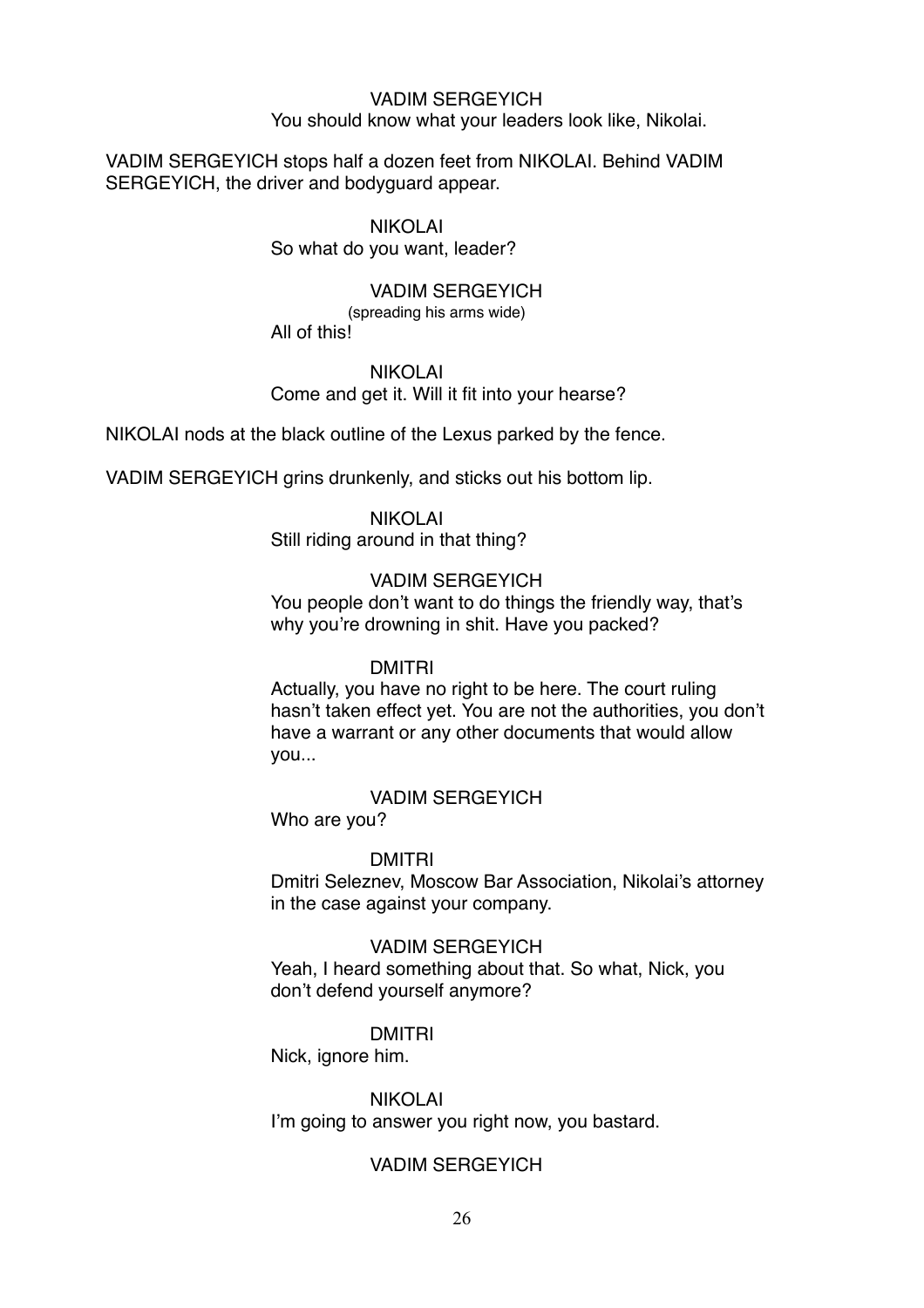Okay, okay, enough, I'm terrified! Fine, fine. I just wanted to have a drink with you, clear the air.

He reaches a hand toward the bodyguard. The bodyguard puts the flask in his hand. VADIM SERGEYICH twists off the cap, takes a sip.

#### VADIM SERGEYICH

(to NIKOLAI)

Want some? No? I'm not offering any to the lawyer. I don't like you people. I just wanted to say something about the future.

#### DMITRI

(turning round) Lilia, call the cops.

LILIA and ROMAN stand on the stoop.

### VADIM SERGEYICH What's your name, kid?

#### DMITRI

Listen, what are you doing this for? You're not so drunk that you can't understand...

### VADIM SERGEYICH Shut that lawyer's trap of yours. (to NIKOLAI) Listen here, Nick. Remember this: you've never had any rights, and you'll never have any rights.

NIKOLAI turns around and walks toward the house.

VADIM SERGEYICH Where are you going?

NIKOLAI walks up the steps and disappears through the door. LILIA and ROMAN watch him.

#### DMITRI

(to VADIM SERGEYICH) You should leave. You have entered private property without permission. The owners don't want you here. No need to make things worse.

### VADIM SERGEYICH What? I'm the owner around here!

# DMITRI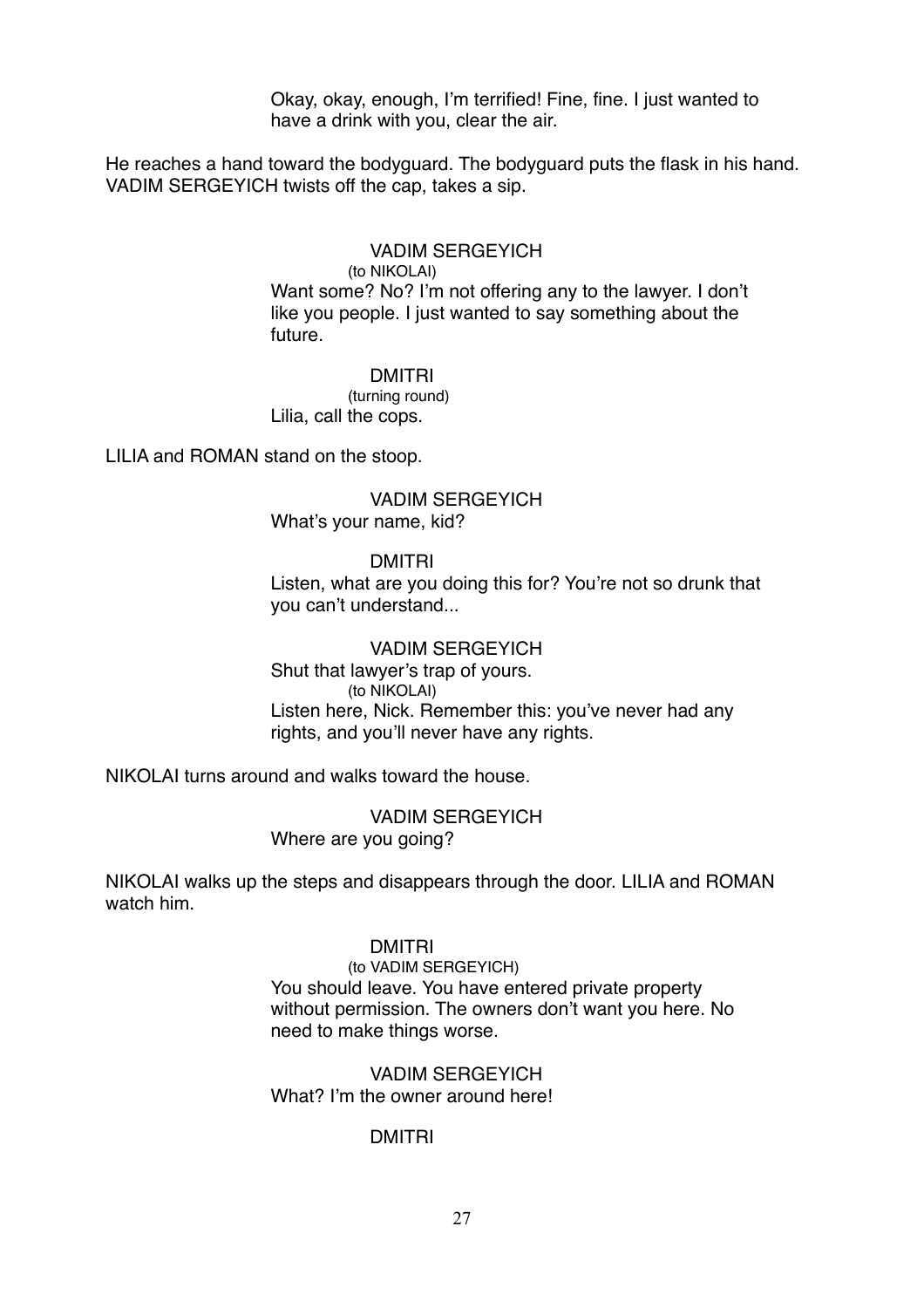Okay. Why don't we talk tomorrow? Actually, I wanted to ask you for a meeting anyway. Ivan Alexandrovich has told me a lot about you.

#### VADIM SERGEYICH (after a pause) And who exactly is Ivan Alexandrovich?

### DMITRI

### Kostrov. From the Cabinet.

VADIM SERGEYICH cranes his neck and stares vaguely at the hazy sky.

DMITRI Just because we can't see them, doesn't mean they're not there.

The Mayor sighs heavily.

#### VADIM SERGEYICH

I'm tired.

# DMITRI

So what about tomorrow?

### VADIM SERGEYICH

Between three and five. Office hours for constituent issues.

He wheels about, swaying precariously (the bodyguard helps him), and walks slowly back to his car.

DMITRI waits until the car is gone, then returns to the house.

### **30. INT. NIKOLAI'S HOUSE. KITCHEN. NIGHT.**

DMITRI enters the kitchen to see LILIA standing (with her back towards DMITRI) opposite a sobered-up NIKOLAI sitting on a chair by the table, a hunting rifle on his lap. LILIA slowly sits down at the table.

#### DMITRI

(going up to the table and sitting down) What's that, Nick? Going hunting?

#### NIKOLAI

See, Mit, I told you he wanted this stuff for himself.

#### DMITRI

First thing tomorrow morning, we'll go to the cops and the Public Prosecutor, file crime reports: persecution, abuse of authority... We'll clip his wings yet, Nick.

### NIKOLAI

Let's have a drink.

#### DMITRI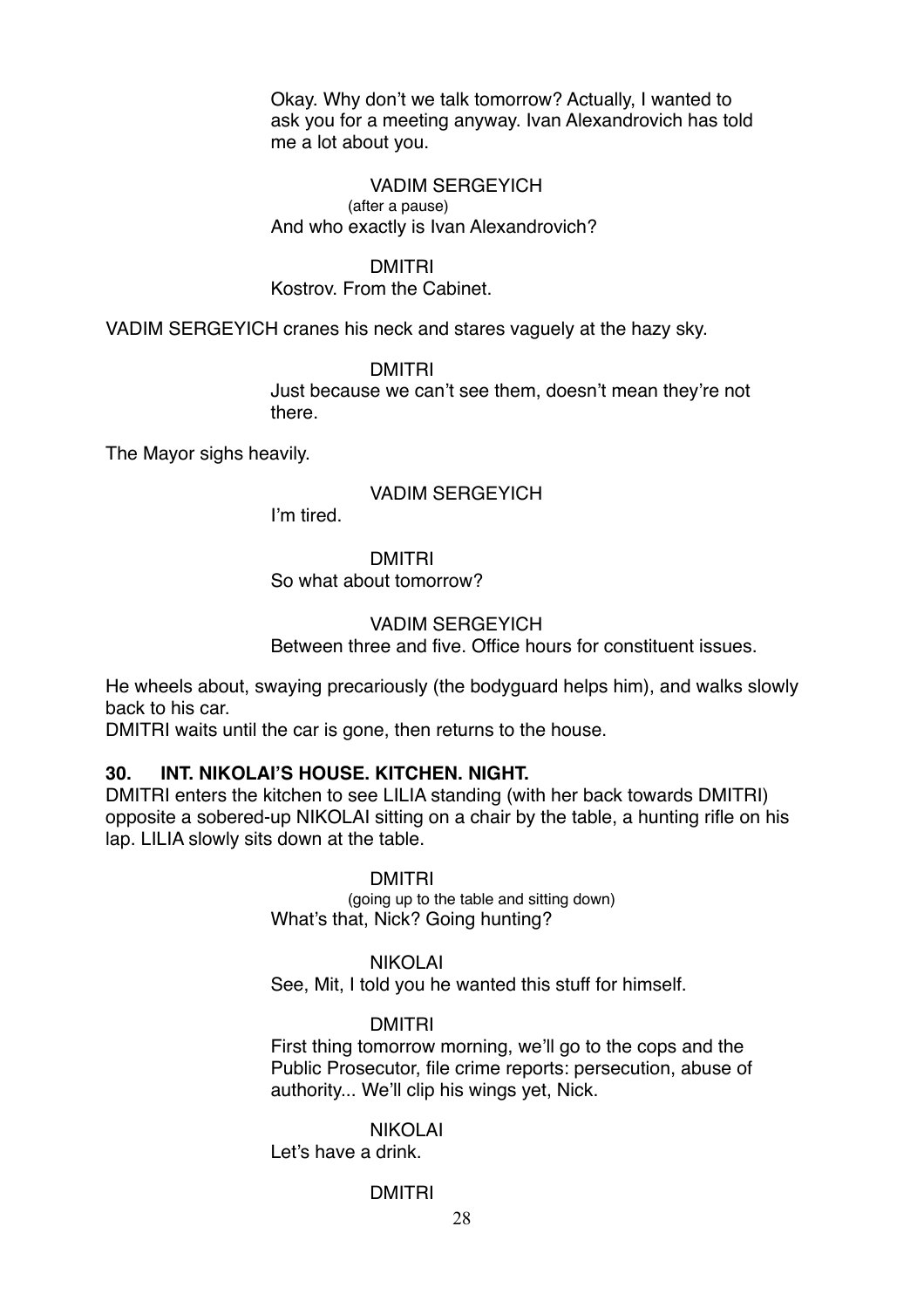Okay. Just put the gun back where you got it from.

# NIKOLAI

Mit?

# DMITRI

Yes, Nick.

# NIKOLAI

I'm not going to Moscow. I'm staying here.

# **31. INT. NIKOLAI'S HOUSE. ROMAN'S ROOM. DAY.**

In the morning, DMITRI sits at the desk in Roman's room staring at a computer screen, rereading a crime statement. The computer is ancient: a large, square, nonflat screen monitor displaying the text; a metal box with a loudly humming fan under the desk. An equally ancient printer, dingy and decrepit, stands on the window sill.

# DMITRI

(quietly and quickly)

On September 7, 2012, before the court ruling came into effect and before it was enforced, Vadim Sergeyich Shelevyat, who currently holds the post of Mayor of the town of Pribrezhny, came to see me. Accompanied by two men, he demanded that I vacate the land and the residence. The actions of V. Shelevyat caused considerable harm to me and my family.

I believe that V. Shelevyat does not have the authority to execute a court ruling which has not yet come into effect, and that his actions constitute a criminal act as defined by article 330 of the Criminal Code of the Russian Federation. On the basis of the above, and guided by articles 285, 330 of the Criminal Code of the Russian Federation, and article 141 of the Criminal Procedural Code of the Russian Federation, I demand an inquiry into the actions described in the present statement, and pending proof, **I demand that a criminal case be filed**.

Having read it, DMITRI presses 'print', rises from his chair and goes over to the printer on the window sill. Outside the window, LILIA and ROMAN, wearing his school backpack on his shoulders, climb into Nikolai's SUV: LILIA gets behind the wheel, and ROMAN takes the front passenger seat.

**32**

**33**

# **34 INT. NIKOLAI'S GARAGE. DAY.**

The doors of the nearby shed are open wide. Inside is a typical automotive workshop with a full set of necessary tools and equipment.

Hungover and gloomy, NIKOLAI is poking around the engine of Stepanych's white Chevy.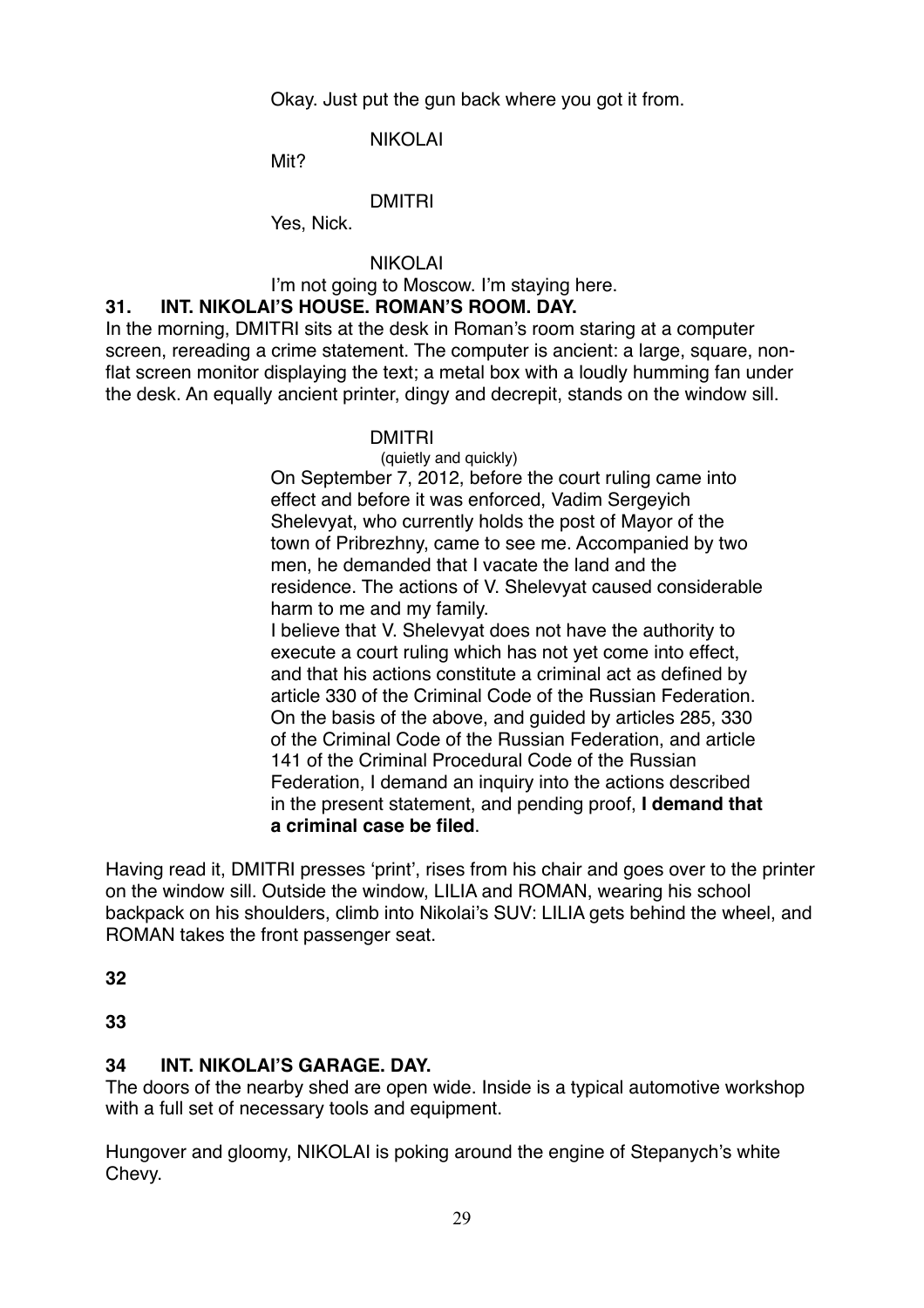STEPANYCH sits on an old, Soviet-era fake leather car seat by the doors inside the shed, and works on a crossword.

### **STEPANYCH** Here's another one Nick, d'you hear?

### NIKOLAI

(from under the hood)

Yeah?

### **STEPANYCH**

Darwin's term for directional and irreversible historical development of life. One, two, three... Nine letters.

NIKOLAI A protracted dive from the cunt to the grave.

### **STEPANYCH**

You paratroopers. Aren't you ashamed of using words like that?

NIKOLAI Shameful is as shameful does.

### **STEPANYCH**

Okay, I get that. (he counts the squares on the crossword with his pen) E-vo-lu-tion. It fits! (he writes in the word)

DMITRI enters the garage.

DMITRI (to STEPANYCH) Morning.

# **STEPANYCH**

Morning.

They shake hands.

DMITRI (to NIKOLAI) How much longer do you need?

NIKOLAI comes out from underneath the hood, wiping his hands on a rag.

NIKOLAI Another half hour or so.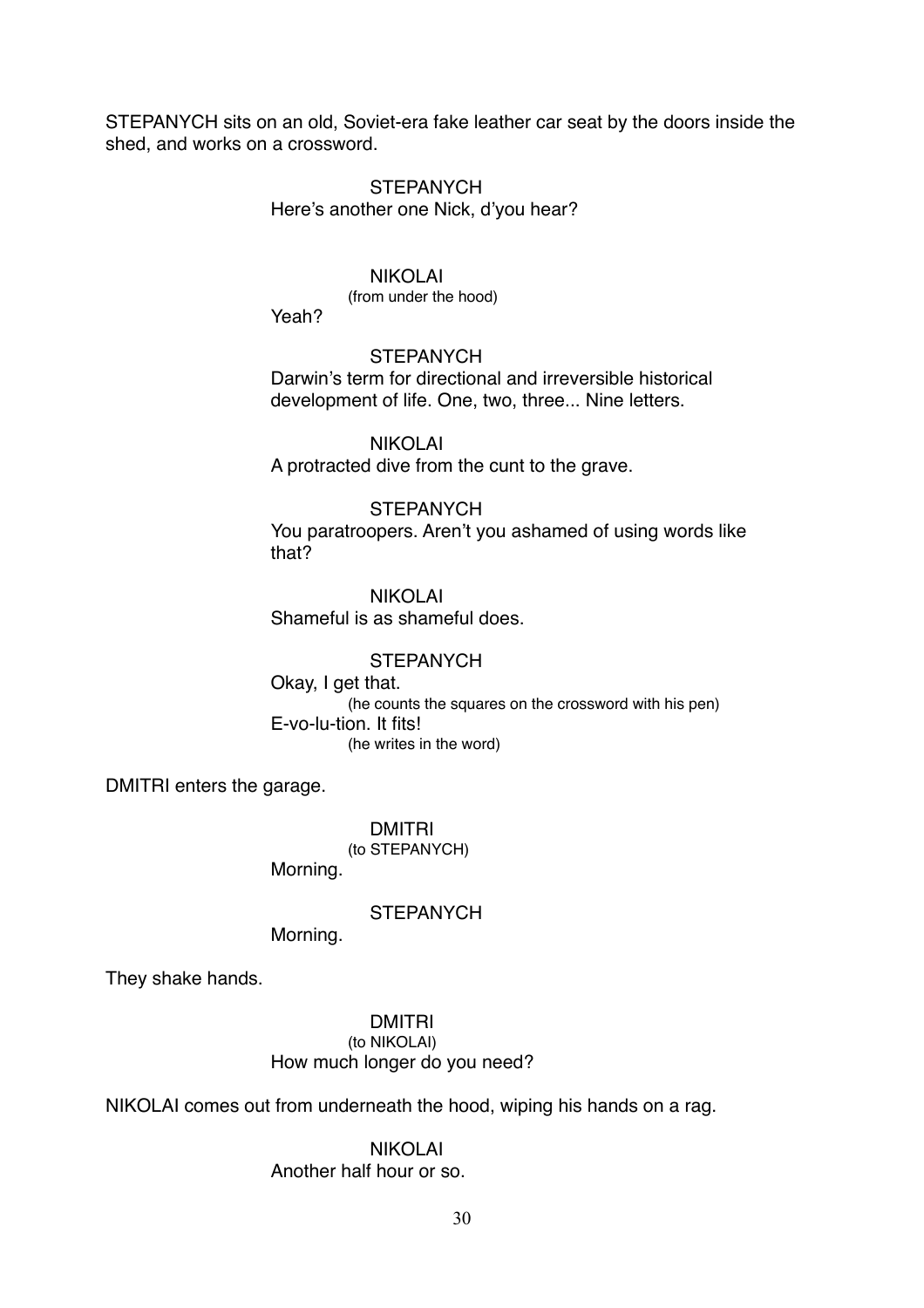#### DMITRI

Okay, because I've typed everything up and printed it out already, you just have to sign it. And we have to go.

### NIKOLAI nods.

STEPANYCH puts the crossword away, gets up, and comes over to the others, coughing.

#### **STEPANYCH**

Dmitri, I don't know if Nikolai mentioned this to you, but tomorrow is my birthday. I'd like to invite you to join our party. A little campfire, some shashlik, some vodka, we'll do some shooting...On me, Nick.

#### DMITRI

Go shooting – you mean, like, a hunt?

### NIKOLAI

No, Dmitri, what kind of hunt would we be going on? The girls and children are coming too.

### **STEPANYCH**

We just do a little target practice, just for fun.

### DMITRI

Is it far?

#### **STEPANYCH**

Probably about three hours' drive. We get there in the morning, spend the day and night, get a good sleep, and leave the next day.

# DMITRI

I'd love to...

# **STEPANYCH**

**Great!** 

# **35. INT. POLICE STATION. DAY.**

NIKOLAI, LILIA and DMITRI stand by a barred window inside the precinct. DMITRI holds a briefcase.

On the other side of the window, a Lieutenant in a police cap reads the statement typed up by DMITRI and signed by NIKOLAI. A rotary telephone stands on the desk next to the Lieutenant. A cell phone lies next to it. The Lieutenant finishes the statement, removes his hat, places it on the desk next to the cell phone, and looks up at DMITRI.

# LIEUTENANT

# Are you the victim?

# DMITRI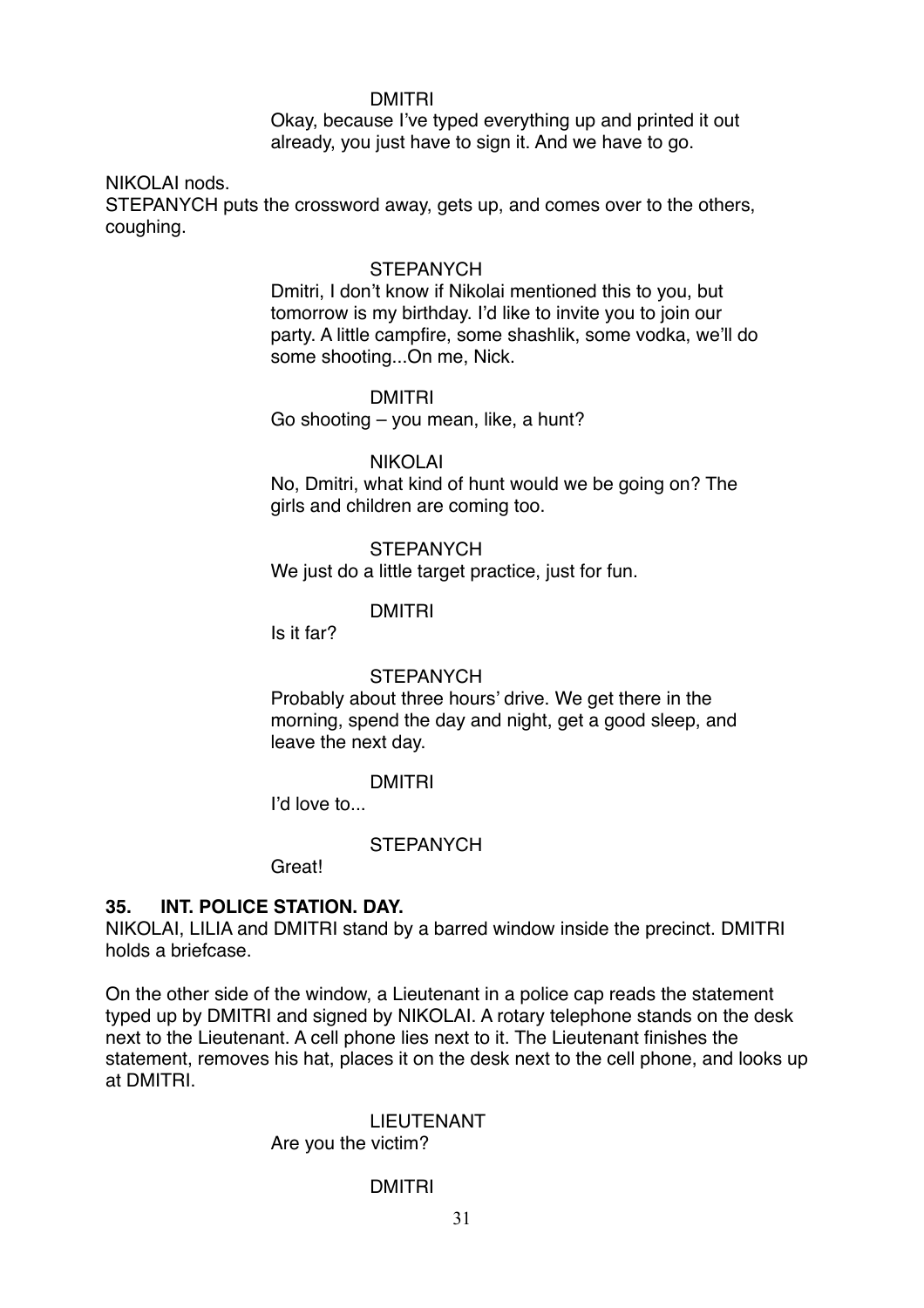No. He is. I'm his lawyer.

The Lieutenant hesitates, then gets up, takes the statement and the cell phone, and disappears into the depths of the precinct, but then he returns and picks up his cell phone from the desk.

#### DMITRI

#### Went to report to his boss.

They are quiet for a moment.

DMITRI Something tells me he won't take our statement.

### NIKOLAI

Can he do that?

DMITRI Sure. Although he's required to by law.

#### NIKOLAI

So what next?

#### DMITRI

The Public Prosecutor's Office. Then to court. We'll make a complaint about this lieutenant, too. The important thing is to gather the facts. Even when we're being refused.

LILIA Are you planning to pick a fight with the whole town? NIKOLAI

Not 'you', 'us'.

He embraces LILIA with one arm.

LILIA (freeing herself) No, don't drag me into this.

#### NIKOLAI

Say again?

LILIA I still want to stay alive.

NIKOLAI You think I don't?

LILIA I don't know. Everything's bad enough, and you're determined to set the whole town against us.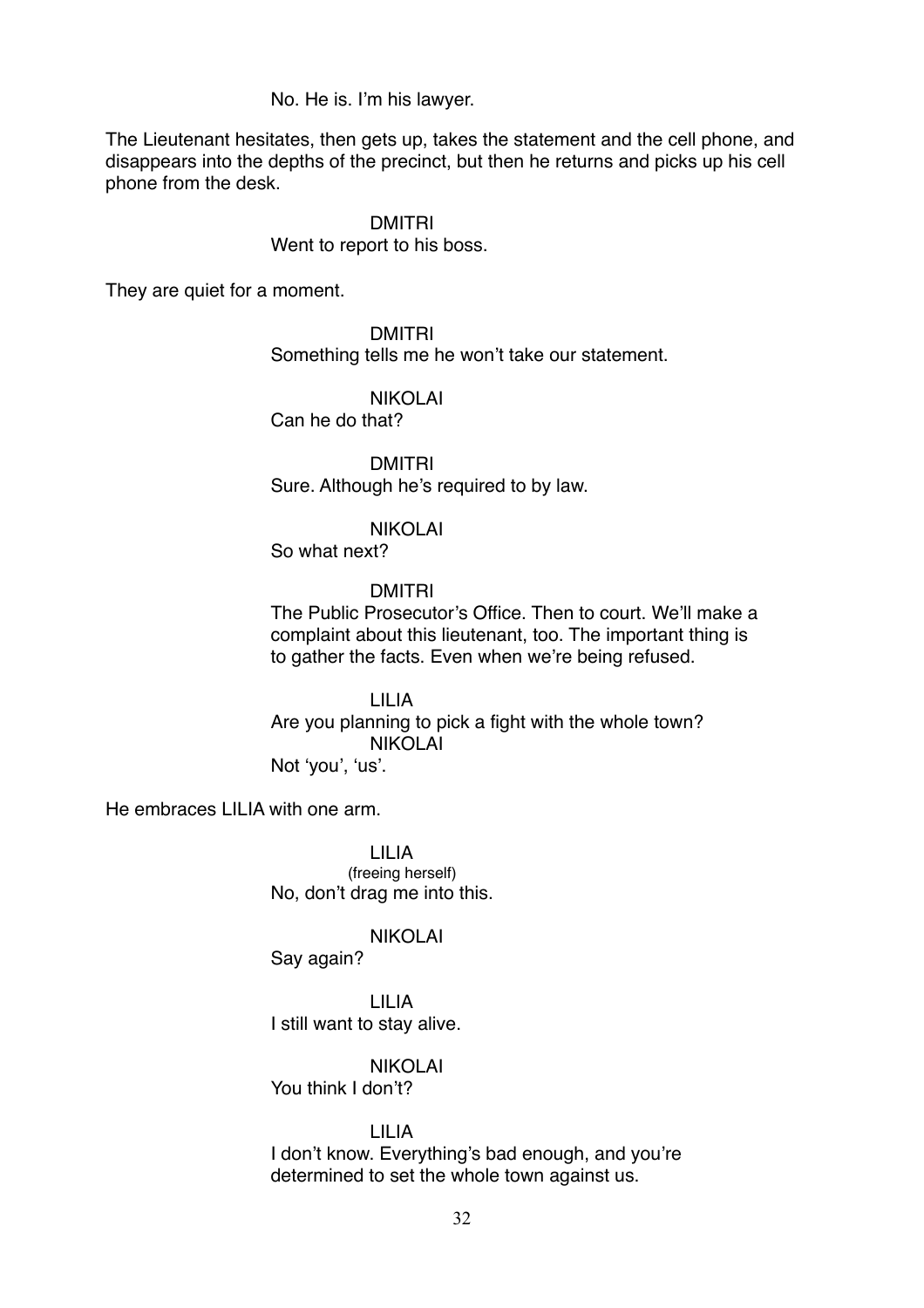#### NIKOLAI

What do you mean the whole town? You think these jerks represent the whole town?

LILIA Don't act like you don't understand me.

NIKOLAI So what, that's it? Give up?

#### DMITRI

 (looking at his watch) Where did our lieutenant disappear to?

NIKOLAI (leaning over the opening in the barred window) Lieutenant!

DMITRI Nick, what are you doing?

NIKOLAI What? Where the hell is he?

Three cops enter the building.

At the same time, the Lieutenant finally returns from the depths of the precinct.

LIEUTENANT What's all the noise about?

DMITRI There's no noise. On the contrary, we are waiting quietly for you to accept our statement.

LIEUTENANT I'm not talking to you. (to NIKOLAI) Are you being disorderly out here?

#### NIKOLAI

I'm not being disorderly.

The Lieutenant nods to the cops and jerks his head toward NIKOLAI. They approach him.

> COP (taking NIKOLAI by the elbow) Come with us, sir.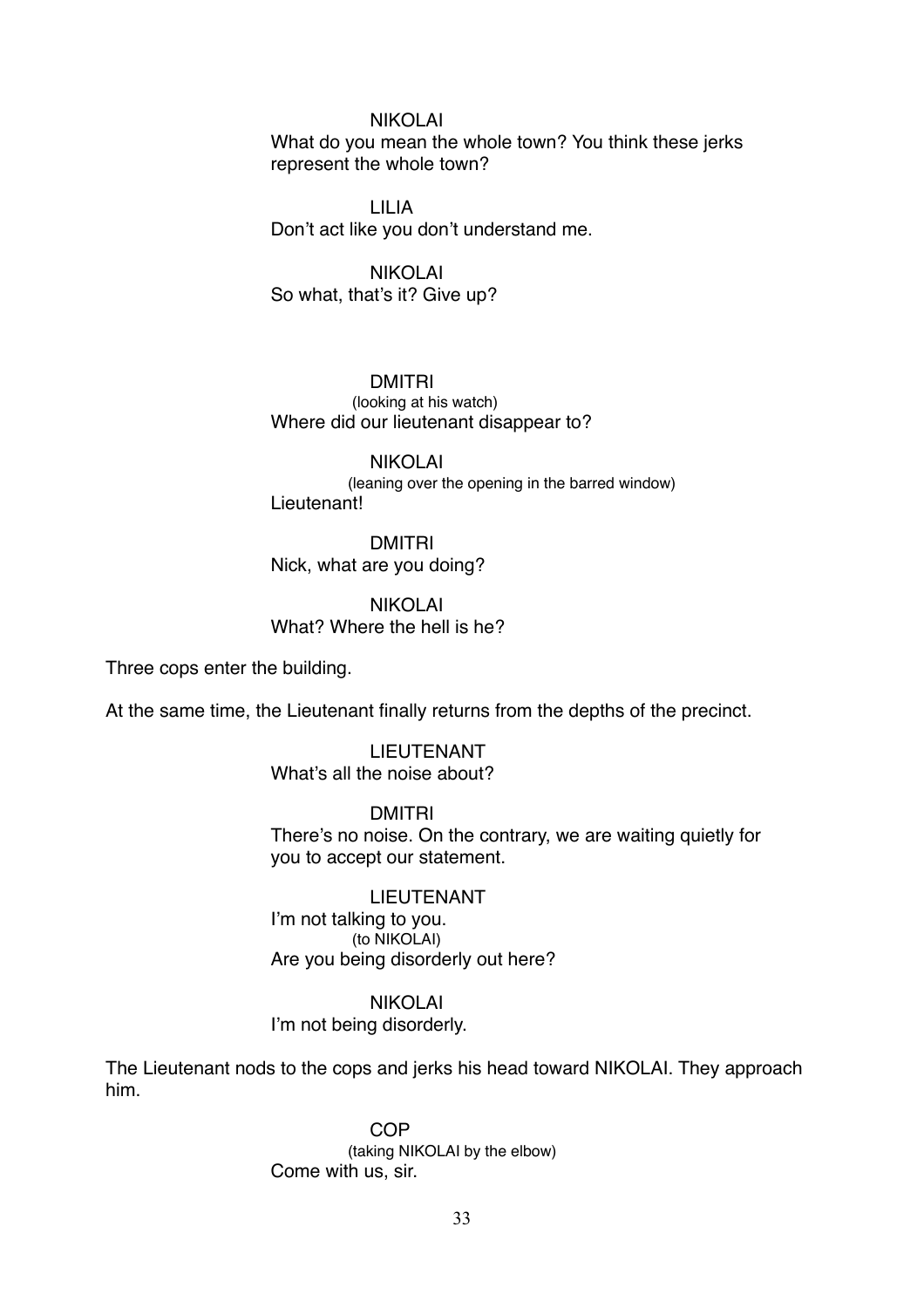#### NIKOLAI

(breaking free)

What for?

### LIEUTENANT

Right, resisting an officer of the law. Arrest him!

The cops immediately twist NIKOLAI'S arms behind his back and bend him over until his head nearly touches the floor.

# NIKOLAI

What are you doing?

DMITRI

Stop this immediately! This is police brutality! Illegal arrest! This is a criminal matter, lieutenant!

LILIA, completely lost and scared, presses her back to the wall, as if trying to sink into it.

### **36. INT. PROSECUTOR'S OFFICE. DAY.**

A SECRETARY sits at her desk, looking at DMITRI, who is looming over her from the other side of the desk, with LILIA standing behind him.

### **SECRETARY** I told you, the Public Prosecutor isn't here, and I'm not authorized. I can't accept your statements.

DMITRI And there isn't a single living creature in the office besides you?

#### **SECRETARY**

No one authorized.

#### DMITRI

Everyone's gone fishing? That doesn't seem strange to you?

# **SECRETARY**

No. We only have two of them: the Public Prosecutor is out sick, and the detective is out conducting an investigation. Send it by mail. Or go to court.

#### DMITRI

All right, I understand. We demand a refusal in writing.

**SECRETARY** I've told you, I don't have the authority.

# **37. EXT. PROSECUTOR'S OFFICE. DAY.**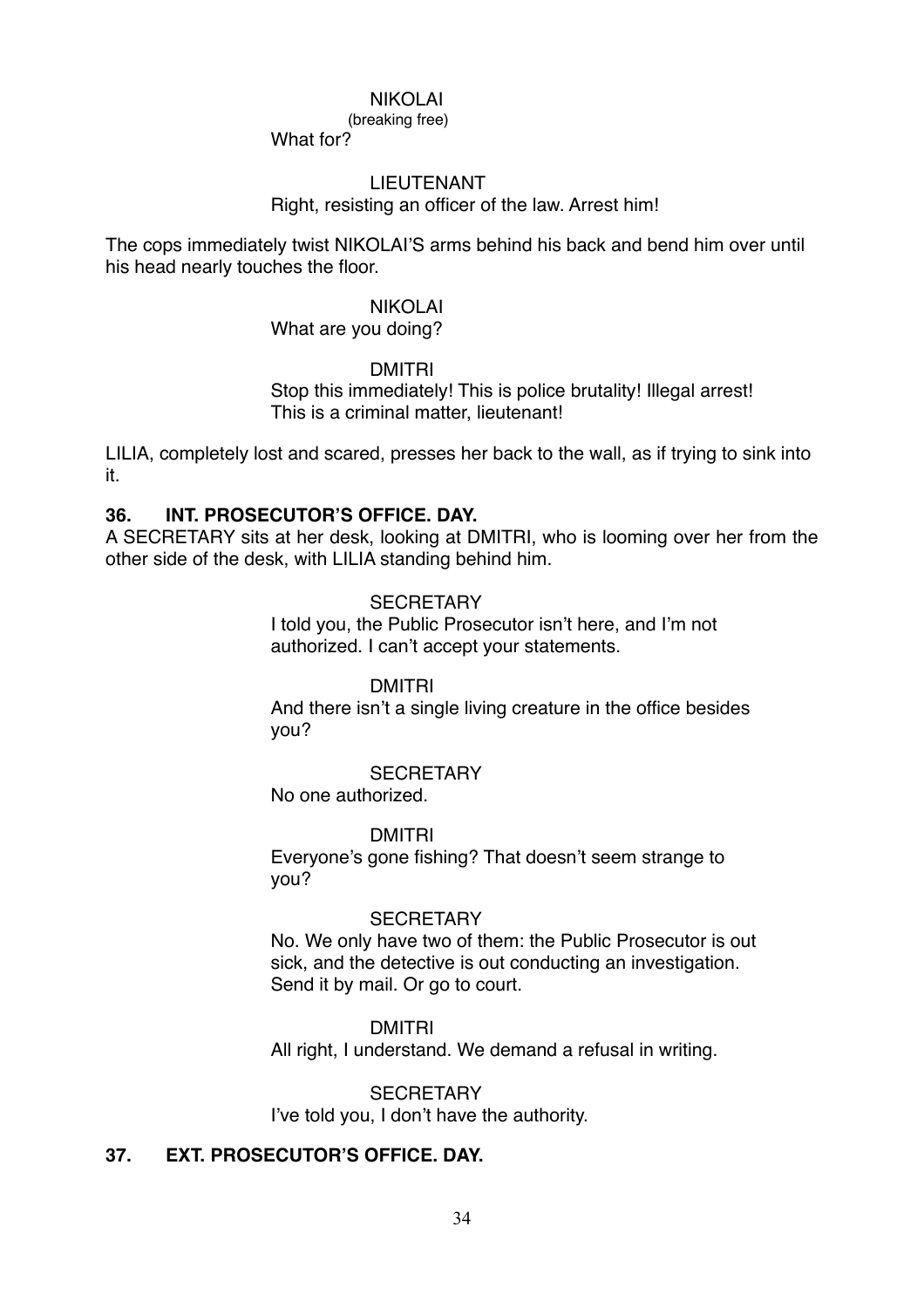Outside the Public Prosecutor's Office, LILIA and DMITRI, still holding his briefcase, walk toward the SUV parked a little way away from the building.

### DMITRI

They'll always find a reason: they're out, they're at lunch. I had this one case, three months the judge refused to accept my statement. If they want to, they can turn this into a never-ending story. So if the courthouse doesn't work out, then the post office. At least we'll be able to keep bugging them later, demanding a response. Then I'll try to get in to see the Mayor.

Reaching the car, they climb inside: LILIA sits behind the wheel, DMITRI sits in the passenger seat next to her.

### **38. INT. CAR. DAY.**

LILIA starts the engine.

#### LILIA

(after a pause) Maybe we should call Angela? We have Stepanych after all. He's a Colonel, a cop.

She slowly pulls out of the parking lot.

### DMITRI

He's just a traffic cop. Although they're all about the same, out here. Good idea. Okay, call her. Maybe he'll get Nick released. In any case, it can't hurt.

LILIA retrieves her cell phone from her pocket, punches in the number, lifts it to her ear, and waits.

> LILIA Why is it that when I need them, I can never get through?

DMITRI Let's split up. I'll go to the court, you go see your friend.

# LILIA

If she's even home.

# DMITRI

I'll be in touch.

# **39. EXT. SQUARE IN THE CENTER OF TOWN. COURTHOUSE. DAY.**

Getting out of the car outside the courthouse (the SUV immediately drives away), DMITRI goes in, briefcase in hand.

# **40. INT. COURTHOUSE. DAY.**

Barely a step from the door, a BAILIFF bars DMITRI'S way.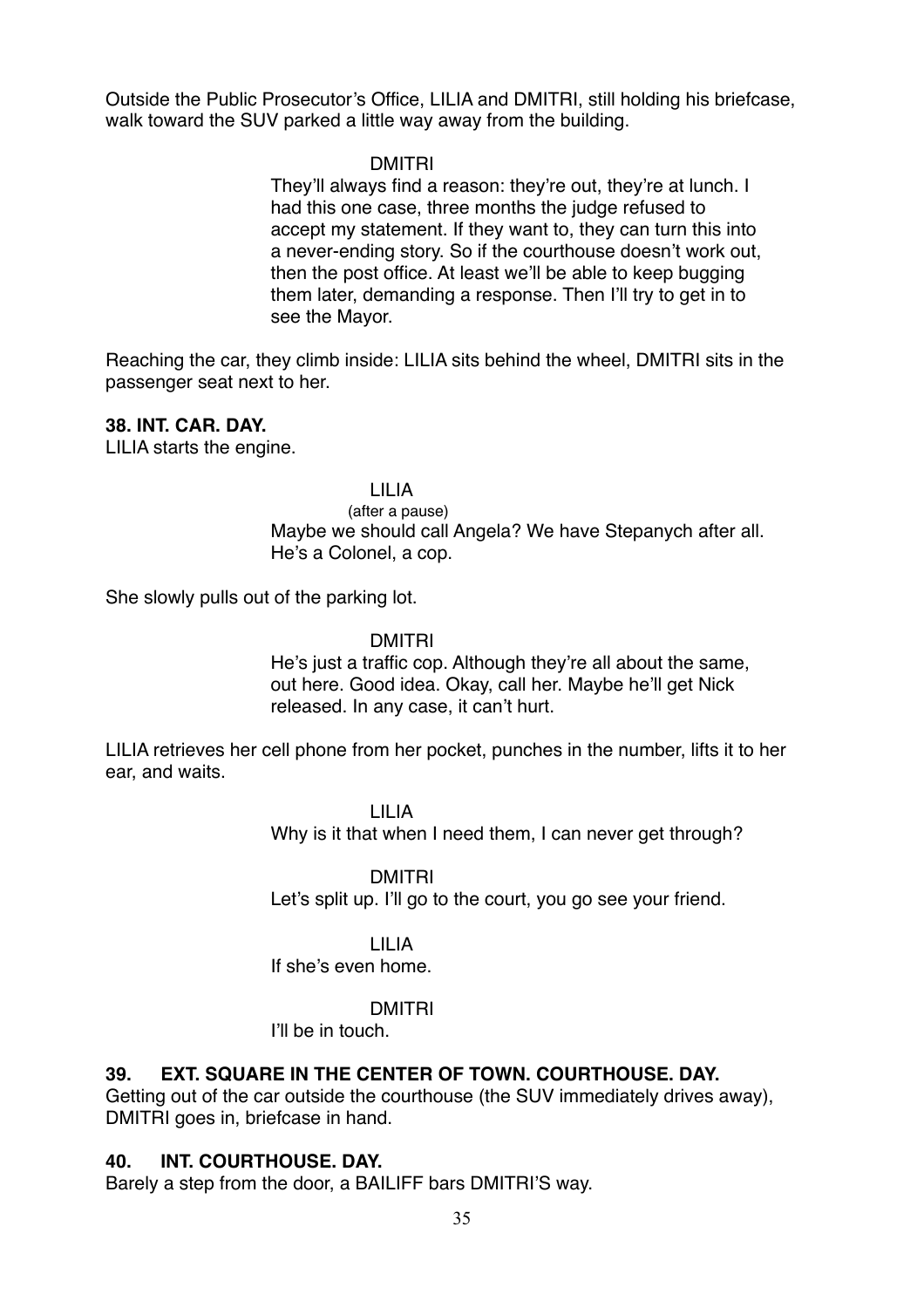# DMITRI I'm here to see the judge.

# BAILIFF

No one's here.

DMITRI No one at all? No secretary, no assistant?

The BAILIFF nods.

DMITRI And when are they coming back? No idea?

# BAILIFF

How would I know?

# **41. EXT. SQUARE IN THE CENTER OF TOWN. COURTHOUSE. DAY.**

Coming out onto the street, DMITRI stands with his back to the courthouse door and looks at the City Hall which is located on the other side of the square (among the machines parked out front is the Mayor's Lexus).

DMITRI crosses the square.

Coming up to the City Administration building, DMITRI sees the Mayor's driver and bodyguard (VASYA): the driver is smoking, standing next to the Lexus; the bodyguard is seated inside the car with his elbow out the window. They also see DMITRI.

# **41A. INT. CITY HALL. DAY.**

DMITRI walks confidently up to the building (a GUARD is seated behind a desk inside).

# DMITRI

(pointing to his watch) I've got an appointment with Vadim Sergeyich.

The GUARD nods, and lets him pass him without comment.

# **42. INT. NIKOLAI'S SUV. DAY.**

Inside the car, LILIA tries the cell phone again: still no luck.

# **42A. EXT. CITY STREETS. DAY**.

The SUV drives for a short while through the city, and after a couple of turns, pulls up outside a three-story (?) tenement building (a typical Khrushchev-era block).

# **43. EXT. ANGELA'S HOUSE. DAY.**

Getting out of the car, LILIA goes into the house.

# **44. INT. ANGELA'S HOUSE. STAIRWAY. DAY.**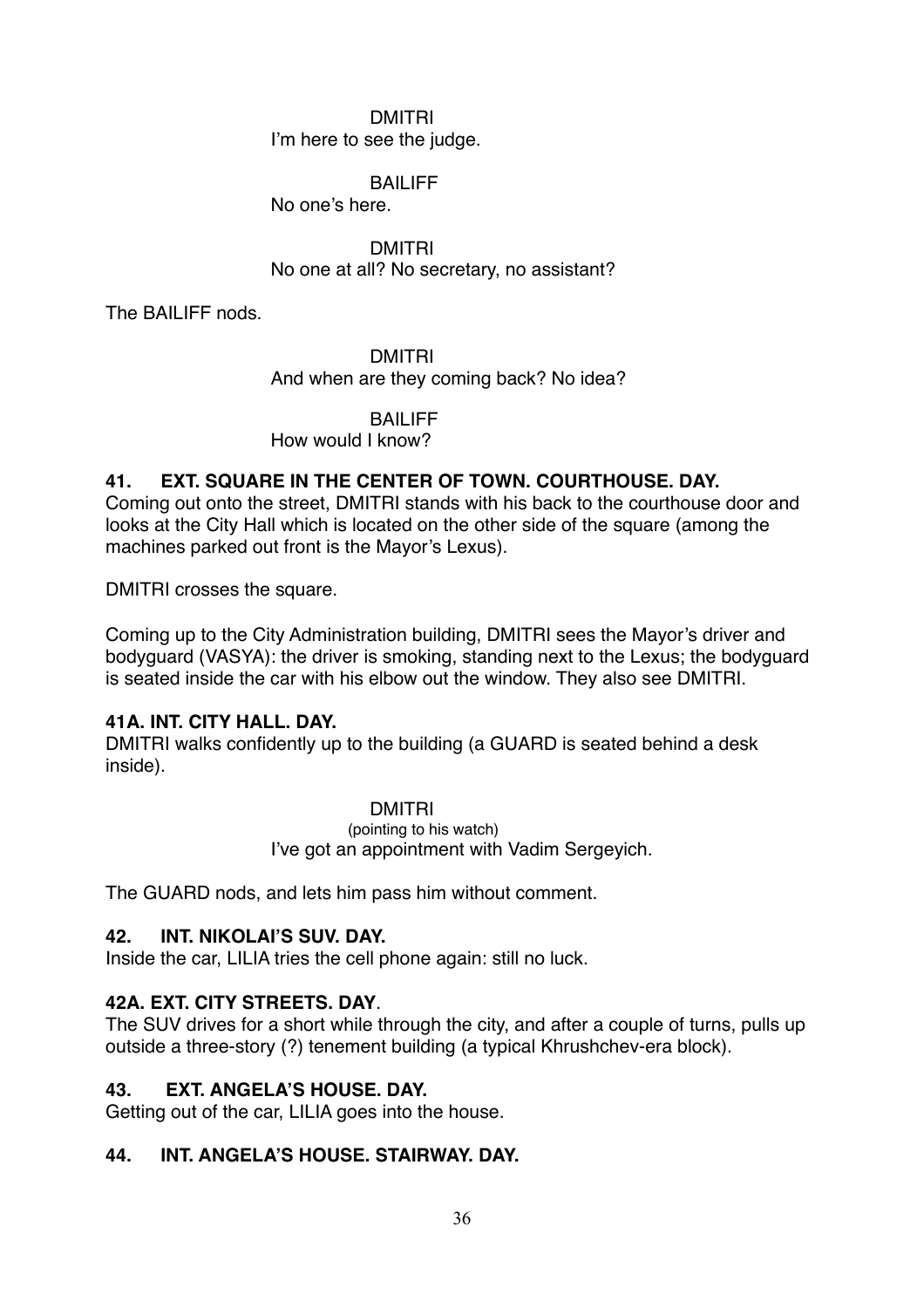LILIA takes the stairs to the second floor and rings the doorbell. She waits for a long time. Finally, footsteps are heard from the other side of the door.

### ANGELA'S VOICE

Who is it?

LILIA Angela, it's me, Lilia.

ANGELA opens the door.

ANGELA

Come in.

### **45. INT. ANGELA'S APARTMENT (CORRIDOR, KITCHEN). DAY.**

LILIA

Why aren't you picking up the phone? I've been calling you all morning.

### ANGELA

Really? It's probably Vitya, the little rascal, playing with my phone again! Put on some slippers. I'll put the kettle on.

She goes into the kitchen.

LILIA takes off her shoes, slides her feet into a pair of slippers, and follows ANGELA. A boy of about five, wielding a toy machine gun (VITYA), runs out of the room and bars her way.

### VITYA

Hands up!

ANGELA (pouring water into the kettle) Don't you want to say hi to Auntie Lilia?

### VITYA

Hi!

And he opens fire at his guest.

ANGELA That's better. Better than 'Hands up'... They're all the same.

LILIA Why did you get me, Vitya?

VITYA Because you're pretty.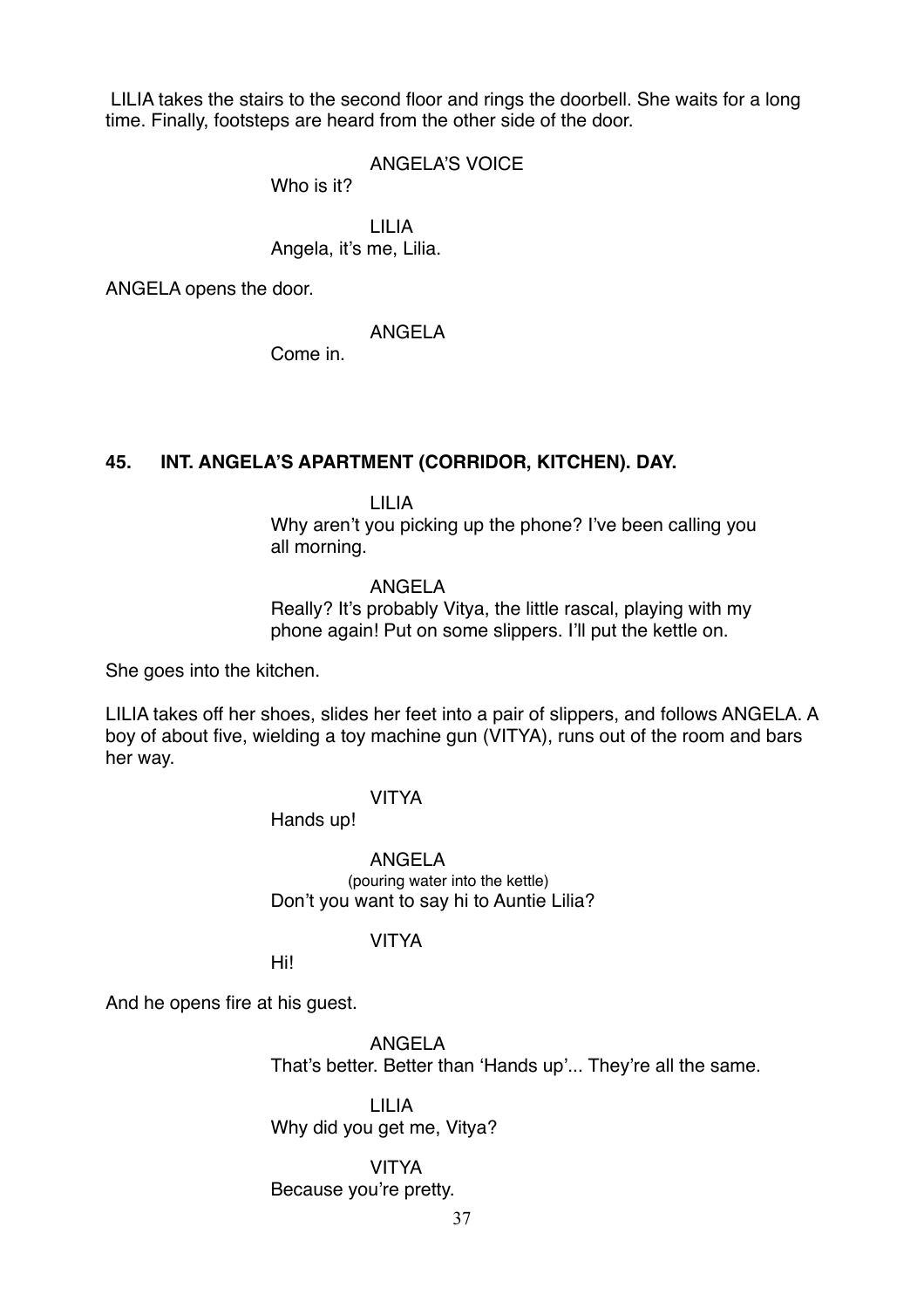VITYA immediately runs off into the other room.

# ANGELA

What did he say?

### LILIA He said I'm pretty.

# ANGELA

Ha! And that's why he shot you? They're all the same. Men!

# **46. INT. CITY HALL. RECEPTION. DAY.**

DMITRI sits on a chair in the Mayor's reception area. The briefcase is on his lap; his hands are folded on top of it.

The Mayor's secretary (YULIYA, 25–30) types something on her computer, throwing frequent glances at DMITRI. DMITRI is oblivious to the attention: he is intently focused on his own thoughts.

### YULIA

Would you like some tea or coffee?

# DMITRI

No, thank you.

Just then, the door opens, and the Mayor emerges, accompanying a YOUNG MAN dressed in a good suit and with an expensive cell phone in his hand. The YOUNG MAN and VADIM SERGEYICH exchange handshakes. The YOUNG MAN glances briefly at DMITRI, nods to the secretary, and walks quickly out of the reception area. The Mayor stands in the doorway of his office and stares at DMITRI. DMITRI stands up.

# DMITRI

Good afternoon.

# VADIM SERGEYICH

Do you think so? Well, come on in, let's talk. (to the secretary) Yulia, make us some tea with lemon. And an aspirin for me.

### YULIYA

# Yes, Vadim Sergeyich.

Allowing DMITRI to go first, the Mayor enters his office and closes the door behind him.

A sign by the door leading to the Mayor's office reads:

# HEAD OF PRIBREZHNY MUNICIPAL ADMINISTRATION Vadim Sergeyevich Shelevyat

# **47. INT. MAYOR'S OFFICE. DAY.**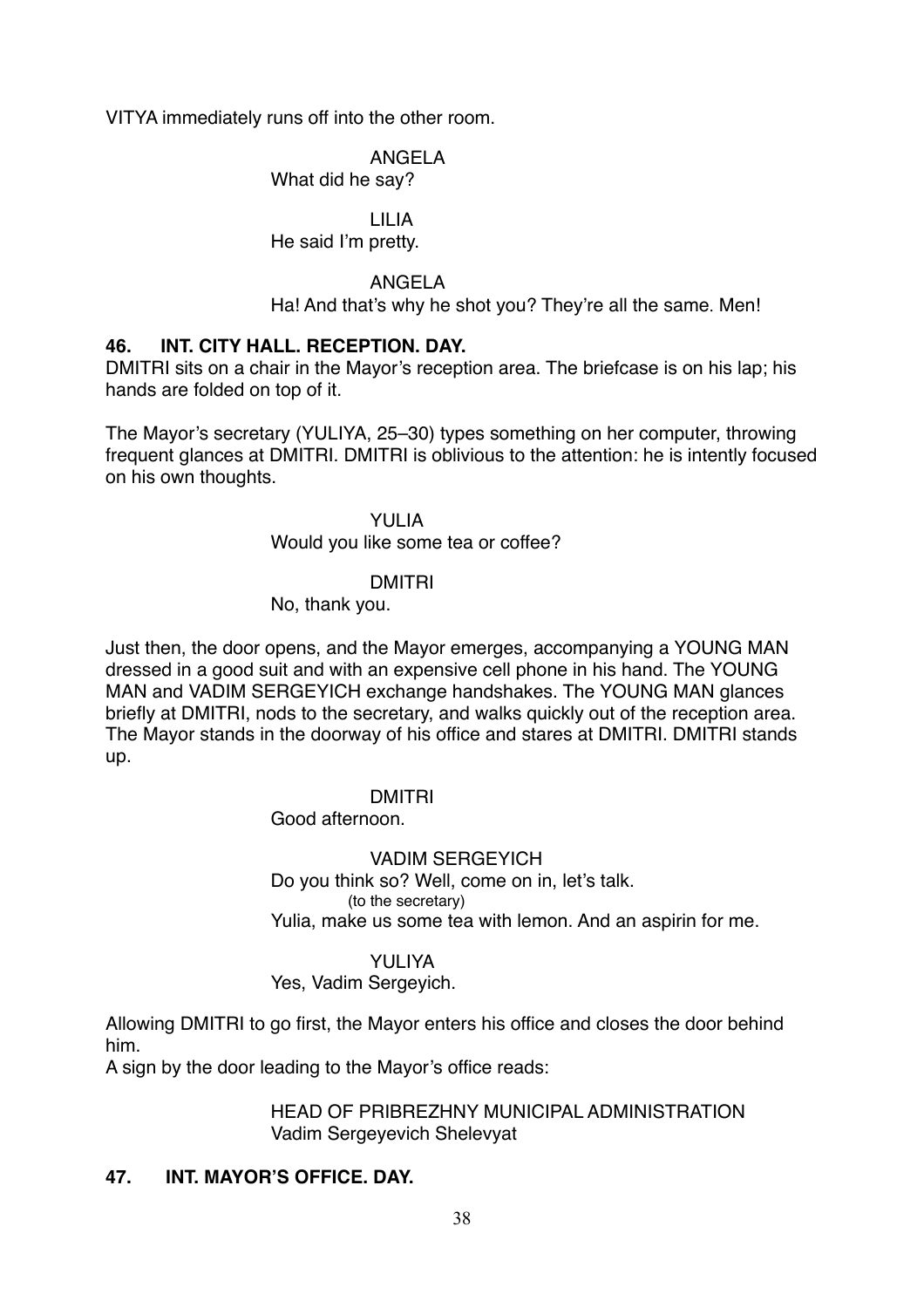VADIM SERGEYICH sits in his comfortable chair at the head of a T-shaped table (at the head of which, on the wall behind his back, hangs a portrait of Putin).

### VADIM SERGEYICH

I've heard all about your little adventures today. Take a seat, take a seat.... what's your name again?

DMITRI sits down in the chair nearest the Mayor.

### DMITRI

Dmitri Mikhailovich.

# VADIM SERGEYICH Right, right. Well, you've got me by the balls, haven't you?

### DMITRI

You asked for it.

The Mayor chuckles.

### DMITRI

But that's nothing, Vadim Sergeyich, compared to this.

DMITRI produces the red loose-leaf binder from his briefcase, rises slightly in his chair and places the binder on the table before the Mayor.

# DMITRI

Here, take a look. None of this will come as a shock to you. But you know, sometimes it's good to take account of the past.

# VADIM SERGEYICH

You have a strange way of starting a conversation.

### DMITRI

How come?

### VADIM SERGEYICH

I thought we were going to start out by talking about the fate of your friend Nikolai.

### DMITRI

You mean our court case against you, or something else?

### VADIM SERGEYICH

Something else.

### DMITRI

You're talking about the illegal arrest? Article 301 of the Criminal Code of the Russian Federation? You got the news pretty quickly! I'm happy you want to help us get justice and punish those responsible for this act of police brutality.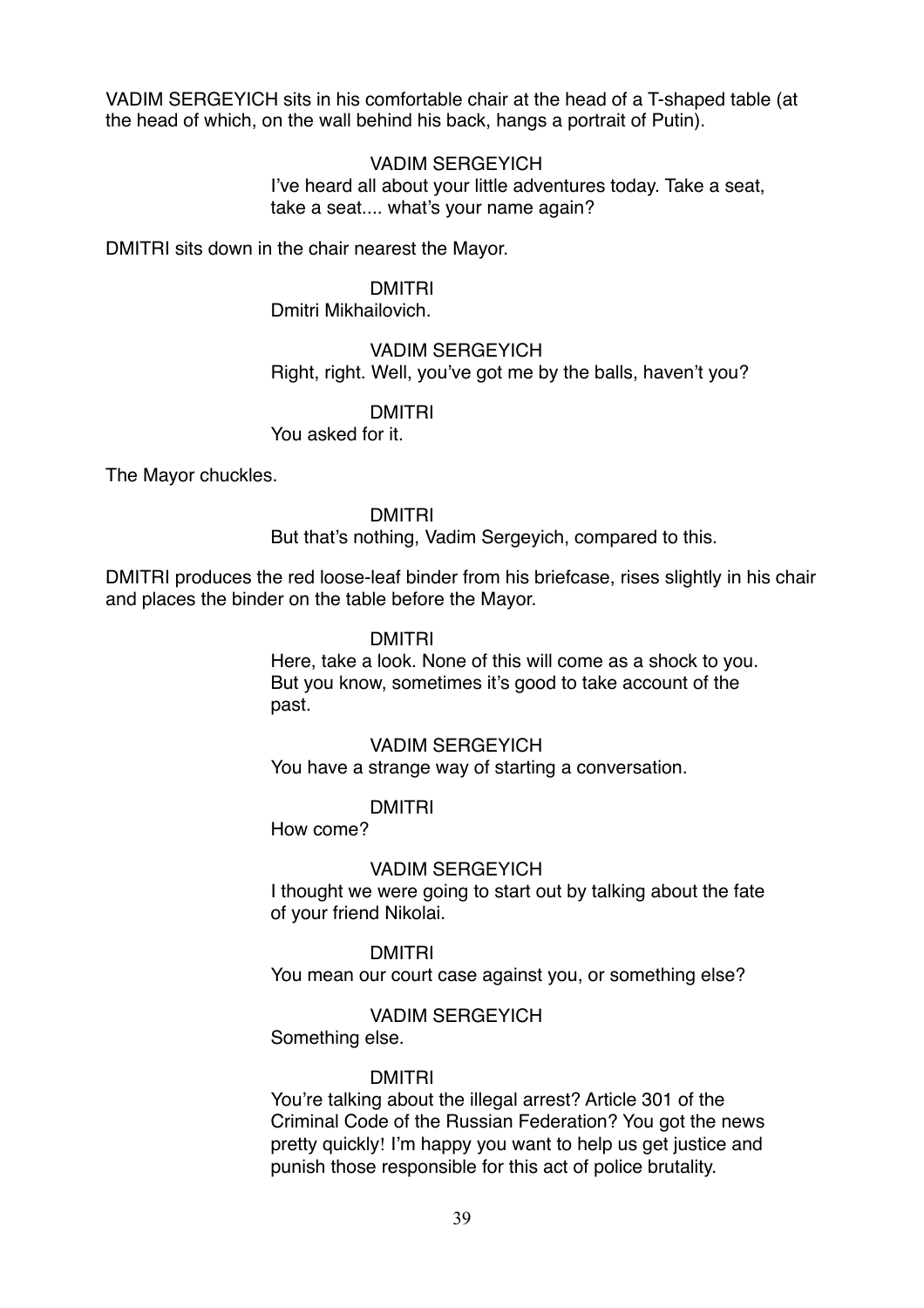# VADIM SERGEYICH

Yes, I could help you out.... But...

### DMITRI

But you don't see what's in it for you? Why don't you look in the binder, and it will all become clear. Don't be fooled by the fact that the binder's so thin. What's inside is actually pretty heavy. I'd say that releasing Nikolai is only the beginning.

### VADIM SERGEYICH

Here's what I think we'll do. We'll let your Nikolai out of jail, and you, Dmitri, will pack your things (he nods at the binder) and go quietly back home.

# DMITRI

Back to Moscow?

### VADIM SERGEYICH Back to Moscow, of course.

#### DMITRI

I'm afraid, Vadim Sergeyich, that Ivan Alexndrovich will not understand me if I do that. He'll say, 'Dmitri, why didn't you use all the cards you had up your sleeve to get justice done?'

The Mayor loosens his tie and unbuttons the top of his shirt.

### VADIM SERGEYICH

You and Ivan know each other pretty well?

### DMITRI

Kostrov? Is that who we're talking about? Sure. We're very close. He's a lawyer, I'm a lawyer. Moscow, Vadim Sergeyich, is a large but close-knit city. Six degrees of separation between everyone. So if you really want to, with the right friends you can get to anyone.

VADIM SERGEYICH pulls the binder towards him.

VADIM SERGEYICH And say I refuse to read it, then what?

#### DMITRI

Don't read it. Trust my word: the facts are pretty damning. Of course you know them all. You did, let's just say, create them. Horrible. How do you sleep at night? Listen, here's what I think: we need to come to an agreement. Otherwise...well, I don't even know what might happen. But, of course, all within the bounds of the law. But think of this, in the newspapers, on the Internet...maybe they'll even show it on TV, on the true crime shows.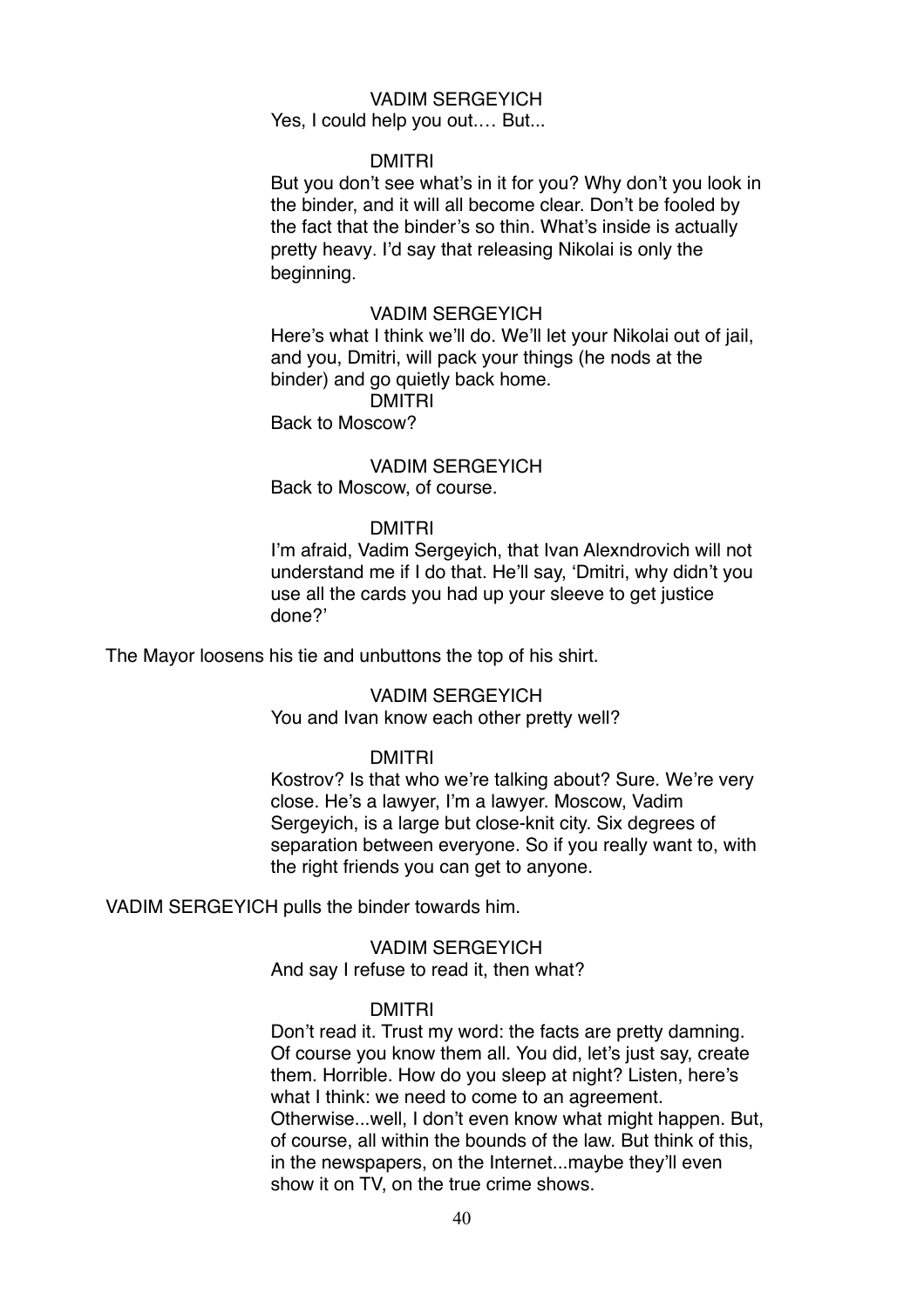VADIM SERGEYICH sighs deeply.

### VADIM SERGEYICH

You young people are so careless.

### DMITRI

You're not so old yourself. Although looks like it might be time for retirement. Don't you think?

The secretary scratches at the door, then immediately opens it and enters, carrying a serving tray.

### VADIM SERGEYICH

All right, Yulia, all right!. Not now!

Taken aback, YULIA stands in the doorway for a few seconds, then retreats, closing the door behind her.

VADIM SERGEYICH slowly opens the binder.

### VADIM SERGEYICH

Fine. We'll take a look at this material you're making such a fuss about.

### DMITRI

It's a fascinating read. A horror movie, starring you.

# **48. INT. ANGELA'S APARTMENT. KITCHEN. DAY.**

ANGELA sits at the table in the kitchen, talking on her cell phone. LILIA sits across from her.

### ANGELA

Pasha, why don't you ever pick up the phone? ...He was writing a report. Probably sleeping on duty, you bullshitter! ... Fine, fine, I don't need your excuses. I need to talk to you about something. Our Nick got banged up by the cops; we have to help the man. ... What do I mean, banged up? How do you always bang people up? Twisted his arms and threw him in the monkey house! ... What for, what for... For nothing! Last night, that bastard mayor got drunk and went to make trouble, walks into their house and says, 'Pack your things!' .... Right, the court convened again yesterday. They're knocking it all down ... Well, because you slept all day! Huh? They wrote a complaint this morning, went to the precinct to file it, and they banged him up right there, over nothing. ... Lilia is right here. ... Shit, Pasha, I don't know, why do you think I'm calling you?! To fill you in on the news? Yeah! Come on, call Stepanych, tell him to grab his things and go to the precinct, get Nick out! ... for Christ's sake? Nick's been fixing your old piles of junk for how many years now? Slaving for nothing. Well, it's time to pay him back now! ... What? Good idea. Why don't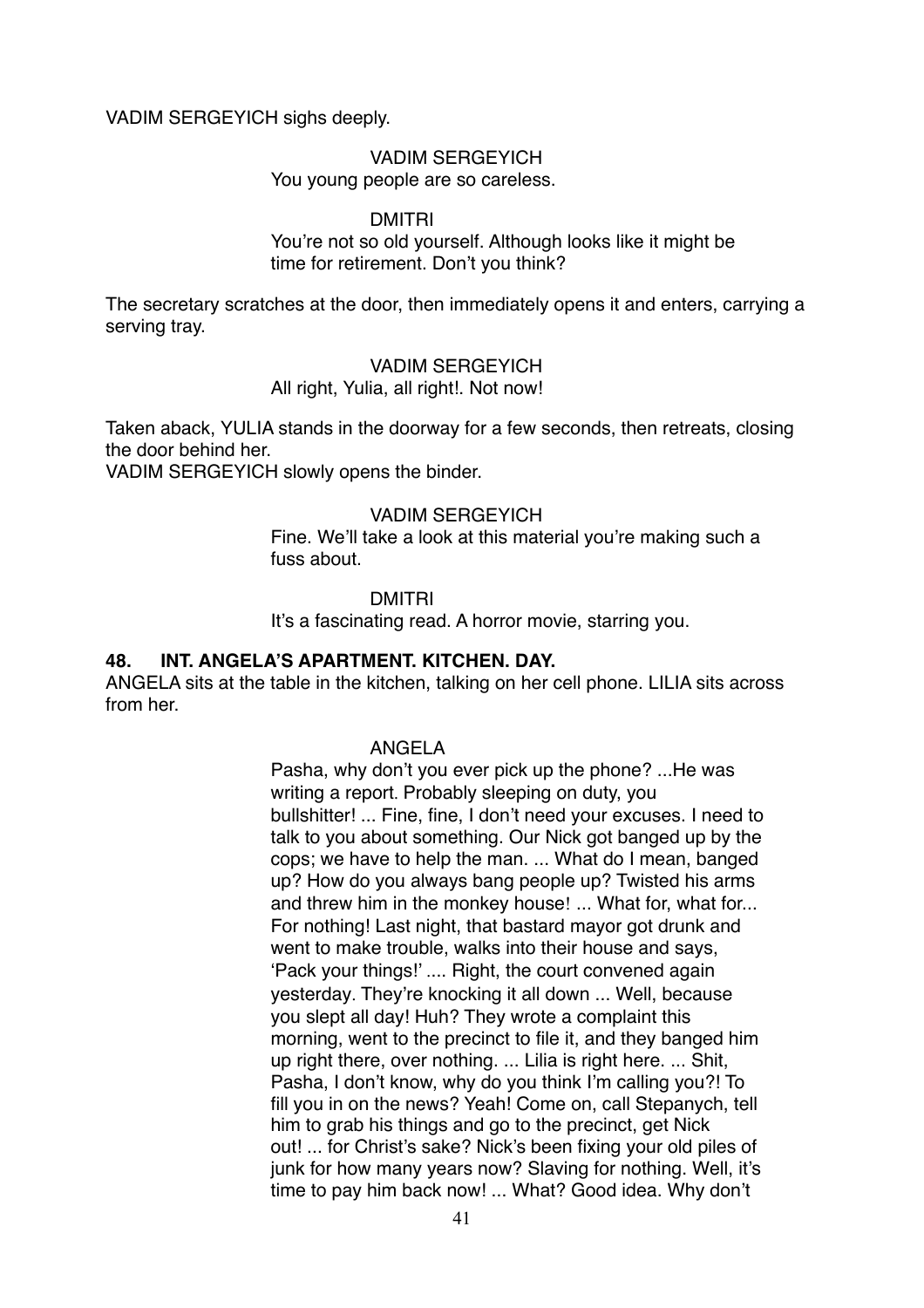you go there? Go on, and call me back right away, me and Lilia are sitting here biting our fingernails... You hear me? And pick up the phone, don't scare me like that! ... Okay, love you too. Bye.

ANGELA places the cell phone on the table before her.

#### ANGELA

Well, there it is.

### LILIA Thanks, Angela.

### ANGELA

Don't mention it. They'll get him out, don't worry. They must have gotten Gena Kruglov out five times by now, that I can remember. And he always gets arrested for real things: punching somebody in the eye, stealing something – not like your Nick.

VITYA bursts into the kitchen with a toy car in one hand.

### VITYA

Mom, I'm hungry!

### ANGELA

Why don't you go play outside? It's too early. Lunch is still cooking.

### VITYA

Can I?

### ANGELA

Can you what?

#### VITYA

Go play outside?

### ANGELA

Just stay near the doorway. You run nine blocks away again, I'll kill you. Got it?

VITYA nods, runs out of the kitchen, and heads down the hall toward the front door.

### ANGELA (yelling after him) Take off your slippers and put on your sandals!

# VITYA'S VOICE

Fine.

### ANGELA (to LILIA)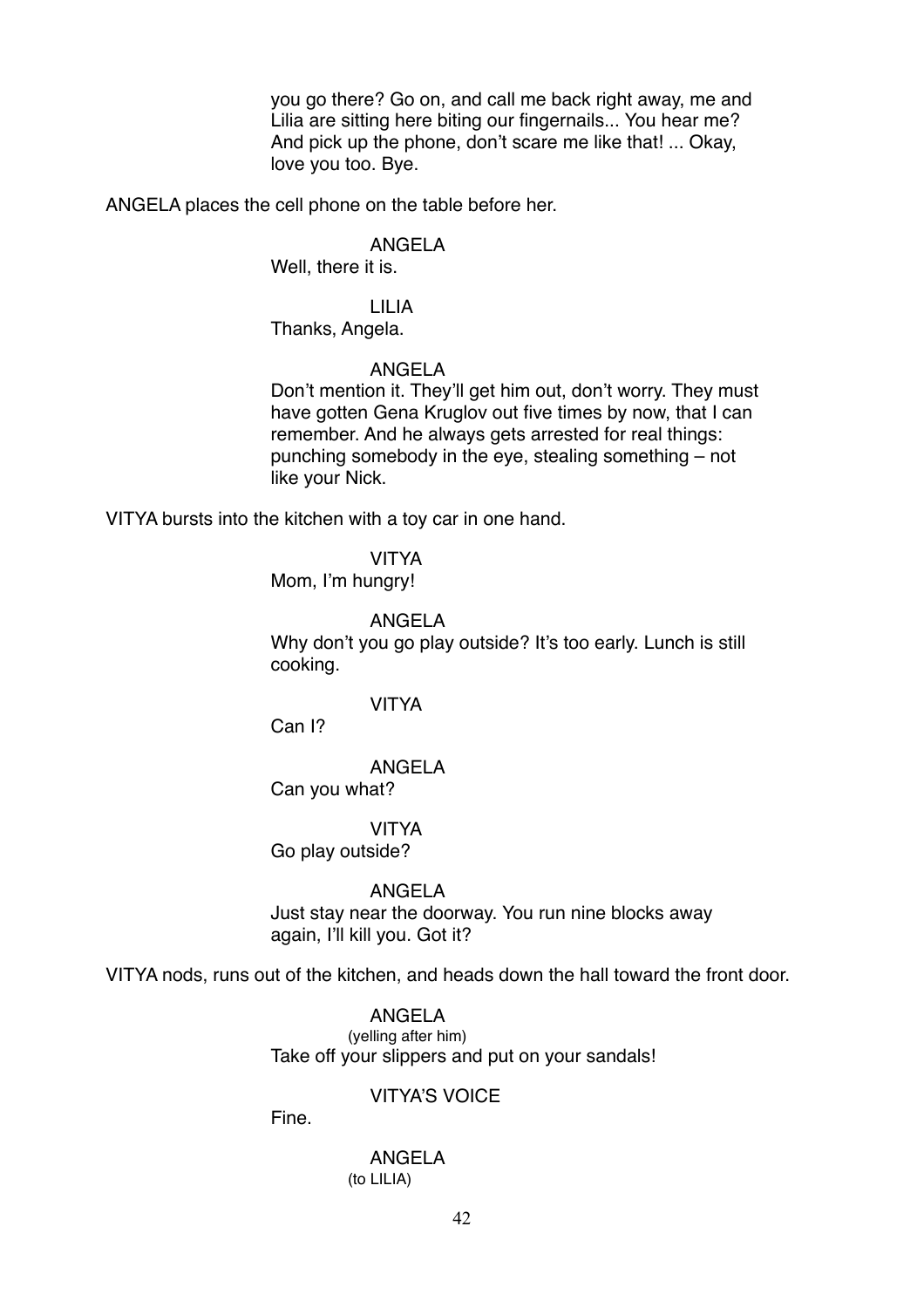He goes out in his slippers, little freak. Well, shall we go and look at the apartment? It's open.

### LILIA

### Yeah, let's go.

They rise from the table and go down the hallway toward the front door.

### **49. INT. ANGELA'S APARTMENT BLOCK. STAIRCASE. DAY.**

Out on the landing, they go into a neighboring apartment.

### **50. INT. ANGELA'S APARTMENT BLOCK. EMPTY APARTMENT. DAY.**

LILIA and ANGELA enter a completely empty two-bedroom apartment – no furniture, nothing – dirty and full of dust.

### ANGELA

Of course, you'll have to fix it up.

LILIA

I can't see us having enough money to fix it up.

### ANGELA

Don't worry, honey! We'll pull together, all of us, and fix this place up like pros! Of course we can't do any fancy European stuff, just fix it up, but with heart!

LILIA looks at the beat-up walls, the dirty linoleum that swells up in places, and the ceiling covered in a multitude of cracks.

#### **51**

### **52 INT. MAYOR'S OFFICE. DAY.**

VADIM SERGEYICH sits with his elbows on the table, reading the contents of the binder and gritting his teeth. His face is beetroot-red, as if the binder's color has infected it.

### VADIM SERGEYICH

So?

DMITRI That depends on you.

VADIM SERGEYICH I understand. So what do you want?

### DMITRI

You are the second person today who has addressed me informally. The other one was also a man of power.

### VADIM SERGEYICH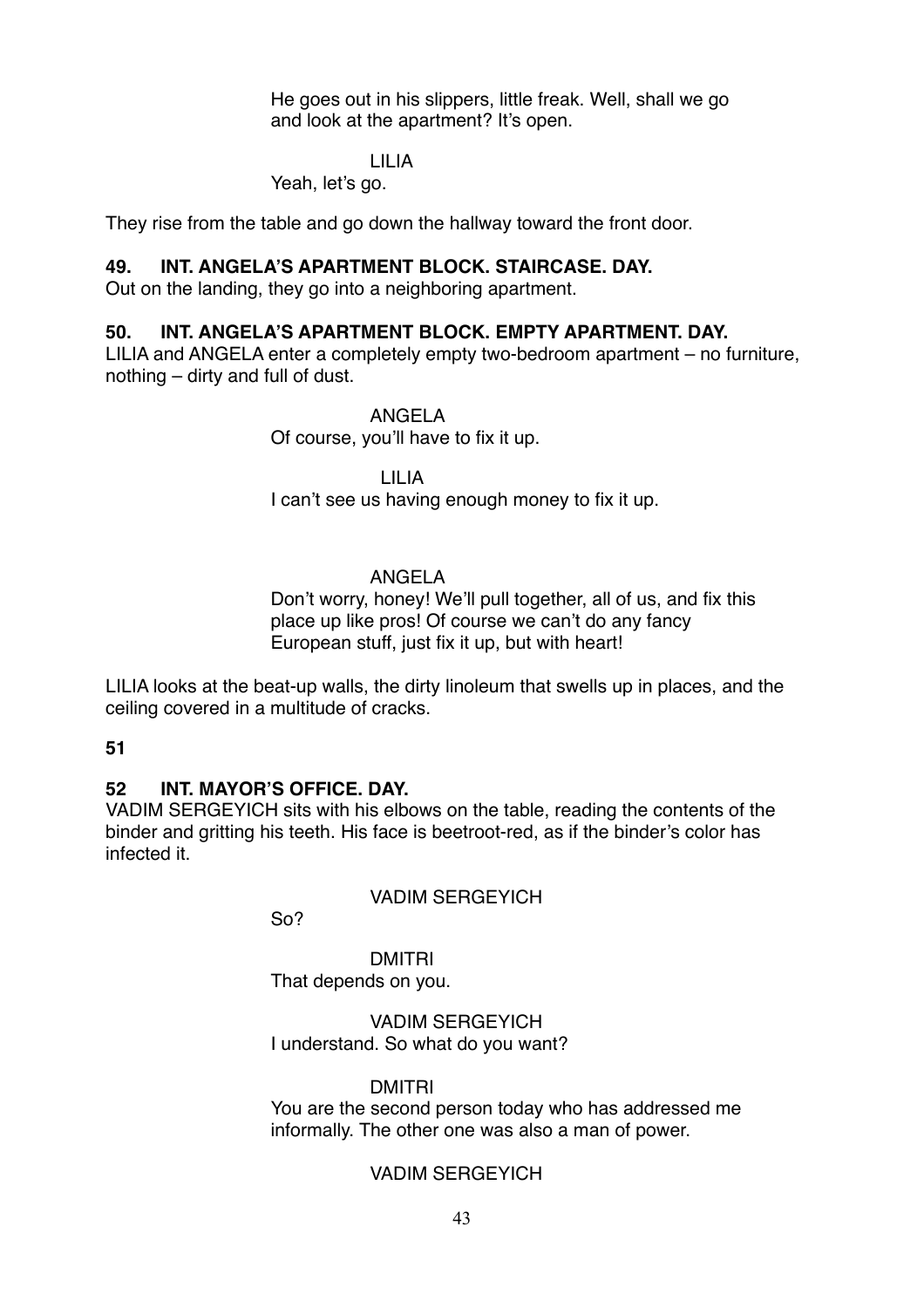Quit dancing around the issue. Tell me what you want.

DMITRI I want Nikolai to keep his property.

VADIM SERGEYICH That's not possible.

DMITRI

I thought everything was possible for you in this town.

VADIM SERGEYICH Well guess what: that's not the case.

DMITRI

Three and a half million rubles? That's not possible for you? I doubt that.

VADIM SERGEYICH Ah, that's what you mean. That's possible.

DMITRI

And, of course, let Nikolai go.

### VADIM SERGEYICH

Deal. Give me your number. I'll call you in a couple of days, we'll meet and discuss the details. You're staying here? Not leaving yet?

DMITRI

I'm staying. What's to discuss? The only reason for us to meet is so you can hand over the money.

VADIM SERGEYICH (slowly) Have you been baptized?

DMITRI Sorry? What does that have to do with anything?

VADIM SERGEYICH I'm just curious.

DMITRI I'm a lawyer. I believe in facts.

VADIM SERGEYICH Fine. We have an agreement.

DMITRI produces a business card from his briefcase, rises, and places the card on the table before the Mayor.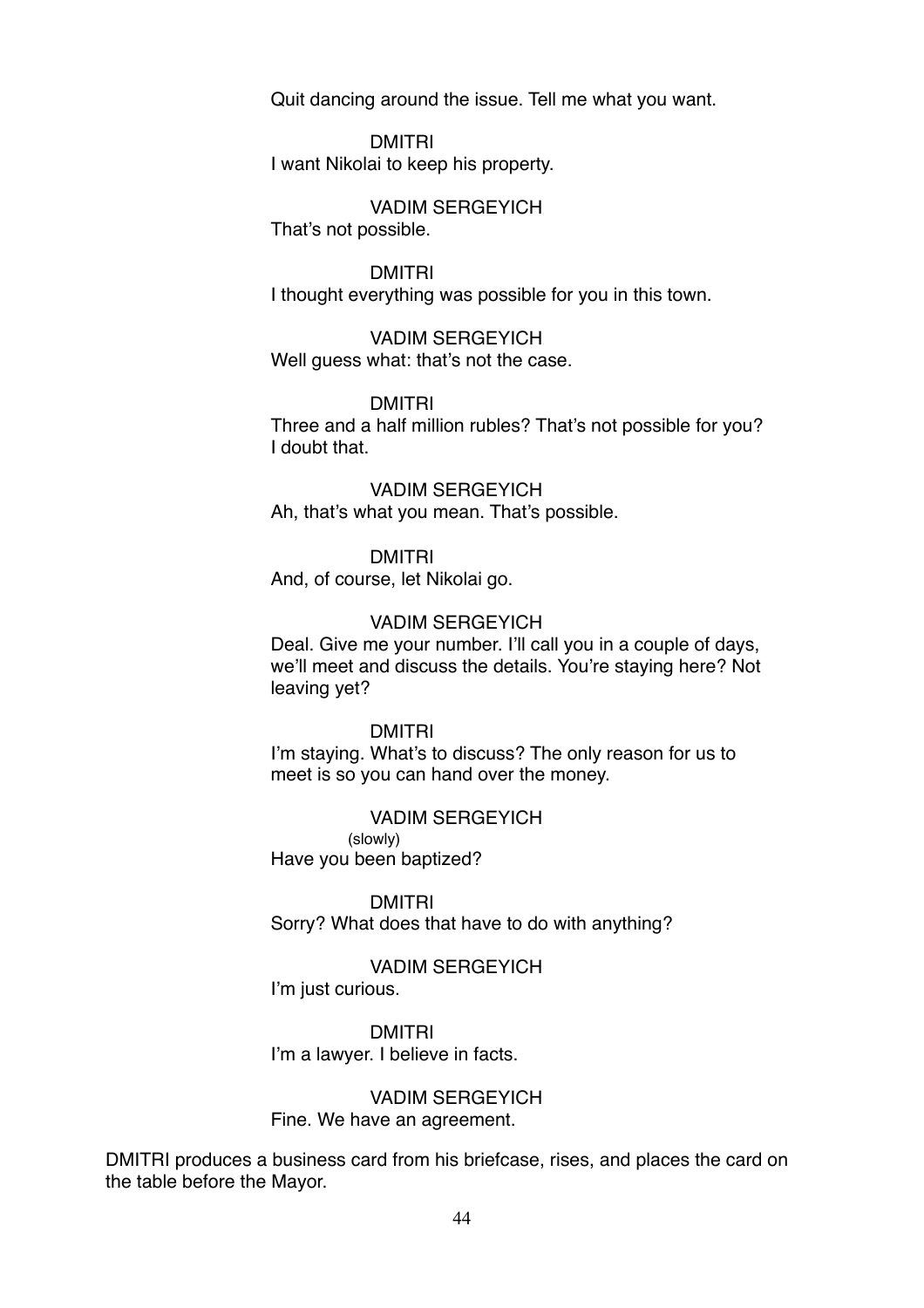### DMITRI

All the best.

He wheels around, heads toward the door, and walks out of the office, leaving the door open wide.

VADIM SERGEYICH leans back in his chair, looking tired, and closes his eyes.

The secretary peeks into the office.

### YULIYA Vadim Sergeyich, is everything all right?

The Mayor opens his eyes and looks at her.

# VADIM SERGEYICH

Get me an aspirin, and tell Tarasova, Goryunova, and Tkachuk to come here immediately. Find them! And close the door.

He hesitates, then reaches for his cell phone on the table. He presses buttons, looking at the display, then lifts the phone to his ear and waits.

# **53. EXT. THE CITY HALL. DAY.**

DMITRI paces leisurely back and forth outside the municipal building. He notices NIKOLAI'S SUV moving in his direction, and runs toward it. The SUV stops. DMITRI gets in the car.

# **53A INT. POST OFFICE. DAY.**

Seated behind the table at the post office, DMITRI fills out a form (in two copies) – the contents of a registered letter – the envelope lies nearby on the table, on the envelope is a signature (in DMITRI'S handwriting): *Prosecutor of the City of Pribrezhny, T.P. Goryunova, 18 Morskaya Street,* on the list DMITRI writes: *Report of a Crime. To the Prosecutor of the City of Pribrezhny.*

Having filled in the form, he gets up and goes to the window, behind which a female postal worker is seated. She takes the envelope from him, checks the contents, puts one copy into the envelope, and returns the other copy to DMITRI. Then she stamps the envelope with special tape and a postal seal.

> DMITRI How much do I owe you?

### **54. INT. NIKOLAI'S SUV. DAY.**

DMITRI gets into the car and closes the door.

DMITRI

I'm starving. And I have to go and change my clothes, take a shower. Let's go to the hotel. We can eat there.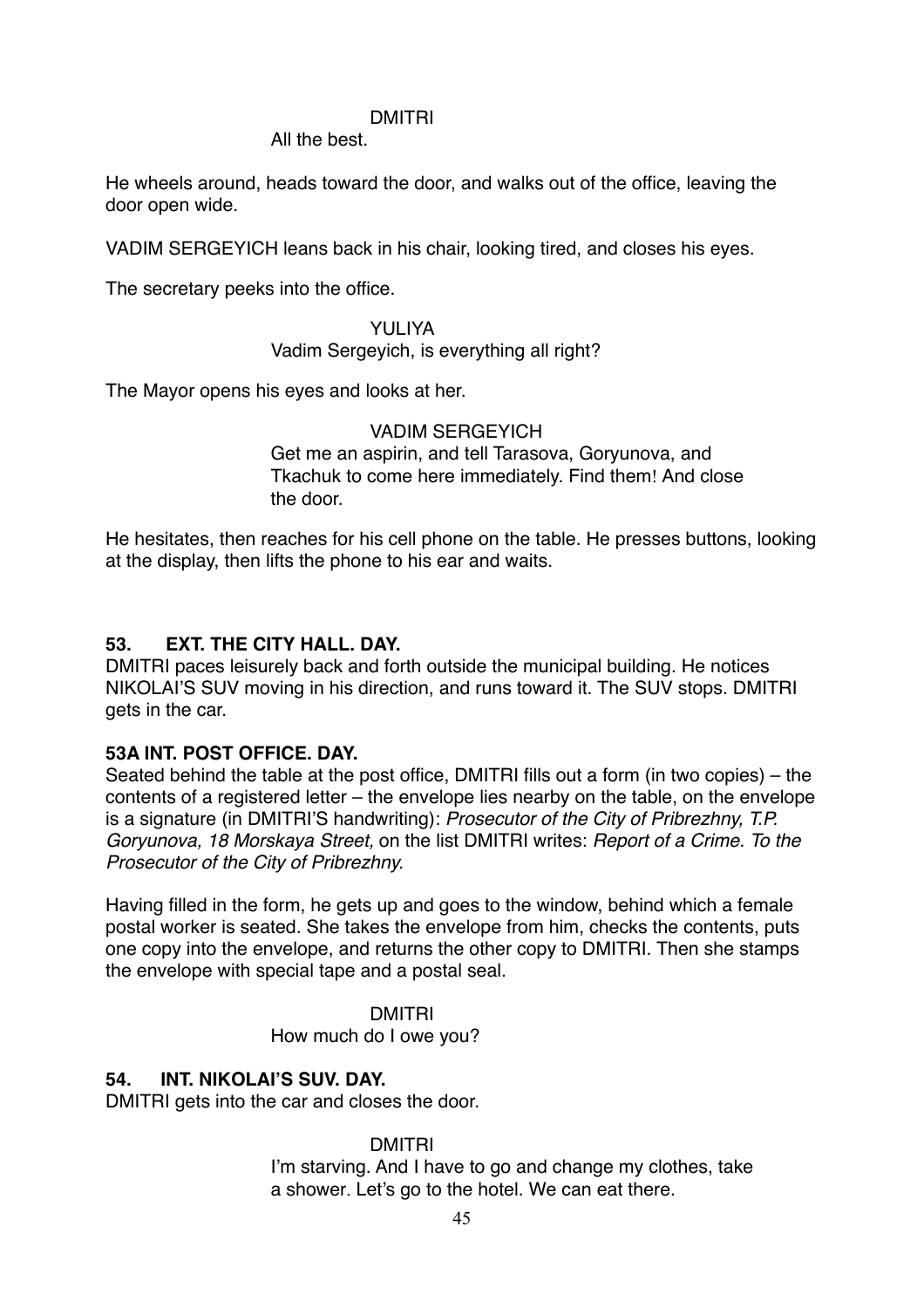LILIA hits the gas, the car responds.

LILIA You really think they'll give us three million?

DMITRI

Three and a half. Well, we'll see. He knows he's in the shit. That's a good sign.

### **55. INT. HOTEL. RESTAURANT. DAY.**

LILIA and DMITRI sit at a table in the hotel restaurant, which looks more like a cafeteria. Aside from them, the place is empty. The table is set with the usual things: napkins, toothpicks, salt and pepper shakers. A hotel key with the number 27 on the label attached to the key ring lies next to DMITRI, on his side of the table. His briefcase stands on an empty chair.

### DMITRI

(looking at the menu) I don't even remember what I had last time I was here, but I did eat something.

LILIA

I remember. Borscht, dumplings and beer.

She doesn't look at the menu but just sits with her hands folded in her lap under the table.

### DMITRI

### Right.

He lifts his eyes from the menu to look at LILIA. She is looking at him as well. His gaze lingers, then he lowers his eyes back to the menu.

A WAITRESS approaches them.

### **WAITRESS** What are you having?

# DMITRI

(closing the menu and placing it on the table before him) We'll have two servings of borscht, two servings of dumplings, one fruit punch, and one beer. (to LILIA) Or would you like a beer as well?

LILIA No. I'll have the punch.

### **WAITRESS**

Anything else?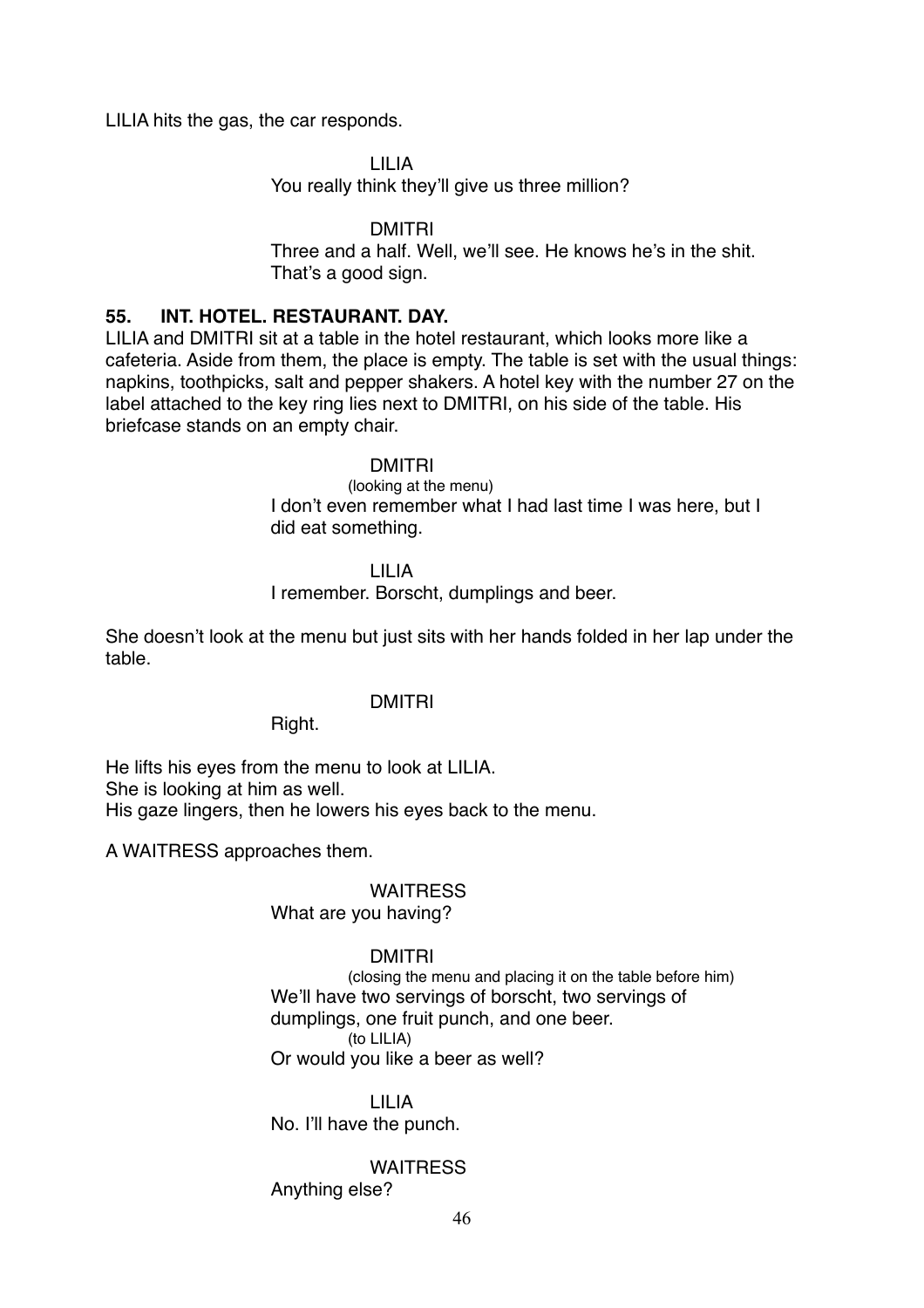### DMITRI

No. And please don't rush. I have to go up to my room for about ten minutes. Okay? I don't want it to get cold.

# **WAITRESS**

Okay.

She takes their menus and heads to the kitchen.

DMITRI Okay. You stay here, I'll be right back.

LILIA nods.

DMITRI retrieves the key from the table, rises, and walks away.

# **56 INT. HOTEL. DMITRI'S ROOM. DAY.**

DMITRI enters the room and uses the key to lock the door from the inside, leaving it in the keyhole.

He places the briefcase on a chair, undresses quickly as he walks through the room, tossing his clothes with no regard to where they land, and disappears into the shower.

# **57 INT. HOTEL. RESTAURANT. DAY.**

LILIA sits alone at the table in the restaurant, still in the same position as before, and stares blankly at a fly crawling around on the table.

The fly takes off. LILIA stands up and walks resolutely in the same direction DMITRI left earlier.

# **58 INT. HOTEL RESTAURANT. DAY.**

She takes the stairs to the second floor, walks down the hallway, and stops outside the door numbered 27.

She stands facing it for a while, then turns around and walks, head down, back to where she came from.

She stops again, stands still for a moment, then turns around, returns to the door, and knocks.

# **59 INT. HOTEL. DMITRI'S ROOM. DAY.**

DMITRI wraps a towel around his hips as he walks to the door.

DMITRI

Who is it?

LILIA'S VOICE (OFF CAMERA)

It's me.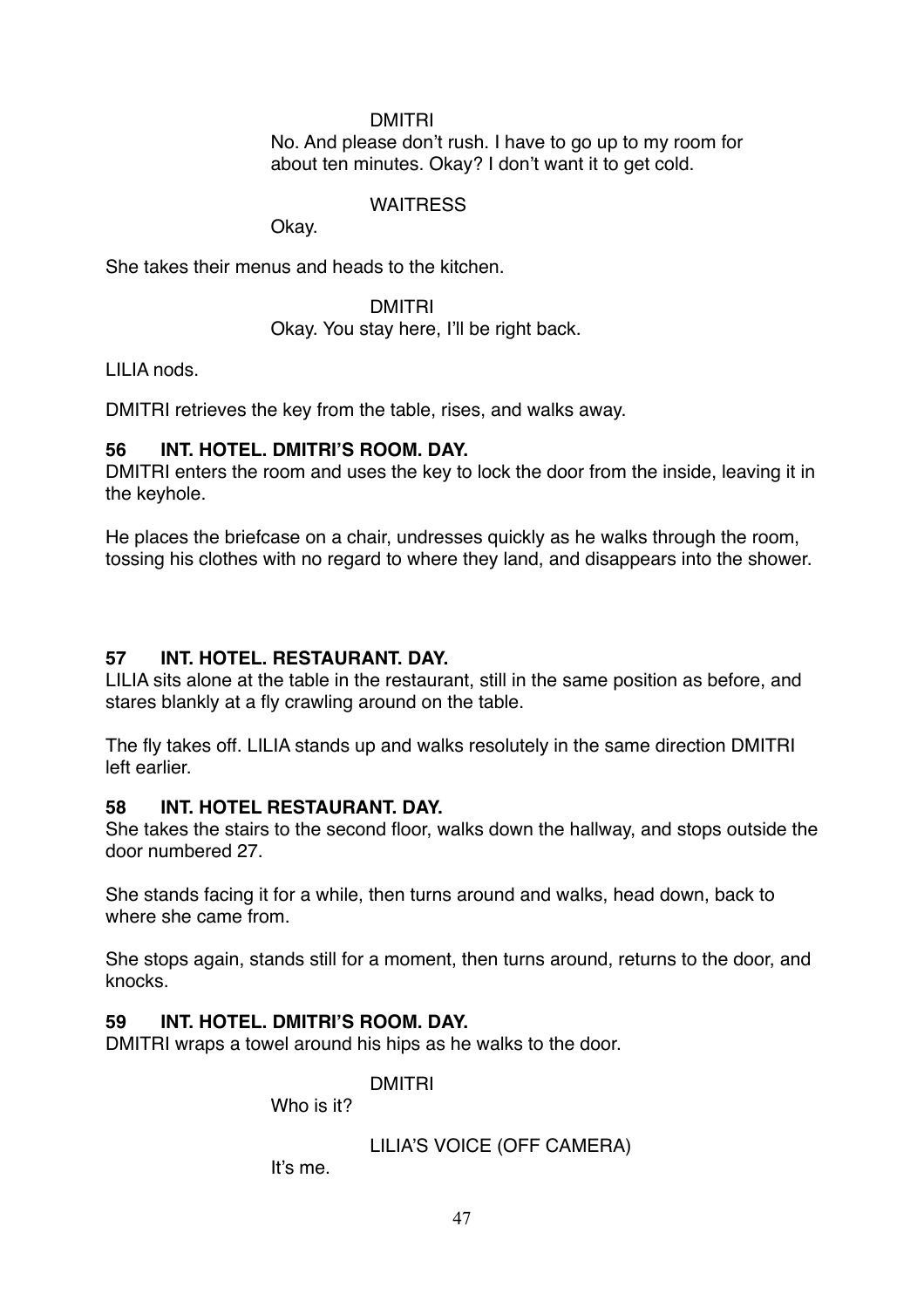DMITRI closes his eyes and leans his forehead against the doorframe. He hesitates, then turns the key in the keyhole and opens the door.

### LILIA

(staring at DMITRI defiantly) Can I come in?

DMITRI steps aside.

### DMITRI

Come on in.

LILIA enters the room, closes the door, and turns the key twice.

For a few endless moments, they stand by the door, so close they're nearly touching: LILIA with her head down, DMITRI staring at the top of her head.

Eventually, he reaches out and caresses her hair, barely touching it. She immediately hugs him, pressing her entire body to his.

### **60. INT. HOTEL RESTAURANT. DAY.**

Back in the restaurant, two steaming plates of borscht and two servings of dumplings are going cold on the table, forgotten, along with a dejected glass of fruit punch and a beer whose head is thinning by the second.

# **60A. INT. HOTEL. DMITRI'S HOTEL ROOM. DAY.**

LILIA, half dressed, smokes a cigarette, sitting on the floor near the bed on the crumpled blanket. DMITRI, asleep with his mouth open, is lying on his back on the bed, half-covered by the blankets.

LILIA'S cell phone rings. She pulls her clothes towards her, lying as they are in a heap near the bed, and finds her phone.

DMITRI wakes up, sits up, rubs his face.

LILIA (looking at the display of her cell phone) It's Nick.

She accepts the call, pushes a button and puts the phone to her ear.

# **61. EXT. POLICE STATION. DAY.**

Coming out of the police station, NIKOLAI is talking on his mobile phone.

### NIKOLAI

Where are you? ... Sure, I'm languishing here in jail and you're partying it up at the restaurant! But what else do I expect from you? All right, not over the phone. Let's meet up right now, and I'll tell you everything. I'll head in your direction. ...No, on Lenin Street. Okay. See you.

NIKOLAI puts his cell phone away and walks through the town.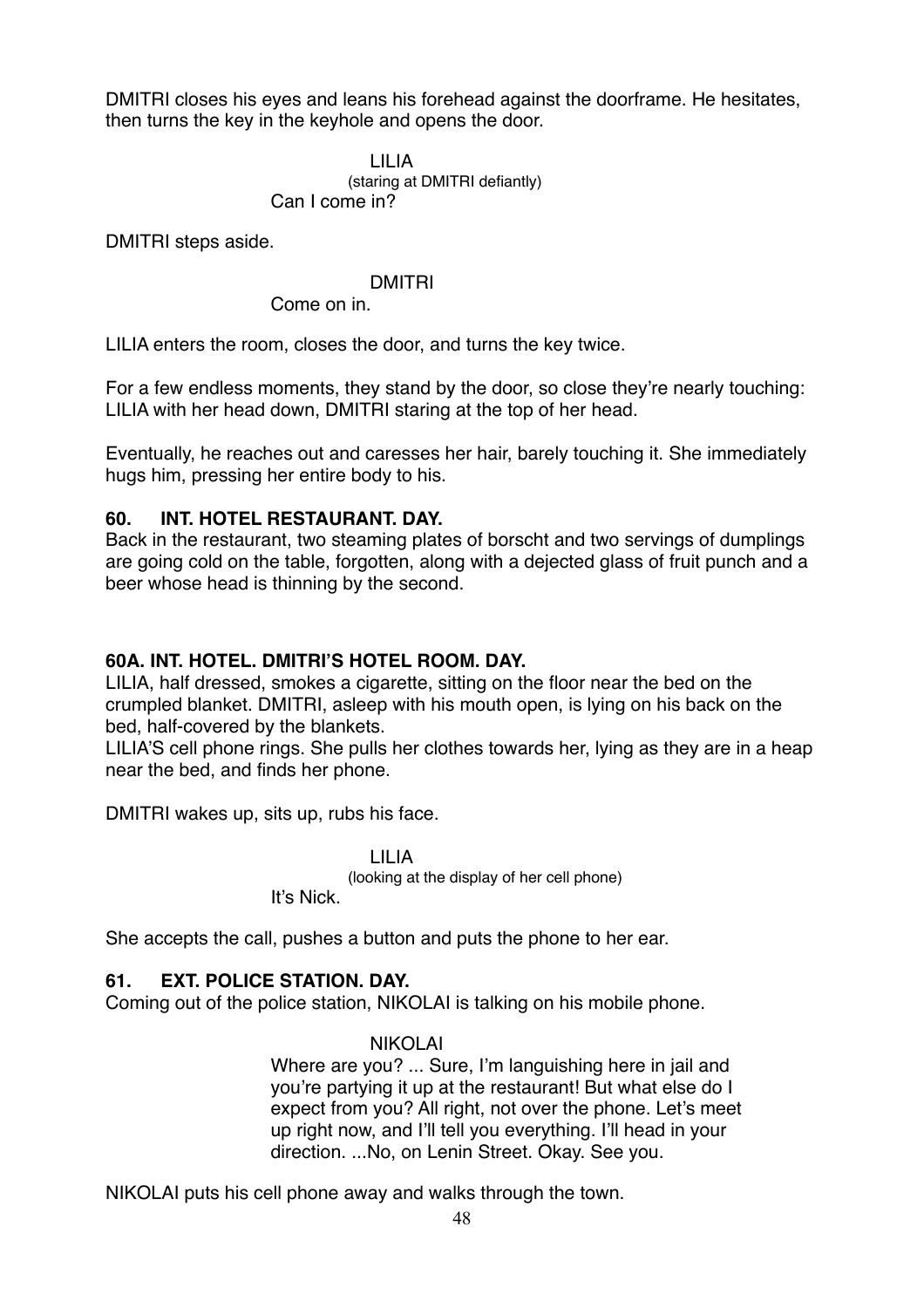# **62. INT. STORE. DAY.**

NIKOLAI enters a dilapidated store on the corner of a tenement building, and buys a bottle of beer.

# **63. EXT. CITY STREETS. DAY.**

He steps out of the store, uses his lighter to pop the cap off the bottle, and drinks greedily, downing half the bottle in one gulp. Then he lights a cigarette and walks slowly through the town, taking occasional sips of beer and leaving a trail of cigarette smoke.

# **64. INT. MAYOR'S OFFICE. MAGIC HOUR.**

Evening. A meeting in the Mayor's office. Judge TARASOVA, Public Prosecutor GORYUNOVA, and Chief of Police, Colonel TKACHUK, are present at the meeting; GORYUNOVA and TKACHUK are dressed in their uniforms. They sit on chairs arranged around the T-shaped table. The Mayor's expression is darker than a thundercloud. He paces the office, his hands clasped behind his back.

# VADIM SERGEYICH

They're digging! From the top, from the bottom, from every direction, people keep telling me, 'Everything will be okay, Vadim Sergeyich, the scenery is peaceful, the sea is calm, don't worry!' But I do fucking worry! I can sense it with my ass, a storm brewing somewhere nearby! When have you seen such a thing? Huh? You squash some flea, some little ant, and he stinks up the entire house! How is it that he's got a lawyer coming from Moscow to defend him? Huh? And if that wasn't bad enough, he shoves compromising documents in my face! Drops big names!

### **TARASOVA**

He's bluffing. It's all for show.

### VADIM SERGEYICH

Yeah? And who's paying his bills? This Nikolai character? Or maybe the lawyer came all the way from Moscow to pick up some pro bono work? And where did he get all the detailed info?

GORYUNOVA At least tell us what kind of information he's got.

# **TKACHUK** Yeah. Where did he get it from?

VADIM SERGEYICH You don't need to know.

### **GORYUNOVA**

Are you saying they have something on you that we don't know about?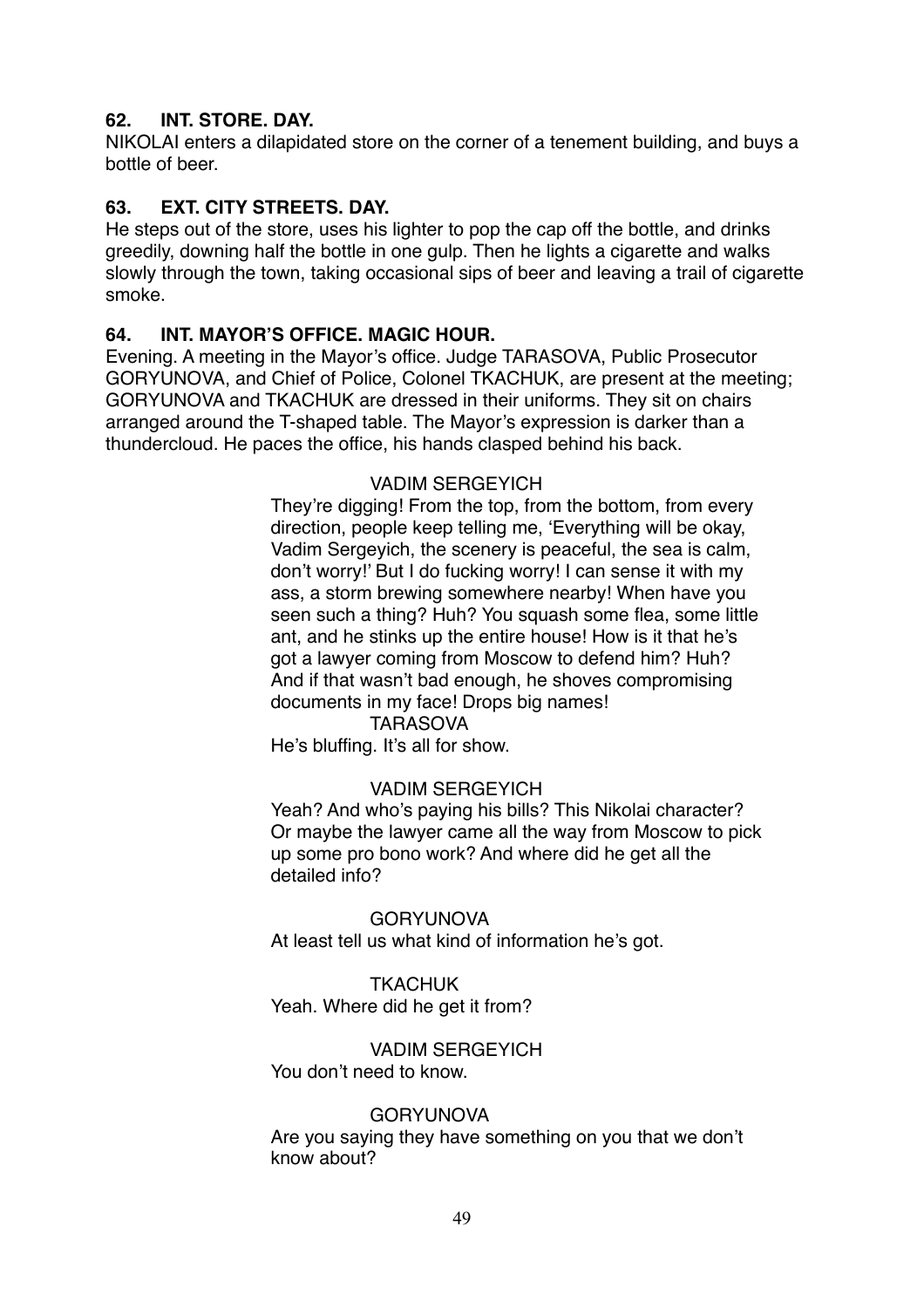### TKACHUK

On the other hand, ignorance is bliss.

### TARASOVA

The Colonel is right.

### VADIM SERGEYICH

We've got elections next year. Without me, where will you be? You'll have nothing: no houses, no money, no trips abroad. They'll take it all. We'll all go down the river together.

### **GORYUNOVA**

You've gotten paranoid. You need to drink less.

### VADIM SERGEYICH

You idiot! Your head will be the first on the chopping block!

### GORYUNOVA

Right, right on the chopping block. And don't yell at me. I'm not your wife for you to yell at.

### **TARASOVA**

So, let's look at the issue constructively.

### GORYUNOVA

Yes.

### VADIM SERGEYICH

First off, we have to get to this attorney fellow. Why don't each of you use your channels, or I don't know, dig something up for me together, about who he is and who he's fronting for. He kept shoving Kostrov in my face.

### GORYUNOVA

The Council Chairman?

### VADIM SERGEYICH

Yes, honey, that's the problem. Come on, guys, let's get moving on this. And I'll go upstairs first thing tomorrow morning, talk it over with them. They already promised me today that they'll lean on them vertically.

### **65. INT. DILAPIDATED CHURCH. MAGIC HOUR.**

Dusk. A dilapidated brick church. A campfire burns inside. A bunch of teenagers sit around the fire, sipping beer and passing around a joint. One of the kids is ROMAN. Just as the joint gets to him, his cell rings in his pocket. He curses, passes the joint to the next kid, stands up, and walks a few steps away, fishing the phone out of his pocket.

### ROMAN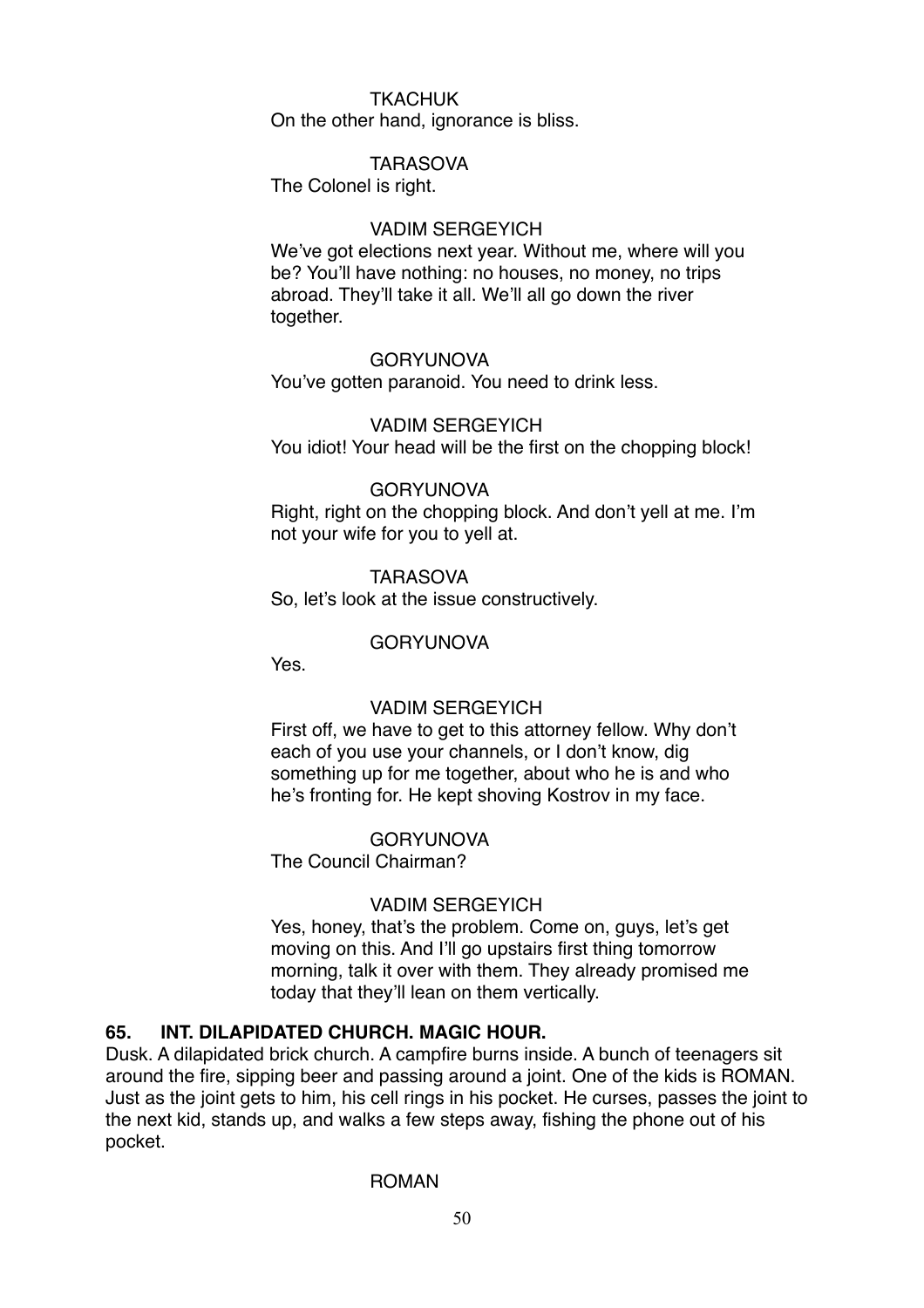Okay, Dad, It's not late yet.... Oh, I forgot! Okay, I'm coming, I'm coming. ... I'm not far! I'll be right there.

He returns to the fire to say goodbye to his friends.

ROMAN Okay, guys, that's it, I'm heading off.

**TEENAGER** What, mommy's calling?

ROMAN No. We're going shooting tomorrow. Gotta get up at 5am.

**TEENAGER** 

Lucky you.

ROMAN No duh. Okay, bye.

ROMAN waves a hand and disappears through a hole in the church wall.

**66**

# **67. EXT. VILLAGE STREETS. BAY. MAGIC HOUR.**

ROMAN walks through the town for a long time, past crooked, abandoned houses, along the shore, past rotten boat carcasses... The tide is in; the bay is swelling.

# **68. EXT. BRIDGE. MAGIC HOUR.**

ROMAN crosses the bridge. When he reaches the middle, he stops and stares out at the bay. Then he crosses the other half of the bridge and approaches the house.

# **69. EXT. NIKOLAI'S HOUSE. MAGIC HOUR.**

As he passes the SUV parked by the house, ROMAN kicks the car's front wheel. steps onto the porch and enters the house.

# **70. INT. NIKOLAI'S HOUSE. KITCHEN. MAGIC HOUR.**

In the kitchen, NIKOLAI has covered the table with newspaper, taken apart his hunting rifle, and is cleaning it. The parts are carefully laid out on the table.

ROMAN enters. He immediately clambers up to stand on a chair, leans over the table, and reaches for the polished bolt that lies nearest to him.

> NIKOLAI Hey, hey! You'll tip the table over! Put the bolt back, it's not a toy.

> > ROMAN

(in no hurry to part with the bolt)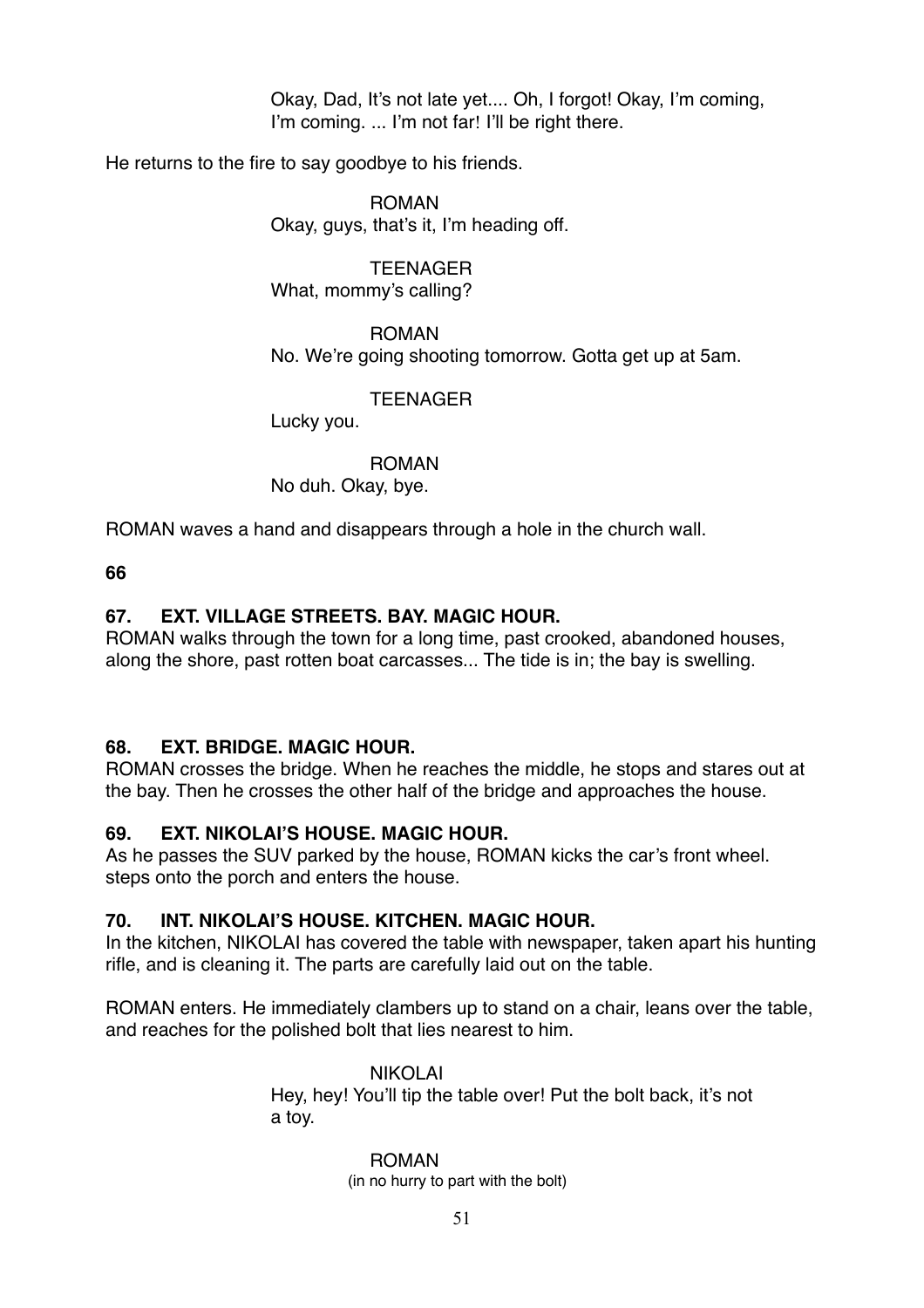Where is everyone?

NIKOLAI Your mother's asleep, and Mit is reading on the can.

ROMAN laughs quietly. NIKOLAI grins too.

NIKOLAI So, sonny-boy, you like Mit?

ROMAN Uh-huh. He's a nice guy.

NIKOLAI That nice guy did a really great thing today.

ROMAN What did he do?

NIKOLAI The Mayor gave in.

ROMAN

How?

NIKOLAI Just like that, son. Took him by the Fabergé, and the bull started dancing the prisiadka.

### ROMAN

I don't get it.

NIKOLAI You'll get it when you're older.

He sniffs in ROMAN'S direction.

NIKOLAI You reek of campfire! Hanging out at the church again?

### ROMAN

Yeah?

NIKOLAI That place is trouble.

ROMAN What kind of trouble?

# NIKOLAI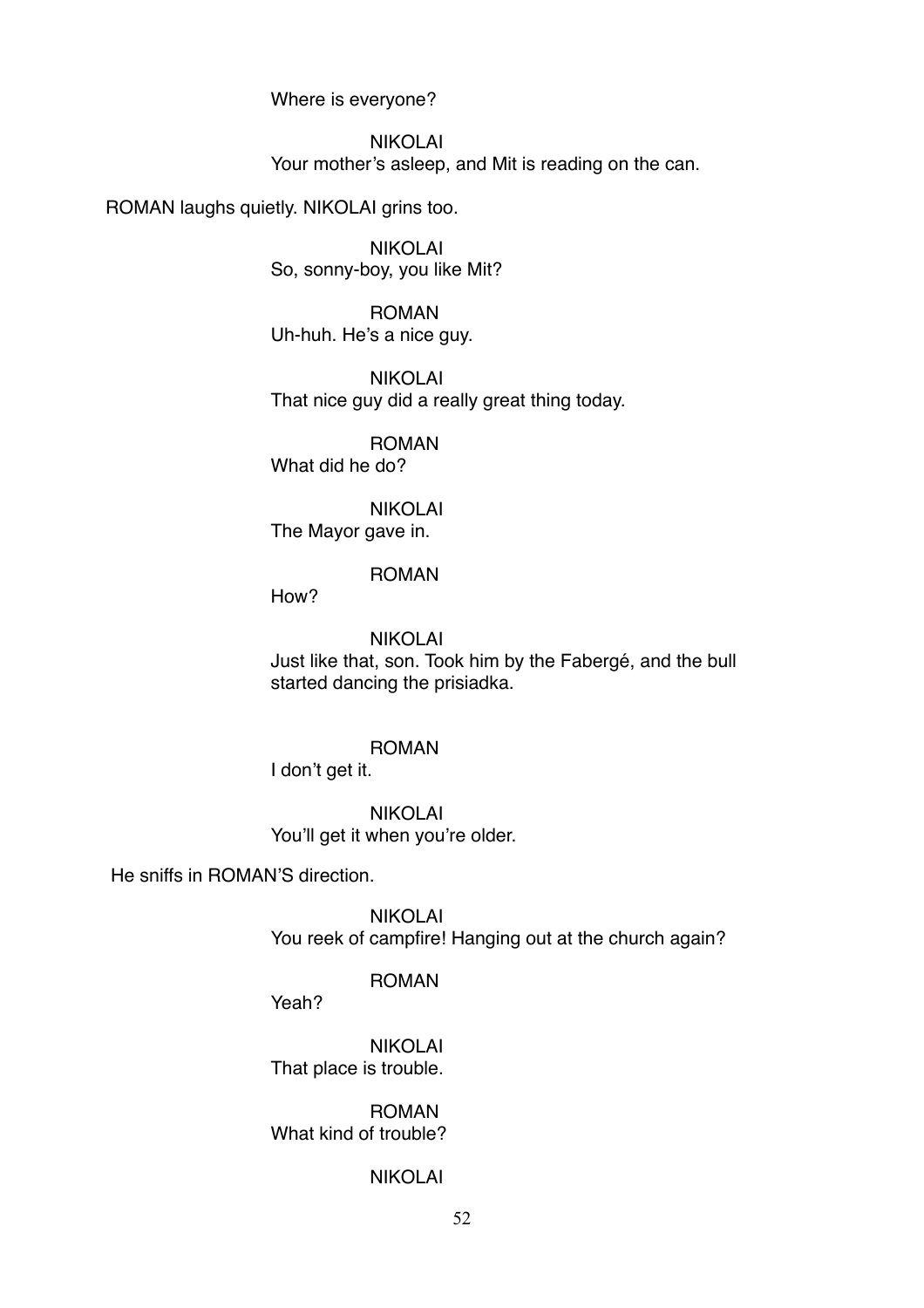Some kind or other.

NIKOLAI finishes cleaning the rifle parts and begins to put the gun back together.

ROMAN puts the bolt back on the table, climbs down off the chair, walks toward the fridge, and opens it.

> NIKOLAI Are you going to eat before bed?

# ROMAN

A bit.

NIKOLAI Come over here.

ROMAN

Why?

ROMAN approaches his father hesitantly.

NIKOLAI Did you have beer?

ROMAN The guys had some.

NIKOLAI Uh-huh, and you just smelled it?

ROMAN I just, you know, had a couple of sips...

# NIKOLAI

Relax, it's okay. So you had some beer. Beer is okay. Just stay away from vodka. It's too early for you yet.

ROMAN I don't drink anyway.

NIKOLAI

Go, make yourself a sandwich, and go to sleep.

ROMAN returns to the fridge, fishes out some sausage and butter...

DMITRI enters the kitchen.

# DMITRI

Hey Roman!

# ROMAN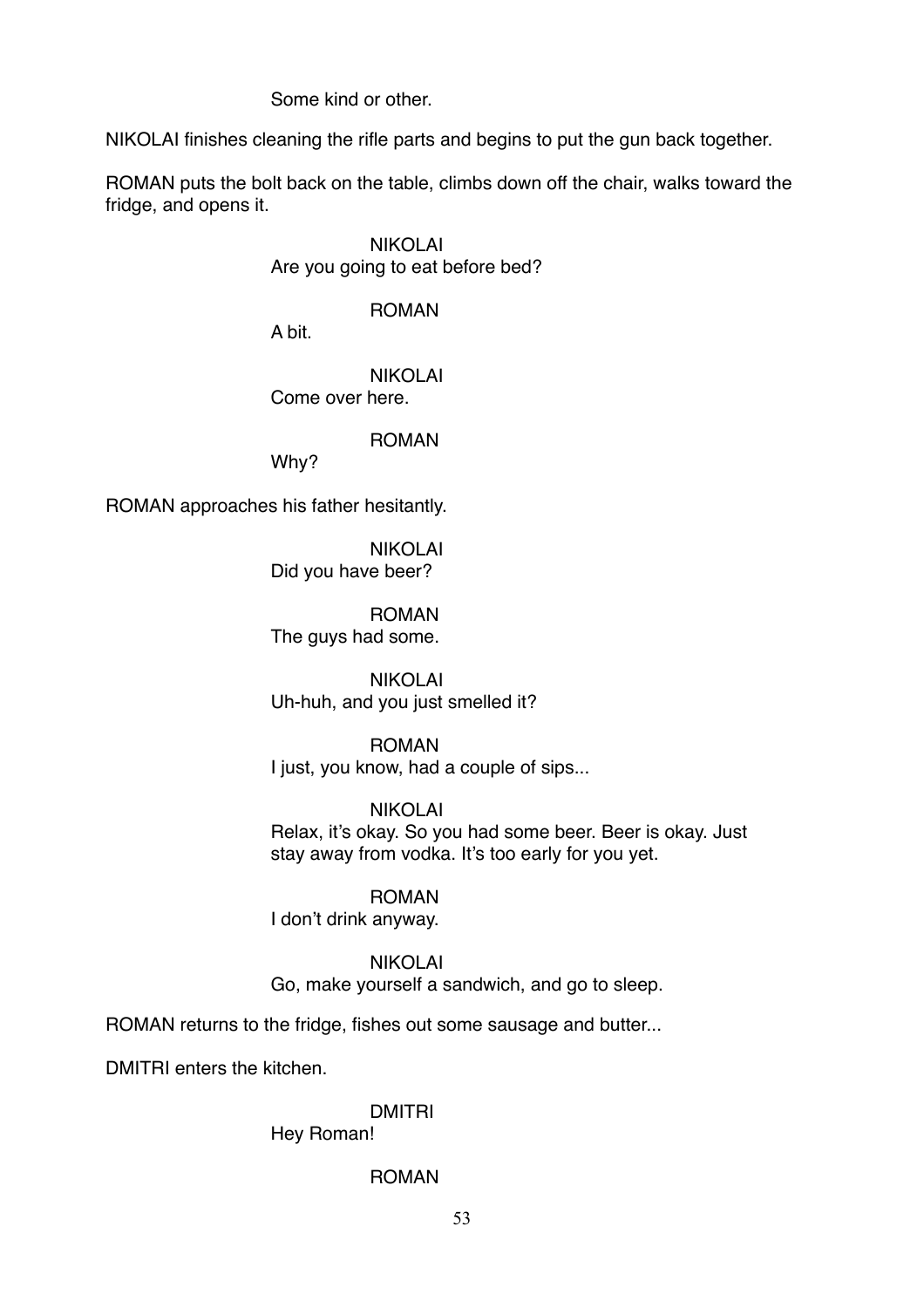Hi!

### NIKOLAI (winking at ROMAN) What's the matter, Mit, did you swallow a drag line?

### DMITRI

Found an interesting book in the bathroom.

### NIKOLAI

Ah, couldn't put it down?

### DMITRI

Yeah.

# NIKOLAI

Okay then, happens to the best of us. I was just telling Roman about the time our entire company spent half the night looking for you, had to sound the alarm. And you were just asleep on the can.

ROMAN giggles. NIKOLAI smiles.

### DMITRI

What is with your sense of humor?

### NIKOLAI

# Yeah, that's how shit our northern humor is.

ROMAN bursts out laughing, squatting down by the fridge and holding his stomach.

NIKOLAI is laughing quietly as well.

### DMITRI (smiling) I don't get you people.

# NIKOLAI

(laughing) Nah, bro, it's all good.

His eyes fill with tears. He brushes them away with the back of his hand.

# DMITRI No, seriously, what's so funny?

### ROMAN

(in fits) You're killing me!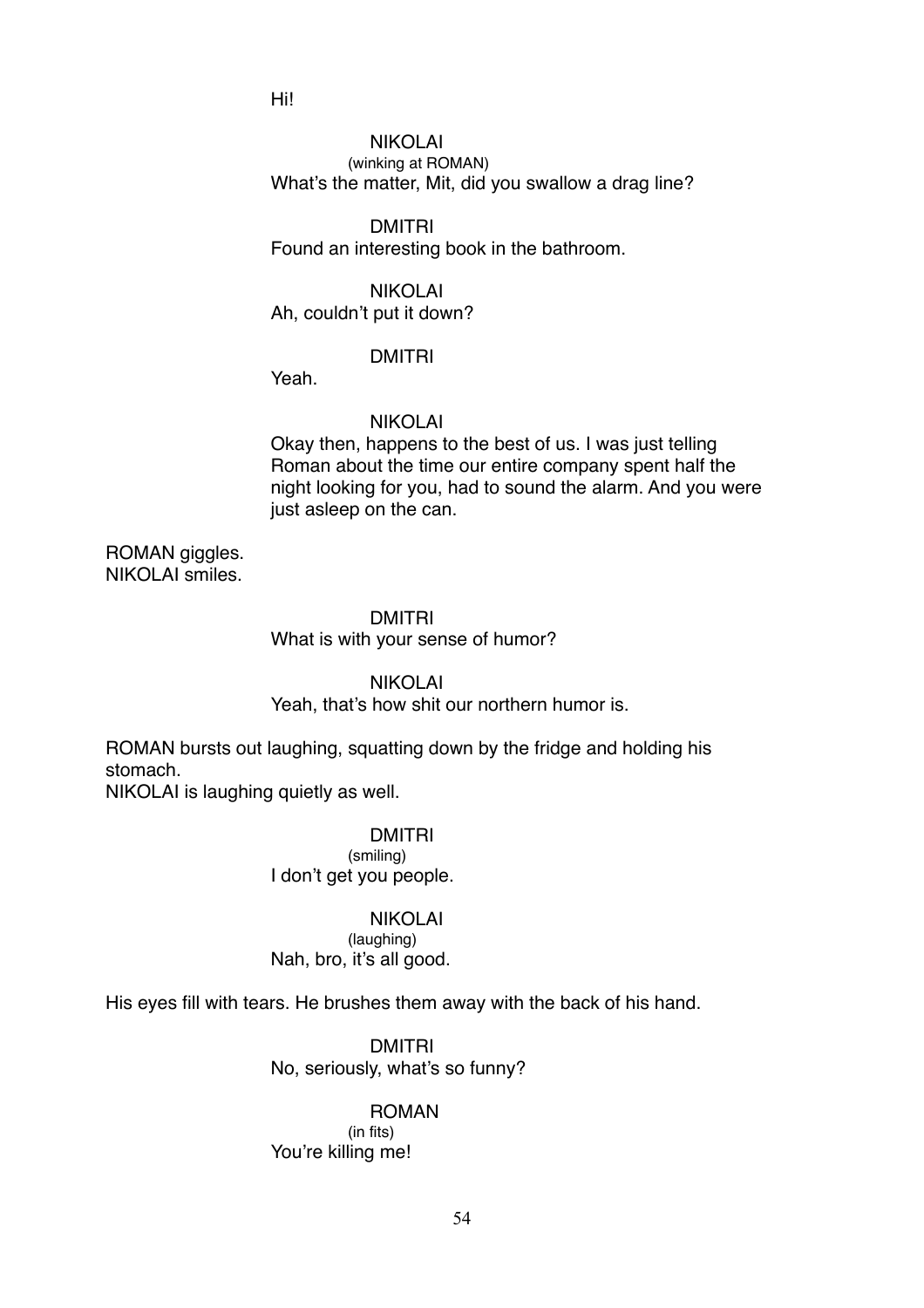He crawls out of the kitchen on all fours, his sandwich forgotten.

NIKOLAI (laughing with ROMAN) Son, come back!

DMITRI

You guys are idiots!

NIKOLAI grows suddenly serious.

NIKOLAI

Well, that's it. Stop your laughing, you idiots!

In the hallway, ROMAN is choking with laughter, his head pressed to the floor.

NIKOLAI (completely seriously) That's enough, Roman. Stop it. Uncle Mit already thinks we've lost our marbles. Come over here. I've got to talk to you.

ROMAN shuffles back into the kitchen, hair ruffled, tears and snot streaming down his face, and plops his butt on a chair.

> NIKOLAI (returning to his gun assembly) What do you say, should we move to Moscow?

ROMAN You already asked me yesterday.

NIKOLAI Right, so I did. And what did you say?

ROMAN

Let's do it.

NIKOLAI looks at DMITRI and shrugs.

NIKOLAI Sure, let's do it, why not?

He places the assembled rifle on the table before him.

DMITRI

Hold on, will you? Let's see what happens tomorrow.

NIKOLAI I don't know. I have a feeling tomorrow things will turn out for the better. Right, son?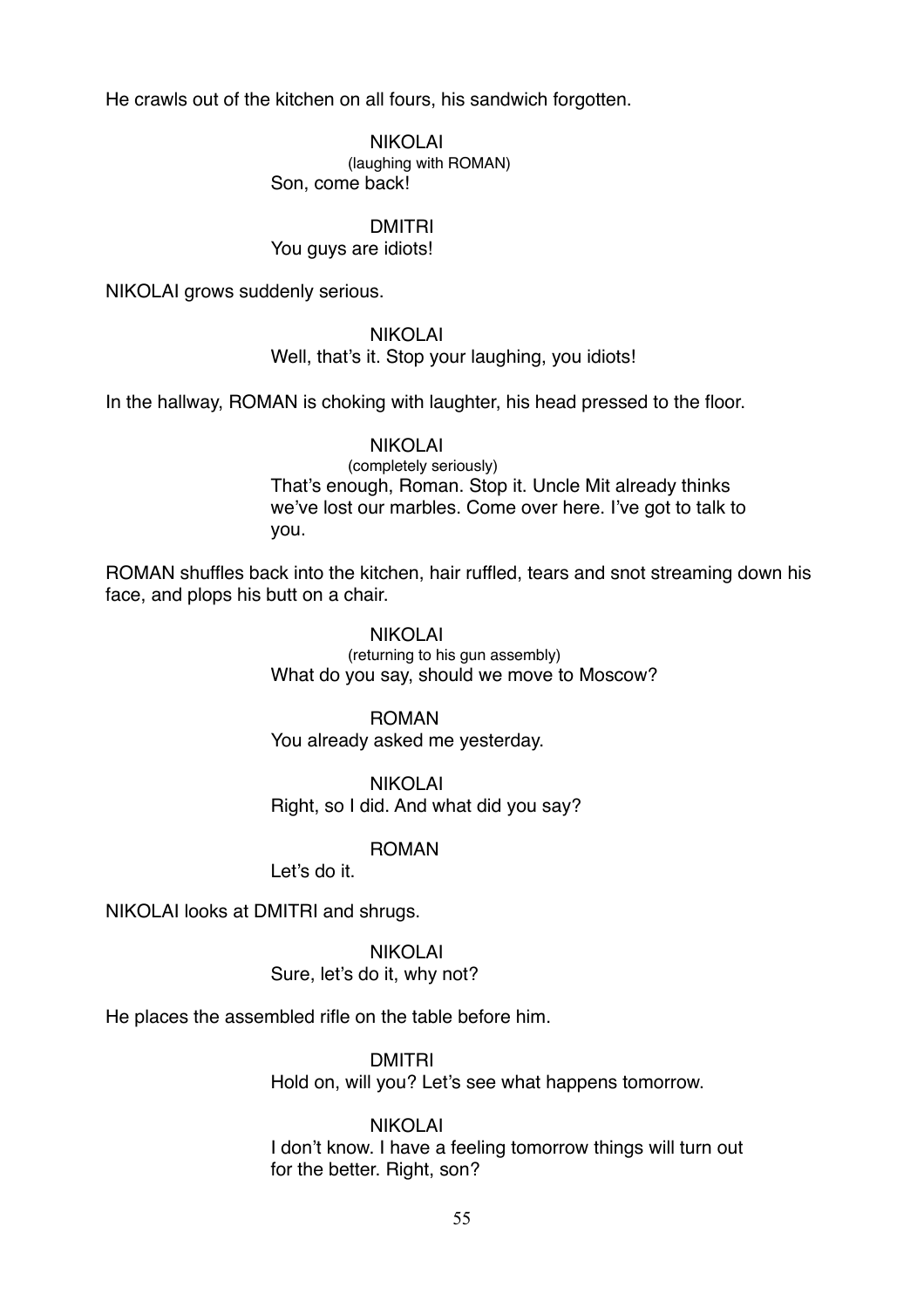ROMAN shrugs.

ROMAN Are you coming with us tomorrow, Uncle Mit?

DMITRI

Of course.

ROMAN Are you a good shot?

NIKOLAI Son, our Mit was the best shot in our battalion back in the day.

ROMAN

You mean, better than you?

NIKOLAI

Well, no. I was the best in the regiment. He's got a lot of shitting to do before he can get to my level.

He and ROMAN begin to laugh again.

DMITRI

You should be ashamed of yourselves. Screw you, I'm going to bed.

He waves a dismissive hand at them, gets up, and walks out of the kitchen.

NIKOLAI immediately stops laughing. ROMAN continues to giggle spasmodically.

NIKOLAI Okay, son, enough fun for one day. Make your sandwich and go to bed.

ROMAN

I don't want the sandwich now.

He stretches and yawns. He rises from the chair and shuffles out of the kitchen into the hallway.

NIKOLAI

(pursuing him) Brush your teeth.

ROMAN

Uh-huh.

For a long time, NIKOLAI sits alone in the kitchen, staring at the rifle on the table.

# **71. COUNTRYSIDE. COASTAL ROCKY ROAD. DAY.**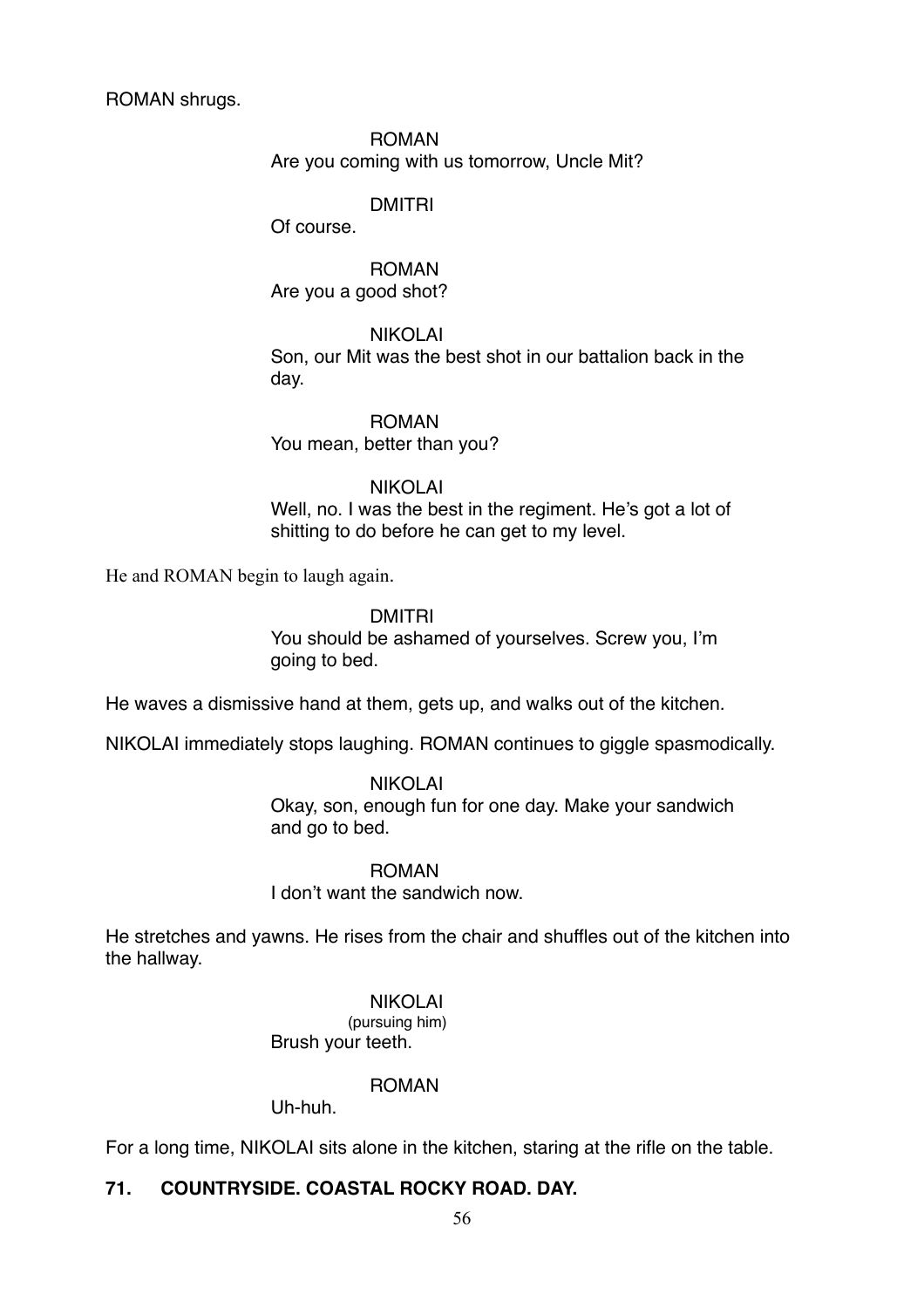Early morning. A convoy of three cars speeds down a highway: Nikolai's SUV, Stepanych's white Chevy, and a police jeep.

# **72. INT. POLICE JEEP. DAY.**

PASHA is behind the wheel of the police jeep, dressed in gray police camouflage garb without any insignia. ANGELA dozes in the passenger seat next to him. She nods off periodically, only to jerk awake for a little while. Their son VITYA is sleeping curled up in the back seat.

# **73. INT. STEPANYCH'S CAR. DAY.**

 STEPANYCH is all alone behind the wheel of the white Chevy, dressed in the same camouflage gear as PASHA. On the dashboard, a picture of a naked girl is stuck up under the images of saints (the Virgin Mary, Christ, and Nicholas the Wonderworker).

# **74. INT. NIKOLAI'S SUV. DAY.**

LILIA and ROMAN are asleep side by side in the back seat. NIKOLAI is behind the wheel, with DMITRI next to him in the passenger seat. Both are silent.

After some time NIKOLAI decelerates and turns down a dirt road.

# **75. COUNTRYSIDE. HIGHWAY. DAY.**

The cars pull off down the dirt road one by one.

# **76. COUNTRYSIDE. DIRT ROAD. DAY.**

The cars slowly proceed down the dirt road.

# **77. COUNTRYSIDE. DIRT ROAD. DAY.**

The cars drive into the forest.

# **78.**

# **79. COUNTRYSIDE. FOREST GLADE NEAR A LAKE. DAY.**

The cars arrive at a picturesque forest glade and stop.

The drivers and passengers climb out and stretch, joints cracking.

VITYA and ROMAN immediately run toward the water.

# ANGELA

(yelling after them) Hey, no running dives! Look at the little freaks go.

NIKOLAI, opening the rear lift-gate of the SUV, pulls out a large canvas bag with a tent and metal pegs to secure it. He sets it all down on the ground next to the car.

LILIA takes sets of plastic tableware out of the SUV.

PASHA takes camping furniture, including folding aluminum chairs and a table, out of the police jeep.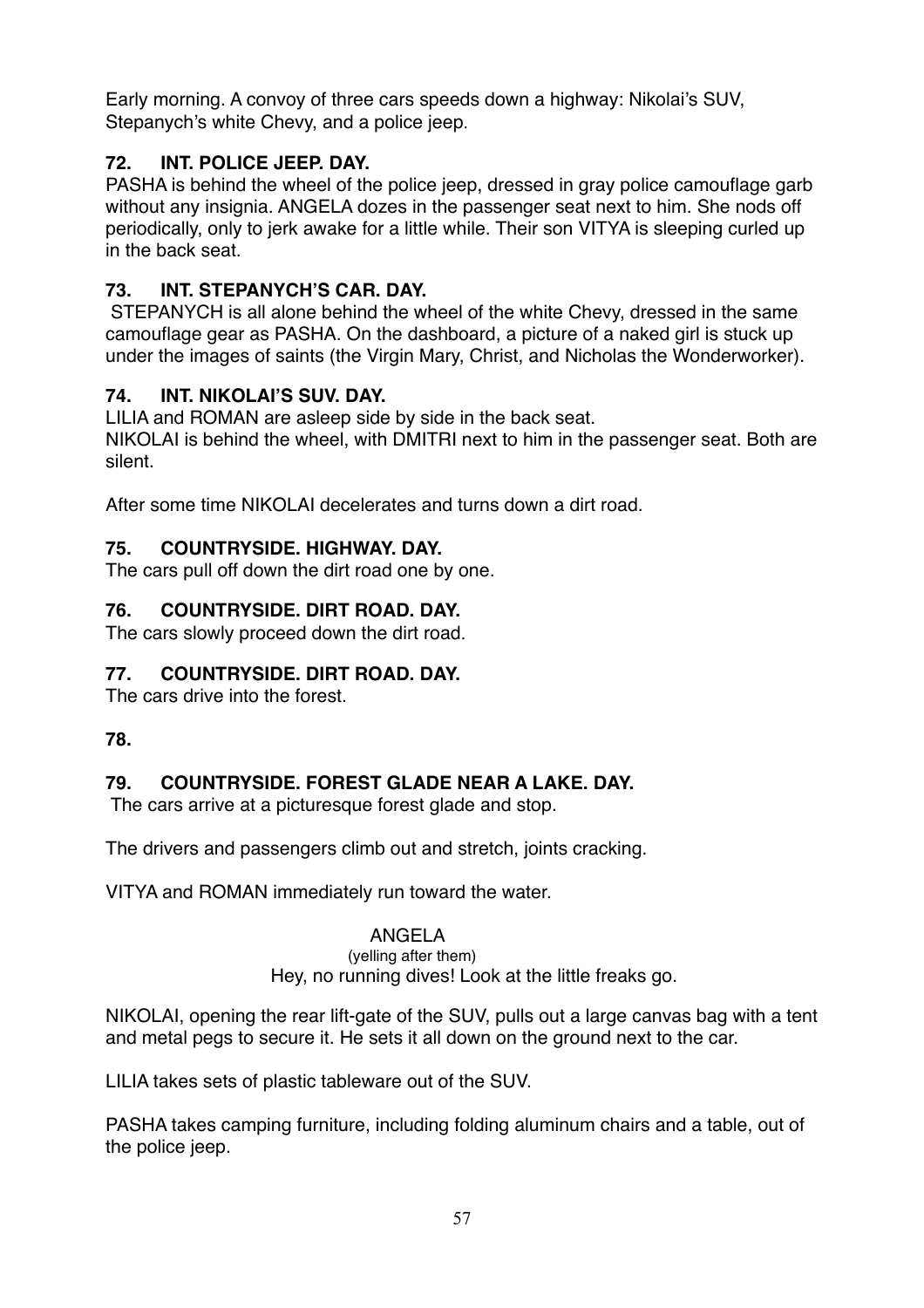ANGELA carries the chairs to the shore of the lake. It is clear that this area has been used before. There is a fire pit, a couple of logs... ANGELA sets out the chairs.

DMITRI (with his hands in his pockets) is standing nearby at the water's edge. He is looking out over the lake.

LILIA comes over to the fire pit and places the packages of tableware on the chairs that ANGELA has set up. The friends head back to the cars.

STEPANYCH takes his rifle, which looks identical to NIKOLAI'S, out of the Chevy, and heads toward DMITRI.

> VITYA'S VOICE (OFF CAMERA) Mom, can I have a drink?

ANGELA'S VOICE Get something from the car!

**STEPANYCH** (approaching DMITRI) Here, Dmitri, take my rifle.

He offers him the rifle.

DMITRI

(taking the rifle) Thank you.

### **STEPANYCH**

I believe every man should have a gun of his own. So what're you going to shoot with?

(LILIA and ANGELA are setting up a table and another set of chairs by the fire pit in the background).

NIKOLAI pulls a bag filled with empty bottles from the trunk of his car.

NIKOLAI (shouting after STEPANYCH, who is heading towards the Chevy) What are you going to use for your own pea shooter?

**STEPANYCH** 

Just wait and see!

From his police jeep, PASHA produces a battle-scarred homemade barbecue grill with skewers piled inside. He sets it on the ground, then produces a large pot of marinated kebabs and places it next to the grill.

NIKOLAI pulls a case out of the trunk of his car. He unzips it and pulls out a rifle. .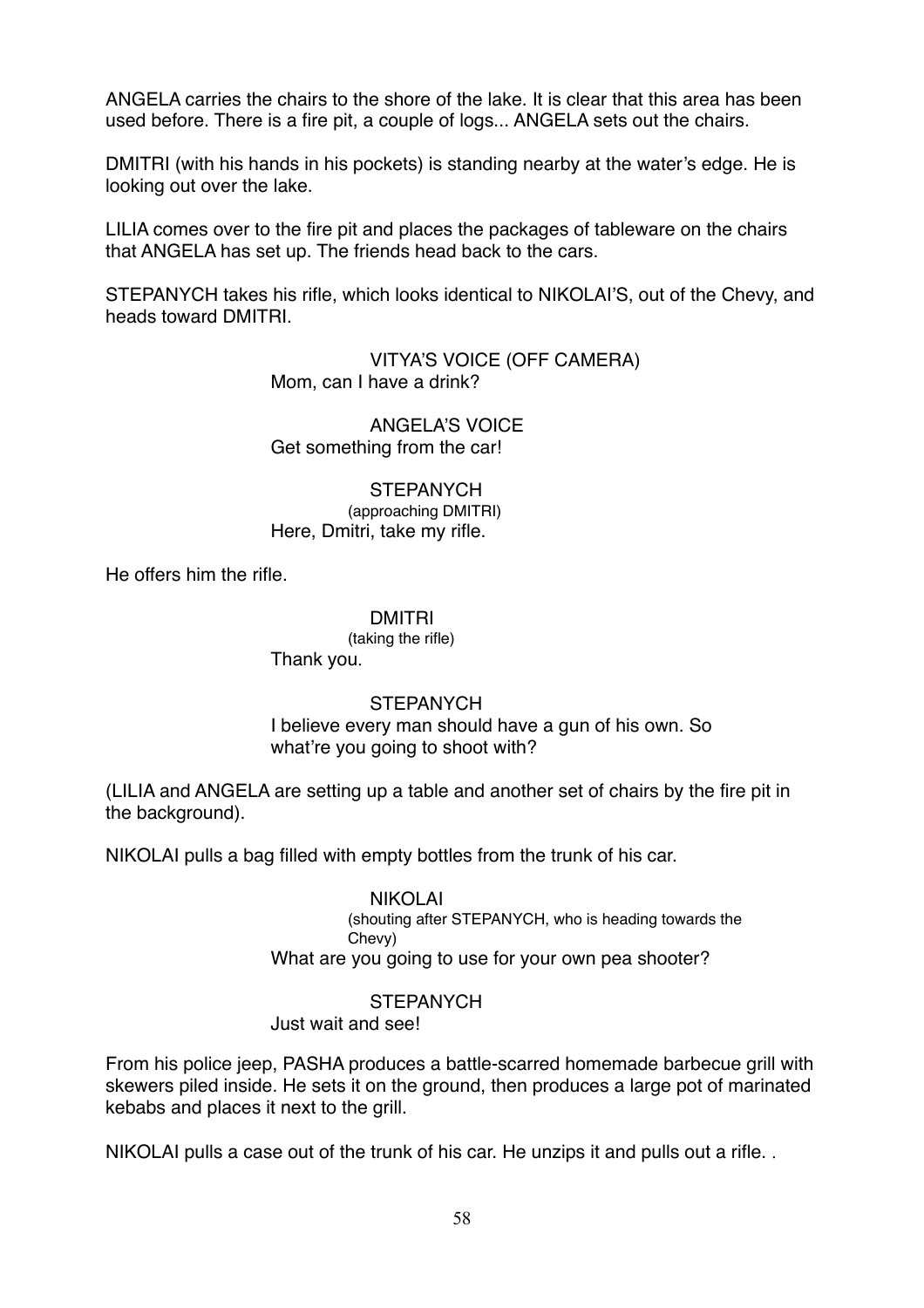From the Chevy, STEPANYCH removes a heavy, medium-sized, tightly fastened black sports bag, and walks some distance away from the car. He places the bag on the ground, bends down on one knee next to it, unzips it, and produces a Kalashnikov automatic rifle without a clip and with a folded butt. The clip is next out of the bag.

### NIKOLAI

Wow, Stepanych! You look like you're ready for war!

### **STEPANYCH**

(inserting the clip) Well, Nick, (laying down the butt) might as well do it properly. It's my birthday, after all!

### NIKOLAI What, no grenade launcher?

### STEPANYCH I could get one, if we had a target.

NIKOLAI, shaking his head in deliberately exaggerated surprise, slings his rifle over his shoulder, picks up the bag of empty bottles and heads toward the edge of the forest (where a small wooden structure resembling a tollgate is visible: a scoreboard blackened by time and weather lies on top of two cut tree trunks (1.5 m tall).

PASHA gets an ancient-looking single-barrel hunting rifle from his police jeep, and slings it over his shoulder. He then takes a pot of meat and heads for the fire pit. He places the pot on the camp table.

(In the background, LILIA, ANGELA, ROMAN and VITYA are gathered around DMITRI, listening (some smiling, others with open mouths) to him tell a funny story. PASHA approaches him).

### **79A. COUNTRYSIDE. FOREST GLADE NEAR A LAKE. DAY.**

STEPANYCH, with a gun slung across his back, an unopened bottle of vodka in one hand and two glass tumblers in the other, approaches NIKOLAI who is arranging bottles on the "tollgate" (on the ground underneath the "tollgate" is broken glass, which NIKOLAI crushes underfoot).

> **STEPANYCH** Well, Nick, we need to start with...

### NIKOLAI

No duh.

(turning toward the shore) Mit! Pasha! Come over here!

DMITRI and PASHA amble over. ROMAN and VITYA follow in tow. PASHA stops and says something to ROMAN. ROMAN, obviously offended, turns away sharply and hurries off quickly along the coast in the direction of the forest. VITYA follows after him somewhat more slowly.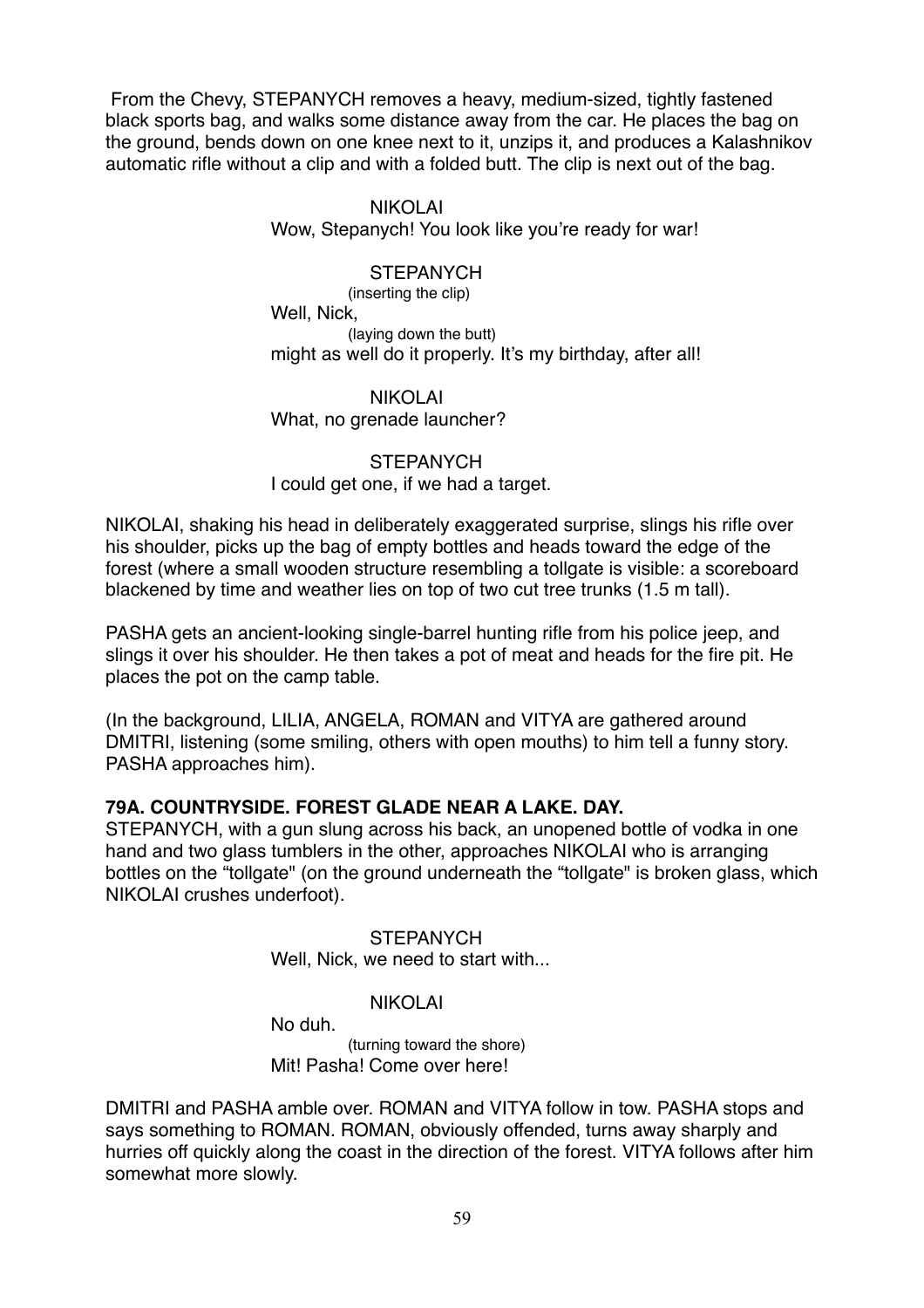LILIA and ANGELA whisper about something as they stand on the shore.

NIKOLAI, STEPANYCH, DMITRI and PASHA drink vodka in a circle, just like a team before a match. STEPANYCH (with his perfect eye) pours a little bit more than half a glass for each.

He places the empty bottle on the "tollgate" next to the other bottles.

# **79B. COUNTRYSIDE. FOREST GLADE NEAR A LAKE. DAY.**

The men arrange their targets – empty bottles – and take up position about 10 meters away: NIKOLAI and DMITRI holding rifles, PASHA with his single-barreled, and STEPANYCH with the Kalashnikov.

LILIA, ROMAN, ANGELA and VITYA stand behind them (LILIA is holding a bottle of vodka and a glass).

### NIKOLAI

Here's the deal. Whoever hits the target gets seven drops; whoever misses gets twenty-seven. I'll go first.

He raises the rifle, aims, and fires. Boom! One of the bottles explodes.

### ROMAN

Seven drops!

LILIA opens the bottle, pours an inch of vodka into a glass, and hands it to NIKOLAI.

### NIKOLAI

To Stepanych! (raising the glass) Your good health!

### **STEPANYCH**

Thanks Nick. Don't you get sick either.

NIKOLAI empties the glass and chuckles as the vodka goes down.

PASHA is next to fire. Boom! He misses.

VITYA leaps joyfully into the air.

### ANGELA

What are you so happy about, idiot? Your daddy missed.

### NIKOLAI

Right. Twenty-seven drops!

LILIA pours half a glass and hands it to PASHA.

PASHA

Long life, Stepanych.

PASHA empties the glass in one gulp, not batting an eyelid.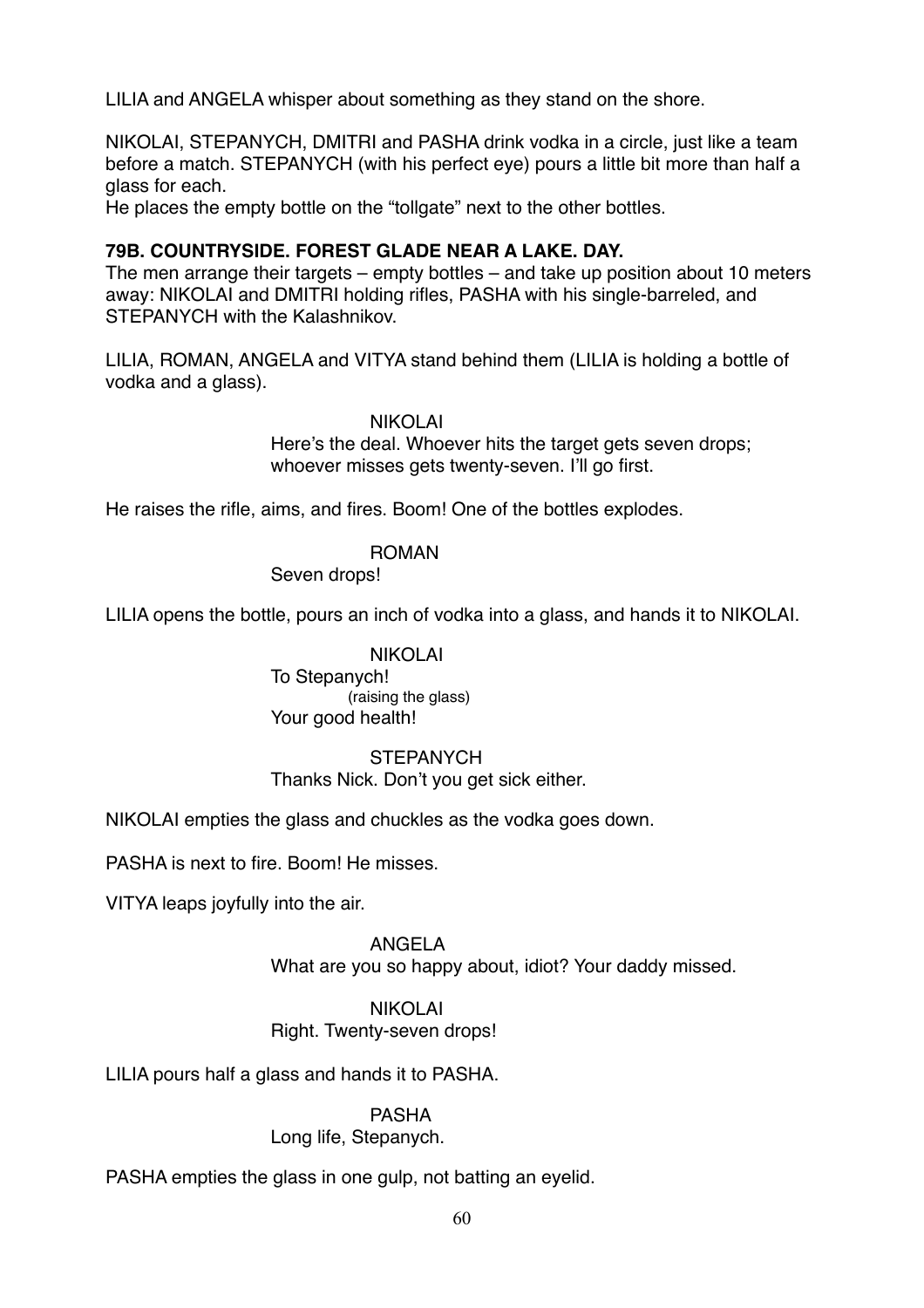### ANGELA

He missed on purpose! So he can get shitfaced faster! Here, have a pickle, eagle-eye. (she hands him a pickle) And aim better next time.

PASHA nods and lows, crunching the pickle.

### NIKOLAI

Well, Mit, show us what you're made of! He's our valedictorian, in both war and politics!

DMITRI raises the rifle and fires quickly, barely taking the time to aim. One of the bottles explodes.

# VITYA

Hurray!

### ROMAN

Seven drops!

LILIA pours out an inch of vodka and hands the glass to DMITRI. He raises the glass and nods to STEPANYCH.

### DMITRI

Pleasure to meet you. Happy birthday.

### **STEPANYCH**

(smiling) Me too. Very pleased to meet you.

DMITRI empties the glass.

#### **STEPANYCH**

(cocking the gun)

My turn!

#### NIKOLAI

Just don't, you know...

The rest of the sentence is drowned out by a burst of machine gun fire.

LILIA, ANGELA, VITYA, and ROMAN put their hands over their ears.

STEPANYCH shoots from the hip. When he's done, not a single bottle remains.

### NIKOLAI

What the hell, are you insane, Stepanych? Why the fuck did you fire on automatic? What are we supposed to shoot at now, your cap?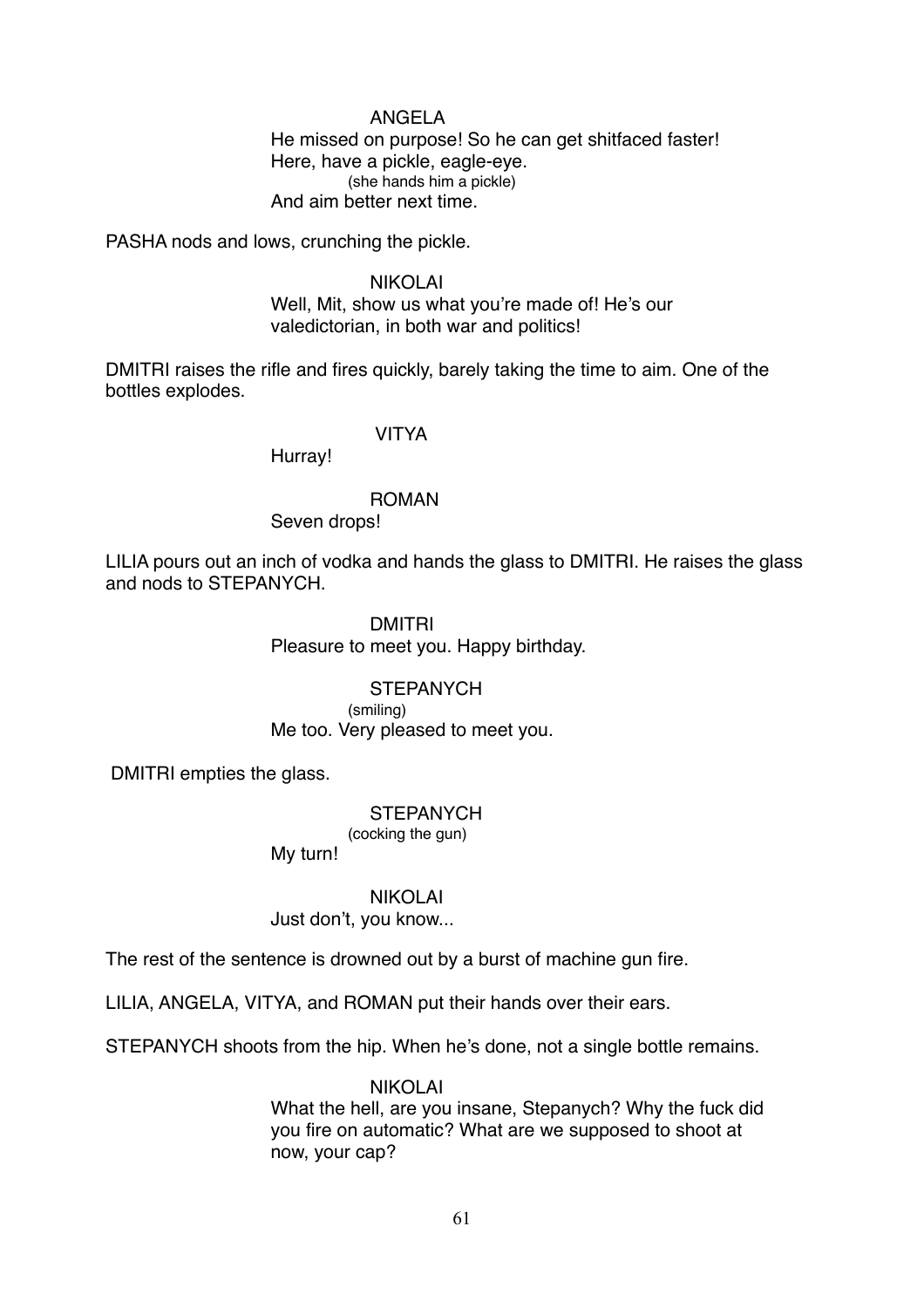LILIA

Calm down, Nick. Not in front of the children.

NIKOLAI

They can't hear: they've probably gone deaf, like the rest of us!

VITYA

I haven't gone deaf.

**STEPANYCH** 

Take it easy, Nick. After all, it's my birthday.

NIKOLAI So what, no more target practice? Pack away the guns?

### **STEPANYCH**

Slow down, I brought something better for targets than your bottles.

(winks at PASHA) Come on, Pasha, bring them out.

PASHA slings his gun over his shoulder and walks back to his jeep, opens the trunk, and produces a flat rectangular object that had been lying at the bottom. It is about 20 by 40 inches and is wrapped in a dirty rag. He returns to the group with the object.

### NIKOLAI

What's that?

### **STEPANYCH**

You'll see.

He unwraps the rectangle and places three portraits in cheap frames on the ground: Lenin, Brezhnev, and Gorbachev.

NIKOLAI laughs.

NIKOLAI

Nice one, Stepanych! But take it off automatic anyway.

### **STEPANYCH**

Fine, I will, I will.

NIKOLAI Got anything more current, by any chance?

# **STEPANYCH**

In my position, I can find you anyone. But it's not the right time for the current ones. Their time will come. The historical gap, shall we say, isn't long enough. Hang them on the board over there.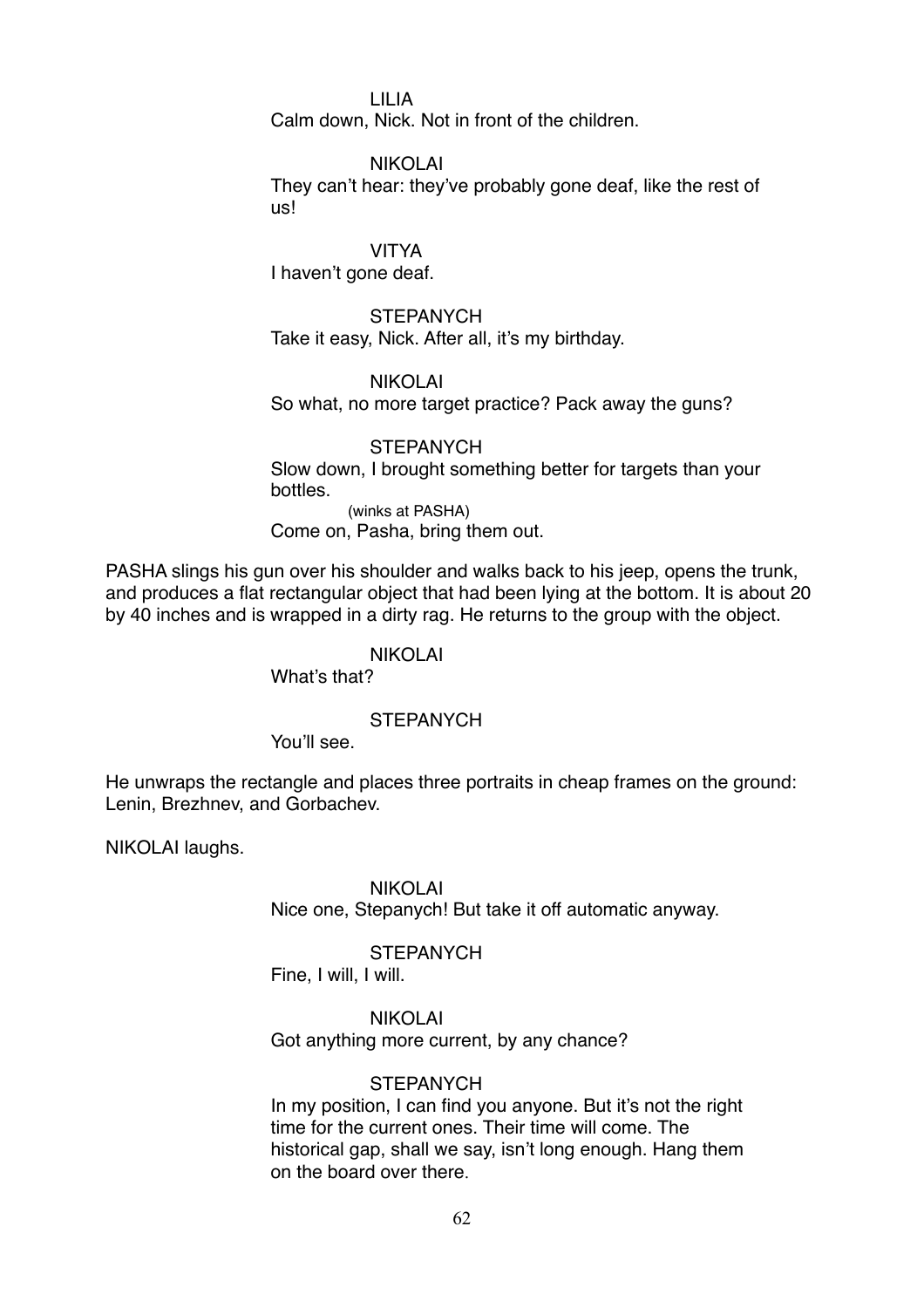# NIKOLAI

Fine. How do we hang them up?

### PASHA

Let's nail them right to the trees.

NIKOLAI You got nails? Hey! I think I've got some screws in the car!

NIKOLAI heads for his car.

ANGELA What do you think, Lilia, shall we get started on the meat in the meantime?

# LILIA

Okay.

They head off toward the fire pit.

# DMITRI

I'll put up the grill.

He turns and walks toward the cars.

PASHA Do you need any help?

### DMITRI

I think I'll manage.

LILIA and ANGELA sit down on the chairs by the pot of meat. LILIA puts the unfinished bottle of vodka and a glass on the table.

STEPANYCH and PASHA stand over the portraits of the Soviet leaders with guns slung over their shoulders.

> **STEPANYCH** Yeltsin should be there too, but I thought he'd be too unimportant for this group.

PASHA So? Why didn't we bring any nails?

# **STEPANYCH** Yeah, I didn't think about nails.

PASHA looks back at DMITRI, who is setting up the grill close to the fire pit (DMITRI'S rifle is propped up against the police jeep).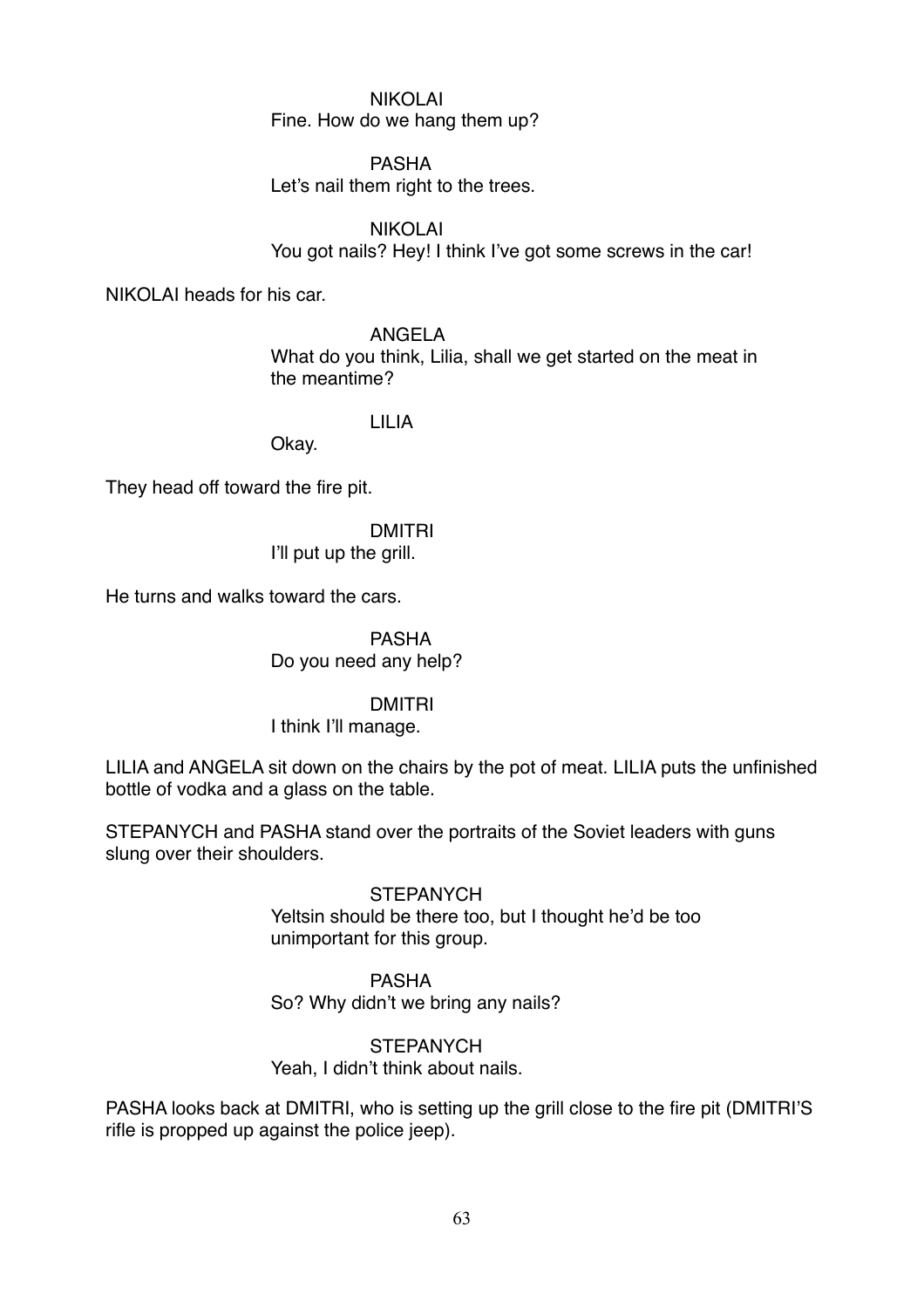Cursing under his breath, NIKOLAI digs through the trunk, pulling out all sorts of car mechanic's tools. He finds everything but the screws. His rifle stands leaning against the car.

Tired of hunching over, NIKOLAI steps back from the trunk, straightens up, puts his hand against his back, and looks back at LILIA and ANGELA, who are busy preparing kebabs. They are placing the meat on skewers.

> NIKOLAI Eh girls! Can't take my eyes off you! Look at that practiced, precise work! Right, guys?

He laughs.

STEPANYCH and PASHA join in.

DMITRI grins as well, going along with them.

STEPANYCH and PASHA approach the fire pit. PASHA takes the bottle of vodka and glass from the table.

# **79C. COUNTRYSIDE. FOREST GLADE NEAR A LAKE. DAY.**

LILIA places a finished skewer on top of the pot, stands up, and walks toward the lake. She squats and washes her hands in the water, then gets up and walks left along the bank.

### NIKOLAI Lilia, where are you going?

LILIA Where do you think, Nick?

### NIKOLAI

Ah, I see! Careful not to catch cold: it's not exactly May!

NIKOLAI laughs.

STEPANYCH and PASHA join in.

LILIA is hiding in the forest.

DMITRI finishes setting up the grill.

DMITRI Well, that seems like everything. Do we have any firewood?

### NIKOLAI

A whole forest full of it. Just look at it all.

He gets an axe from the trunk of his car and hands it to DMITRI. DMITRI approaches, takes the axe, and heads into the woods, in the opposite direction, of course, from the one LILIA took. NIKOLAI sticks his head back into the trunk of the car.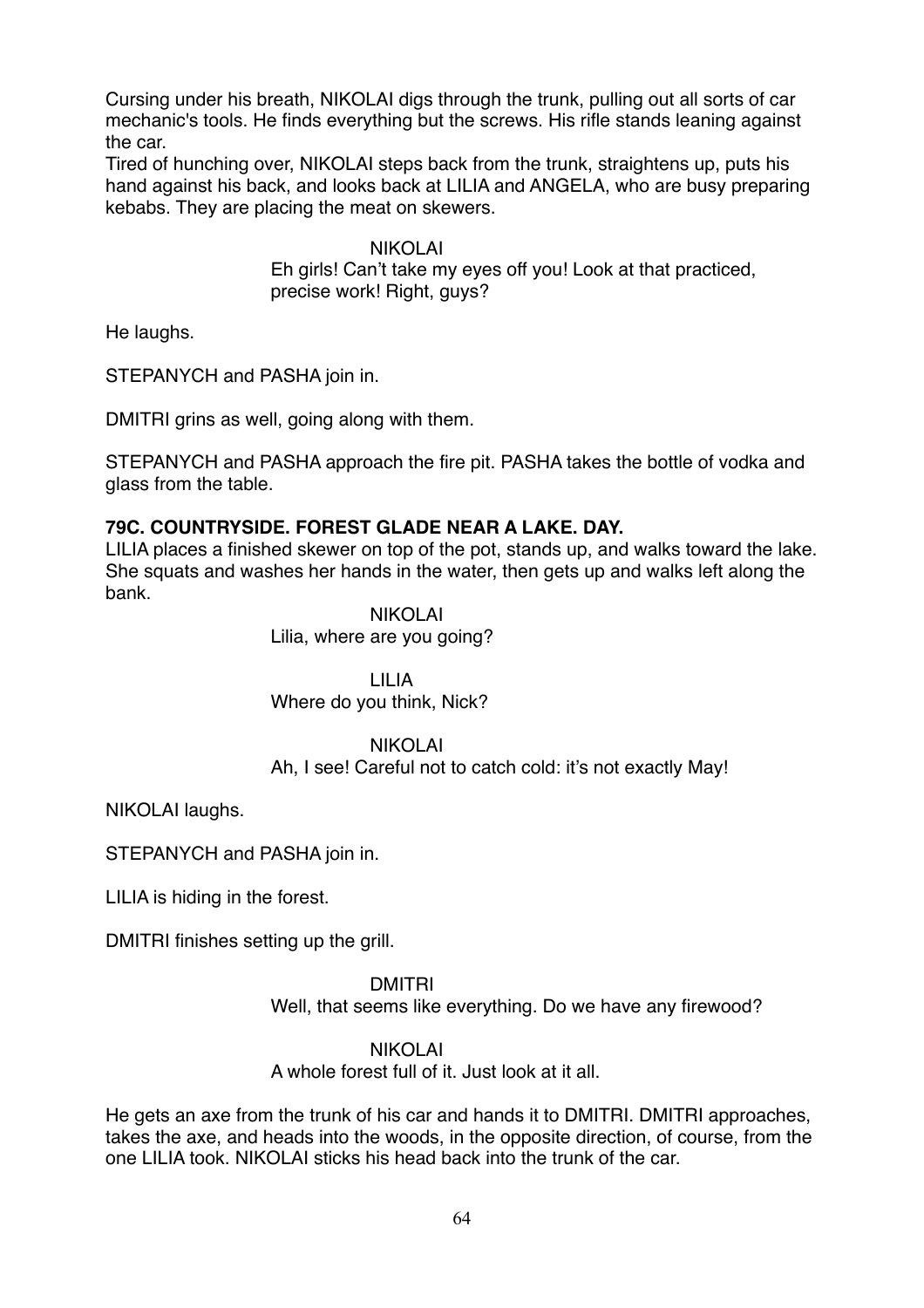PASHA and STEPANYCH finish off the remainder of the vodka.

PASHA Angela, where's your son?

### ANGELA

Where's yours? (she looks around) I don't know. He and Roman are just combing the woods!

PASHA

Wait till he breaks his neck, then you'll know.

ANGELA

Nothing's going to happen to him! Let him play, get in touch with nature. There're no animals around here.

**STEPANYCH** Man is the most dangerous animal in the forest.

ANGELA (selecting another empty skewer)

There's not a soul in sight.

**STEPANYCH** Well we're here.

ANGELA You're a soul, are you?

**STEPANYCH** Hey, Pasha, you go show your wife who's boss.

PASHA Well, it's too late for that.

ANGELA Hey, I am standing right here, you know?

NIKOLAI (rummaging in the trunk) Fuck, where did those screws go!

VITYA bursts out of the woods, his eyes wide with terror. He runs toward ANGELA.

VITYA

Mama!

ANGELA What's the matter, Vitya? What happened?

### VITYA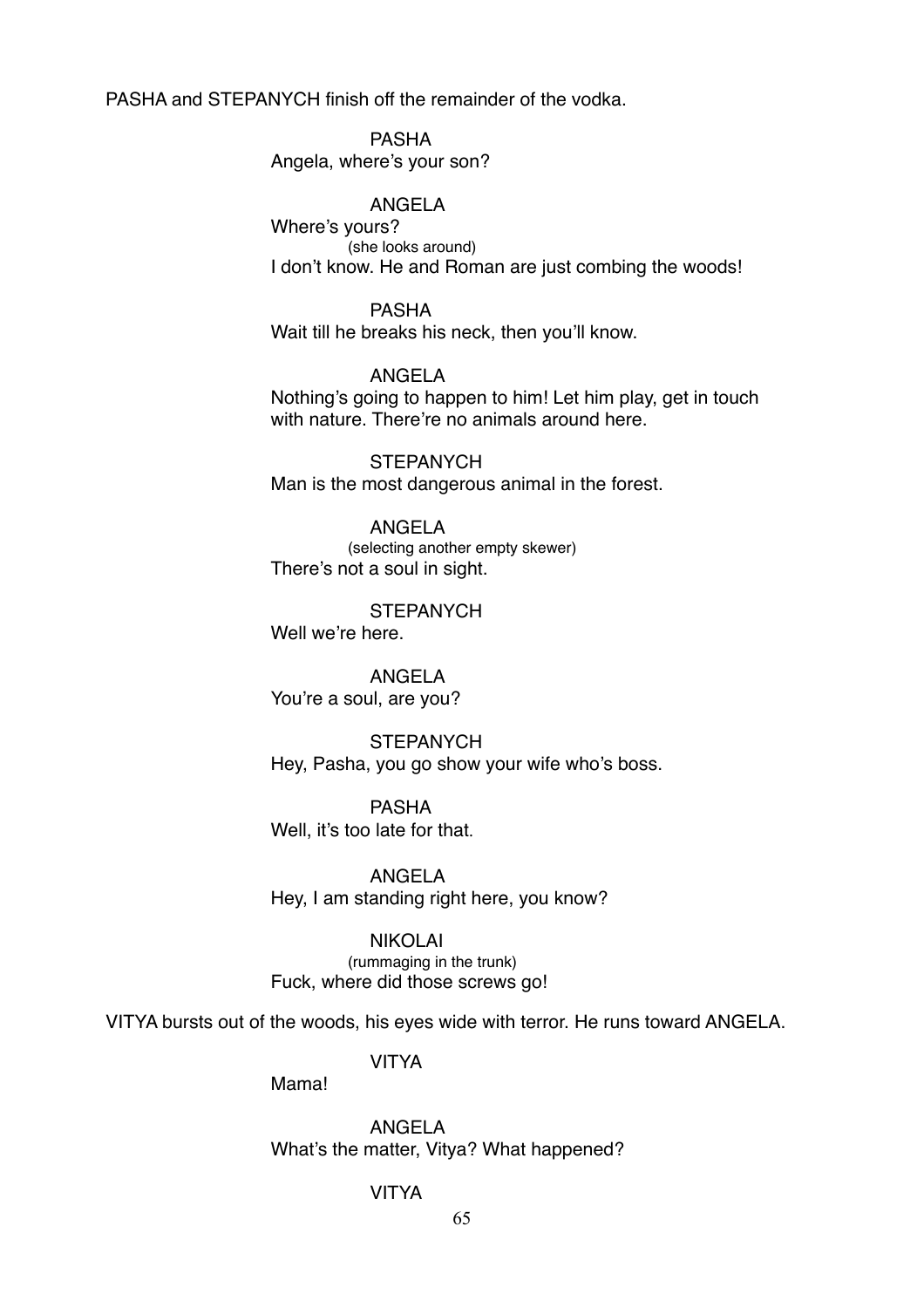### That other guy is choking Auntie Lilia! ROMAN saw them and started crying!

PASHA, STEPANYCH, and NIKOLAI, of course, hear this. NIKOLAI immediately pops out of the trunk.

### ANGELA

What are you talking about, son? What other guy?

### VITYA

### The handsome one from Moscow!

He stretches an arm slightly back and to the side, without looking in that direction himself, showing where this is happening.

STEPANYCH and PASHA look at NIKOLAI. He looks at ANGELA. She stares stupidly at VITYA.

Finally, NIKOLAI slams the trunk shut, retrieves his rifle, and heads in the direction VITYA has pointed out.

The others are silent.

ANGELA is the first to come to her senses.

### ANGELA Well, police, what are you waiting for? For bedlam to break out?

STEPANYCH and PASHA exchange glances and hurry after NIKOLAI.

VITYA Mom, what's bedlam?

ANGELA (staring anxiously after the men) Bedlam, honey, is when people go crazy.

VITYA What do you mean?

ANGELA You'll understand when you're older.

### VITYA

I want to understand now.

### ANGELA

I'm telling you, you're not big enough. Let's go put the rifle out of harm's way.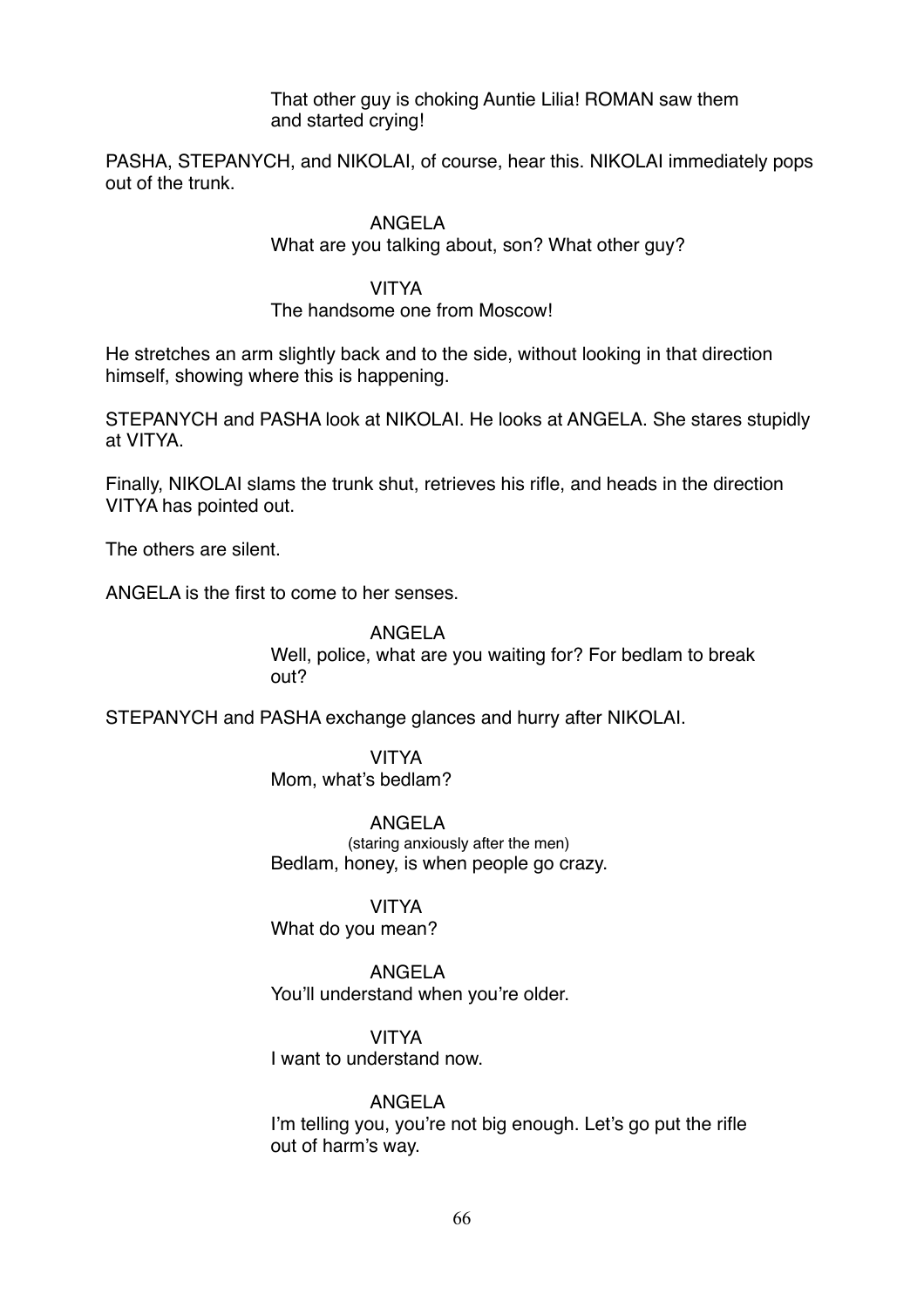She walks toward the jeep against which DIMITRI had leaned his rifle. VITYA runs after her.

### VITYA

Mom, who's harm?

# ANGELA

Jesus, you could drive a corpse to suicide! Harm is what you did when you set the cat on fire, remember?

VITYA

Uh-huh. Who set the cat on fire this time?

# ANGELA

Nobody.

VITYA Then why's harm back again?

ANGELA closes her eyes, then stops and looks at her son.

### ANGELA

Who did you inherit this asshole attitude from?

Realizing that his mother is angry, VITYA hunches his shoulders up around his ears and takes a step back.

ANGELA picks up the rifle and looks toward the forest. Indistinct, aggressive yelling can be heard from the woods: though the voices are clearly human, the sounds they are making are entirely animal.

ANGELA and VITYA look in the direction of the noise.

STEPANYCH'S voice rises above the rest, breaking into a falsetto on the last syllable.

**STEPANYCH** 

That is enough!

There follows a short burst of machine gun fire.

### ANGELA

(crossing herself) Good Lord!

# **80. INT. BISHOP'S OFFICE. DAY.**

The BISHOP (dressed in simple garb, bareheaded, and wearing an expensive watch) and VADIM SERGEYICH (in a suit and tie) are sitting in comfortable soft leather chairs in the tea break corner of the office. The sofa, coffee table, tea service on it – everything is expensive, antique and large. The same is true of the desk in the corner, and a chair, over which hangs a large group photo with the Council of Bishops in the reception hall of the Cathedral of Christ the Savior. Bookcases full of books line the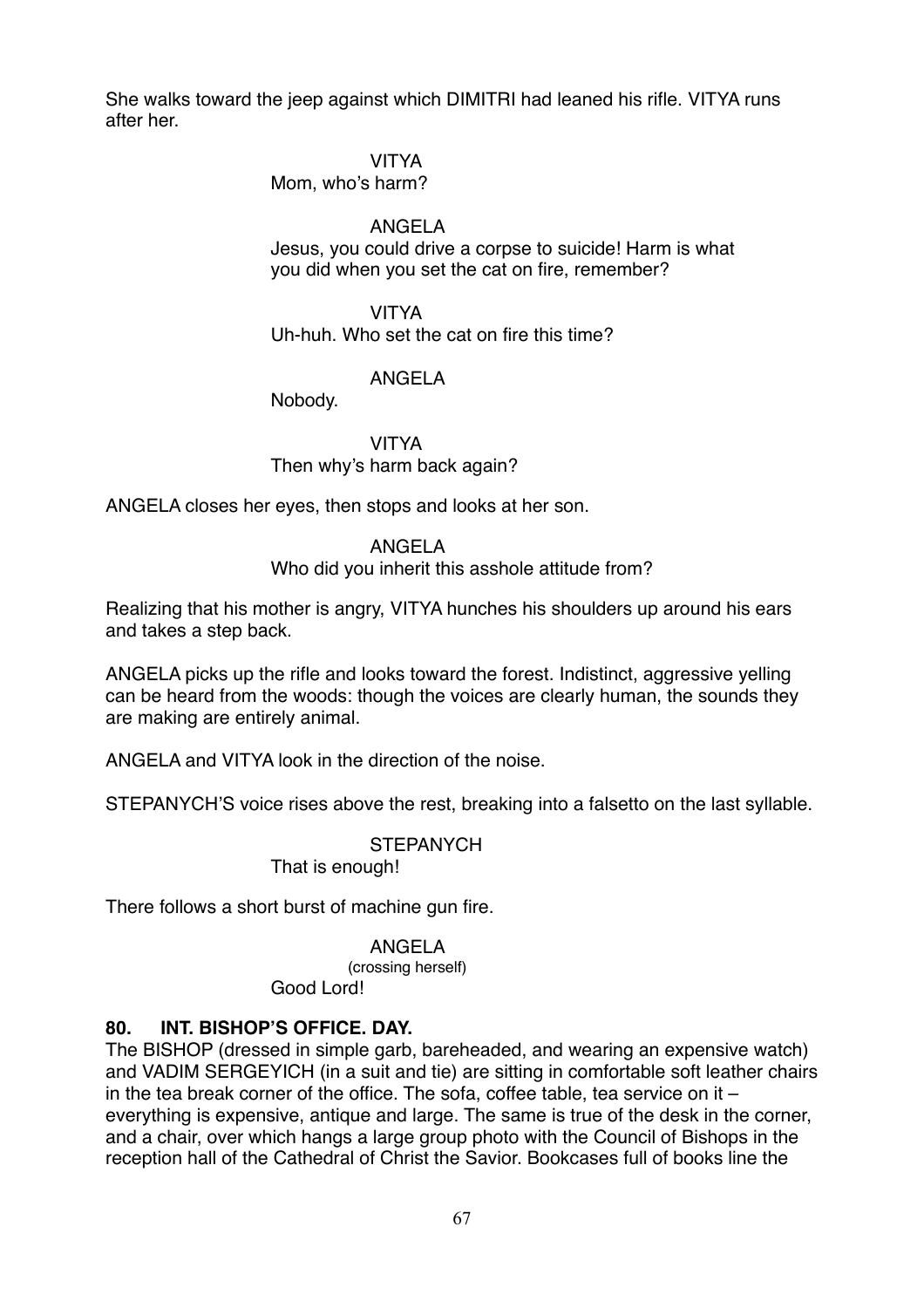walls, and icons hang on the walls ... The desk contains a large Macintosh computer, paperweights inlaid with gold, as well as an expensive fountain pen...

### **BISHOP**

You've been too anxious, Vadim, worrying over nothing, and worrying others. Like you don't know we're all in God's hands, it's His will.

### VADIM SERGEYICH

Of course I know, Father. I know.

### **BISHOP**

So what's the problem? Your faith has weakened? Do you take communion? Go to confession?

VADIM SERGEYICH Of course I can't always make it; I get so busy. But I try.

**BISHOP** Who's your confessor?

VADIM SERGEYICH Our local priest, Father, like you advised.

**BISHOP** 

Father Alexei?

VADIM SERGEYICH That's the one.

**BISHOP** He's a good priest.

VADIM SERGEYICH Yeah, I think so.

The BISHOP stops (VADIM SERGEYICH does too).

#### **BISHOP**

Pull yourself together, Vadim. And don't worry, you're doing the right thing. People say doing good things is easy and fun, but never forget: the enemy is always on the move, always working against you.

VADIM SERGEYICH That's what I'm saying. This is just perfect. Not even about myself. Well, you know the story...

#### BISHOP (interrupting)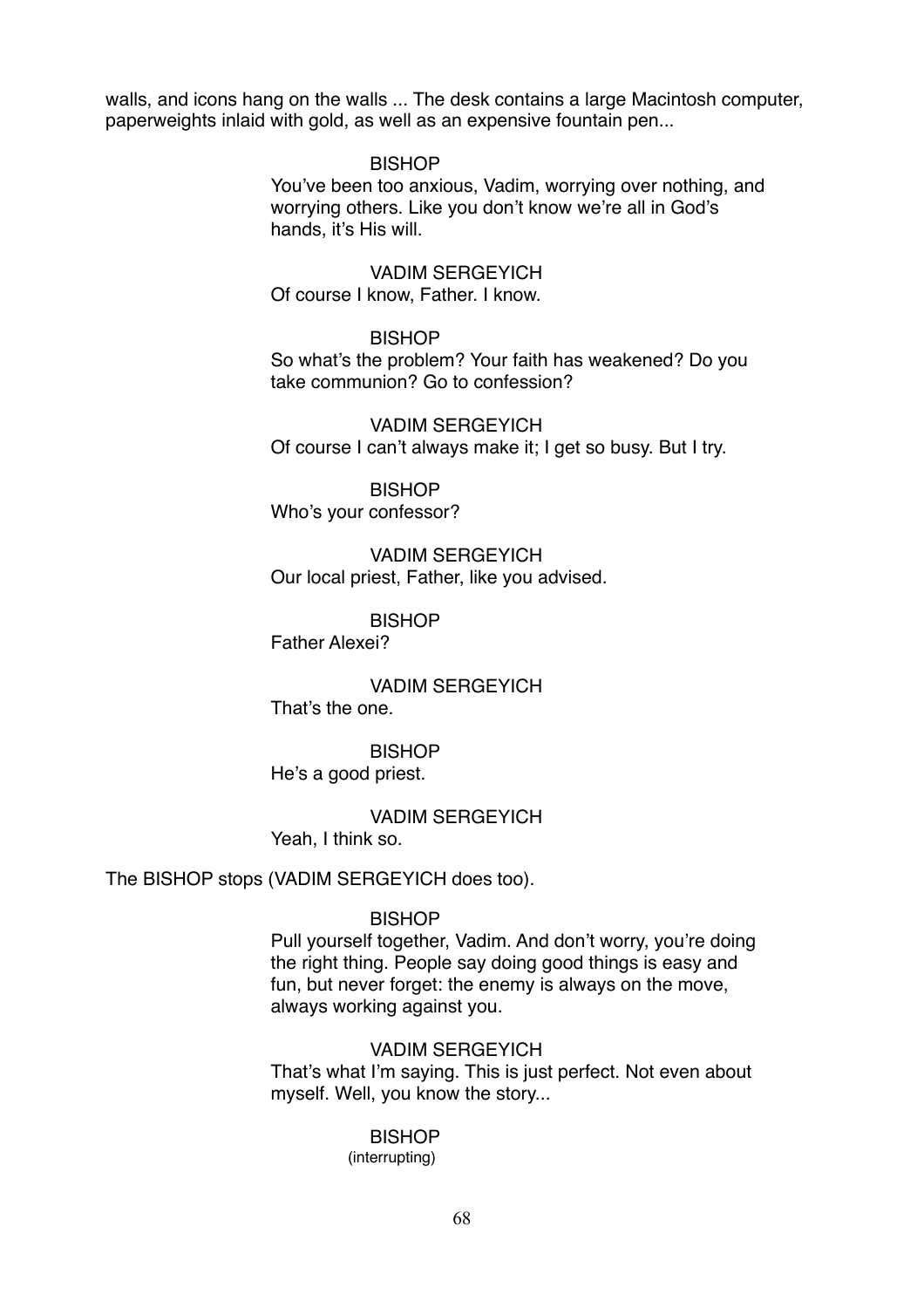Don't say anything to me, Vadim. This isn't the confessional. Go tell Father Alexei about it. You and I, of course, are coworkers. We're in the same business, but you've got your front, and I've got mine.

VADIM SERGEYICH I keep forgetting. But... it disturbs me.

#### **BISHOP**

I told you a couple of days ago, and I'll tell you again: all power comes from God. Where there's power, there's strength. If you hold power within your circle of influence, then you have to solve local issues yourself, instead of looking for help. Otherwise the enemy will think you're weak. Honestly, I have to talk to you like to a child. I don't recognize you anymore. Everything okay with the wife?

VADIM SERGEYICH shrugs.

### VADIM SERGEYICH

I think so.

**BISHOP** How are the kids?

VADIM SERGEYICH

Good.

**BISHOP** Maybe you're sick?

VADIM SERGEYICH

No, I'm fine.

BISHOP

Okay, Vadim.

The clergyman offers him his hand, palm down. VADIM SERGEYICH takes it carefully in both of his, bows down, and kisses it. The BISHOP crosses the top of his head with his free hand.

#### **BISHOP**

May God be with you.

### **81. COUNTRYSIDE. HIGHWAY. MAGIC HOUR.**

Evening. Nikolai's SUV speeds down the highway, its headlights slicing through the twilight.

### **82. INT. NIKOLAI'S SUV. MAGIC HOUR.**

LILIA is driving. Her hair is in disarray; her cheekbone is bruised.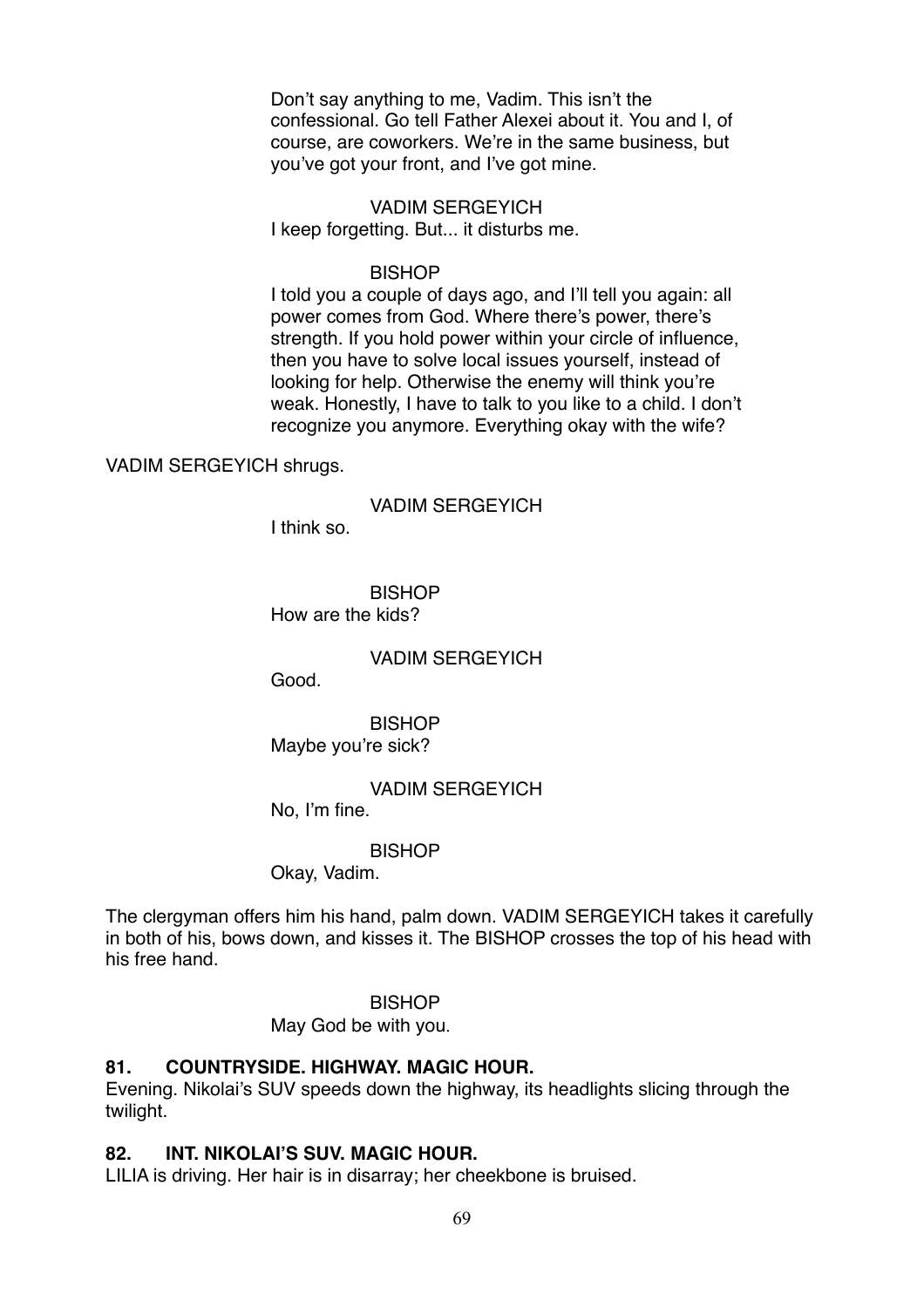DMITRI sits in the front passenger seat. His face is a mess: his eye and nose are swollen, blood oozes from his lip and eyebrow. Grimacing in pain, he constantly dabs at the blood with his handkerchief. His knuckles are also bloodied. When he moves his jaw, you can tell that it hurts.

> LILIA You need to go to hospital.

> > DMITRI

No, it's okay.

LILIA

Why not?

DMITRI

Because.

For a long while, they ride in silence.

LILIA

So what now?

### DMITRI

I don't know. I'll get back to the hotel and go to bed.

# **83. INT. HOTEL. DMITRI'S ROOM. NIGHT.**

Back at the hotel, LILIA soaks a towel in cold water in the sink, wrings it out carefully, and takes it into the room, where DMITRI lies on his back on the bed, his eyes closed. She sits on the edge of the bed and places the towel on his head. He opens his eyes and looks at her.

> LILIA (slowly) It's all my fault.

He takes her by the hand.

# DMITRI

It's *all* nobody's fault. Everybody is guilty of something. It's all everyone's fault. But even if we confess, the law says confession is not proof of guilt. You're innocent until proven otherwise. But who's going to prove anything? And to whom?

LILIA Do you believe in God?

DMITRI

What's all this talk of God? I'm a lawyer. I believe in facts.

They are silent for a while.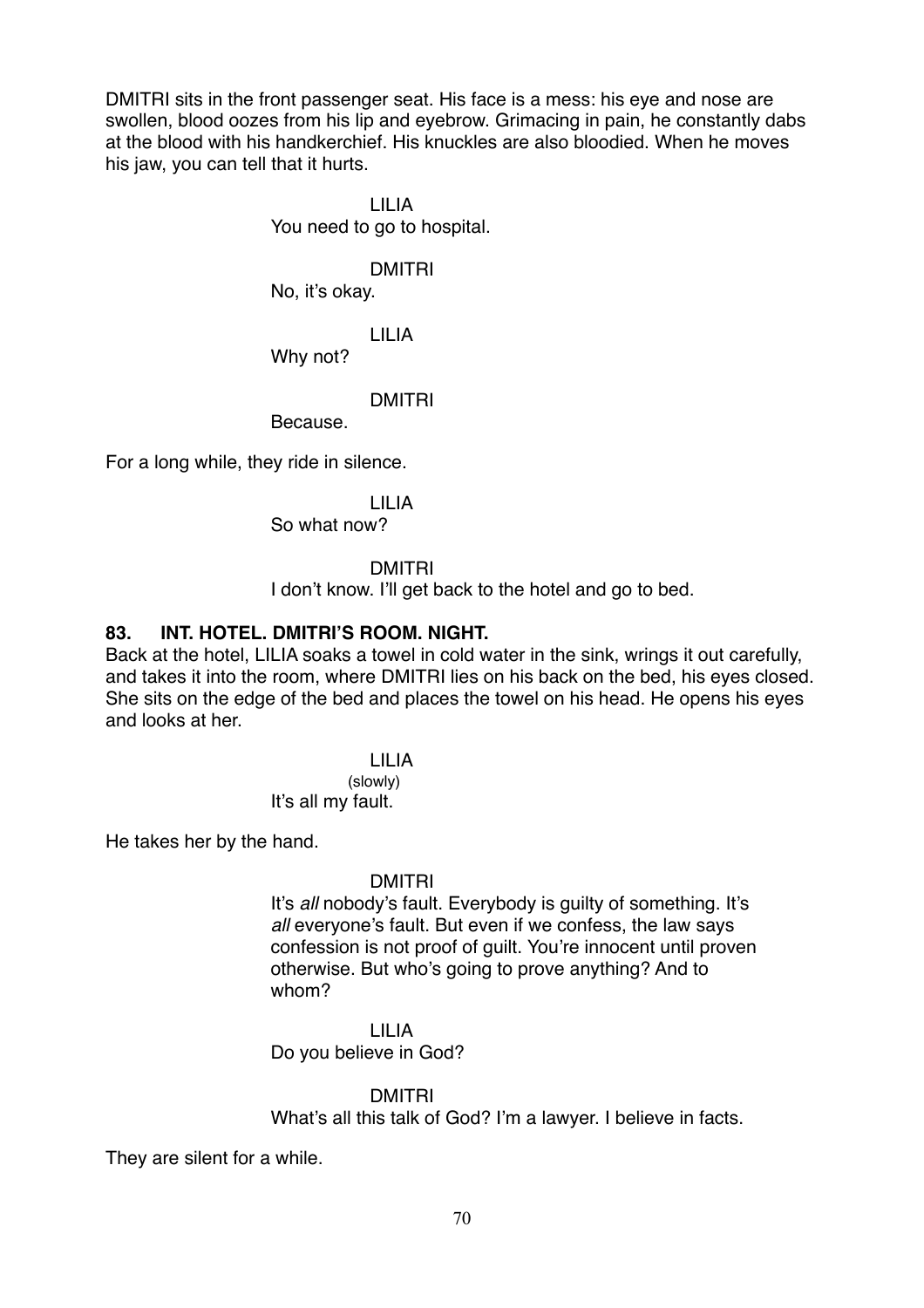LILIA (beginning as if her mind is made up) Mit... I'm ... I'm serious.

DMITRI (stopping her) Please, no confessions.

LILIA Because there's no proof?

DMITRI And there won't be any.

Tears fill her eyes. He lets go of her hand, caresses her cheek.

DMITRI Will you come with me?

LILIA (whispering through the tears) I don't get you.

### DMITRI

I don't get myself.

### **84. EXT. NIKOLAI'S HOUSE. NIGHT.**

The white Chevy and the police cruiser are parked outside NIKOLAI'S house.

STEPANYCH walks out of the house, gets behind the wheel of the Chevy, and turns the key – the engine doesn't start. STEPANYCH tries again and again...

NIKOLAI and PASHA walk out of the house and approach the Chevy. NIKOLAI has a black eye and a swollen lip. His knuckles are bloody. He is noticeably drunk (and so is PASHA).

### NIKOLAI

(to STEPANYCH) You're going to have to push it. Or leave it here, I'll take a look tomorrow.

### **STEPANYCH**

No, let's push it.

NIKOLAI Come on, Pasha, let's push.

They push the Chevy toward the bridge. Once on the bridge, the engine finally starts.

### **85. EXT. BRIDGE. NIGHT.**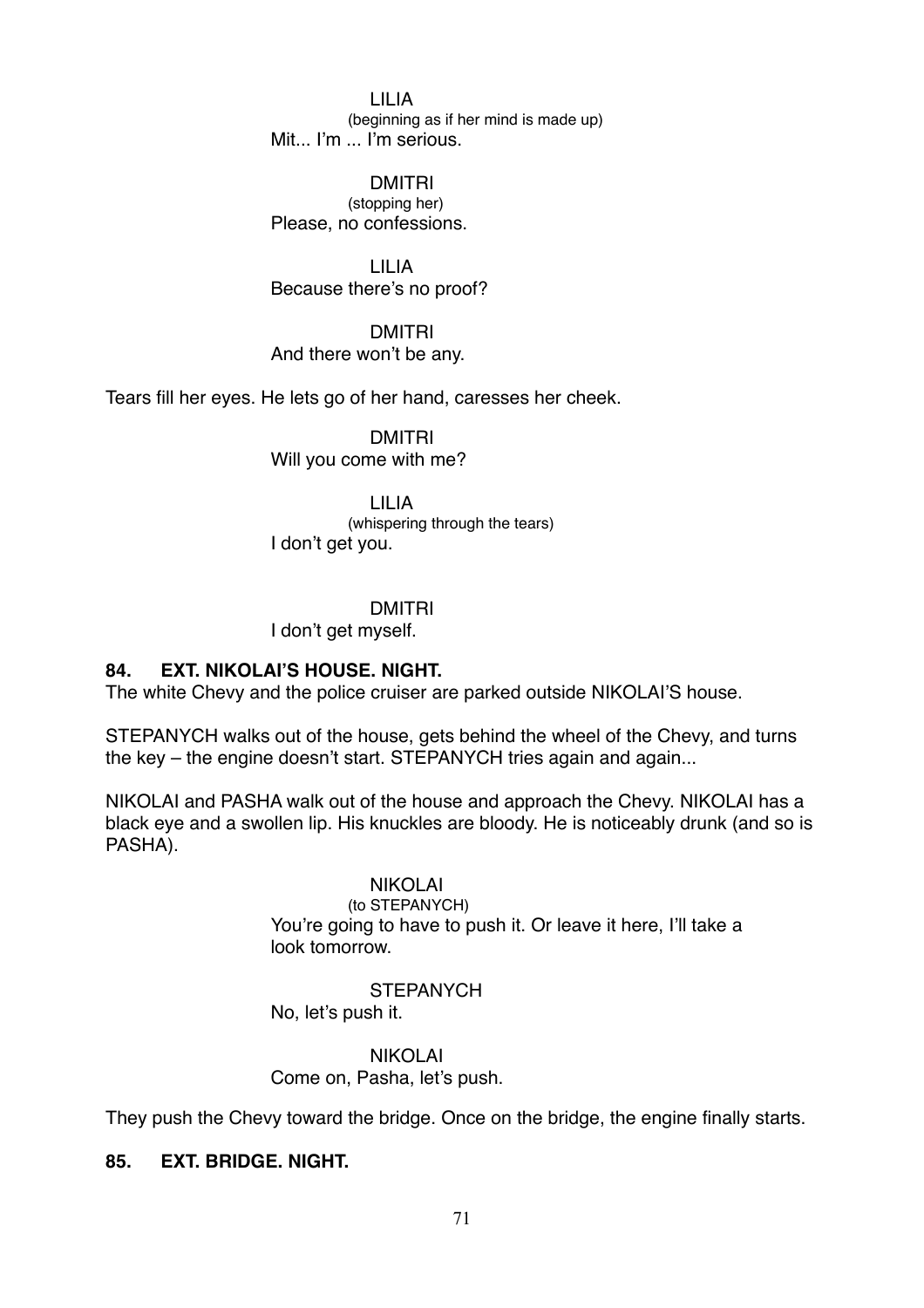NIKOLAI and PASHA wave to STEPANYCH, then light up their cigarettes and walk over to the railing. They smoke in silence, leaning over the side, spitting into the water from time to time.

# **86. INT. NIKOLAI'S HOUSE. KITCHEN. NIGHT.**

They return to the house, where the visibly drunk ANGELA sits at the kitchen table, propping up her head on her hand. NIKOLAI and PASHA join her at the table. It's set with vodka and snacks.

NIKOLAI fills three glasses.

ANGELA sighs heavily and lifts her glass.

### ANGELA

You know what? I'd love to run away with somebody too.

She drinks.

NIKOLAI and PASHA laugh and clink their glasses.

# PASHA

Silly women!

ANGELA

(grimacing from the vodka and fishing a marinated mushroom right out of the jar with her fork)

Why?

PASHA You can't run away from yourself!

PASHA takes a drink, and NIKOLAI follows suit.

ANGELA Maybe not, but I can run away from you!

ANGELA snaps her fingers.

PASHA And where would you go? To whore around in Moscow?

# ANGELA

Why whore around?

### PASHA

Because you're...

### ANGELA stands up and slaps PASHA hard across the face.

PASHA

Look at you!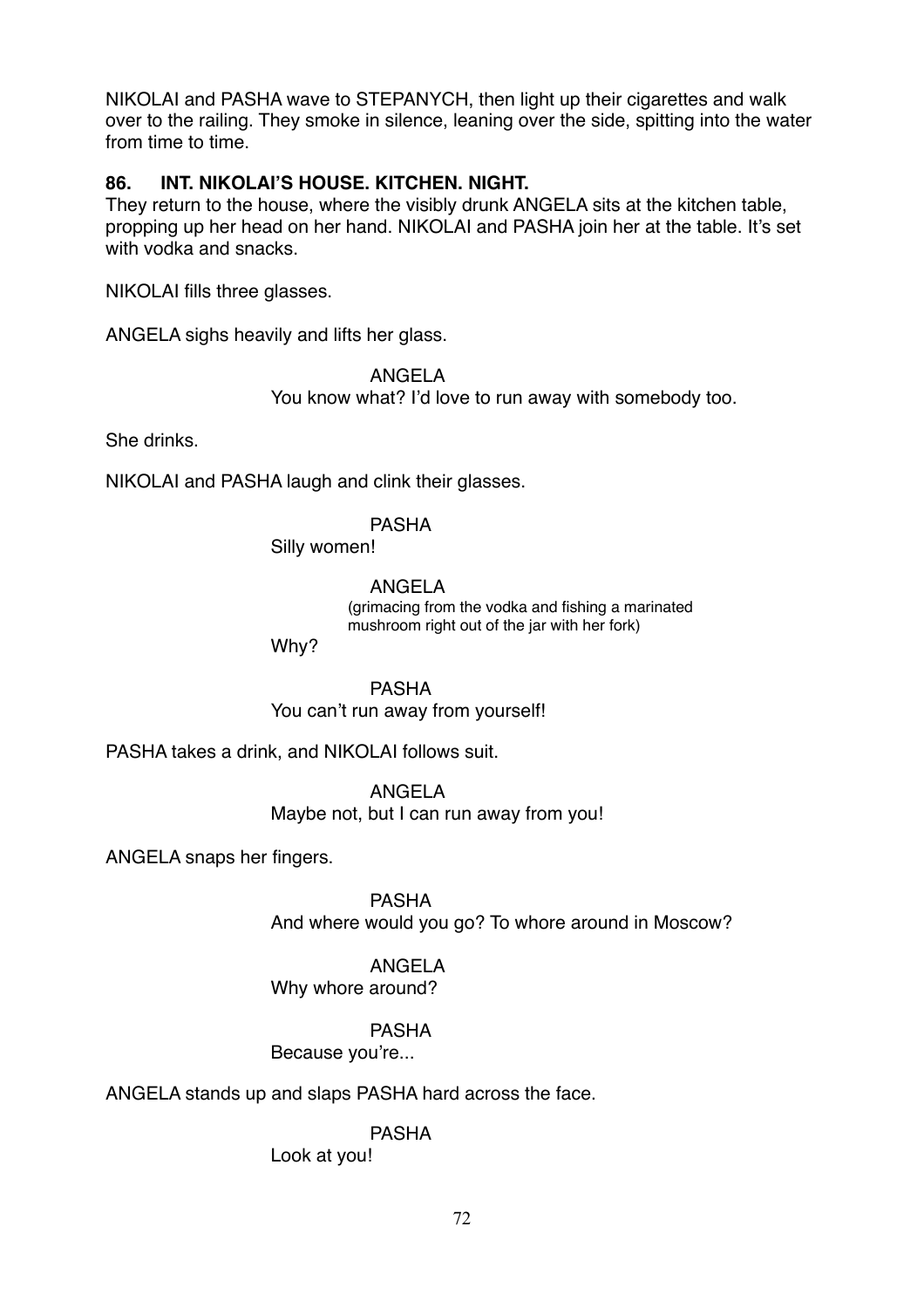PASHA shakes his head.

NIKOLAI Would you like me to add something?

He is no longer laughing: the drink has sobered him up and turned him serious.

PASHA Fine, whatever. Can't even make a joke.

#### ANGELA

(dreamily) No, I would immediately head off for America! To Los Angeles!

PASHA Uh-huh, why not straight to the moon?

ANGELA LA's not far enough for you?

NIKOLAI (to ANGELA, nodding toward the hallway) Are they sleeping?

#### ANGELA

Out cold.

NIKOLAI shakes his head and looks down at his bloodied hands.

NIKOLAI Roman seems so down.

ANGELA Nick, don't you think it's obvious why?

NIKOLAI Fine, I'll talk to him tomorrow.

ANGELA Just lay off the drink. Don't traumatize him even more.

#### NIKOLAI

I won't.

A car pulls up outside, shining its headlights into the window. The headlights are quickly extinguished, and the engine dies.

ANGELA and PASHA crane their necks to look out the window.

### NIKOLAI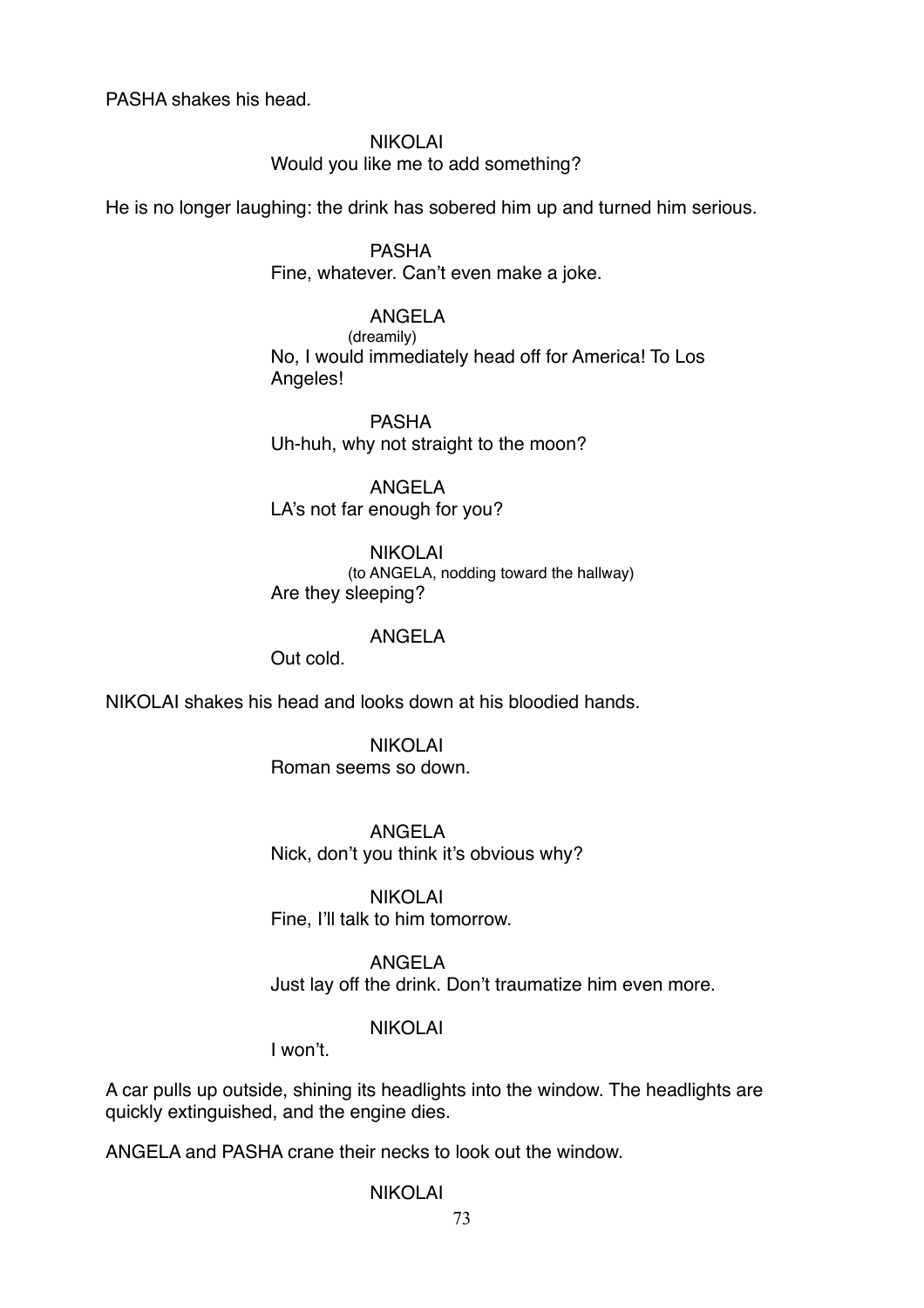(without shifting position, still staring at his hands) She's back.

ANGELA

Well, thank God.

PASHA Maybe she just came to get her things?

ANGELA

(twirling a finger at her temple) Idiot. Why don't you go get Vitya? Can you drive?

### PASHA

### Come on, woman. I'm a traffic cop!

With a glance at NIKOLAI, he gets up, walks out of the kitchen, and disappears into the house.

A few seconds later, LILIA enters.

She stops in the doorway for a moment, then approaches the table, half-fills Nikolai's glass with vodka, and empties it in three large gulps. Next, she sits on Pasha's chair, slides the jar of mushrooms closer, picks up a fork, and begins to eat.

PASHA enters with a sleeping VITYA in his arms.

### ANGELA

### (getting up)

# Okay, we're off. You two, uh...

She is unsure of what to say. She and PASHA can be heard leaving the house.

The police jeep doors slam shut; the engine starts, revs up, and the car pulls away.

NIKOLAI continues to stare at his hands.

LILIA pours another half a glass and drinks it, then goes back to working on the mushrooms.

> LILIA Do you love me, Nick?

NIKOLAI raises his head and looks at her.

# LILIA

I want a baby.

# **87. INT. HOTEL. DMITRI'S ROOM. DAY.**

Morning. DMITRI stands before the hotel bathroom mirror, staring at his reflection. The swelling has gone down considerably; his face is back to its regular shape. If it weren't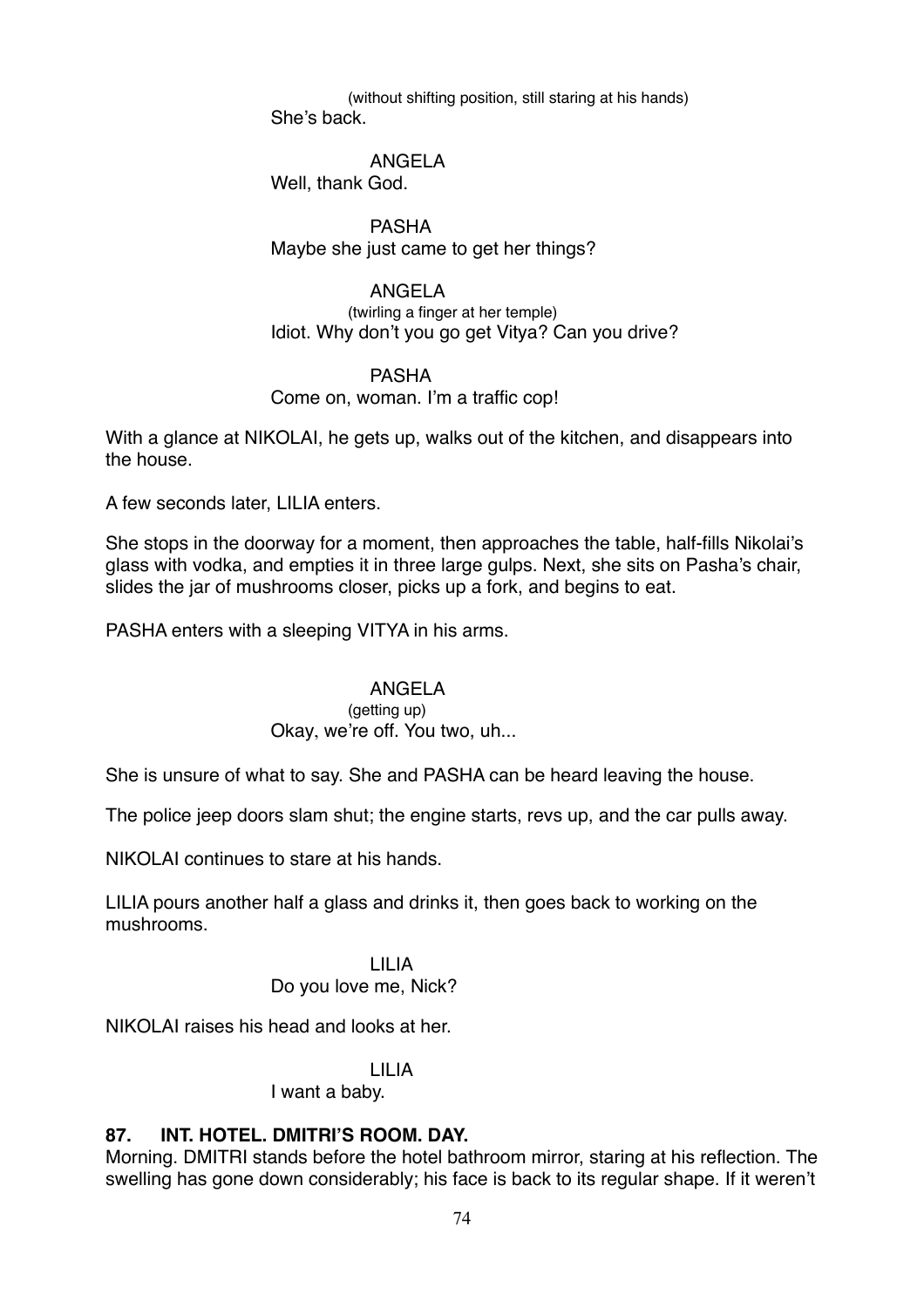for the black eye and split eyebrow, his puffy lips and nose could be taken as a sign of a cold or bad hangover.

Out in the hotel room, his cell phone rings and buzzes on the table next to the television.

DMITRI walks out of the bathroom and picks up the phone.

#### DMITRI

Hello... Yes, it's me. Good afternoon, Vadim. Well... let's meet then. I am at the hotel. Well... in half an hour by the main entrance.

### **88. EXT. HOTEL. DAY.**

DMITRI, wearing a pair of sunglasses, steps out of the hotel lobby and stops on the top step of the main entrance, looking around.

After a while, the Mayor's black Lexus flies at breakneck speed up to the entrance and skids to a stop. The back door opens to reveal VADIM SERGEYICH deep in the back seat of the car and his massive bodyguard LESHA in the front seat.

DMITRI waits a second, then walks leisurely down the stairs and approaches the car.

### VADIM SERGEYICH Get in, what are you waiting for? I don't bite.

But DMITRI is in no hurry.

VADIM SERGEYICH (smiling) Well! You look pretty tough!

DMITRI If I don't get back in two hours...

VADIM SERGEYICH You will, you will, don't worry.

DMITRI hesitates, looks around, then finally climbs into the Lexus and slams the door behind him.

The car speeds off.

# **89. INT. INSIDE THE LEXUS. DAY.**

VADIM SERGEYICH Did you get drunk last night, or something? Your face is all puffed up.

DMITRI Where are we going?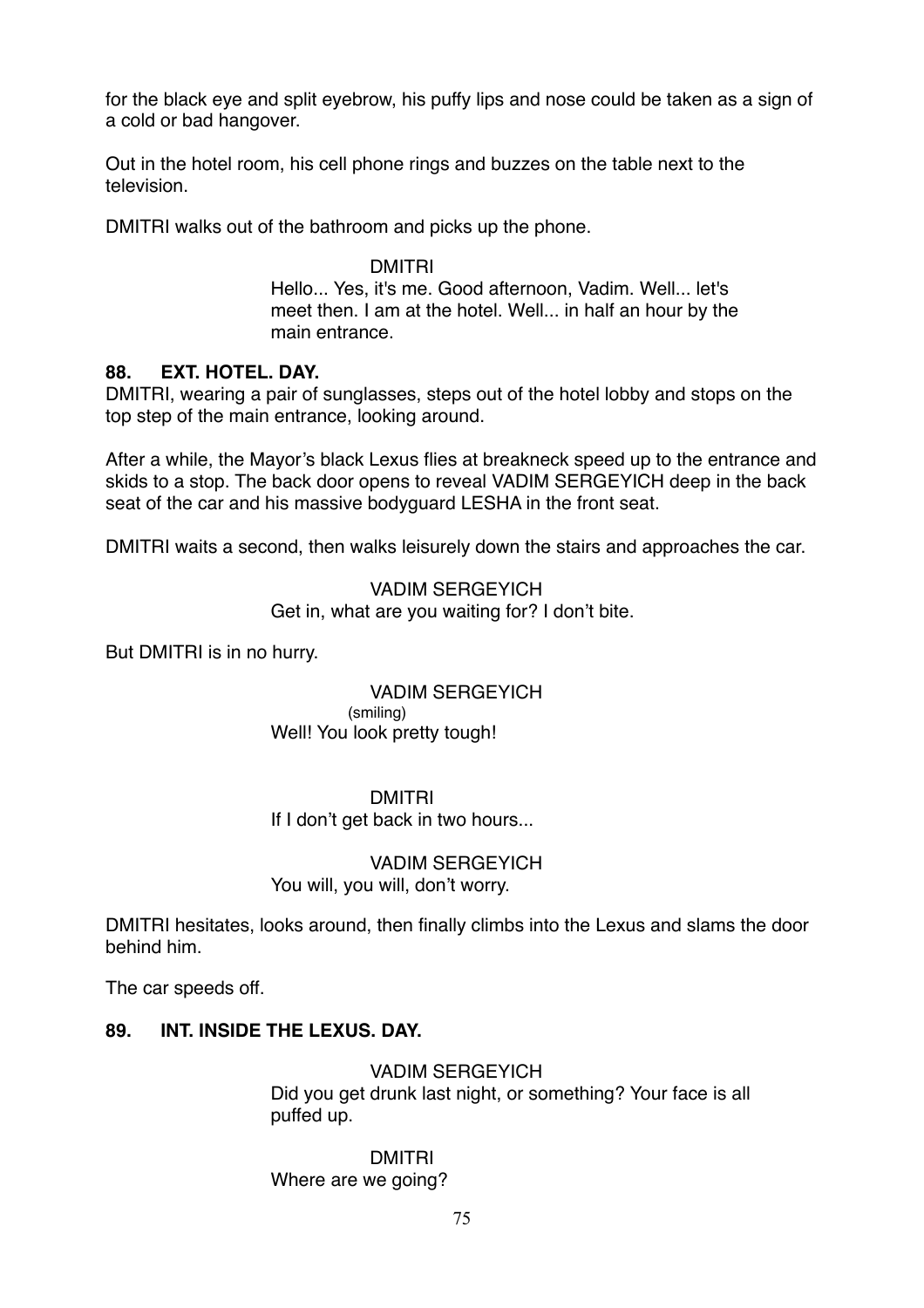### VADIM SERGEYICH It's not far. You'll like it. We'll sit down, talk things over.

# DMITRI

What things?

### VADIM SERGEYICH

What do you mean, what things? You want money; I want guarantees.

### DMITRI

Guarantees of what?

# VADIM SERGEYICH

See, we're already talking. Man to man, huh?

# **90. EXT. OUTSKIRTS OF THE CITY. DAY.**

As they pull out of town, a black Toyota SUV with heavily tinted windows appears behind the Lexus.

# **91. COUNTRYSIDE. HIGHWAY. DAY.**

The two-car convoy speeds down the highway.

# **92. COUNTRYSIDE. LAKE SHORE. DAY.**

Pretty soon, they turn off the road to the lake, stopping close to the water's edge . (At some distance there is a motor boat pulled up onto the shore. A MAN is sitting in it smoking a cigarette held in his fist. He does not react to the vehicles that have driven up).

# **93. INT/COUNTRYSIDE. INSIDE THE LEXUS/LAKE SHORE. DAY.**

VADIM SERGEYICH opens the door on his side and steps out of the car as soon as it stops. His bodyguard LESHA does the same.

> DMITRI (looking around, not saying a word) This is it, is it?

The DRIVER is silent.

# **94. COUNTRYSIDE. LAKE SHORE. DAY.**

Four guys in track suits jump out of the Toyota. One of them walks quickly toward DMITRI'S side of the Lexus, opens the door, grabs DMITRI by his clothes, and tries to drag him out of the car. DMITRI fights back, trying to wedge his hands and feet against the doorframe. The others join the man struggling with DMITRI: one circles the car, opens the opposite door of the Lexus, hops inside, and begins to shove DMITRI with his hands and feet, kicking him in the back .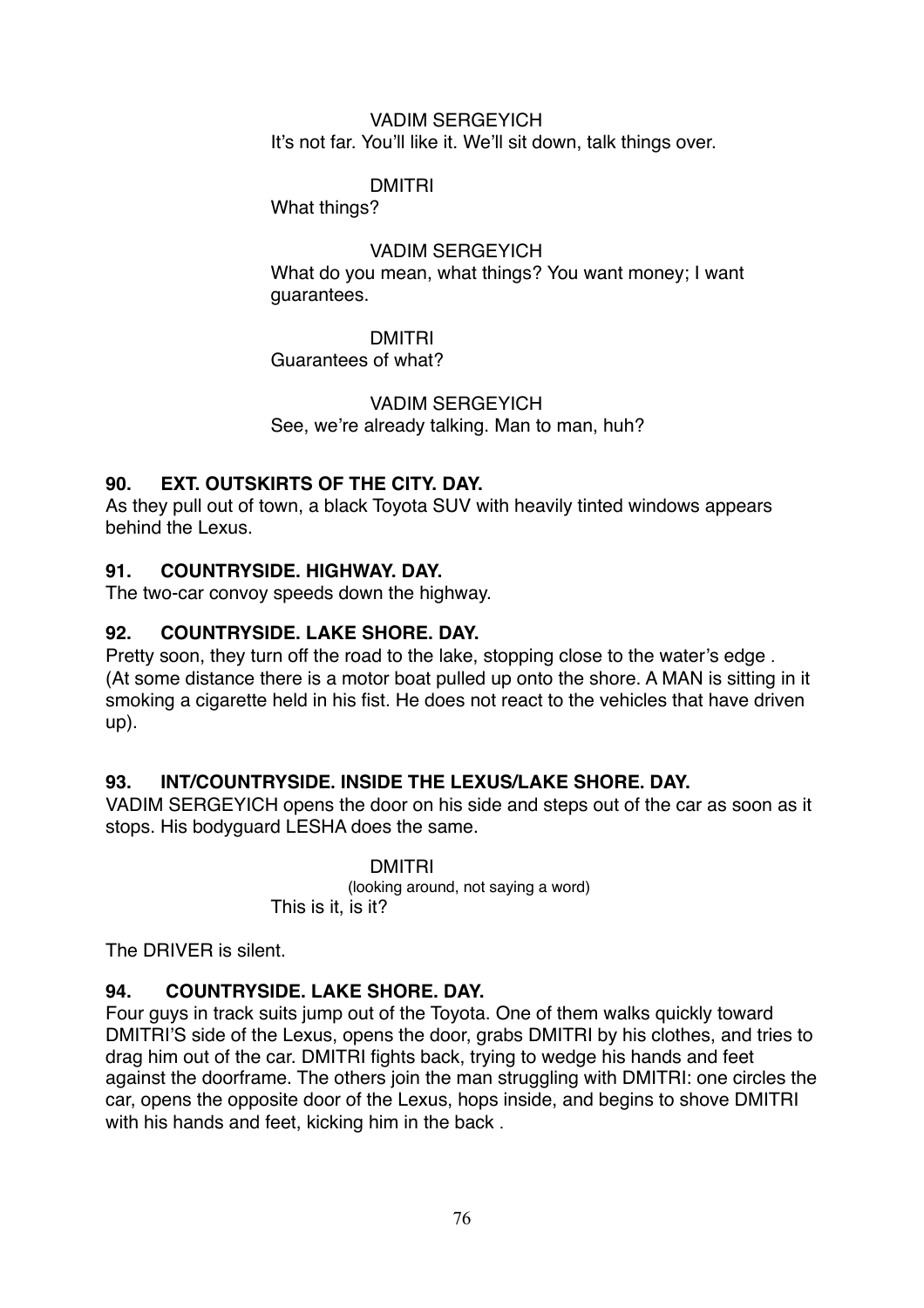Finally, they manage to drag DMITRI out of the car. (In the scramble, DMITRY'S sunglasses fly off his face). They drag him away from the car, kicking him a bit, tie his hands behind his back, and push him onto his knees, then step back a little.

All this time, VADIM SERGEYICH stands to the side with his hands in his pockets .

After a pause, he approaches DMITRI.

VADIM SERGEYICH Well, how do you feel?

DMITRI swallows hard, looking up at him with his head lowered.

VADIM SERGEYICH (looking at the guys in track suits) Why did you go for his face? Although... (turning back to DMITRI) No point crying over spilled milk. Isn't that right, Dmitri?

DMITRI doesn't respond.

### VADIM SERGEYICH

(to his bodyguard)

Lesha.

LESHA approaches, carrying a gun by the barrel. Without looking, VADIM SERGEYICH stretches out his hand, and LESHA places the gun into his palm.

> VADIM SERGEYICH So, very close to Kostrov, are you?

DMITRI doesn't respond.

### VADIM SERGEYICH

You know what I was thinking? Even if you are, what do I care? Where am I, and where's Kostrov? I don't care who you're very close to. I'll put you to rest (nodding towards the lake) where no one will find you. My own cops will be looking for you. And they'll never find you. Why so quiet? Got nothing to say? No last words? No message for your daughter? Anything? No?

DMITRI lowers his head.

DMITRI

(in a raspy voice) Enough.

VADIM SERGEYICH

What?

#### DMITRI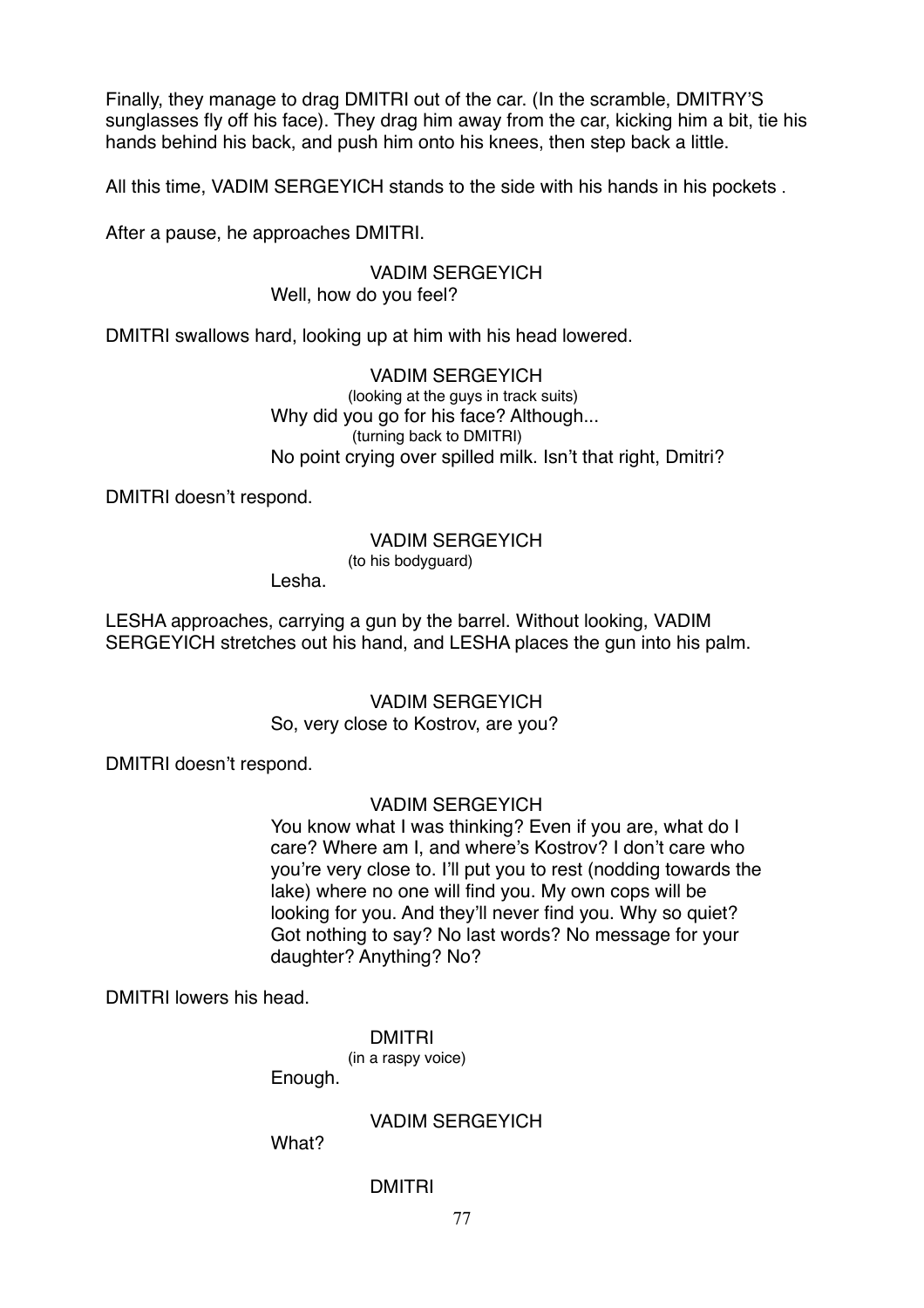Enough.

### VADIM SERGEYICH Well, we've got to honor your last wish.

VADIM SERGEYICH cocks the gun, points it at DMITRI, and fires off a few shots (he misses on purpose; the bullets fly past his ear; they hit the water, creating a fountain of spray).

DMITRI hunches his shoulders, his entire body jerking with each shot. He cries quietly, not raising his head.

VADIM SERGEYICH stands over him a little while longer, then hands the gun back to LESHA, walks to the car, climbs into the back seat, and slams the door closed.

LESHA also returns to the car.

The other men get back into the Toyota.

The cars turn around and drive away.

DMITRI tumbles over onto his side and lies, trembling, on the ground. Gradually, he calms down, staring at a bug which is crawling busily through the grass two feet from his face.

The man in the boat leisurely finishes smoking his cigarette, extinguishes it on the edge of the boat, quietly gets up, steps out of the boat onto the ground, rests his hands on the nose of the vessel and pushes it into the water. He manages to climb into the boat, just barely avoiding getting his legs wet. He goes to the stern, starts the motor, sits down, turns the boat and sails off in an arc away from the shore.

# **94А. INT./COUNTRYSIDE. LEXUS CABIN/HIGHWAY. DAY.**

VADIM SERGEYICH is talking on his cell phone (the Toyota with the guys in track suits is driving behind the Mayor's car).

# VADIM SERGEYICH

"... Yes, yes, we have tourist attractions, some recreation areas, and major construction projects there... Well, of course, we're almost ready to have housing projects. ... I am preparing to do it without needing to split it up at all. This area must be. ... A private–municipal partnership... This is a good option, that's all I have to say. Right here in the heart of the city, it will be on the coast. ... I am very happy, because all of this constitutes a certain brand , your brand, let's say. Right now people believe in brands, our deputies have high expectations for them. It is very important that desire is sustained over several years. The desire to see, to implement this project ... I'll send someone over to you today ... No, no, today ... Okay, agreed.

He hangs up. But the cell phone immediately rings again.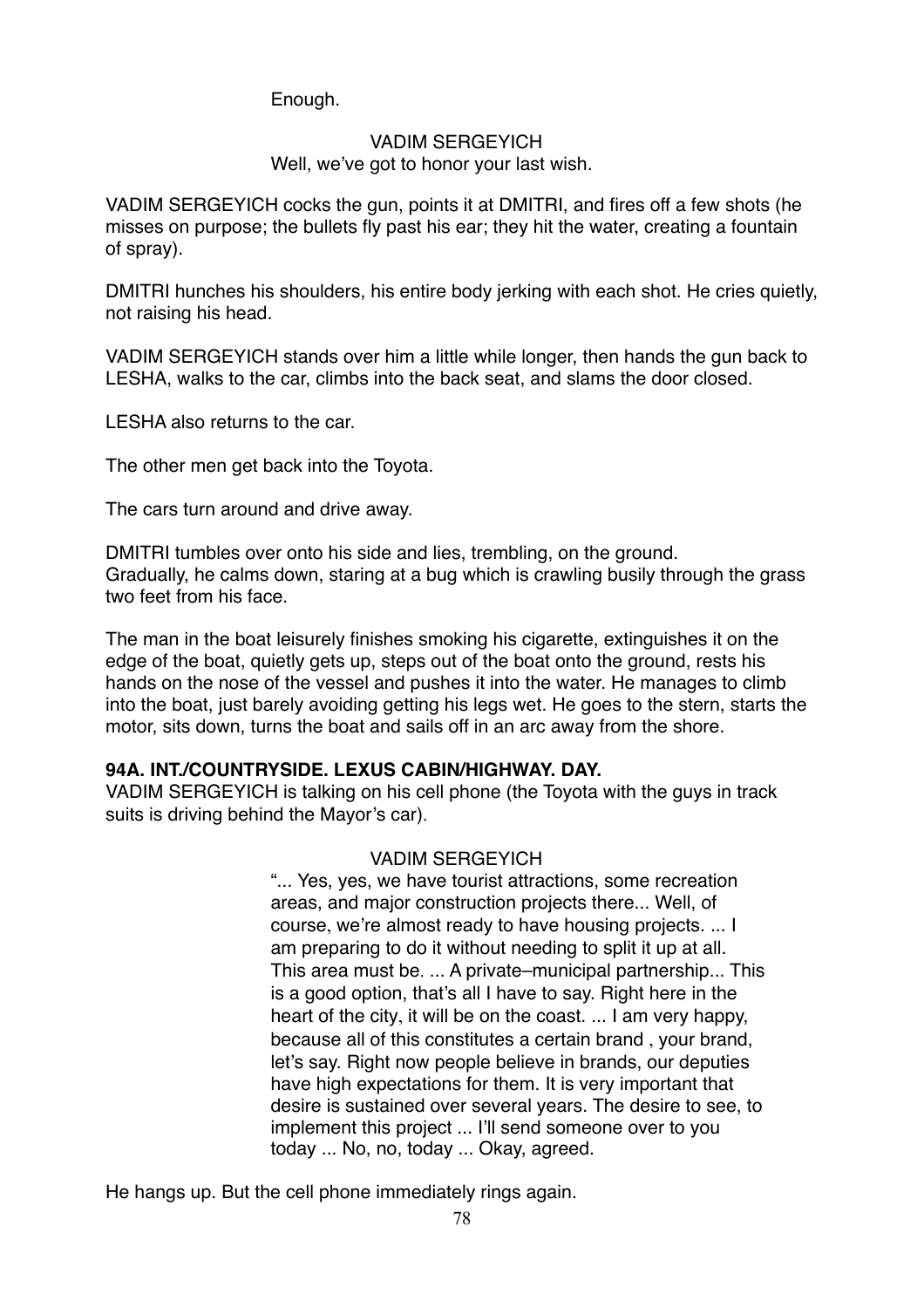VADIM SERGEYICH Hello. ... Well ... What do you mean by crystal clear? ... That's your problem. I already told you: frame him at any cost. Get to work.

# **95. INT. NIKOLAI'S HOUSE. BEDROOM. NIGHT.**

The first signs of light are visible through the window.

LILIA wakes before dawn (NIKOLAI is sleeping on his side, with his back to her). She gets up and goes to the bathroom.

# **95A. INT. NIKOLAI'S HOUSE. BEDROOM. NIGHT.**

After washing and dressing, LILIA, on her way out, stands before the mirror in the living room, finishes putting on her makeup (she powders the bruise on her cheek). When she is done, she picks up her purse (a large women's handbag) and leaves the house.

# **96. EXT. NIKOLAI'S HOUSE. MAGIC HOUR.**

After leaving the house LILIA, her purse slung across her shoulder, heads toward the bridge.

# **97. EXT. BRIDGE. MAGIC HOUR.**

LILIA crosses the bridge.

# **98. EXT. BUS STOP. MAGIC HOUR.**

LILIA waits for a bus.

# **99. INT. INSIDE THE BUS. MAGIC HOUR.**

Sitting by the window, LILIA rides on the bus for a while (It is a PAZ with several passengers on board; are all women).

It begins to get light.

# **99A. EXT. ROAD THROUGH A GULLEY. MAGIC HOUR.**

Dawn is breaking. The bus descends along the road to the gulley, heading toward the shore. In the distance can be seen homely two-story houses, and beyond them the bay, dock, and little boats... On the other side of the shore is the red building of the fish-processing plant.

# **100. EXT. FISH-PROCESSING PLANT. ENTRANCE GATE. MAGIC HOUR.**

Dawn is breaking. The bus stops by the entrance gate of a small fish-processing plant. Along with the other women, LILIA exits the bus.

A police jeep, with PASHA behind the wheel, pulls up at the entrance. ANGELA climbs out, looking barely awake.

Together, LILIA and ANGELA enter the factory.

# **101. INT. FISH-PROCESSING PLANT. SHOP FLOOR. DAY.**

Dressed in white coats and wearing plastic caps on their heads, their faces covered in gauze masks (breathing masks?) and their hands encased in rubber gloves, LILIA and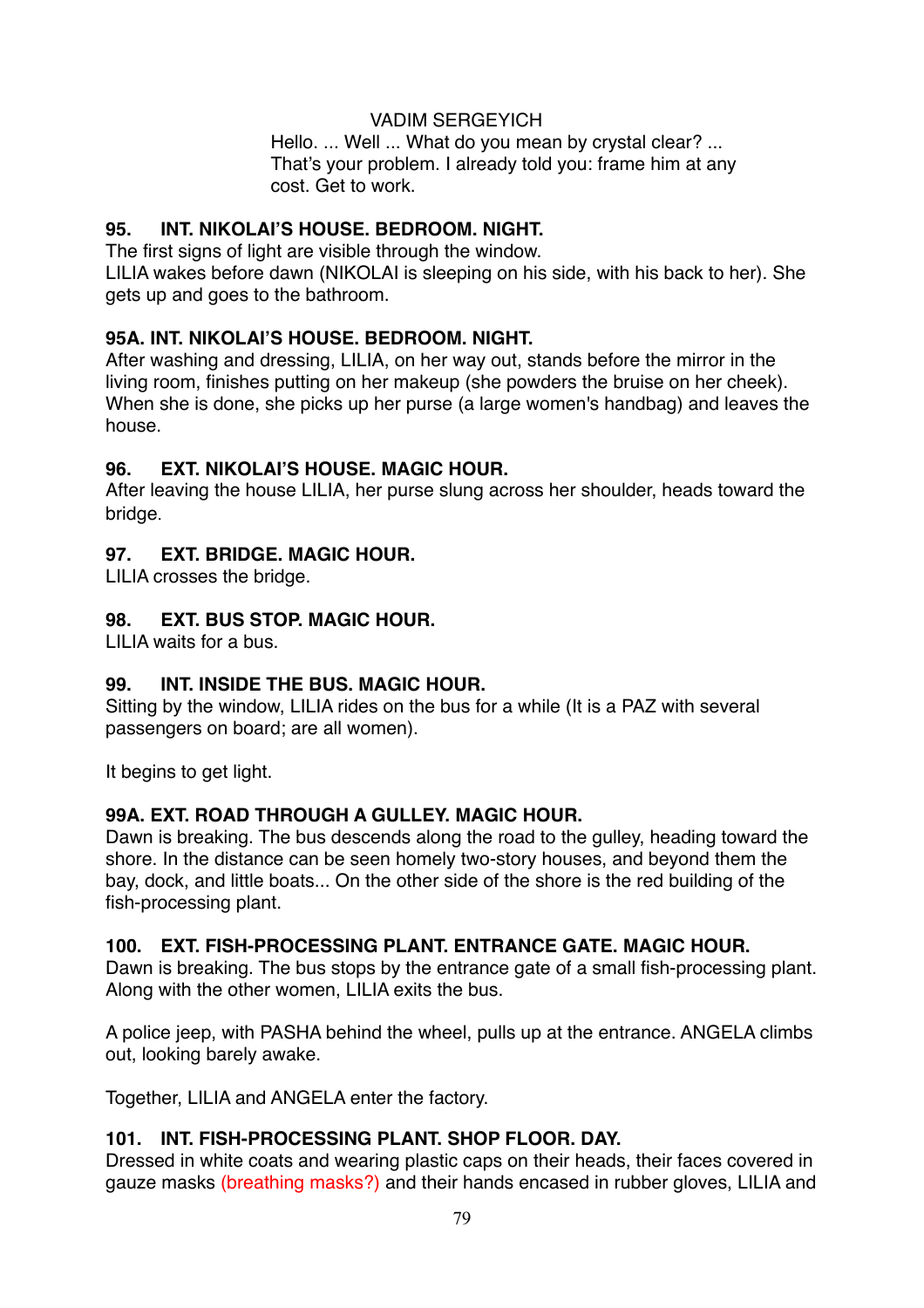ANGELA cut open fish, disembowel them, toss the guts into containers, and place the gutted fish onto the conveyor belt which carries them away. They work quickly, with well-practiced, mechanical movements.

# **102. EXT. FISH-PROCESSING PLANT. SHOP FLOOR. DAY.**

Later, LILIA and ANGELA smoke cigarettes, standing next to a trash can outside the entrance, no longer wearing their masks and gloves but still dressed in coats and caps.

ANGELA

Well, girlfriend, how are things? You don't tell me anything. don't want to share...

LILIA flicks ash into the trash can.

LILIA Don't feel like it.

ANGELA

How come? So much has happened...

LILIA doesn't reply.

### ANGELA

I get it.

For a while, they smoke in silence.

ANGELA

What's up with Nick? First, he kept saying, "I'll kill them both." Then he gets a few drinks in, and I see he's resigned himself.

LILIA

He loves me.

ANGELA

What about the other one? Didn't he ask you to move to Moscow?

### LILIA

He did.

ANGELA

And what did you say?

LILIA shrugs again and puts her cigarette out against the edge of the trash can.

# **103. INT. SLEEPING CAR. CORRIDOR. DAY.**

DMITRI stands by the window of a moving train car, holding on to the handrail with both hands. His wrists still bear traces of a rope. He has a black eye, and his nose and mouth are slightly swollen.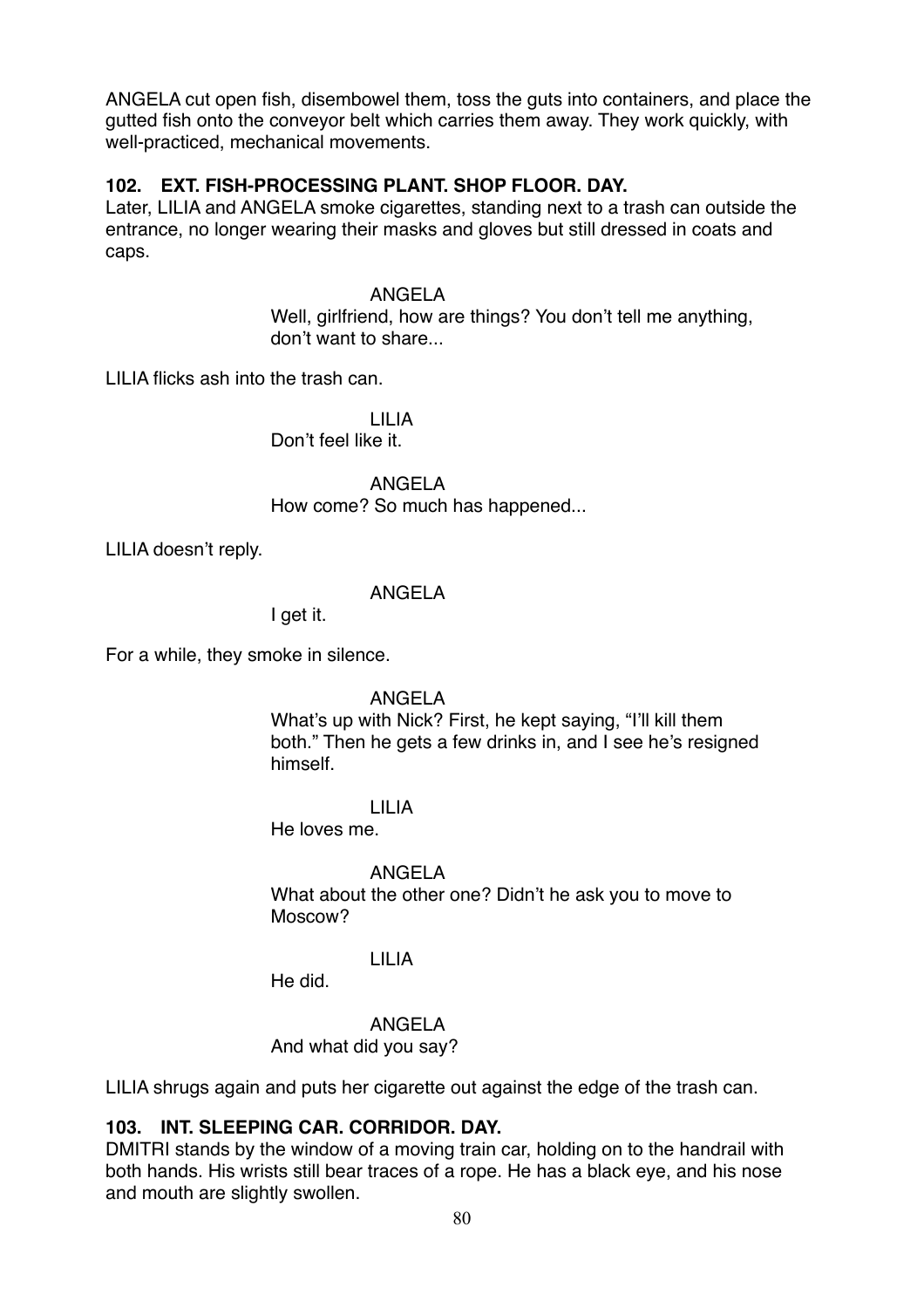Behind him is the open door of a train compartment. The compartment is empty save for DMITRI'S suitcase on the floor and his briefcase on the table.

A Small girl walks down the train car, holding a large doll.

Staring out of the window, DMITRI doesn't notice her.

The GIRL stops at his side and tugs on his pant leg. DMITRI turns around and looks at her.

> DMITRI What's the matter, sweetheart?

**GIRL** Trains are traps.

DMITRI

Really?

She nods.

**GIRL** 

And people, too.

With this, she heads further down the train car.

DMITRI stares after her.

She stops by the open door of another compartment at the end of the car, looks back at DMITRI, and waves at him. He raises his hand in response. The GIRL disappears inside the compartment. A woman's head with long hair immediately pops out of the compartment. She stares at DMITRI for a split second and then retreats.

# **104. INT. NIKOLAI'S HOUSE. DAY.**

Morning. NIKOLAI, LILIA, and ROMAN are packing their things into boxes and bundles, getting ready to move.

ROMAN acts as if LILIA isn't there (he is ignoring her).

NIKOLAI, on the contrary, pays her more attention than ever: he seems to be looking at her through new eyes, constantly touching her, as if by accident. She responds in kind.

# **105. INT. NIKOLAI'S HOUSE. LIVING ROOM/CELLAR. DAY.**

In the wood-paneled cellar, LILIA packs cans and jars filled with pickles and jams into boxes.

# **106. INT. NIKOLAI'S HOUSE. LIVING ROOM. DAY.**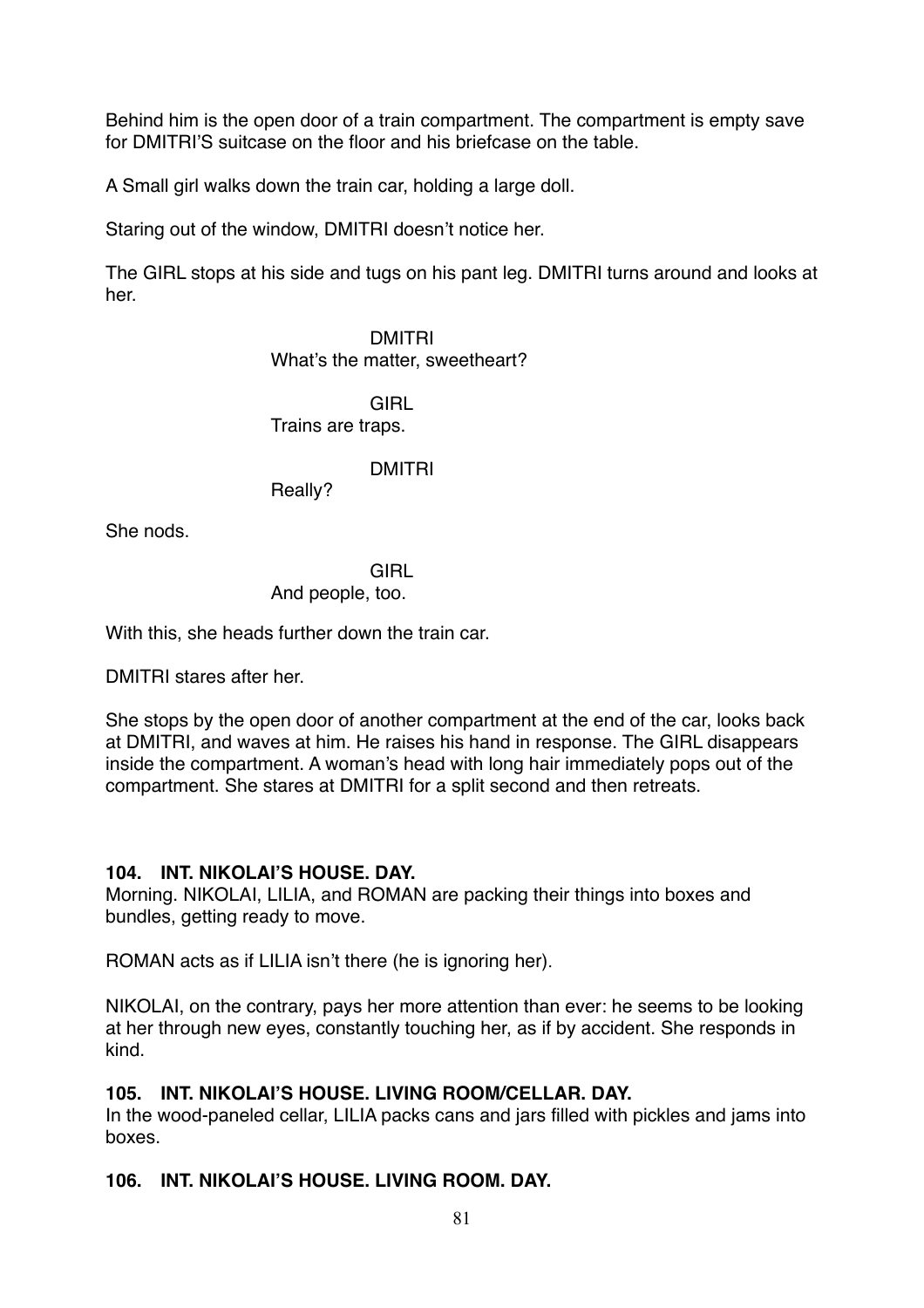NIKOLAI carries the boxes upstairs and stacks them on top of each other.

# **107. INT. NIKOLAI'S HOUSE. LIVING ROOM/CELLAR. DAY.**

The next time he returns to the cellar, he embraces LILIA and presses her to the wall, and they merge in a single burst of passion.

# **108. INT. NIKOLAI'S HOUSE. ROMAN'S ROOM. DAY.**

Back in his room, ROMAN is packing his clothes into a box.

# **109. INT. NIKOLAI'S HOUSE. LIVING ROOM. DAY.**

ROMAN comes out of his room and heads down the stairs into the living room. He freezes on the stairs when he sees that NIKOLAI and LILIA are making love in the cellar. In the cellar, they are reaching a climax: some jars fall down and roll around... ROMAN stands, breathless, afraid to take a step forward or back. Finally, he does take a step back. The floor creaks loudly under his foot, and the cellar grows suddenly quiet. ROMAN flies down the stairs in a whirlwind and jumps over the cellar hatch. He runs to the front door, opens it wide and sprints out into the street.

# **110. EXT. NIKOLAI'S HOUSE. DAY.**

Having literally flown out of the house, ROMAN runs up the mountain (in the opposite direction to the bridge).

# **111.**

# **112. COUNTRYSIDE. SEASHORE. DAY.**

ROMAN runs along the sand by the sea (the skeleton of a whale is visible in the distance). When he reaches the skeleton, he stops and breathes heavily. He rests his hands on his knees and stands hunched over, breathless. Then he sits down on the beach and remains sitting for a while with his head down and his hands on his knees.

# **113.**

# **114.**

# **115. INT. NIKOLAI'S HOUSE. KITCHEN. MAGIC HOUR.**

Evening. NIKOLAI and LILIA sit at the kitchen table, drinking tea. NIKOLAI is finishing a conversation on his cell phone.

# NIKOLAI

... Okay, then it's a deal. Come pick it up. Just don't wait too long. ... Okay, I'm waiting.

NIKOLAI hangs up and places the cell phone on the table.

NIKOLAI He'll come pick up the boat tomorrow. And the guys will come get the tools. (sighs heavily and shakes his head) I'm practically giving it away.

LILIA doesn't reply. NIKOLAI clenches his fists.

# NIKOLAI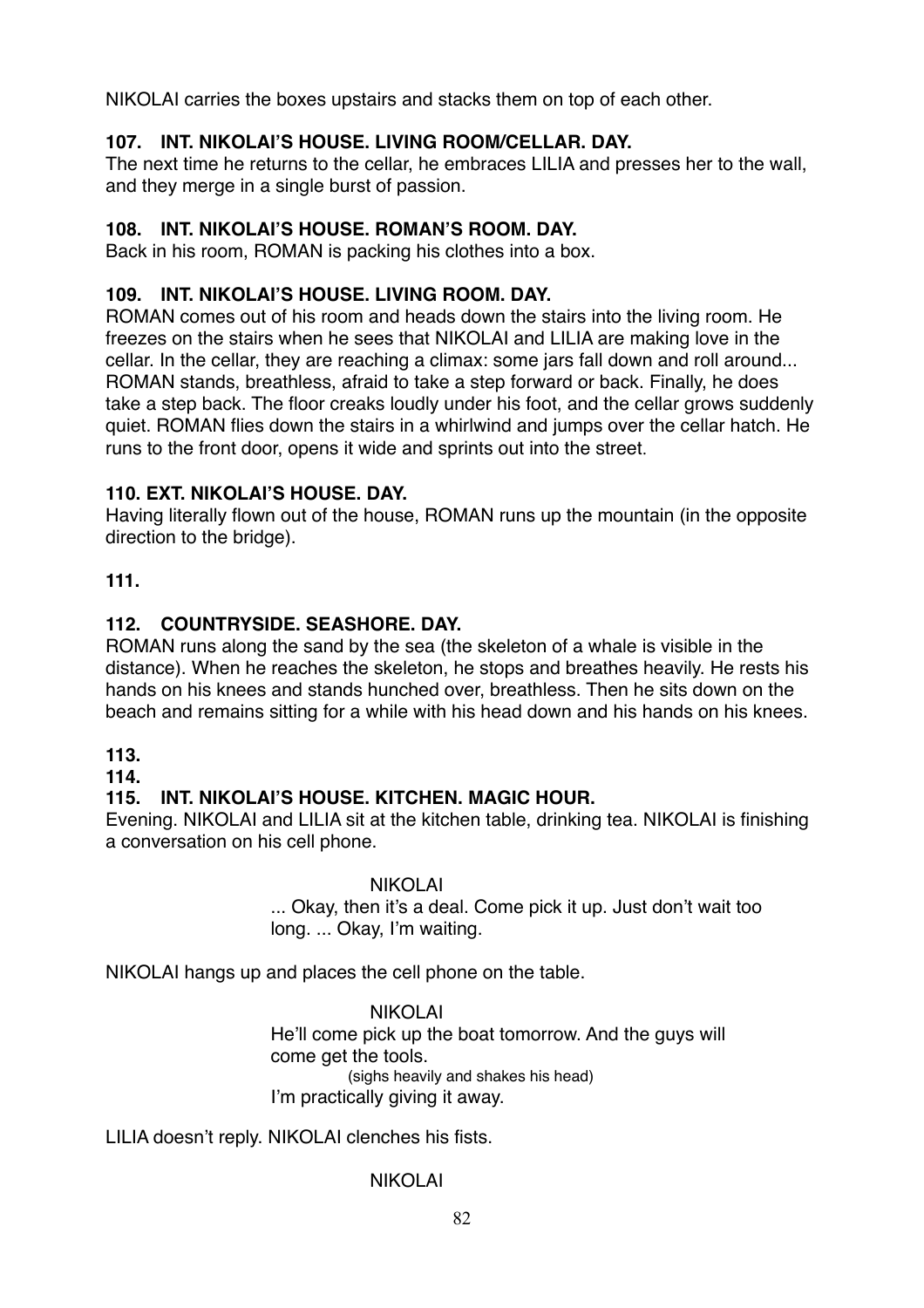If the bastard builds himself a palace on our land, I'll fucking burn it down!

The front door opens. ROMAN enters and walks through the living room upstairs to his room, not stopping or looking at NIKOLAI or LILIA.

> NIKOLAI'S VOICE (OFF CAMERA) Hey pilgrim! Take your phone next time!

### **116. INT. NIKOLAI'S HOUSE. ROMAN'S ROOM. MAGIC HOUR.**

ROMAN heads straight to his room. There, he turns on the light, sits at his desk, turns on the computer, and waits for it to boot up.

LILIA appears in the doorway.

ROMAN can see her reflection in the window.

An hourglass icon revolves on the computer screen. ROMAN puts his hand on the mouse.

LILIA

Roman.

He pretends not to hear her.

### LILIA

Roman, listen.

He turns around in his chair and stares at her maliciously, not blinking.

### ROMAN

What do you want? I hate you. You ruined everything. It's all because of you.

His eyes fill with tears.

NIKOLAI appears behind LILIA.

# NIKOLAI

What's going on?

### ROMAN

(screaming) I don't want to live with the two of you! I'm sick of you!

NIKOLAI steps into the room.

ROMAN leaps off his chair.

#### ROMAN Stay away from me!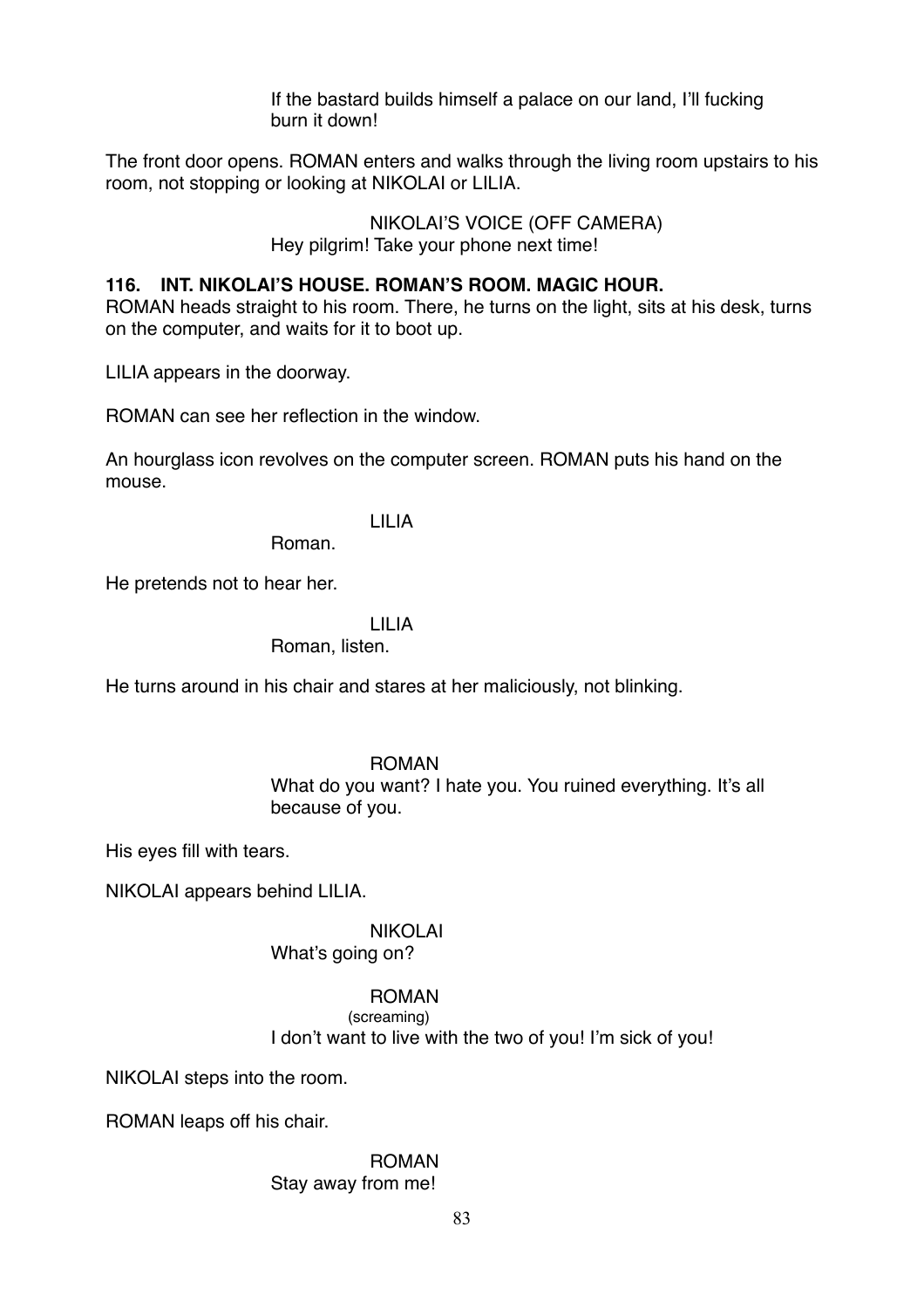### NIKOLAI

Son, what's the matter? Calm down.

NIKOLAI approaches him and forcibly pulls him into a hug. ROMAN clutches at his father, sinks his face into NIKOLAI'S chest, and dissolves in muffled weeping.

### ROMAN

### Get her out of here! Kick her out!

LILIA hesitates, then turns around and walks away.

NIKOLAI holds his son tight, caressing his head.

NIKOLAI

It's going to be okay, son. It's going to be okay.

### **117. INT. NIKOLAI'S HOUSE. BEDROOM. NIGHT.**

The small hours of the morning. NIKOLAI and LILIA lie in bed. He is asleep; she is awake, lying on her back and staring straight ahead in the dark.

She slips out of bed, pulls on her robe, slides her feet into her slippers, and heads into the shower.

### **117А.INT. NIKOLAI'S HOUSE. LIVING ROOM. MAGIC HOUR.**

Once she has washed up and gotten dressed to go, LILIA, on her way out, with a bag over her shoulder, stands in the bathroom doorway staring at NIKOLAI, peacefully asleep under the covers.

# **118. EXT. NIKOLAI'S HOUSE. MAGIC HOUR**

LILIA exits the house. This time, instead of crossing the bridge, she turns in the opposite direction and heads down a path that loops around the mountain which looms over the house.

# **119. COUNTRYSIDE. PATH TO THE MOUNTAIN. MAGIC HOUR.**

LILIA walks down a path along the shore.

### **120. COUNTRYSIDE. PLATEAU. MAGIC HOUR.**

LILIA reaches a plateau. She walks along the edge of the cliff for a long while. It begins to get light out.

# **120А. COUNTRYSIDE. PLATEAU. MAGIC HOUR.**

Dawn is breaking. She stands on the high rocky bank, staring at the bay, watching the whales play clumsily in the water. The wind toys with her hair. Tears run down her face.

A navigation tower appears in the distance (a wooden structure of poles and planks; the upper part is painted red).

### **121. EXT. VILLAGE. DAY.**

Morning. Nikolai's SUV drives through the village.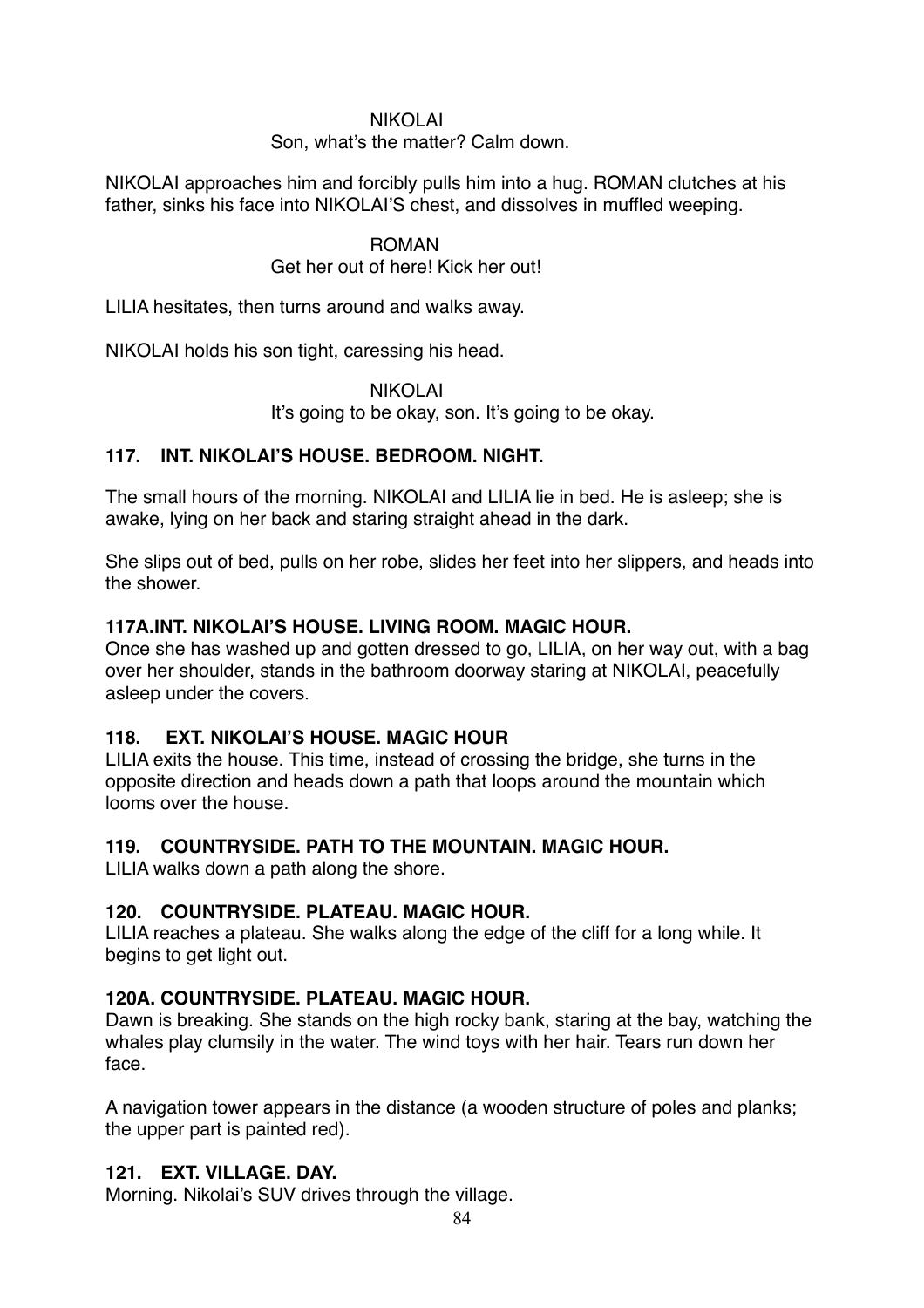### **122. INT. CABIN OF NIKOLAI'S SUV. DAY.**

ROMAN is behind the wheel.

NIKOLAI sits in the front passenger seat, with Roman's school backpack on the floor at his feet.

> NIKOLAI Slow down, slow down.

ROMAN slows down.

### **123. COUNTRYSIDE. STONE PILES. DAY.**

Nikolai's SUV drives down the road between piles of stones.

### **124. EXT. CITY STREETS. DAY.**

Nikolai's SUV enters the town.

#### **125. EXT. SCHOOL. DAY.**

ROMAN pulls up outside his school, turns the engine off, and climbs out of the car. NIKOLAI follows.

They stand in front of the car and conduct an exchange: ROMAN gives his father the car keys, and NIKOLAI hands over his son's backpack.

NIKOLAI

Roman.

#### ROMAN

Huh?

NIKOLAI Forgive her. She is a good woman.

ROMAN Have you forgiven her?

#### NIKOLAI

(after a pause) I am trying to.

NIKOLAI pats his son on the head. ROMAN tries to dodge him, but fails. He pushes his father's hand away and runs into the school.

### **126. EXT. NIKOLAI'S HOUSE. DAY.**

The doors of the workshop near NIKOLAI'S house are wide open.

A passenger car connected to a trailer with a boat is parked on the other side of the house . NIKOLAI counts the money in the presence of the BUYER. He nods to let the BUYER know everything is okay, and shakes the BUYER'S hand. The BUYER climbs into his car and drives away.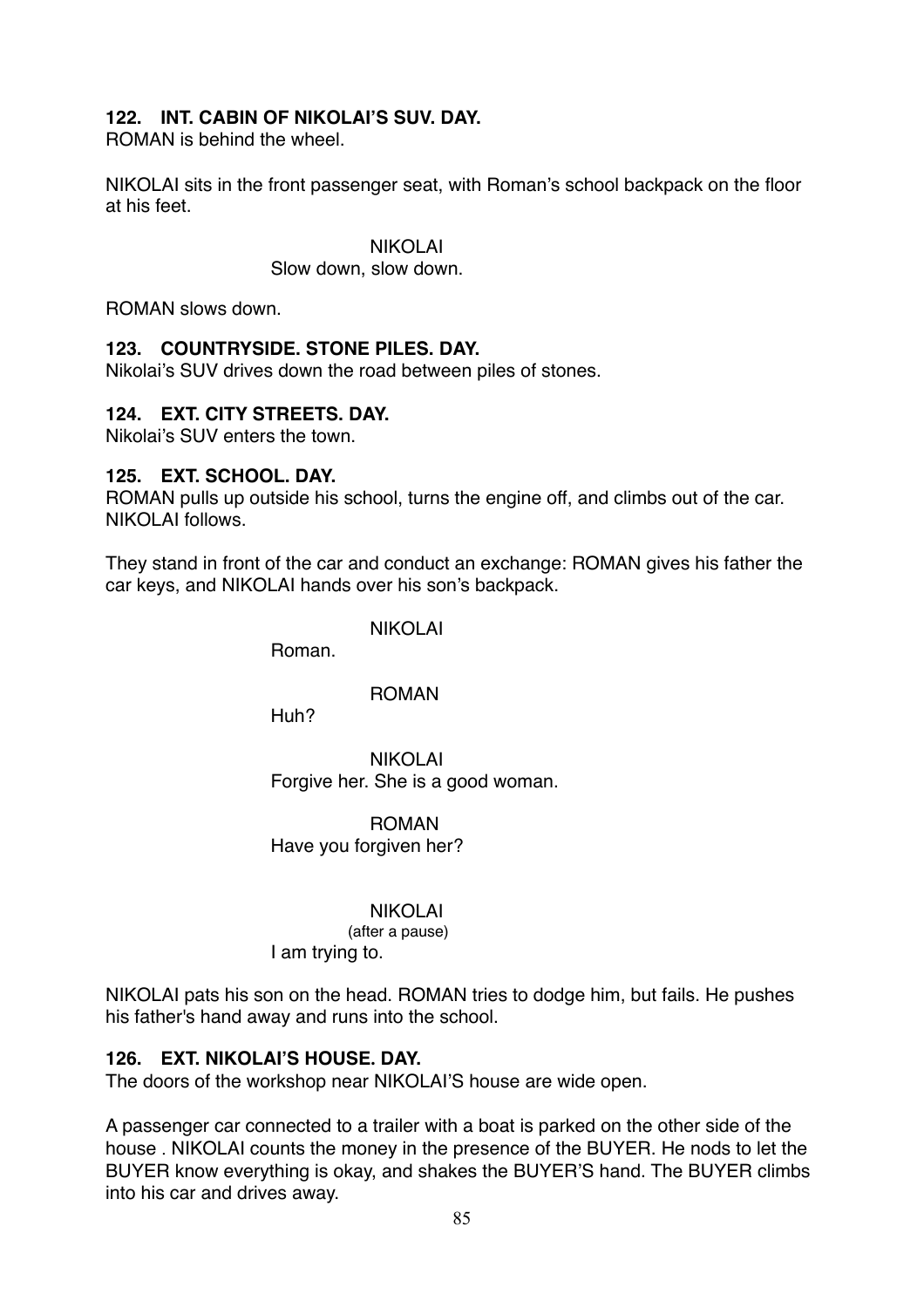For a long while, NIKOLAI stares at his departing boat, then turns around, walks toward the workshop, and closes the doors. It is noticeable that there is less equipment and fewer tools in the workshop than before.

# **127. EXT. FISH-PROCESSING PLANT. ENTRANCE GATE. MAGIC HOUR.**

Evening. Nikolai's SUV is parked near the entrance gate.

NIKOLAI is smoking behind the wheel, blowing smoke through the open window.

People pour out of the entrance gate; some climb into their cars parked in the lot outside the entrance gate, others head for the bus stop.

ANGELA approaches Nikolai's car.

ANGELA

Hey Nick.

NIKOLAI Hey. Where's Lilia?

ANGELA She wasn't in today.

NIKOLAI

Yeah, right.

ANGELA

I'm serious.

NIKOLAI smiles, not believing ANGELA.

ANGELA

No, really. I kept calling her, and it keeps saying her phone is not in service. She's not at home?

NIKOLAI retrieves his cell phone from the dashboard, punches in the number, lifts it to his ear, and waits.

After a while, he hangs up.

# ANGELA

Anything?

NIKOLAI

Out of range.

A bus pulls up to the bus stop.

ANGELA

Okay, I've got to run. Hubs is on duty tonight, can't come pick me up.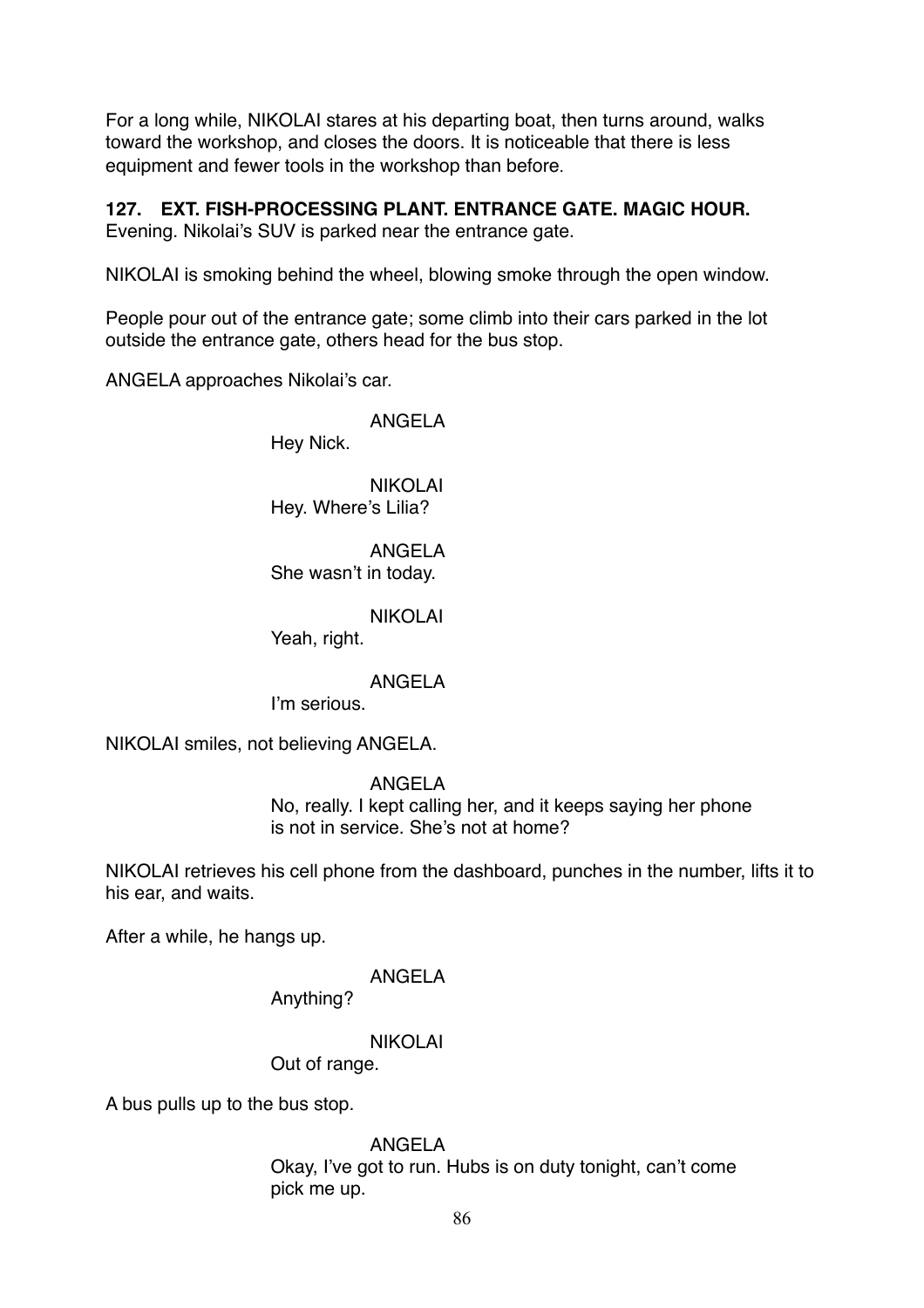#### NIKOLAI

(nodding, looking completely lost)

Okay, sure.

### ANGELA

Or you could give me a lift.

### NIKOLAI

Huh? Oh, yeah, sure, get in.

ANGELA circles the SUV and climbs into the front passenger seat.

# **127A.COUNTRYSIDE. ROAD THROUGH A GULLEY. MAGIC HOUR.**

NIKOLAI'S SUV drives up from the shore and travels down the road through the gulley. Behind it in the background are the bay, the pier... On the other shore the fishprocessing plant stands against a backdrop of mountains.

# **128. INT. NIKOLAI'S HOUSE. KITCHEN. NIGHT.**

NIKOLAI stands in the kitchen smoking. He takes a big puff on his cigarette and looks into the nothingness in front of him .

On the table there is an ashtray with a mound of crumpled cigarette butts.

NIKOLAI periodically picks up his cell phone from its spot on the table before him, and dials LILIA (her name appears on the display).

Amidst the total silence, a robotic voice is heard from the phone: "The number you are calling is switched off or is out of network range."

# **129. EXT. NIKOLAI'S HOUSE. DAY.**

With a day's worth of stubble on his face, NIKOLAI stands in front of his house, holding his cell phone. He stares at the display, presses buttons, and finds the name 'DMITRI' in the contacts list. After some hesitation, he presses the call button and lifts the phone to his ear.

After a short time a robotic voice announces: "The number you are calling is switched off or is out of network range."

NIKOLAI snorts miserably and hangs up.

# **130. INT. ANGELA'S APARTMENT. KITCHEN. MAGIC HOUR.**

Late evening. NIKOLAI sits at the kitchen table in ANGELA and PASHA'S apartment. He is plastered. ANGELA and PASHA are there too, also drunk. PASHA has a lead on ANGELA. The table is set with vodka and snacks.

> NIKOLAI She ran off to him.. To him! I wasn't suspicious at all. (looks from ANGELA to PASHA and back) But what else could've happened to her?

# ANGELA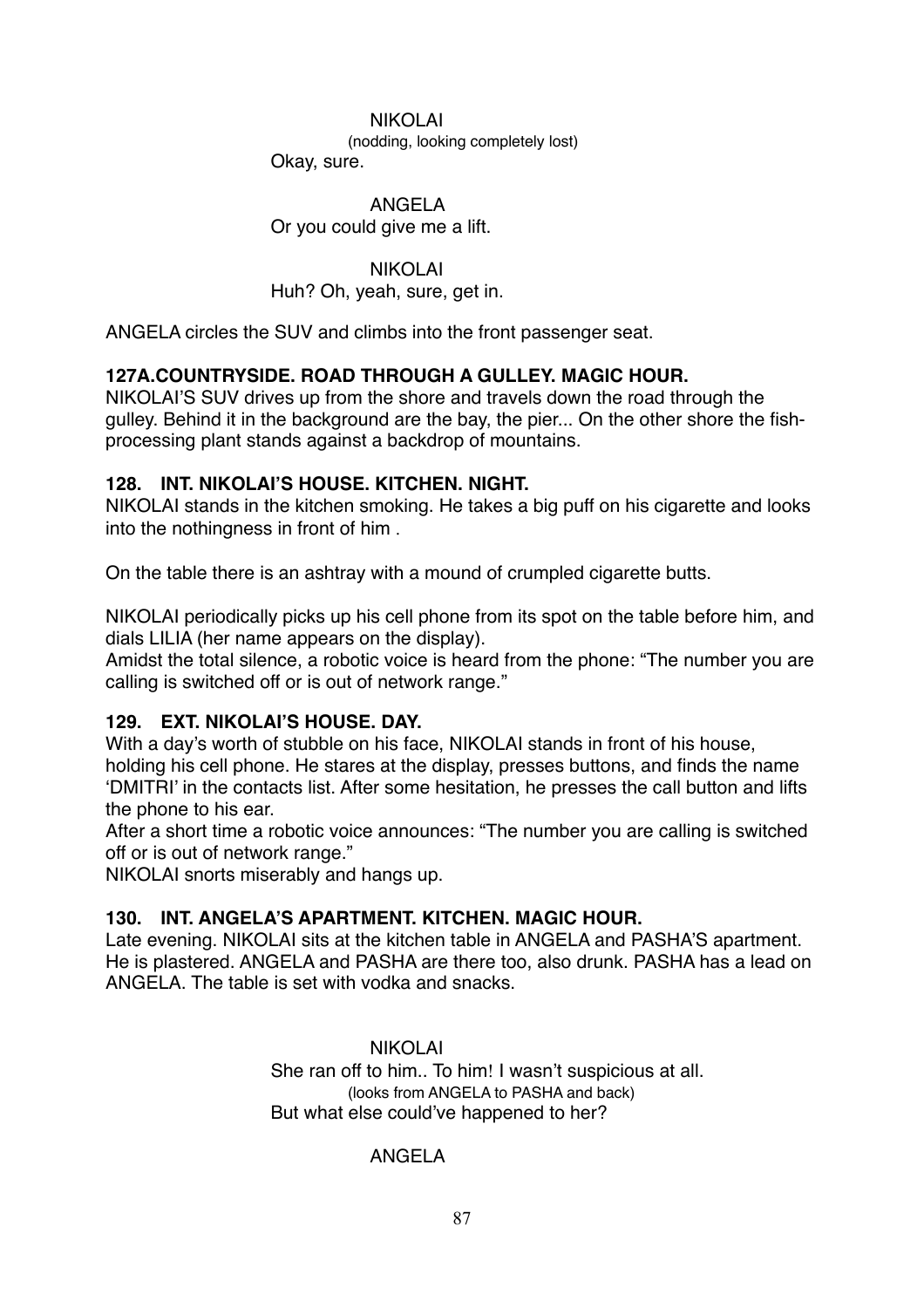It could be anything. You know how many people go missing?

NIKOLAI thinks for a few seconds, then shakes his head.

NIKOLAI I don't believe in "anything".

ANGELA What about the cops?

PASHA So what about them?

ANGELA gives him a disgusted look, then turns inquiringly to NIKOLAI.

He shrugs.

NIKOLAI You have to wait three days.

PASHA

What a load of shit!

### ANGELA

As the wife of a government official, I'm telling you that you can contact them right away.

NIKOLAI

What am I supposed to do, tell them, "My woman ran off to Moscow with her fucking boyfriend? Please bring her back: here's his name, address, and phone number..."

ANGELA sees that he has a point. For a while, she sits in silence, frowning thoughtfully. Suddenly, she gets an idea.

> ANGELA You want *me* to call him?

NIKOLAI grimaces.

NIKOLAI I already tried. Many times.

### ANGELA

And?

NIKOLAI

"The number you are calling is switched off or is out of network range."

ANGELA frowns thoughtfully again.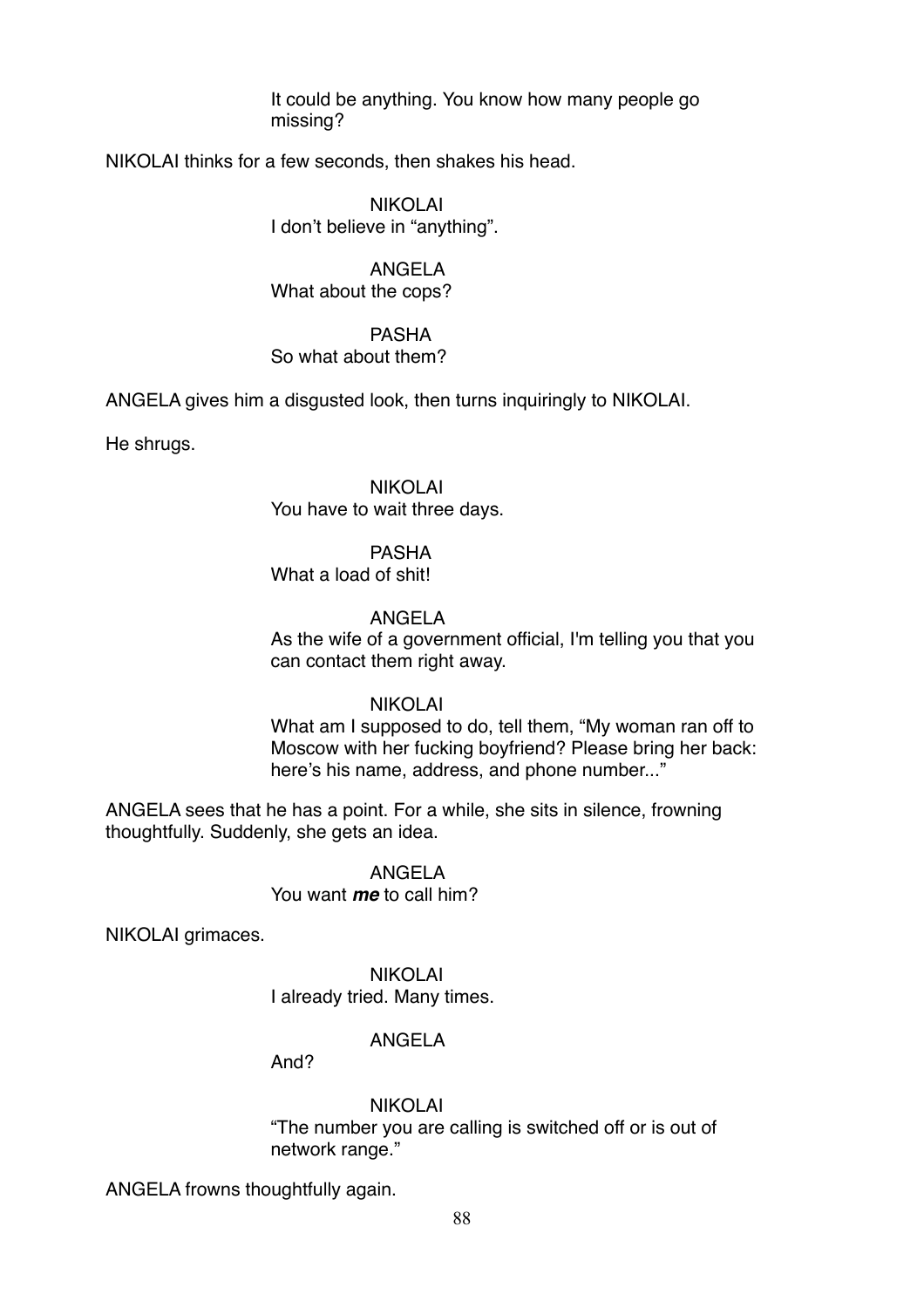### ANGELA

Okay, but we have to do something.

NIKOLAI nods, takes the bottle from the table, and pours everyone half a glass of vodka.

### NIKOLAI

And I wouldn't be surprised if he took my fucking money and left with it. And she joined him later.

#### PASHA

(staring at Nick with a wild expression on his face) Nick, do you want me to find the pair of them? I am a cop, after all!

NIKOLAI You do that, Pasha. You do that.

### **131. EXT. VILLAGE STREET. DAY.**

NIKOLAI staggers through the village, a vodka bottle jammed in his pocket.

### **132. EXT. DILAPIDATED CHURCH. DAY. MAGIC HOUR.**

Late evening. NIKOLAI slowly walks past the dilapidated brick church. A campfire burns inside. Someone is strumming an out-of-tune guitar. NIKOLAI stops, stares at the church for a while, then turns and walks in its direction.

### **133. INT. DILAPIDATED CHURCH. MAGIC HOUR.**

A handful of teenagers sit around the campfire inside the church, drinking beer and smoking. One of them keeps playing the same three cowboy chords on the out-oftune guitar, quietly singing a melancholy folk song about unrequited love.

NIKOLAI sits in an empty window frame a short distance away.

The teenagers notice him, but are not particularly bothered by his presence.

NIKOLAI takes a gulp of vodka straight out of the bottle and lights a cigarette.

NIKOLAI (asking unexpectedly loudly) Hey boys, where's Roman?

TEENAGER

He went home.

### NIKOLAI

When?

**TFFNAGFR** About twenty minutes ago.

NIKOLAI gives them a drunken nod and continues to smoke.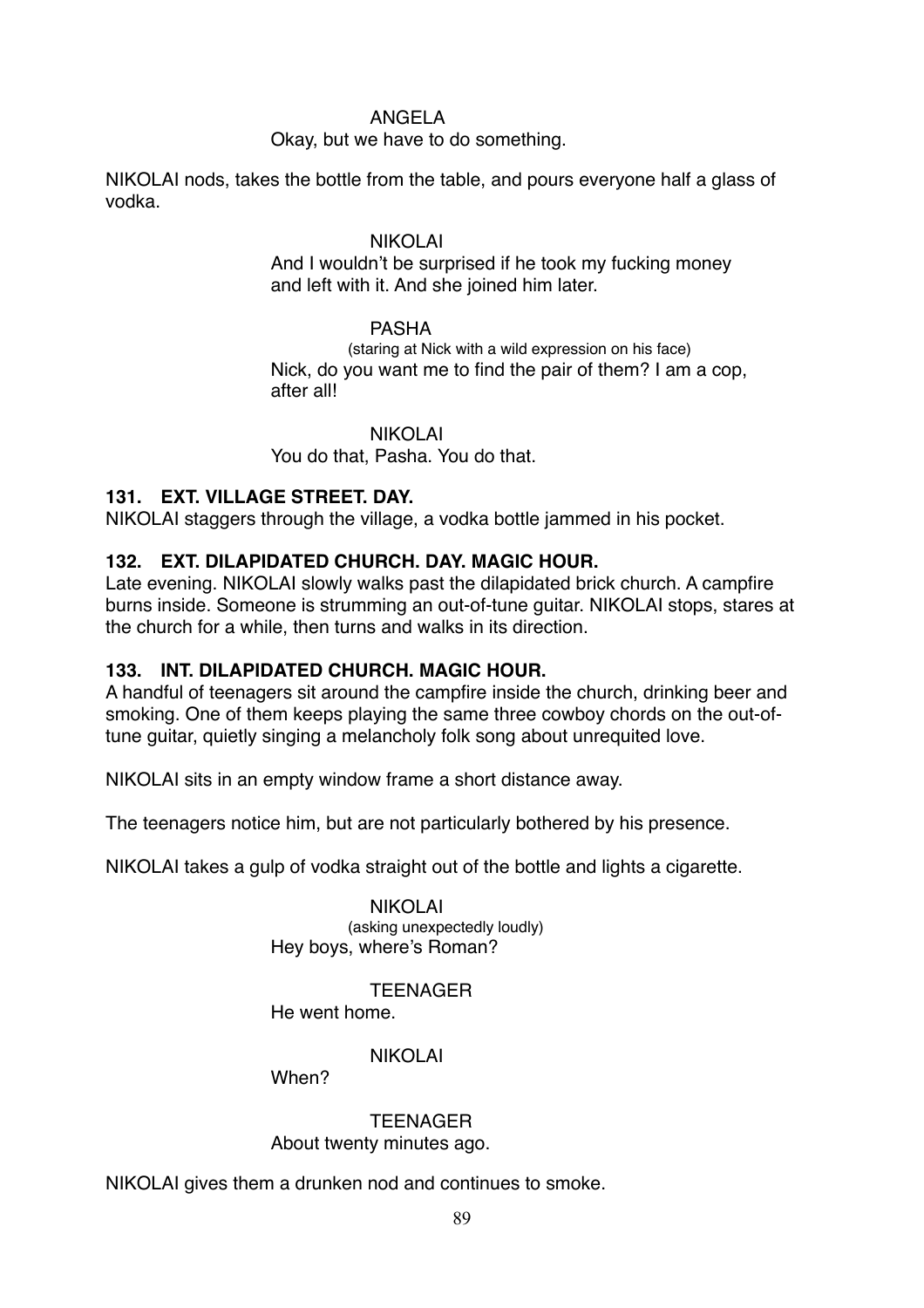He looks at the walls of the church and sees the remains of a fresco depicting the "Beheading of John the Baptist".

### **134. INT. NIKOLAI'S HOUSE. BEDROOM. DAY.**

Morning. NIKOLAI is asleep face down on top of the bed covers, still wearing his clothes. A long ring of the doorbell, followed by insistent knocking at the front door, wakes him up.

#### NIKOLAI

(crying out, not looking up) Roman! Open the door!

He gets no reaction. The house is silent.

The ringing and knocking continues.

NIKOLAI pulls himself up with great effort, his face and clothes equally rumpled, walks from the bedroom, down the hallway, toward the front door and opens it.

# **135. EXT. NIKOLAI'S HOUSE. DAY.**

It is PASHA, wearing his uniform.

PASHA We found her

### **135. A EXT. NIKOLAI'S HOUSE. DAY.**

PASHA'S police jeep sets off down the road from the house to the bridge, crossing over it. Once across the bridge it turns right and drives along the shore to where another police car is parked. There are some people assembled nearby.

### **136. EXT. BAY. DAY.**

The tide is low; the water has receded from the shore.

LILIA lies on a sand bank, seaweed twisted in her hair. Her skin has turned white, and is beginning to peel in places.

Sinking ankle-deep into the sand, NIKOLAI rushes to her side and falls to his knees next to her, rocked by silent sobs.

Two police officers follow him, quietly cursing the need to trudge through dirt.

### POLICE OFFICER

Step away from her, you hear? Don't touch her! Got to wait for forensics.

But NIKOLAI doesn't hear them.

# NIKOLAI

(whispering, lifting his twisted face to the sky) Why? Why? What for?

Teenagers hang around on the shore, along with a handful of old women who can't stop crossing themselves and a few mangy dogs.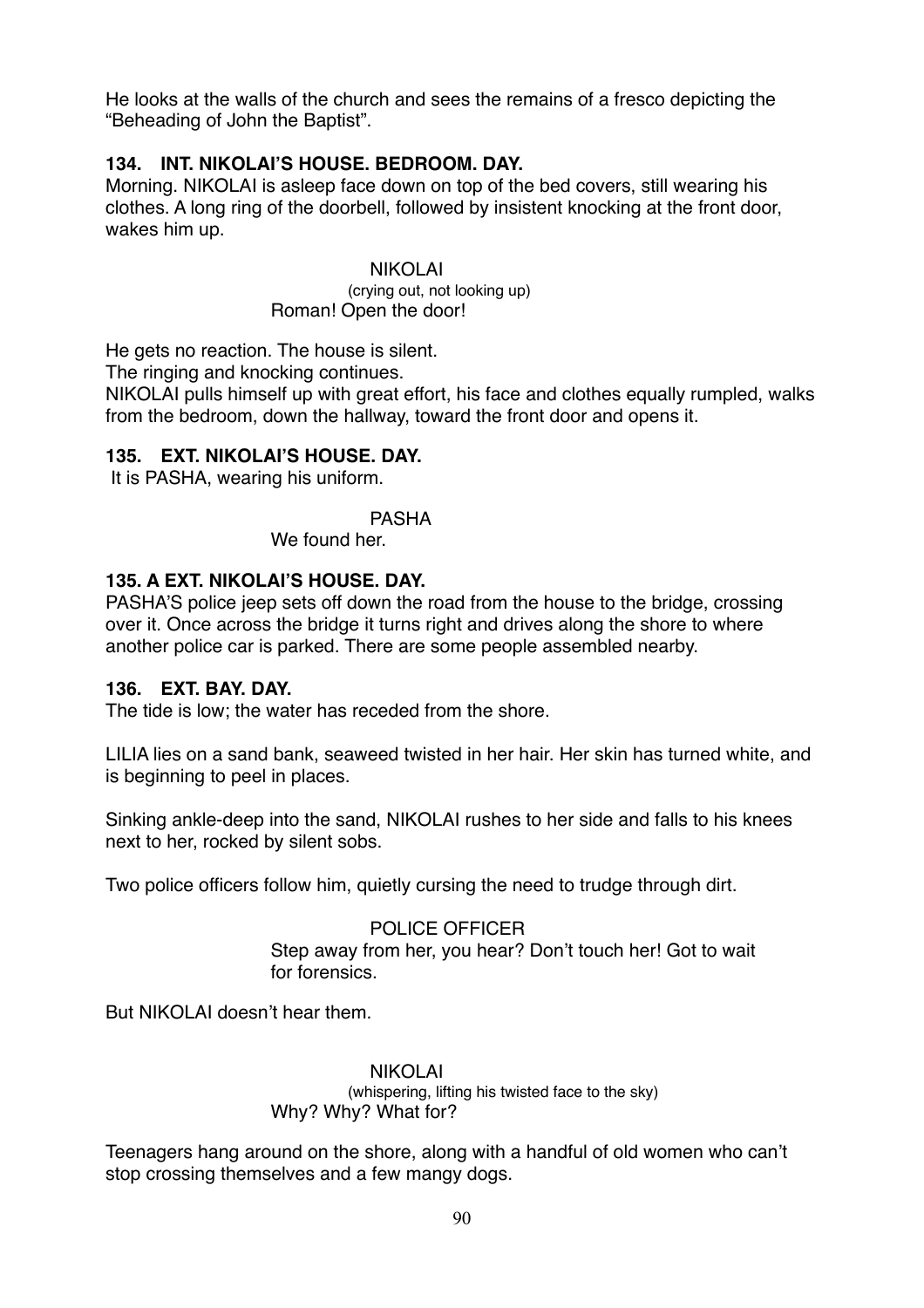PASHA throws rocks at the dogs, trying to chase them away. The dogs keep running off, only to return.

# **137. COUNTRYSIDE. PLATEAU. DAY.**

It is gusty. NIKOLAI stands atop the high rocky bank, in almost the same spot where LILIA stood earlier. An opened vodka bottle juts from his pocket. He stares at the whales. There is a navigational tower in the distance.

A man with a backpack, dressed in a weatherproof jacket, jeans, and worn camping boots, walks up the path toward him.

NIKOLAI retrieves the bottle from his pocket, unscrews the cap, and takes a sip.

# **138. INT. VILLAGE STORE. DAY.**

NIKOLAI enters the shabby village store.

A PRIEST (55–60) in a threadbare robe stands by the counter, buying 20 loaves of white bread.

The SALES CLERK, dressed in a robe, stacks the loaves on the counter one after the other.

The PRIEST puts them into a canvas sack.

NIKOLAI waits, glancing at the PRIEST without much interest.

The SALES CLERK finishes with the loaves and looks at NIKOLAI.

#### SALES CLERK You want anything, Nick?

NIKOLAI Vodka, what else? He pulls crumpled bills out of his pocket and tosses them onto the counter.

Give me two.

The SALES CLERK retrieves the money, smooths it out, and places it in the pocket of her robe, then puts two bottles of vodka on the counter next to the bread.

NIKOLAI takes the bottles and walks out of the store.

# **139. EXT. VILLAGE STORE. DAY.**

On the street (by the store entrance) NIKOLAI stops, opens the vodka, takes a swig, grimaces, breathing into his sleeve, puts the bottle in his pocket, lights a cigarette and looks at the sky, blowing the smoke in that direction.

The PRIEST exits the store with a bag, carrying it in his hands in front of him. He puts the bag on the ground and ties the string at the top of it.

### PRIEST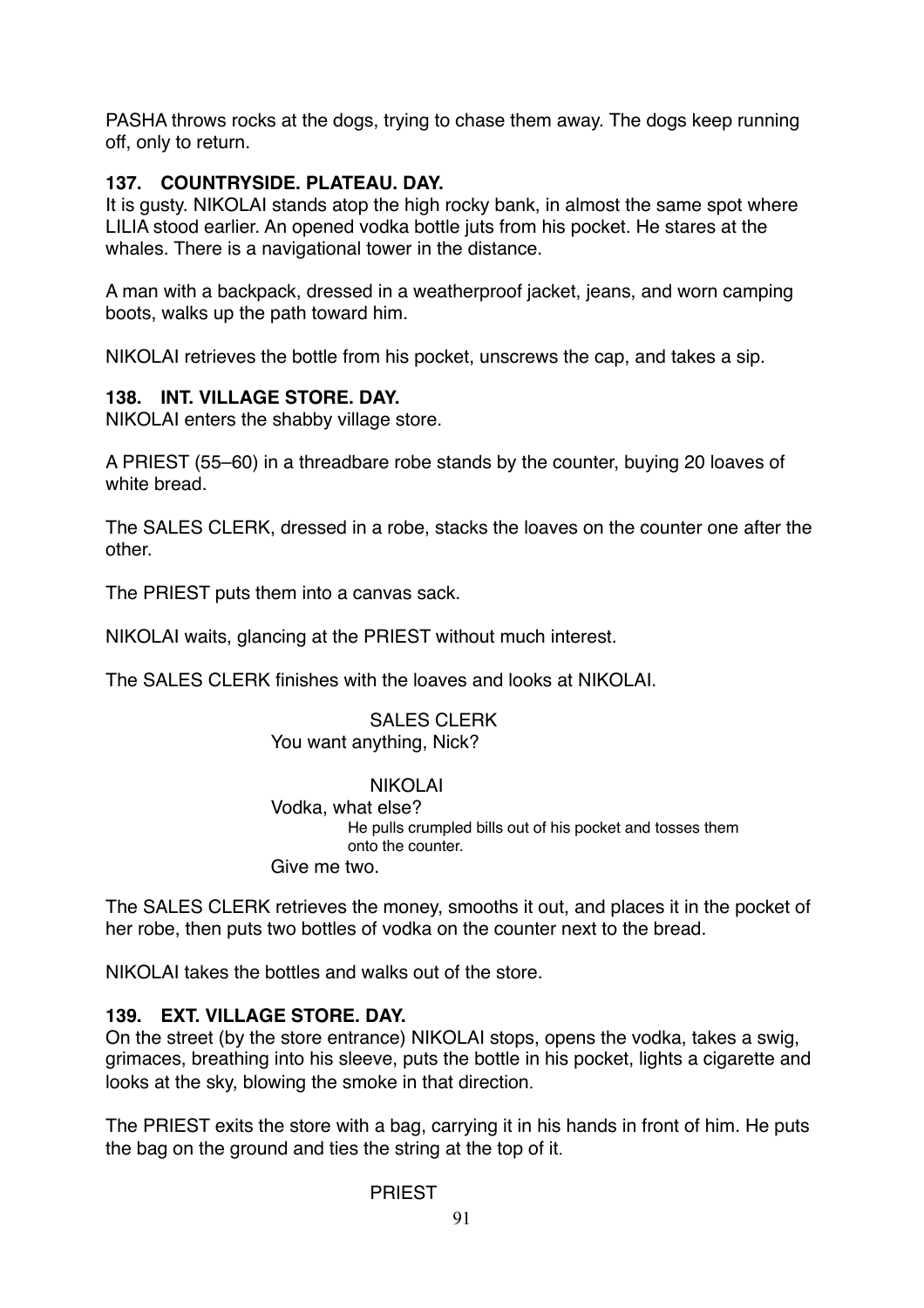Hey Nick!

NIKOLAI (snorting and shaking his head) Hello there, Father Vasily.

He looks briefly at the PRIEST, and then he pulls out the bottle again and takes another swig.

#### NIKOLAI

#### And so, where's your God of Mercy?

The PRIEST lifts his head from the bag, looks at NIKOLAI, and straightens.

#### PRIEST

My God is with me. But I don't know where yours is. Who do you pray to? I never see you in church. You don't fast, receive communion or go to confession...

#### NIKOLAI

You mean to say that if I had lit your candles and bowed in prayer, everything would have turned out differently for me? Maybe I should start now before it's too late? Maybe my wife will rise from the dead? Maybe I'll get my home back? Or is it too late?

#### PRIEST

I don't know. God moves in mysterious ways.

#### NIKOLAI

(laughing) You don't know? And you tell me to go to church. Don't you know anything at all?

The PRIEST lowers his eyes and continues to tie the string on his sack.

#### NIKOLAI (offering him the bottle) D'you want some?

The PRIEST shakes his head.

NIKOLAI nods and takes a drink.

### PRIEST

 (calmly) Can you pull in the Leviathan with a fishhook or throw a rope on its tongue?

#### NIKOLAI

(grimacing from the vodka)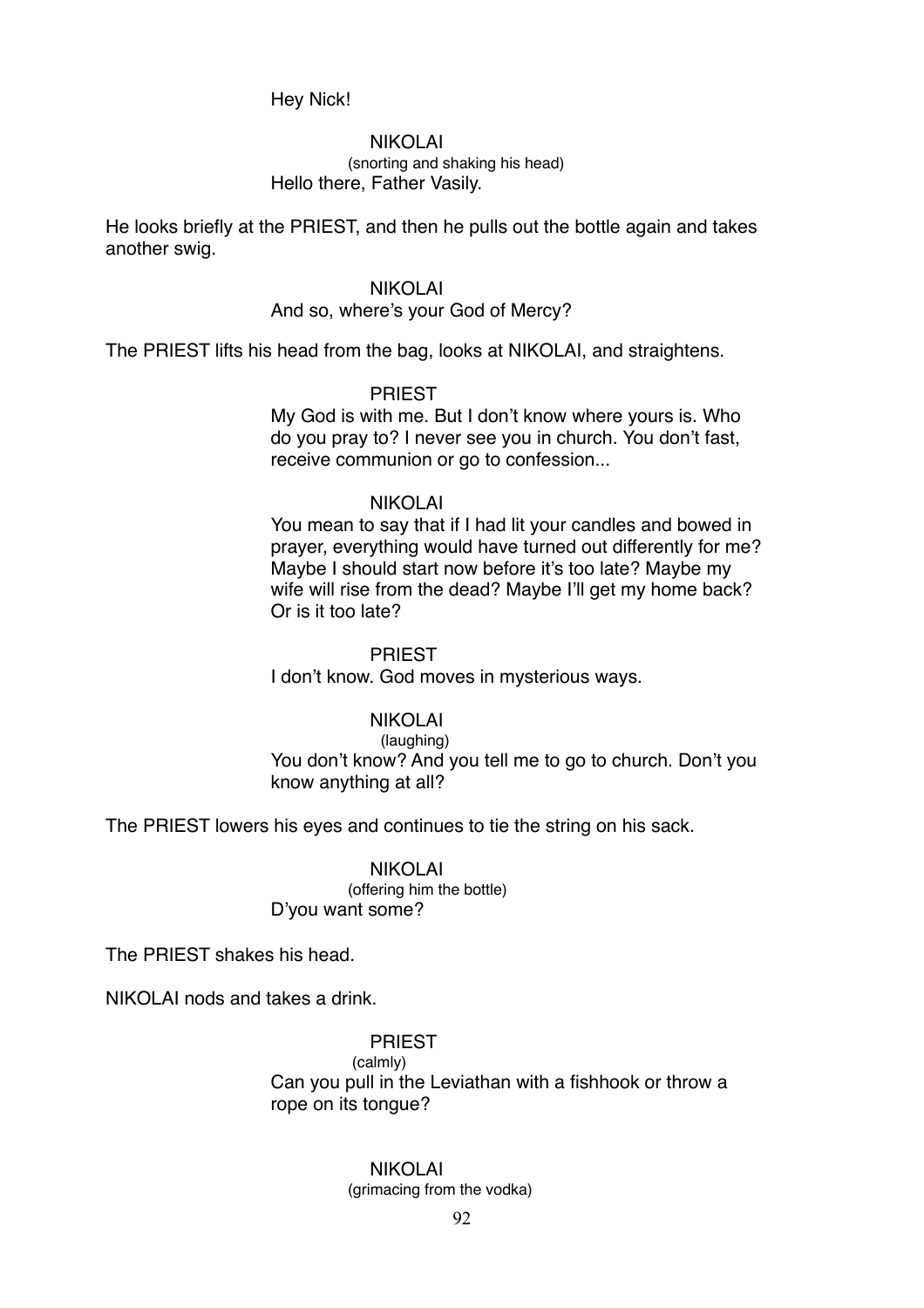What?

#### PRIEST

Will he keep begging you for mercy? Will he speak to you with gentle words? Nothing on earth is his equal. He looks down on all that are haughty. He is king over all that are proud.

#### NIKOLAI

You made that up, didn't you? I am talking to you like a normal person, and here you are giving me all this crap. What's this all about?

PRIEST (straightening up again) Ever hear of a man named Job?

NIKOLAI Nah. What of him?

#### PRIEST

He was like you, asking questions about the meaning of life. Thinking, 'Why am I being punished? What's going on? It's not like I was a big sinner: on the contrary...' Drove himself so crazy, his skin turned all scabby. His wife tried to knock some sense into him; his friends kept telling him not to provoke God's wrath. But he couldn't let it go: kept kicking up the dust, pulling out his hair. In the end, God took pity on him and appeared to him in the guise of a hurricane, and explained it to him clearly.

#### NIKOLAI

And?

#### PRIEST

Job resigned himself to his fate. Lived a hundred and forty years, got to see four generations of grandkids, and died from old age when he'd had enough.

NIKOLAI

Is that a fairy tale?

PRIEST No, it's from the Bible.

He slings the sack across his back .

NIKOLAI Come on, let me help you.

#### PRIEST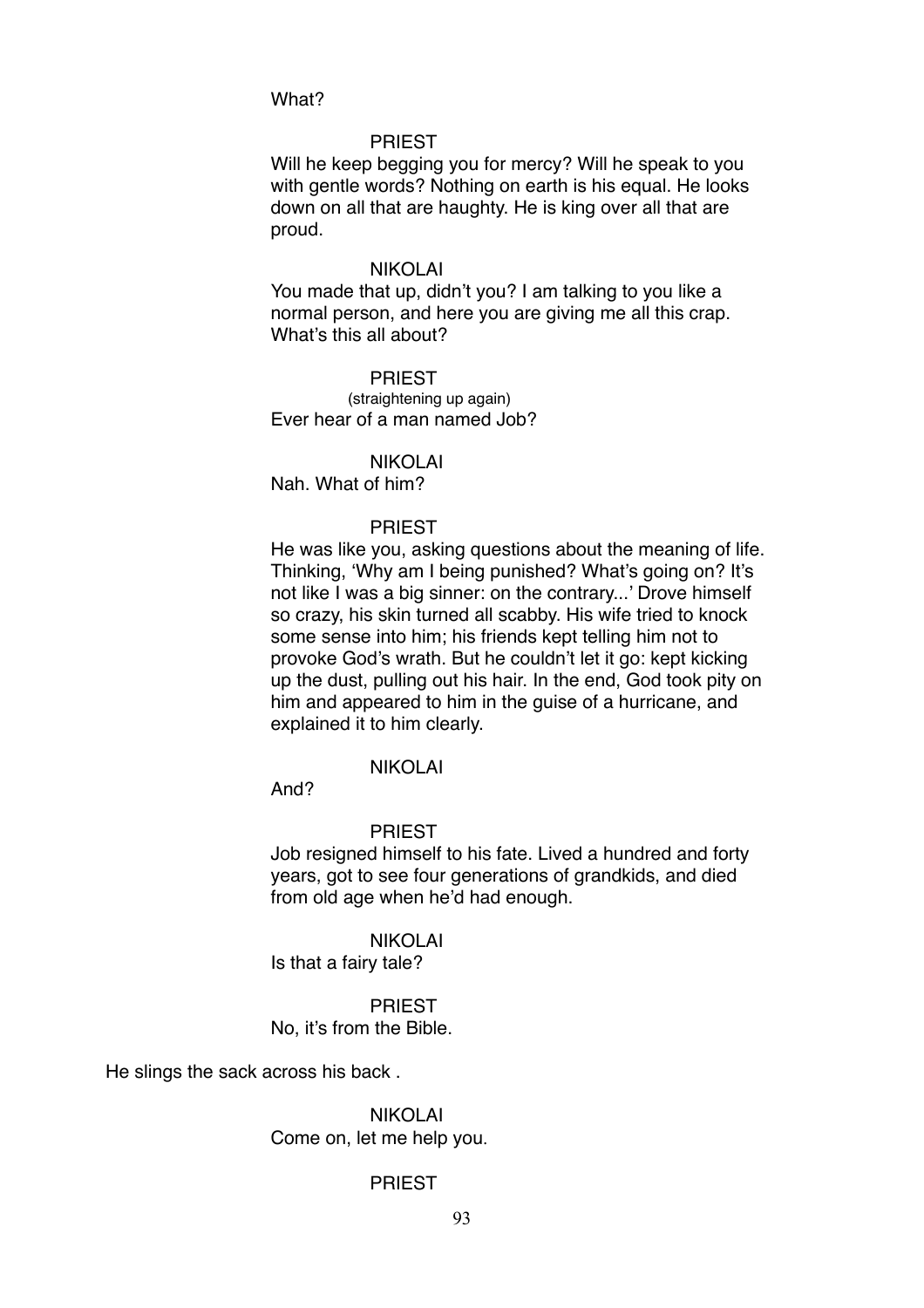My own labors are not a burden.

### NIKOLAI

Come on!

### **140. EXT. CHURCH OF THE TRANSFIGURATION. DAY.**

A drab two-story house with an intricate cupola and a cross on the roof next to the chimney. A carefully handwritten sign that reads 'The Church of Transfiguration' hangs on the wall next to the wide open entrance.

NIKOLAI, with the sack on his back, and the PRIEST stop on the threshold of the church. NIKOLAI gives the sack to the PRIEST, they shake hands, and NIKOLAI leaves.

A NUN walks out onto the steps from the church. The PRIEST unties the bag and pulls out a loaf of bread.

The NUN carries the bag inside the church.

### **141. EXT. CHURCH OF THE TRANSFIGURATION. REAR COURTYARD. DAY.**

The PRIEST walks around the church in the direction of a barn with an adjoining paddock. In the paddock, a rather large pig is busily moving around. The PRIEST feeds some bread to the pig and pats him knowingly on the back, though with no particular feelings of attachment.

### **141A.INT. KITCHEN IN ANGELA'S APARTMENT. MAGIC HOUR.**

Late evening. ANGELA and PASHA are sitting at the kitchen table. He is greedily eating borsht (in one hand he holds a spoon and in the other hand bread; a plate of bread sits on the table). She shakes her head sadly.

### ANGELA

The horror of it all.... Do you really think she killed herself?

#### PASHA

The forensics will tell.

They are silent for a while. PASHA eats and ANGELA looks down at the floor. Alarmed by some thought, she lifts her head and looks at PASHA. Feeling her gaze, he stops chewing and swallowing. He looks at her questioningly.

#### PASHA

What is it?

ANGELA I just remembered something.

### PASHA

Yeah?

ANGELA Nick threatened to kill her, remember?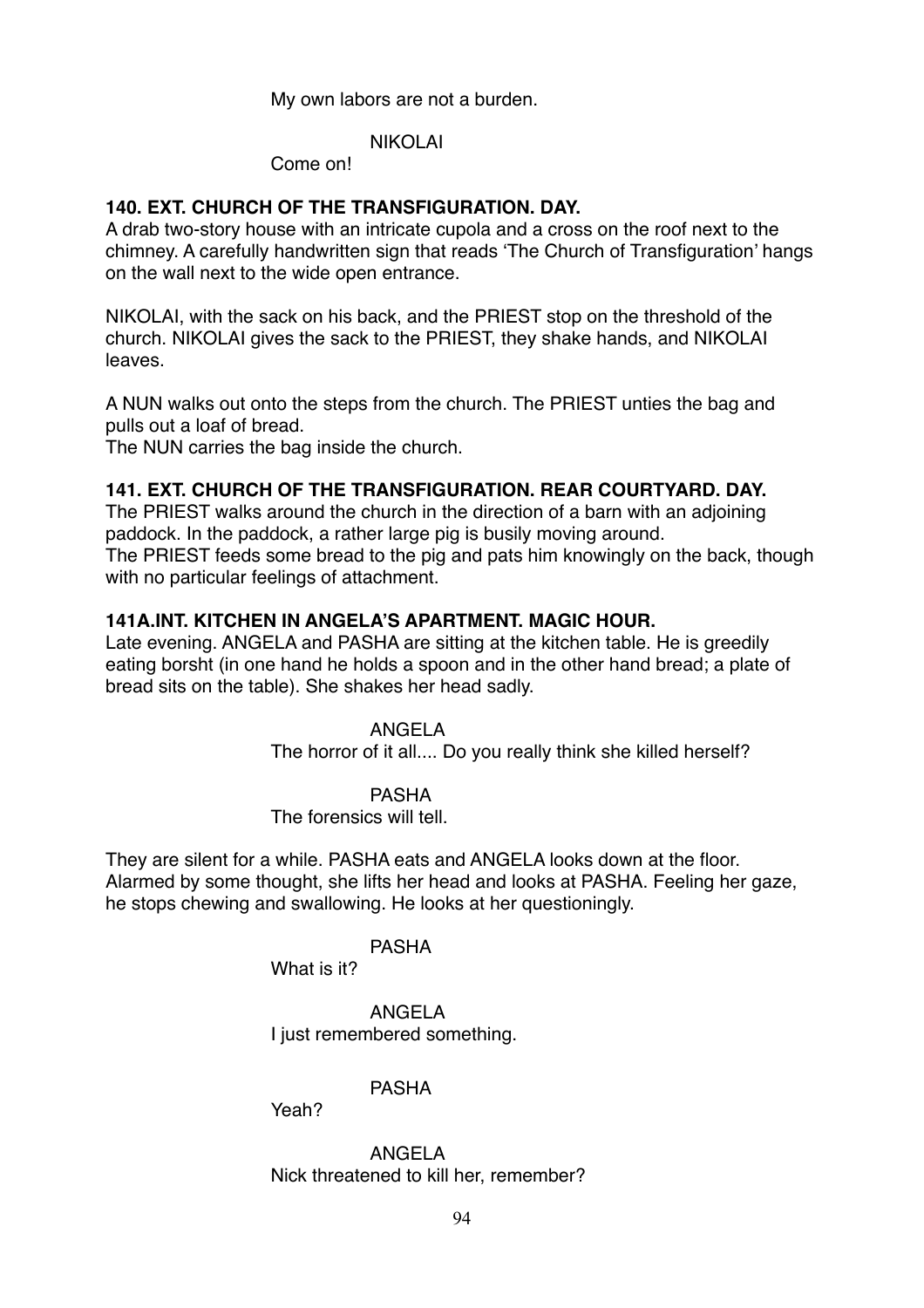It takes a while for this to sink in, then PASHA dismisses her with his hand.

PASHA

Come now, what are you talking about?

He returns to his borsht.

ANGELA But he did threaten her?

### PASHA

He did.

ANGELA And he is capable of it, after all.

PASHA shrugs and continues to eat his borsht.

ANGELA

Yes, he is, I'm telling you.

She looks at her husband, absorbed in her own thoughts. PASHA stuffs a piece of bread into his mouth and reaches for another.

### ANGELA

Stop stuffing your face!

She grabs his plate and removes it to the other end of the table.

PASHA What the fuck are you doing?

ANGELA

Do you hear what I'm saying?

PASHA

Yes, I do. But what can we do about it?

# ANGELA

What can we do? Who's the cop here? You tell me what's to be done!

# **142. INT. NIKOLAI'S HOUSE. KITCHEN. MAGIC HOUR.**

Evening. NIKOLAI sits at his kitchen table, staring into the distance. An open bottle of vodka and a glass stand before him.

ROMAN enters.

### ROMAN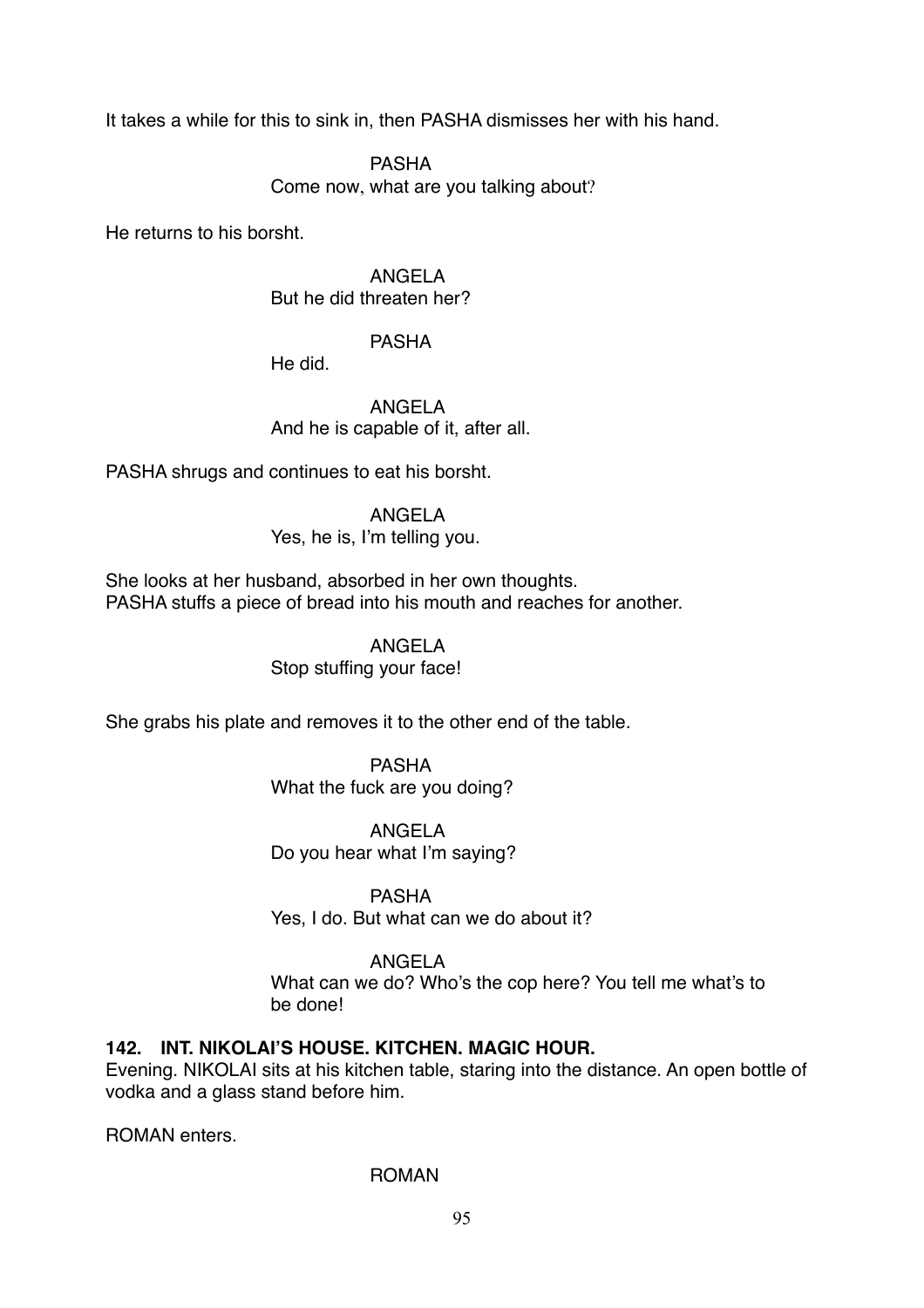Dad?

NIKOLAI Hmm? What do you want, son?

ROMAN Enough with the drinking, eh?

NIKOLAI That's it, I'm done, starting tomorrow. You trust me?

ROMAN doesn't answer.

NIKOLAI Sit down, let's talk.

ROMAN Forget it. I'd rather go out for a walk.

ROMAN walks down the hallway. The front door slams.

NIKOLAI

Go on, go for a walk.

NIKOLAI pours himself a glass and drinks.

# **143. EXT. NIKOLAI'S HOUSE. DAY.**

Early morning. An old, foreign car pulls up outside Nikolai's house. Three plainclothes police step out, walk toward the house and up the steps, and ring the doorbell. They wait.

A sleepy ROMAN opens the door.

POLICE OFFICER 1 Is your father home?

ROMAN

He's asleep.

They push the boy aside and all three enter the house.

# **144. INT. NIKOLAI'S HOUSE. KITCHEN. DAY.**

ROMAN Hey, who are you? What do you want? Dad! There are some guys who barged in here!!

POLICE OFFICER 2 Hey! Not so loud...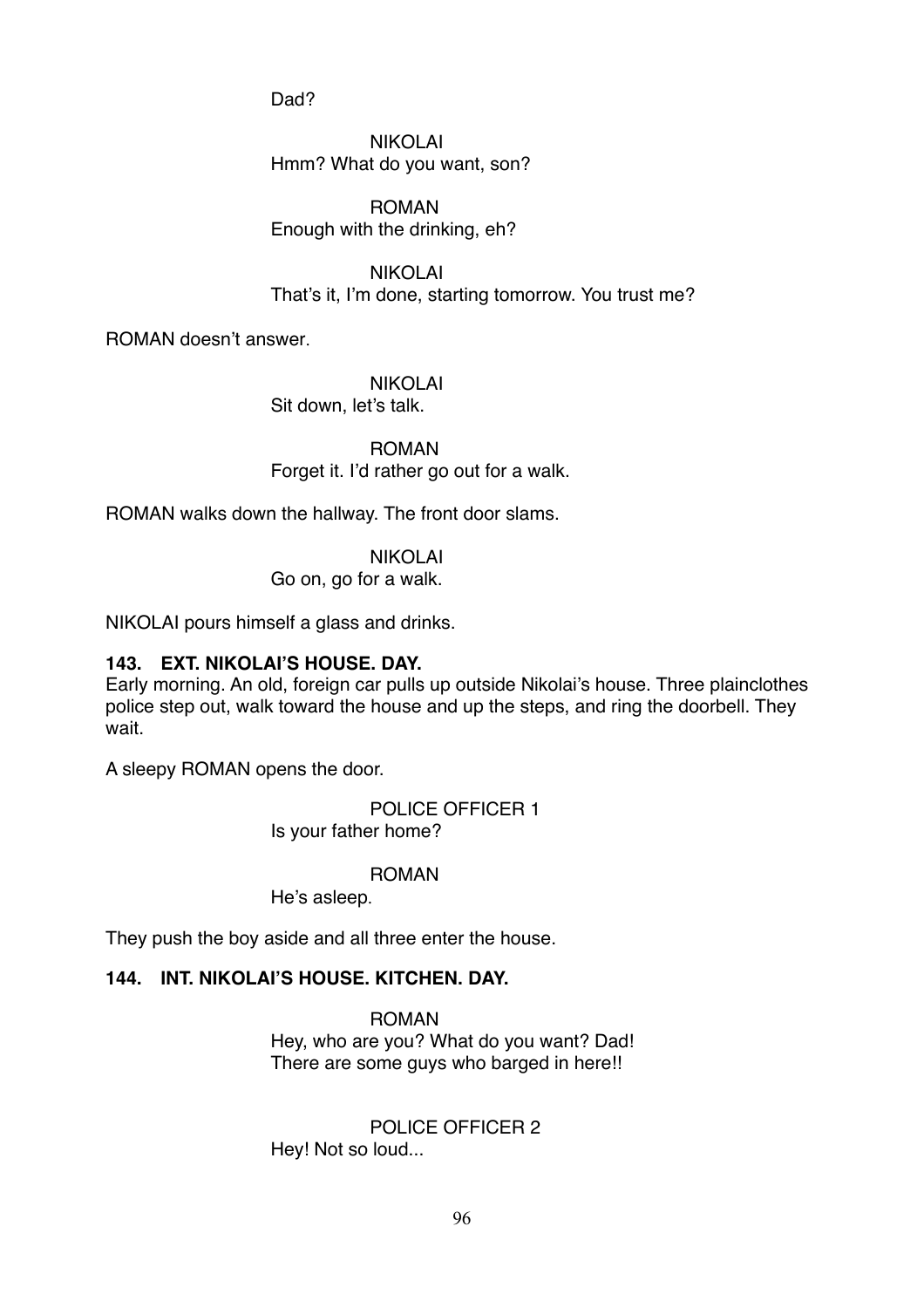He holds ROMAN firmly by the shoulder, not letting him go. They remain in the kitchen. POLICE OFFICERS 1 and 3 walk into the living room.

# **144А.INT. NIKOLAI'S HOUSE. LIVING ROOM. DAY.**

NIKOLAI, in his coat, lies on the couch (clearly, he was not able to make it to the bedroom last night). Hearing the cries of his son, he opens his eyes and sits up on the couch, looking around senselessly and, being half-asleep and hungover, not understanding anything. He is unkempt.

POLICE OFFICERS 1 and 3 enter the living room.

NIKOLAI gets up to greet them.

He is instantly seized and pressed face down on the sofa. They twist his hands behind his back and handcuff his wrists.

POLICE OFFICER 3 forcefully detains NIKOLAI on the sofa.

POLICE OFFICER 1 (quickly showing NIKOLAI his police ID) Police, homicide unit. Why did you ignore the summons?

### NIKOLAI What summons? I didn't get no summons. What are you doing?

### POLICE OFFICER 1

Here it is.

He pulls out and shows NIKOLAI a summons, and then hides it back in his pocket.

# **145. INT/EXT. KITCHEN/AT NIKOLAI'S HOUSE. DAY.**

POLICE OFFICERS 1 and 3 lead NIKOLAI through the kitchen to the exit (they bend him over, holding his handcuffs behind him). POLICE OFFICER 2 detains ROMAN. They lead NIKOLAI out.

> POLICE OFFICER 2 (to ROMAN) Sit down.

With his eyes, he indicates the chair by the table. ROMAN sits.

> POLICE OFFICER 2 Right, stay there.

Leaving ROMAN in the kitchen, he leaves the house.

ROMAN slowly stands up from his chair and looks out of the window. He sees POLICE OFFICER 3 put NIKOLAI into the backseat of the foreign car and sit down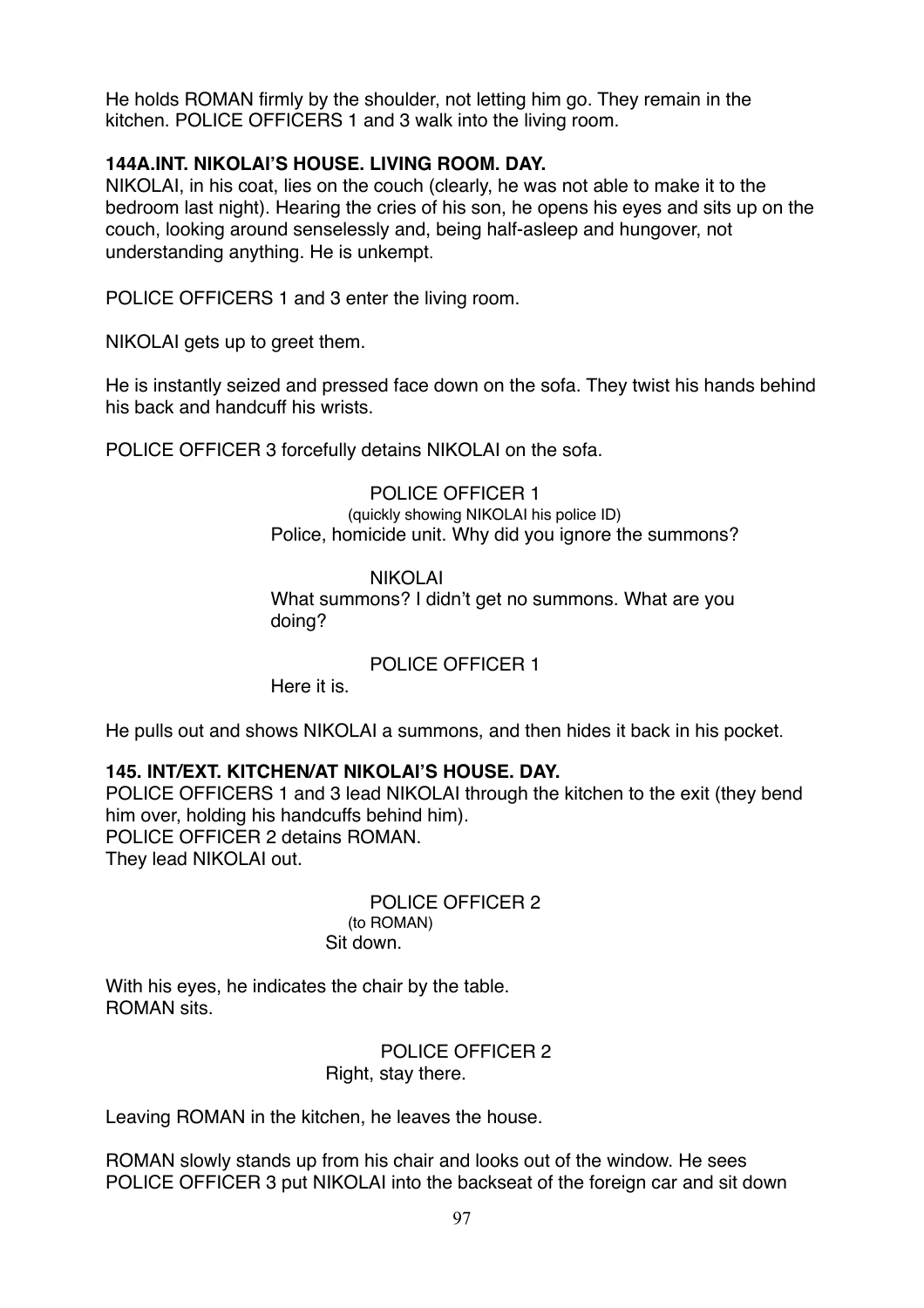beside him; POLICE OFFICER 2 sits down in the back seat on the other side of NIKOLAI. POLICE OFFICER 1 gets into the driver's seat and starts the engine. The car begins to reverse.

ROMAN gets up and runs out of the house into the street.

### **146. EXT. NIKOLAI'S HOUSE. DAY.**

ROMAN runs after the car down the road leading to the bridge. The car speeds up, getting farther away.

# **147. INT. DETECTIVE'S OFFICE. DAY.**

A DETECTIVE sits at a table in a small office. A case file lies on the table before him.

NIKOLAI sits across from him, hands cuffed behind his back.

POLICE OFFICER No. 1 perches on the "half-ass" windowsill and smokes a cigarette. There is an ashtray in front of him on the windowsill.

### DETECTIVE

Let me tell you, Nikolai, things look very bad for you. We have every reason to believe that you killed your wife and tried to fake a drowning.

### NIKOLAI

#### (in disbelief) What? What are you talking about?

He turns to POLICE OFFICER 1, as if looking for support.

The officer stares at him without emotion.

The DETECTIVE opens the folder.

# DETECTIVE

We identified signs of violence on the body. Your wife was murdered first, then pushed into the water. She died from a blow to the head, a blunt object to the back of the head, to be precise. Not long before that, she had intercourse. We are examining whether this was a rape. We will take your sperm for analysis, and something tells me it will be a match. Next, we have testimony from Angela Polivanova and her husband, Pavel Polivanov, to the effect that a few days prior to the murder, while at a picnic, you had a fight with your wife and her lover in front of witnesses, after you caught them having sex in the woods. You beat up the lover, one Dmitri, whose identity is currently being established, then hit your wife, and were afterwards heard on numerous occasions threatening to kill them both. This testimony was confirmed by Lieutenant Colonel Ivan Stepanych Degtiaryev of the traffic police, who was also present during the aforementioned events. In addition, the suspected murder weapon, a hammer whose shape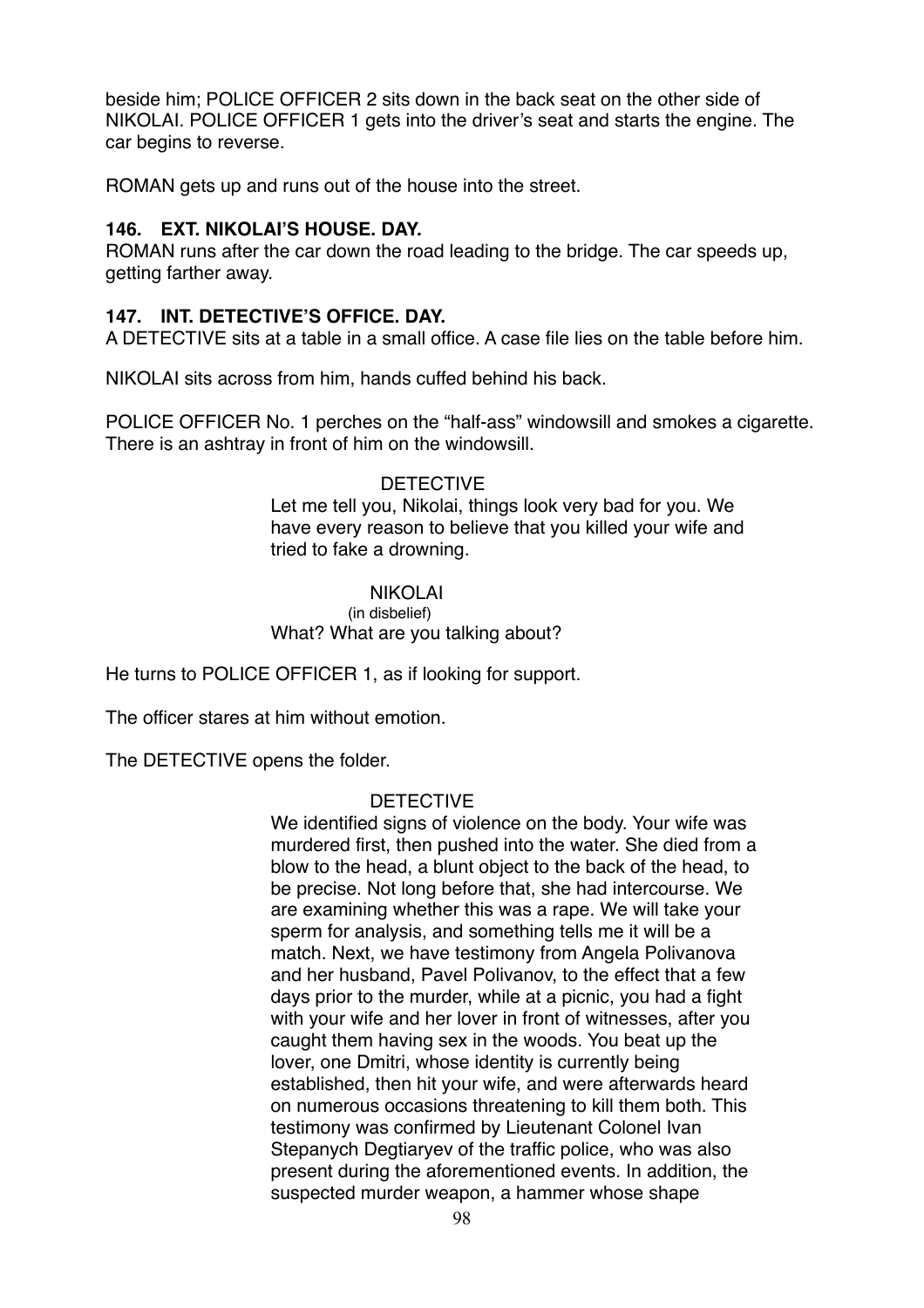visually matches that of the victim's head wound, was found in the outbuilding on your property. It has been sent for analysis. Would you like to comment on all this information?

NIKOLAI sits in stunned silence.

### **DETECTIVE**

I would advise you, man to man, to write a full confession. We have more than enough evidence to convict you. A confession will help at sentencing. Item 1 of Article 105 guarantees you up to 15 years, unless of course the court finds aggravating circumstances, in which case you could be looking at 20 years. I doubt you'll get life, but it is a possibility.

NIKOLAI is silent.

#### **DETECTIVE**

Fine. In any case, we're holding you for 48 hours as a murder suspect, and I'll petition the court for a full arrest warrant, since you are a flight risk and might impede the investigation. I am sure the court will meet me halfway. Oh yeah, the Constitution allows you to have an attorney. If you don't have an attorney, the court will appoint one for you. I'll just sign the order, and you'll be taken to a temporary holding facility. Do you understand?

#### NIKOLAI

No. I don't understand any of it.

### DETECTIVE

We'll, you'll certainly have time to think about it.

### **148. INT/EXT. INSIDE A FOREIGN CAR/CITY STREETS. MAGIC HOUR.**

Dusk. The used foreign car that took NIKOLAI from his house after his arrest is cruising through the streets of the city.

NIKOLAI (his hands cuffed in front of him) sits in the front passenger seat. POLICE OFFICER 1 is behind the wheel.

### **149. EXT. WASTELAND. BUS STOP. MAGIC HOUR.**

A God-forsaken empty open space. On the side of the road by the rickety, rusty bus stop sits a small kiosk on wheels. It is lit from the inside by a dim lamp. It sells water, beer, chewing gum, chocolate, cigarettes ...

The foreign car stops by the kiosk.

### **149А.INT. INSIDE THE FOREIGN CAR. MAGIC HOUR.**

POLICE OFFICER (switches off the engine and removes the key from the ignition)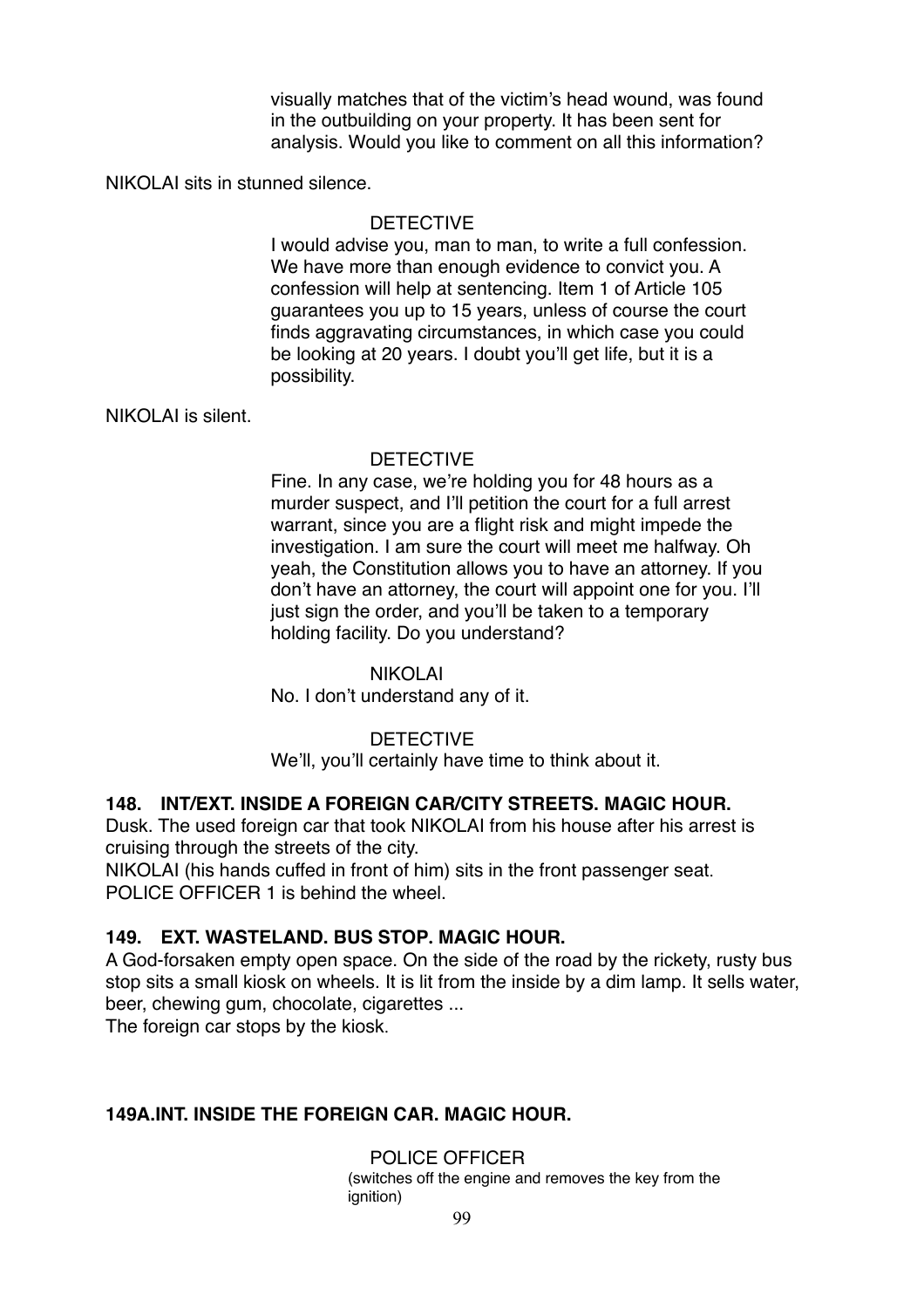I need to get a pack of smokes.

He steps out of the car and heads toward the kiosk.

For a long time, NIKOLAI sits in the car alone. He looks around: there is nowhere to run. His breathing and heart rate, spiked by the adrenaline flooding his system and by thoughts of escape, slowly return to normal. He lowers his head.

# **150. EXT. WASTELAND. BUS STOP. MAGIC HOUR.**

The POLICE OFFICER returns to the car, having bought his cigarettes and some water

They get back on the road.

### **151. EXT. PRISON GATES. MAGIC HOUR.**

The car approaches iron gates, beyond which is the prison surrounded by a concrete fence topped with barbed wire. POLICE OFFICER 1 gives several long, insistent blasts of the horn. Finally, a PRISON ENSIGN steps out of the entrance and approaches the car.

The POLICE OFFICER silently hands him some papers (probably a detention order). The PRISON ENSIGN takes them and goes back inside.

### **152. INT/EXT. INSIDE THE FOREIGN CAR/PRISON GATES. MAGIC HOUR.**

NIKOLAI (to Police officer 1)

Listen.

POLICE OFFICER 1

Yeah?

NIKOLAI My son's all alone. We've got no relatives.

POLICE OFFICER 1 Don't worry. He'll be fine. The state will take care of him.

# **153. EXT. PRISON GATES. MAGIC HOUR.**

The gates open, and the foreign car pulls inside the prison. The gates slide closed.

### **154. EXT. NIKOLAI'S HOUSE. DAY.**

A bulldozer, excavator, and site hut stand near Nikolai's house. The area is deserted.

A police jeep crosses the bridge.

It approaches the house and stops. ANGELA and PASHA climb out of the car and walk up to the door. ANGELA rings the doorbell. They wait for a while and listen.

> ANGELA (knocking on the door) Roman, it's Auntie Angela and Uncle Pasha! Open the door!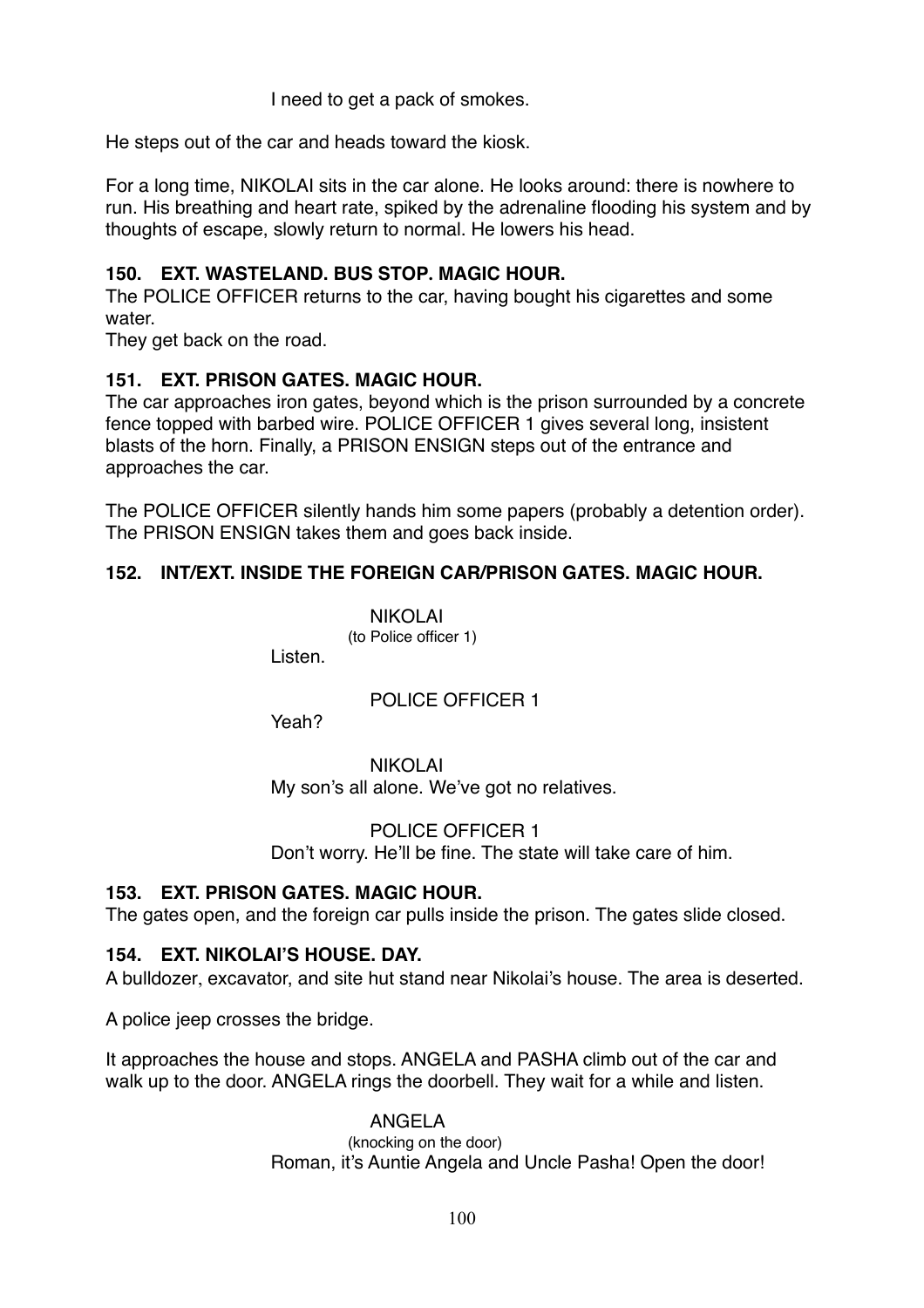ROMAN takes a while to answer.

VOICE OF ROMAN You're alone? Honest?

PASHA

Yes, honest, honest.

ROMAN hesitates, then opens the door. He has lost weight. His hair is a mess; his eyes are hollow.

### **155. INT. NIKOLAI'S HOUSE. KITCHEN. DAY.**

All three sit around the kitchen table. ROMAN sits with his head down. On the rare occasions when he looks up, he stares sullenly.

> ANGELA How are you doing?

> > ROMAN

Fine.

ANGELA Why didn't you call me when they took your dad?

ROMAN I don't have your phone number.

ANGELA How long have you been alone here?

ROMAN shrugs.

ROMAN I don't know. About five days, probably.

### ANGELA

Roman, your dad's lawyer called me. Here's what he says. Your father was arrested. They're accusing him of killing Lilia. They'll keep him in jail until the trial. Then right from there, they'll send him to the prison camp. Because they have proof.

ROMAN

It's not true.

ANGELA It is true. Why would I lie?

ROMAN Why didn't he call me? He's supposed to get a phone call.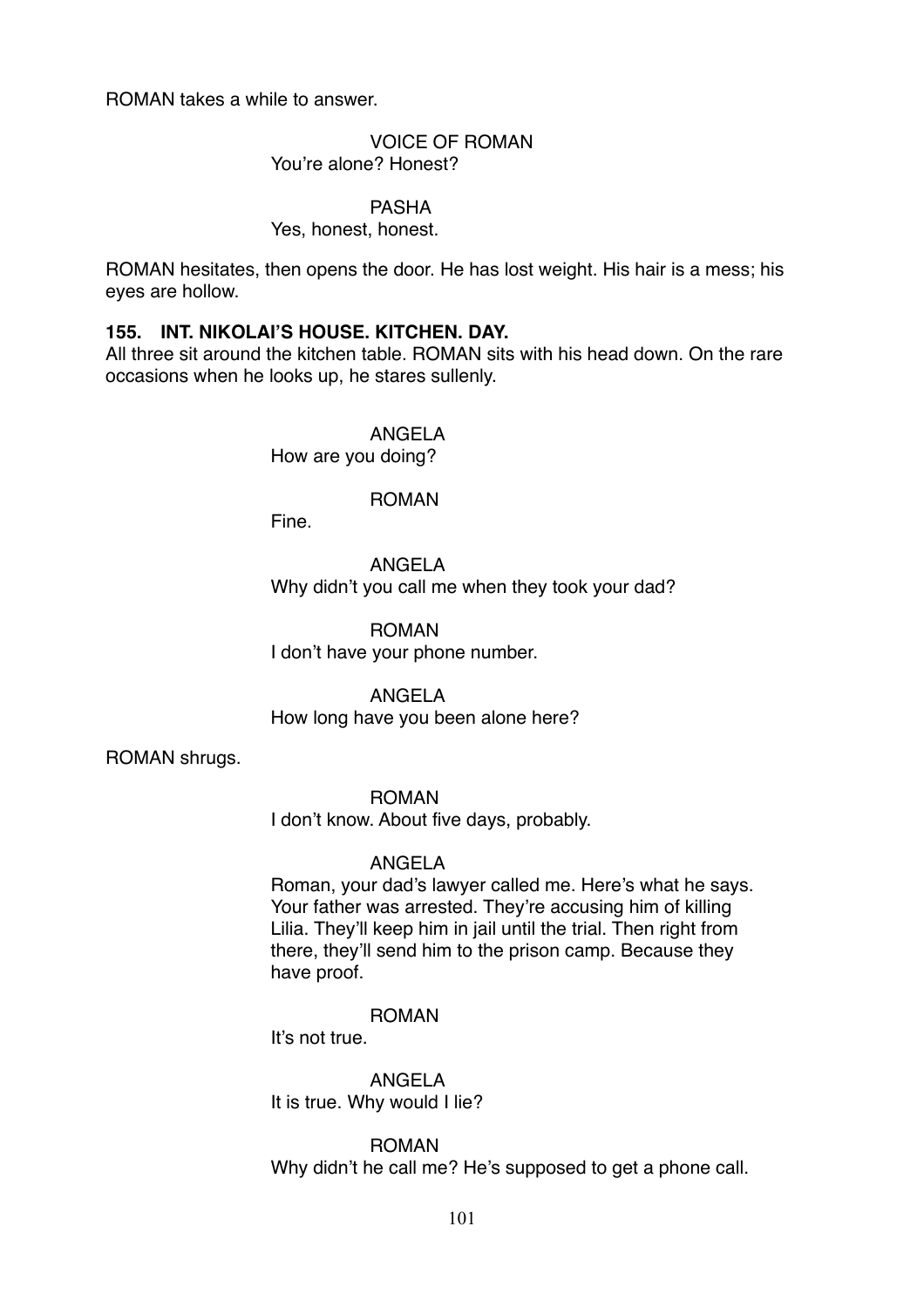#### ANGELA

I don't know. Listen, the lawyer told me, if you don't have anyone to take care of you, they'll put you in an orphanage.

#### ROMAN

I can take care of myself.

#### ANGELA

The law says until you turn 18, you have to stay in an orphanage or with a guardian. Pasha and I talked it over and decided, if you don't mind, we could be your guardians. There's no one else who could take you.

#### ROMAN

Is it because of the money?

#### ANGELA

What money?

### ROMAN

Well, you'll probably get money for it, right?

#### ANGELA

I don't know, Roman. I haven't checked yet. I'll check it if you agree. I guess the government would probably help out. But that's not why we want to do it.

#### ROMAN

Then why?

#### ANGELA

I don't know, you're like family. I was friends with your mother. You probably don't remember, you were very young when she died. I went to school with your mom and dad. And Lilia, too, though she was two years younger.

ROMAN hangs his head until it nearly touches the table, and begins to weep quietly.

#### ANGELA

Roman...

ANGELA rises and walks over to him, reaches out, and caresses his head. Suddenly, he presses himself to her, burying his face in her stomach. She hugs him back. Tears spring to her eyes.

> PASHA (swallowing hard) I'll go have a smoke.

### **156. EXT. NIKOLAI'S HOUSE. DAY**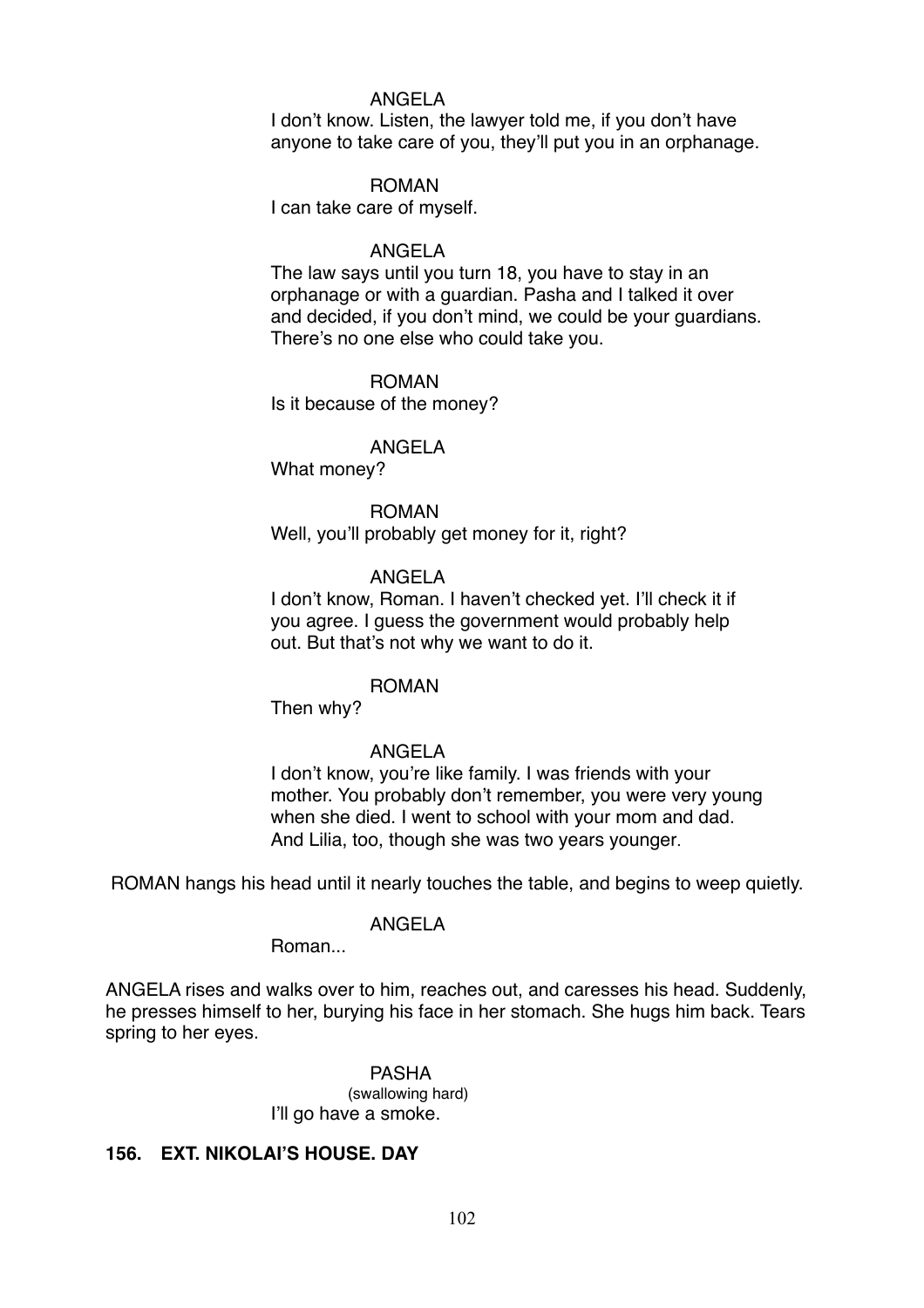PASHA walks out of the house onto the porch and lights a cigarette. He breaks down: tears stream down his face; he sniffles, rubs a hand across his eyes, turns his face to the sky, and blinks the tears from his eyes, inhaling a lungful of smoke.

# **157. EXT. NIKOLAI'S HOUSE. DAY.**

The excavator breaks up Nikolai's house with its bucket.

The bulldozer shoves the remnants of his workshop and outbuilding to the edge of the lot.

There is a high-sided cargo truck (without a top and two low sides to the rear and sides) on the road not far from the house. Excavation workers (wearing work clothes) load into it things taken from Nikolai's house: the refrigerator, sofa, armchairs... Some of the things stand beside the truck, others have already been loaded

(in the background the excavator and bulldozer continue their destructive work).

### **158. INT. COURTROOM. DAY.**

Courtroom

Judge TARASOVA, in her robe, stands at the table, which looms slightly over the rest of the room, and reads the sentencing order.

NIKOLAI, gaunt and completely lost, stands in the defendants' cage with his head down.

Others in the room include the attorney LUKYANOV, Public Prosecutor GORYUNOVA, the court stenographer, and two police officers next to the defendants' cage.

# TARASOVA

In the name of the Russian Federation, the Pribrezhny Municipal Court has ruled as follows: The Panel of Judges of the Pribrezhny Municipal Criminal Court of the Russian Federation, consisting of presiding Judge Tarasova and Judges Gandikap and Amosova, have examined the petition filed by Nikolai Nikolaevich Sergeyev to appeal the Ruling of the Zagorye District Court on case No. 06-18, and in the presence of N. Sergeyev, attorney Lunkov, and Public Prosecutor Goryunova, the Court has determined that: **The Zagorye District Court ruled to convict Nikolai Sergeyev, citizen of the Russian Federation, with no previous convictions, in accordance with Item 1 of Article 105 of the Criminal Code of the Russian Federation, and to sentence him to 15 years in a maximum-security penitentiary. The ruling also addressed evidence in the case. Nikolai Sergeyev was convicted of the premeditated murder of another person (his wife, Lilia Petrovna Sergeyeva). The crime was committed in Zagorye District. Details of the circumstances of the crime are contained in the ruling. During proceedings, Nikolai Sergeyev refused to confess to the crime.**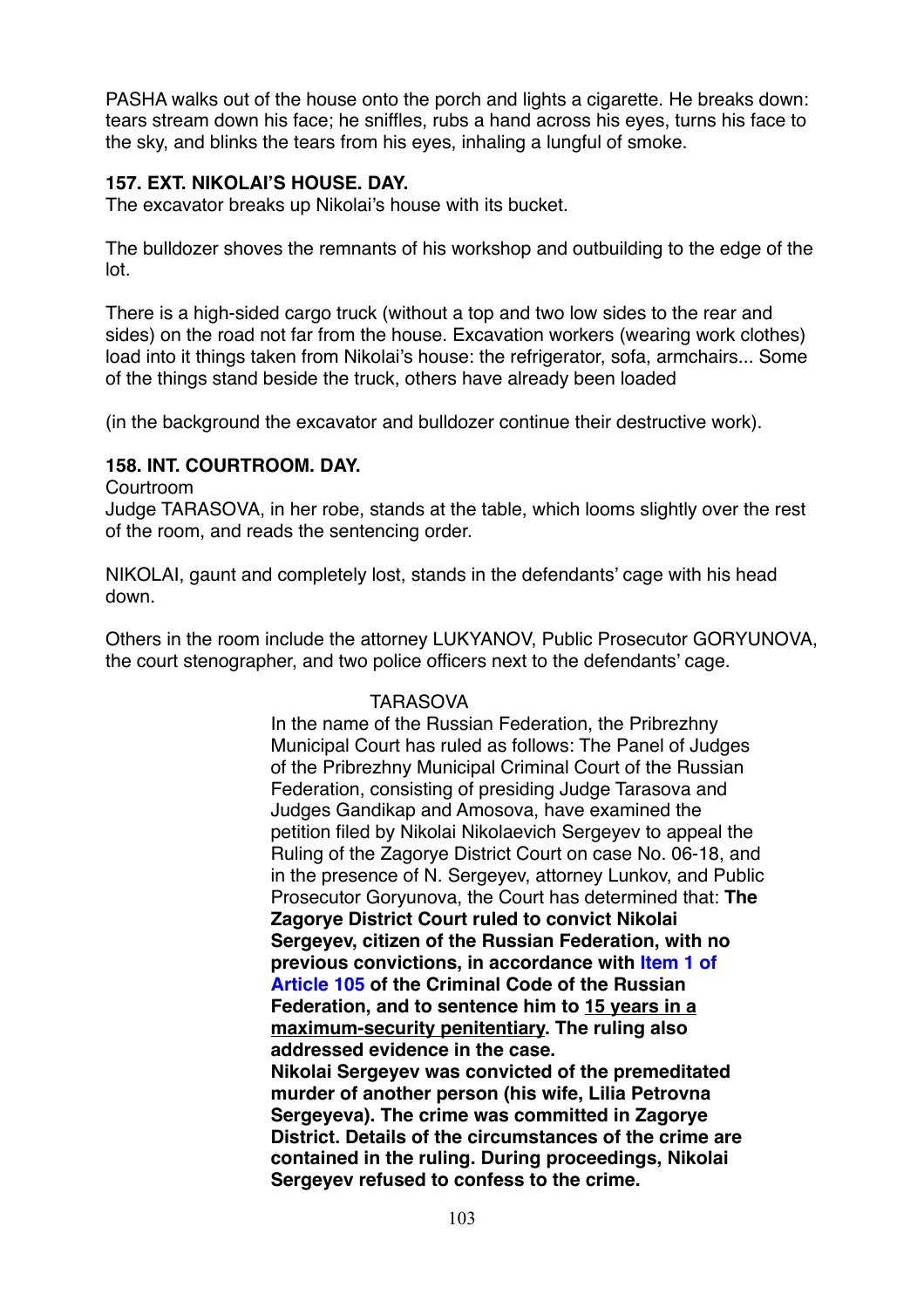Nikolai Sergeyev's appeal requests that the ruling be repealed or the sentence be reduced. The appellant claims that his guilt in the case was not sufficiently proven. The Court has examined the evidence in the case, heard statements from both parties, and considers the Ruling of the Zagorye District Court to be lawful and well-founded, and not subject to repeal or change in accordance with the following:

Contrary to the appeal, the original court correctly established the facts of the case. The decision to convict Nikolai Sergeyev of the crime, as well as to apply Item 1 of Article 105 of the Criminal Code of the Russian Federation, was correct. **The Court's ruling was well-founded.** Nikolai Sergeyev's guilt in the case of murder of his wife was established by the Court on the basis of testimony from Angela Ivanovna Polivanova, Pavel Sergeyevich Polivanov, and Ivan Stepanovich Degtiaryev, recorded in the course of preliminary investigations and examined by the Court, to the effect that following an altercation, Nikolai Sergeyev had threatened to murder his wife. During the trial, the witnesses confirmed their testimony in full. In addition, the defendant's guilt was confirmed by forensic evidence and an expert conclusion regarding the localization, character, and severity of bodily harm caused to the victim, the cause and time of death, and other evidence examined in the course of the trial and analyzed in the ruling. **All circumstances pertaining to the case were thoroughly examined and analyzed by the Court, and evidence in the case was given due consideration. The defendant's version of the events of the case was considered by the Court and was reasonably rejected. Based on the above, and in accordance with articles 372–389 of the Criminal Procedural Code of the Russian Federation, the Court has ruled: That Nikolai Sergeyev's petition to repeal or change the Ruling of the Zagorye District Court is denied. That the Ruling of the Zagorye District Court is upheld without changes, and Nikolai Sergeyev's appeal is denied.**

The present ruling comes into full force and effect as of the day of its publication.

#### **159. INT. RESTAURANT. DAY.**

VADIM SERGEYICH is eating dumplings in a restaurant.

His cell phone, which lies on the table not far from the plate, rings.

VADIM SERGEYICH wipes his mouth with a napkin, retrieves the phone, looks at the display, accepts the call, and lifts the phone to his ear.

# VADIM SERGEYICH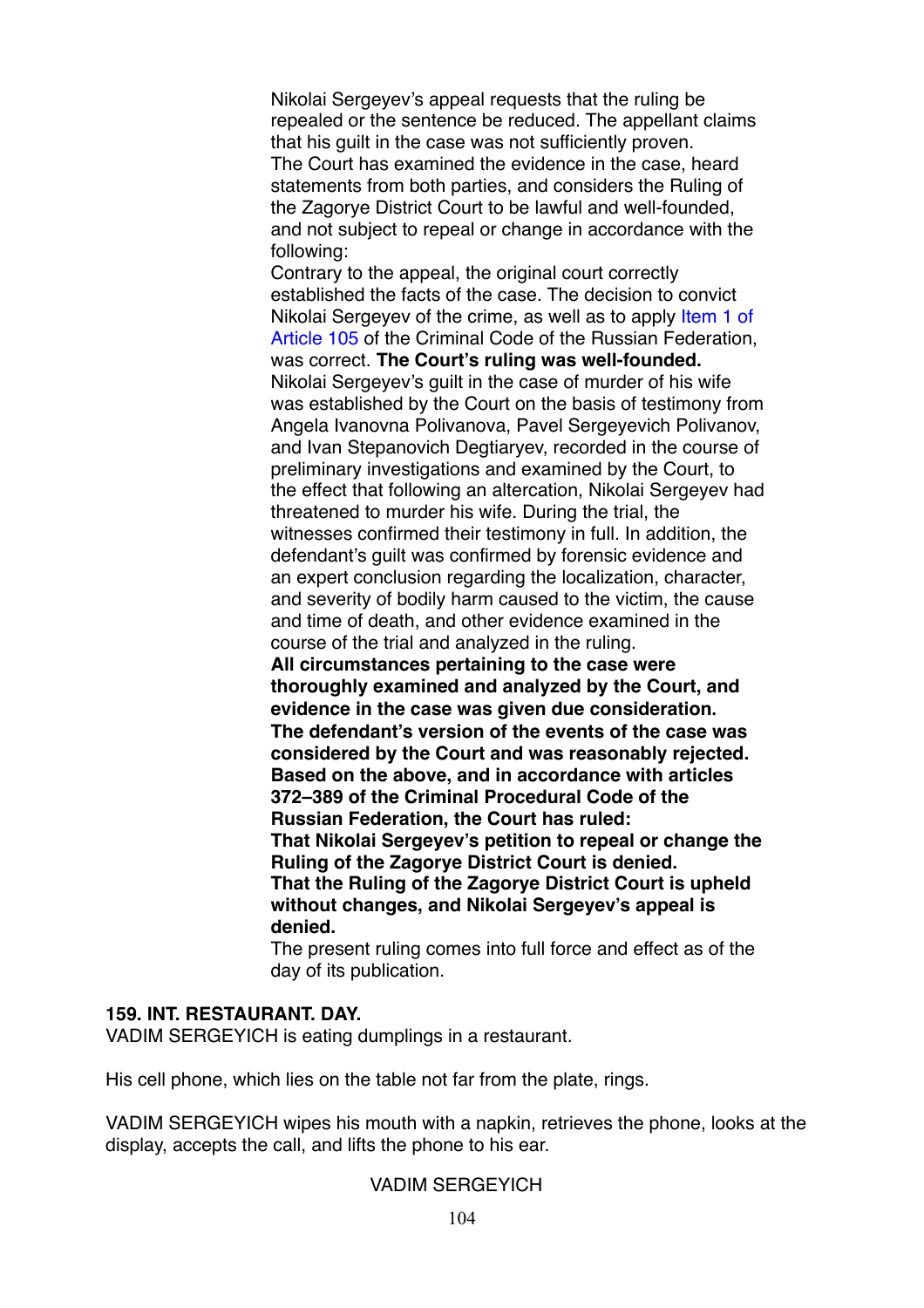Hello... Yes. (listening, nodding) Fifteen. Well, thank God. He'll know who he shouldn't mess with now. Okay then.

He hangs up, places the phone back on the table, and gestures to a waiter.

### VADIM SERGEYICH

A shot of vodka, please.

#### **160. INT. NEWLY BUILT CHURCH. DAY.**

The church, with white, yet-to-be-painted walls, is packed with people. The crowd includes VADIM SERGEYICH with his wife and son (6–9 years old), Judge TARASOVA, Public Prosecutor GORYUNOVA, Chief of Police TKACHUK in full regalia, and other officials (some from the region, others from higher up, including the Governor, members of the legislative council...), all with their families in tow. VADIM SERGEYICH'S bodyguard and driver are also here, along with ordinary people, mostly old women, and priests and nuns in festive dress...

The BISHOP, dressed in a white headdress and frock covered in gold embroidery, stands with his back to the new altar and speaks solemnly, in a slightly sing-song voice. To the right and left, 8–9 feet away, stand two servants).

#### **BISHOP**

My compatriots, my fellow countrymen! Our precious Russian leaders! Our nation's lawmakers and executives, gathered here today, in this place, for this great occasion! In fact, we probably don't even realize yet what is happening. And what is happening is that we are giving the Russian people back their soul.

To the Blessed Saint, Great Prince Alexander Nevsky, belong the marvelous words: "God lies not in strength, but in truth." And he was right: not with strength, but with love; not with cunning, but with the Lord's wisdom; not with anger and hatred, but with valour did our faith and our Motherland triumph again and again. But the most important thing we must remember today is that we must never betray the Orthodox faith, and we must always tell the truth. Truth is God's bequest. Truth reflects reality without distortion. But only he who possesses Verity can possess the truth. And Verity is Christ himself. This is why, when the Apostle Paul said, 'I no longer live, but Christ lives in me,' he meant that when a man lets Christ into his soul—in other words, begins to think like Christ, begins to see like Christ, begins to feel and, finally, to act as the Lord commanded – only then does this man possess the truth. And that means he can look at events and see their true meaning, and tell good from evil. And this is the real meaning of truth. Today, we need truth more than ever. We must testify to the truth! And when people destroy crosses, break icons, defile the Crucifix, and blaspheme by calling demonic rites a prayer, when people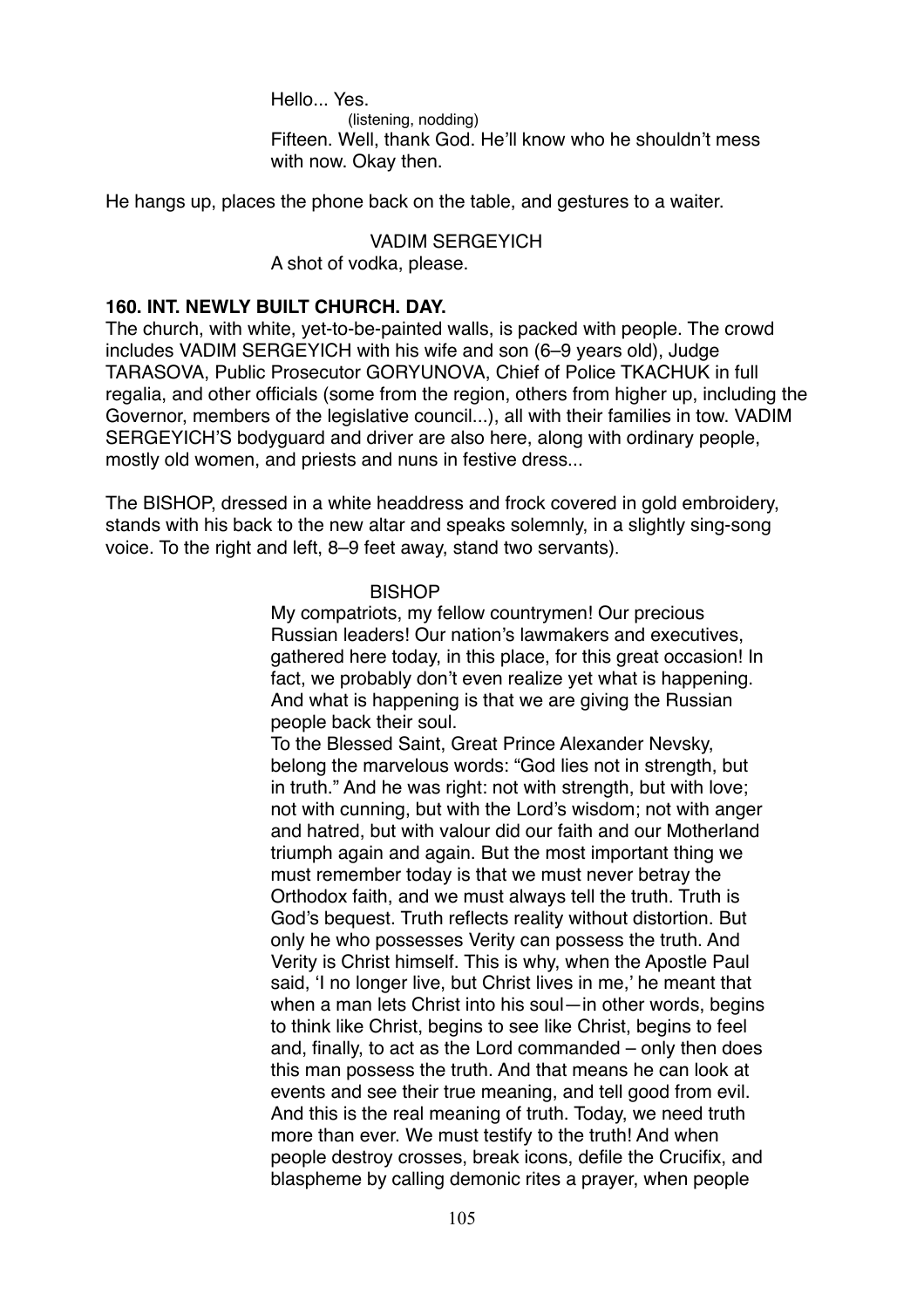try to convince you that they do this out of the best intentions, they are trying to dress up lies as the truth. How can a person destroy the foundations of faith, the foundations of morality, and talk about preaching freedom? Freedom is the knowledge of Truth! This is what the Holy Scripture teaches us. Know the Truth, and the Truth shall set you free. Only a man who knows the Truth, who lives by the Truth, who defends the Truth – only that man is truly free! My beloved brothers and sisters in Christ! The modern world keeps changing its reference points, keeps trading true values for false ones. But our reference points remain unchanged: we know our path leads to Christ. We know that the Church will teach and protect us. But the Church consists of you and me! God is on our side! Truth is on our side! The Lord's love is on our side! And we shall vanquish our enemies with prayer! We shall consider our enemies as spiritual cripples, and we will pray for their quick recovery. And in defending our faith, we will not use their methods, but just as Christ shed light on the truth and unmasked the lies with one word, so will we, made wiser by the Church, made wiser by the Word of God and by saintly prayer, defend the Orthodox faith!

May the Lord bless our national leaders, represented by the President and the Prime Minister! May the Lord bless our local leaders, represented by the Governor, the Mayor, and the Legislative Council! May the Lord bless the working men and women! We beg the Lord for peace and happiness for our children; we beg the Lord for the youth and bright future for all generations living throughout this earth! Amen!

VADIM SERGEYICH'S son stares at the large icon in the iconostasis depicting the Icon of Christ of Edessa (?).

> VADIM SERGEYICH (bending over the boy) That's the Lord, son. He sees everything.

He gently strokes his son's head. His son continues to look up at the icon.

An invisible choir begins to sing a joyous hymn. The bells start ringing (the sound begins to carry and grow in volume. The sound of the large bell is the holy messenger). Deeply moved, cheerful people congratulate each other joyfully as they file toward the exit.

### **161. EXT. NEWLY BUILT CHURCH. DAY.**

A bay, rocky knolls, a bridge, a coastal village across the water.

On this side of the bay, the spot under the cliff and by the bridge where Nikolai's house used to stand is now occupied by a brand new church with brightly shining